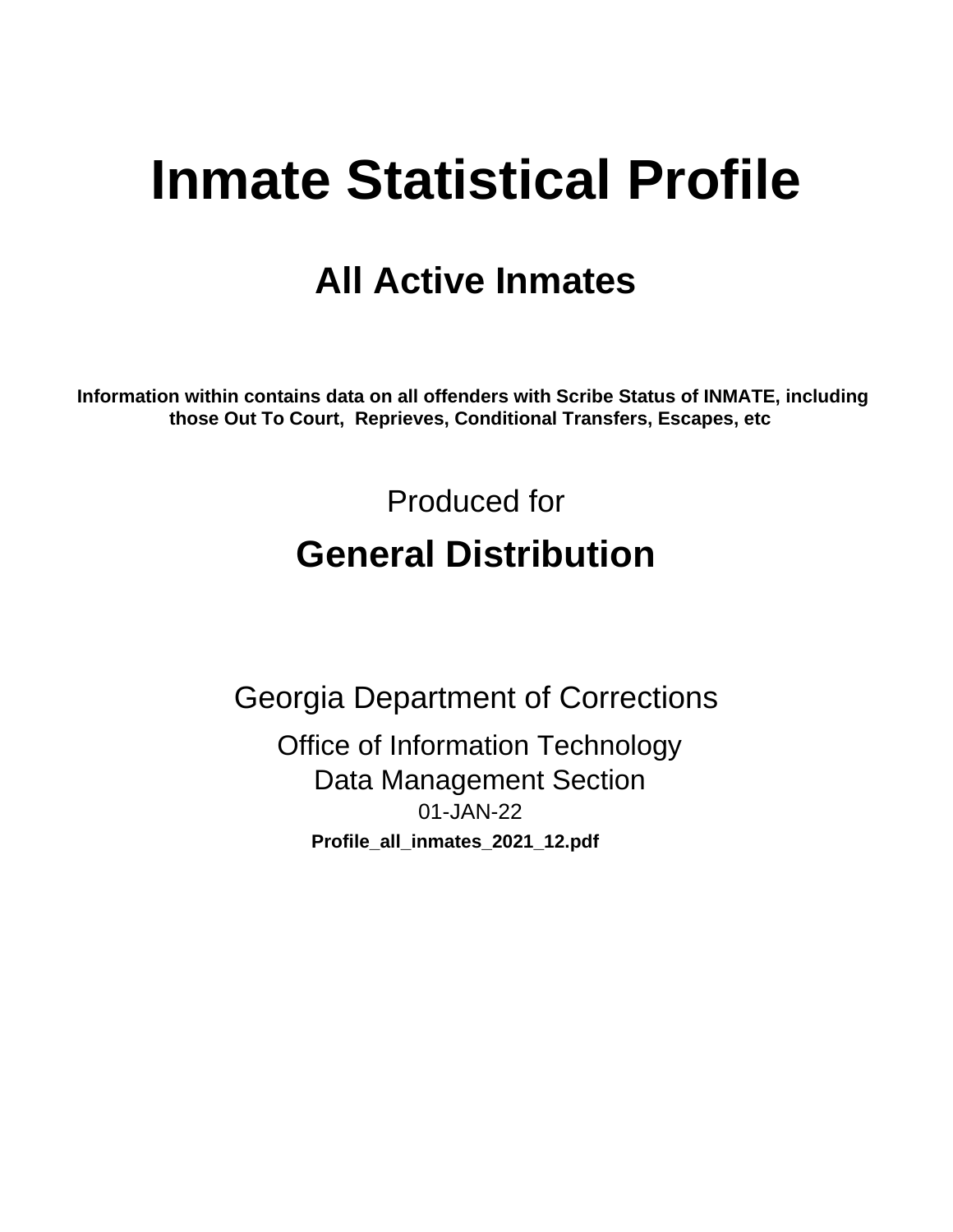## **Inmate Statistical Profile 01-JAN-22**

Contents

**All Active Inmates** 

Produced for General Distribution

## **Table of Contents**

| <b>Demographic information</b>                                        |
|-----------------------------------------------------------------------|
| 4 Current age, broken out in ten year age groups                      |
| 5 Race group                                                          |
| 6 Marital status, self-reported at entry to prison                    |
| 7 Number of Inmates with Dependents, self-reported at entry to prison |
| 8 Religious affiliation, self-reported at entry to prison             |
| 9 Home county - self-reported at entry to prison                      |
| 14 Employment status before prison, self-reported at entry to prison  |
| 15 Age at admission                                                   |
| 17 Age at admission                                                   |
| 20 Height, measured at entry to prison                                |
| 22 Weight, measured at entry to prison                                |
| 23 Military service                                                   |
| <b>Correctional information</b>                                       |
| 24 Type of admission to prison                                        |
| 25 Current / last supervision level                                   |
| 26 Current / last institution type                                    |
| 27 Institution type - transitional centers                            |
| 28 Institution type - county prisons                                  |
| 30 Institution type - state prisons                                   |
| 32 Institution type - private prisons                                 |
| 33 Institution type - inmate boot camp                                |
| 34 Number of disciplinary reports                                     |
| 35 Number of transfers                                                |
| 36 Number of escapes                                                  |
| 37 Split sentence - Probation to follow                               |
| 38 Probable future release type of still active inmates               |
| 39 Time served in current (or last) institution                       |
| Educational, psychological and physical information                   |
| 40 Highest grade level attained                                       |
| 41 Culture fair IQ scores                                             |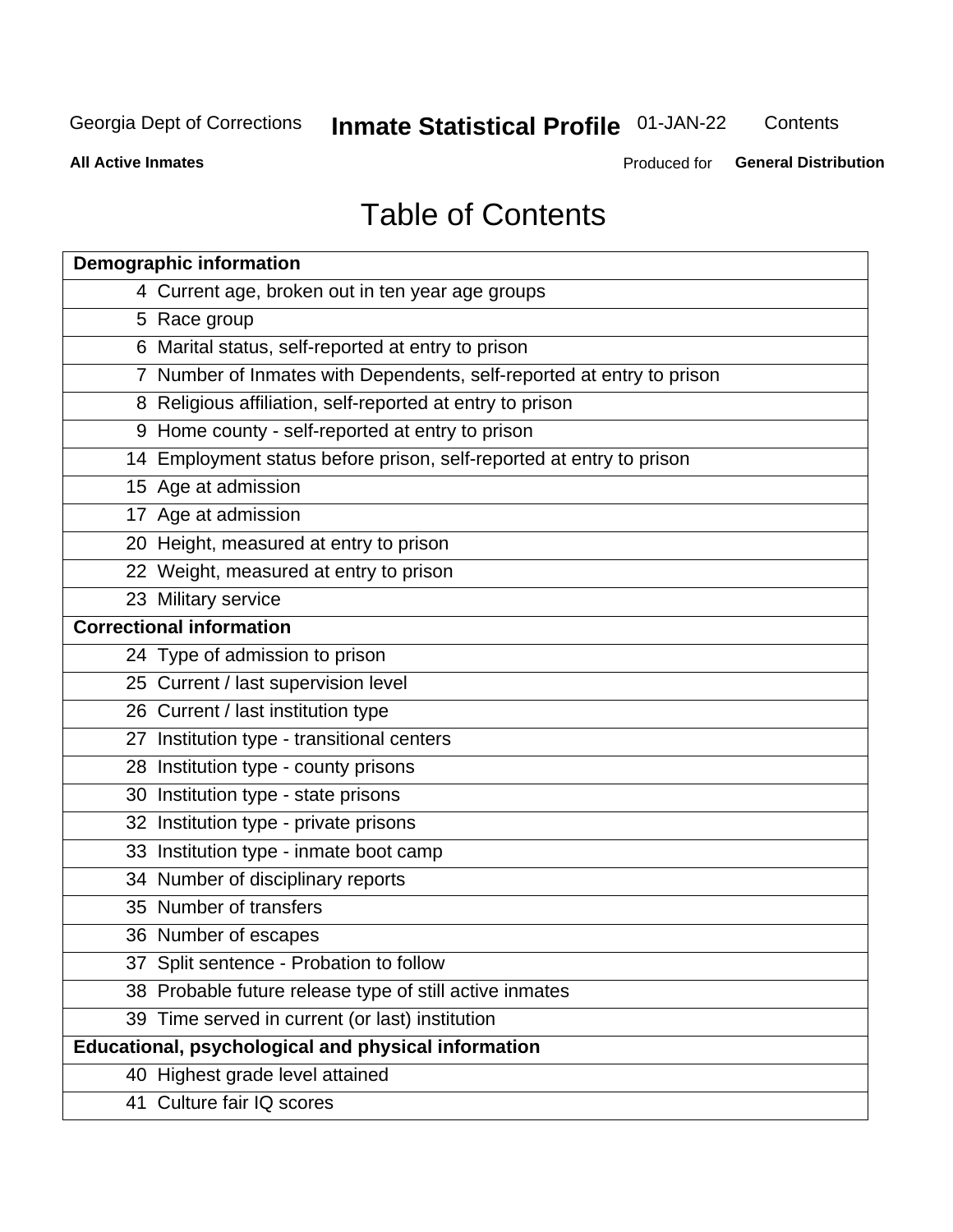## **Inmate Statistical Profile 01-JAN-22**

Contents

**All Active Inmates** 

Produced for General Distribution

## **Table of Contents**

| Educational, psychological and physical information              |
|------------------------------------------------------------------|
| 42 Wide Range Achievement Test (WRAT) reading score              |
| 43 Wide Range Achievement Test (WRAT) math score                 |
| 44 Wide Range Achievement Test (WRAT) spelling score             |
| 45 Current / last mental health treatment level                  |
| 46 PULHESDWIT medical scale - 'P' overall condition ('P'hysical) |
| 47 PULHESDWIT medical scale - 'U' upper body                     |
| 48 PULHESDWIT medical scale - 'L' lower body                     |
| 49 PULHESDWIT medical scale - 'H' hearing                        |
| 50 PULHESDWIT medical scale - 'E' vision                         |
| 51 PULHESDWIT medical scale -'S' psychiatric                     |
| 52 PULHESDWIT medical scale - 'D' dental                         |
| 53 PULHESDWIT medical scale - 'W' work ability                   |
| 54 PULHESDWIT medical scale - 'I' impairment                     |
| 55 PULHESDWIT medical scale - 'T' transportability               |
| <b>Crimes and criminal history information</b>                   |
| 56 Number of prior Georgia incarcerations                        |
| 57 Prison sentence in years                                      |
| 58 Primary offense, broken out into felonies vs misdemeanors     |
| 59 Primary offense, broken out into six broad crime categories   |
| 60 Primary offense, detailed offense code                        |
| 68 County of conviction of primary offense                       |
| 73 Circuit of conviction of primary offense                      |
| 75 Years served (jail + prison) in this incarceration            |
| <b>Medical information</b>                                       |
| 76 Results of most recent HIV test                               |
| 77 Results of most recent tuberculosis test                      |
| 78 Results of most recent syphilis test                          |
| 79 Results of most recent Hepatitis-C test                       |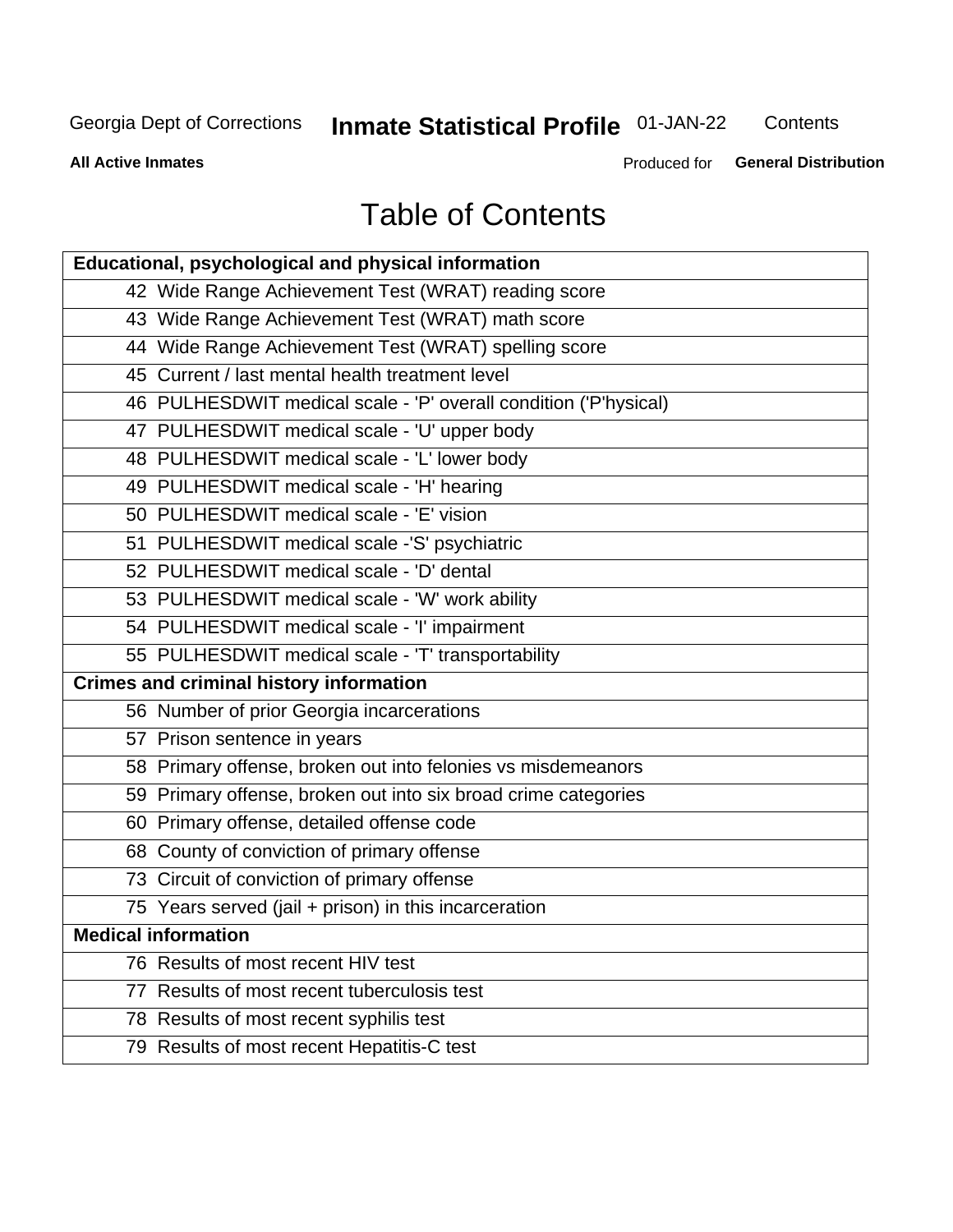### **All Active Inmates**

### Produced for General Distribution

### Current age, broken out in ten-year age groups

COL % - percent each COUNT is of its particular column

|                          | <b>Male</b>  |        |        | <b>Female</b> |        |       | <b>Total</b> |        |
|--------------------------|--------------|--------|--------|---------------|--------|-------|--------------|--------|
| <b>Current Age</b>       | <b>Count</b> | Col %  | Row %  | <b>Count</b>  | Col %  | Row % | <b>Total</b> | Col %  |
| <b>Teens (1-19)</b>      | 316          | 0.72%  | 97.53% | 8             | 0.26%  | 2.47% | 324          | 0.69%  |
| <b>Twenties (20-29)</b>  | 9,931        | 22.76% | 94.02% | 632           | 20.85% | 5.98% | 10,563       | 22.64% |
| <b>Thirties (30-39)</b>  | 13,638       | 31.26% | 92.58% | 1,093         | 36.06% | 7.42% | 14,731       | 31.57% |
| <b>Forties (40-49)</b>   | 9,972        | 22.86% | 92.79% | 775           | 25.57% | 7.21% | 10,747       | 23.03% |
| <b>Fifties (50-59)</b>   | 6,222        | 14.26% | 94.20% | 383           | 12.64% | 5.80% | 6,605        | 14.16% |
| <b>Sixties (60-69)</b>   | 2,842        | 6.51%  | 95.88% | 122           | 4.03%  | 4.12% | 2,964        | 6.35%  |
| Seventy + (70 and above) | 708          | 1.62%  | 97.52% | 18            | 0.59%  | 2.48% | 726          | 1.56%  |
| <b>Total Reported</b>    | 43,629       | 100%   | 93.50% | 3,031         | 100%   | 6.50% | 46,660       | 100%   |

| <b>Not</b><br>المتحاسب<br>теа | 359    |       | 360   |
|-------------------------------|--------|-------|-------|
| $T0+0'$                       | 12.000 | רכה נ | ההה י |
|                               | . 90c  | ےכ∪,י | ,uzu  |

| <b>Mean</b><br>(average) | 39.74 | 38.73 | 39.67 |
|--------------------------|-------|-------|-------|
| Median (middle)          | 38    |       | 38    |
| Mode<br>(most frequent)  |       | ◡▵    |       |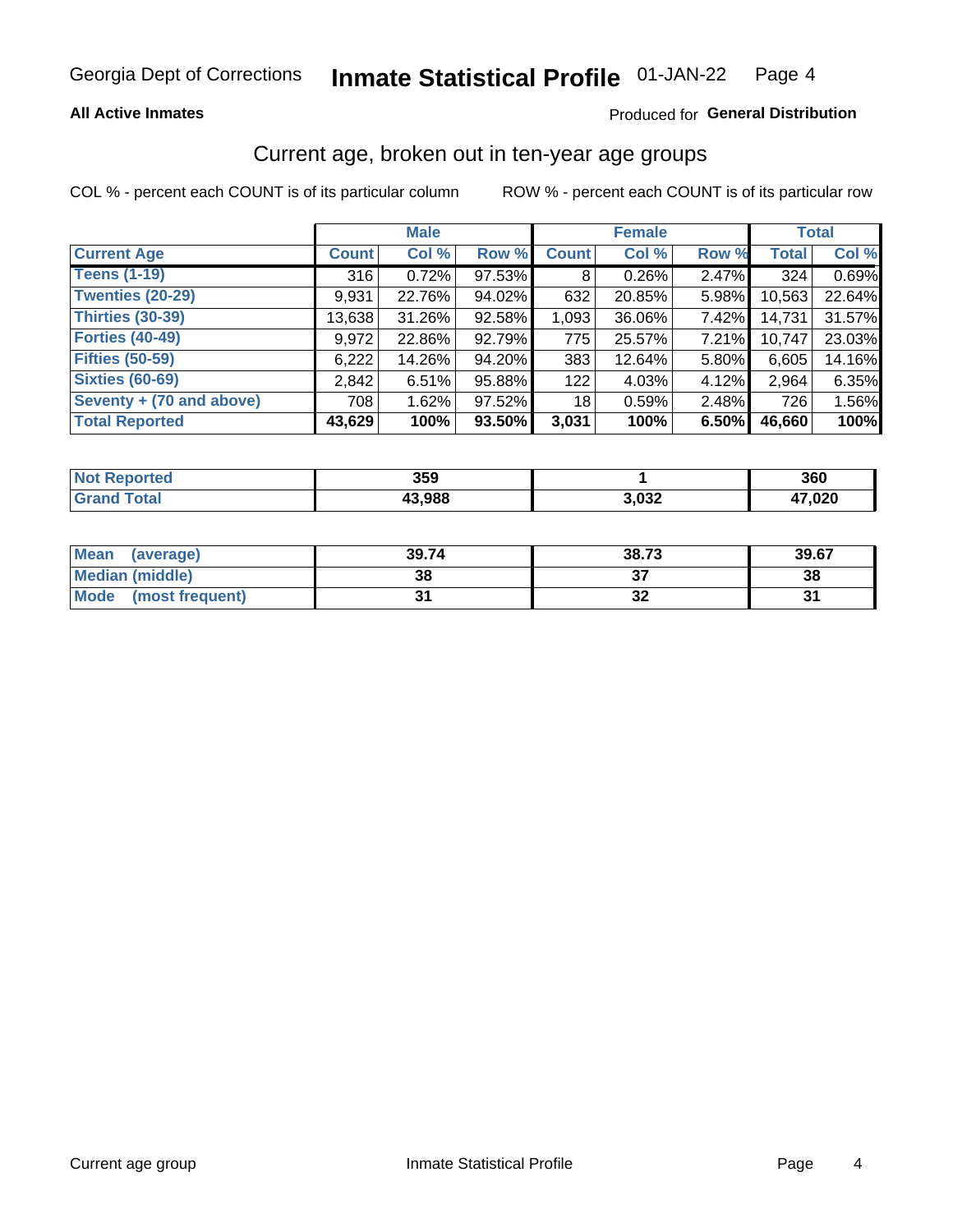#### Inmate Statistical Profile 01-JAN-22 Page 5

### **All Active Inmates**

### Produced for General Distribution

### Race group

COL % - percent each COUNT is of its particular column

|                                   |                 | <b>Male</b> |         |             | <b>Female</b> |          |              | <b>Total</b> |  |
|-----------------------------------|-----------------|-------------|---------|-------------|---------------|----------|--------------|--------------|--|
| <b>Race Group</b>                 | <b>Count</b>    | Col %       |         | Row % Count | Col %         | Row %    | <b>Total</b> | Col %        |  |
| <b>White</b>                      | 15,396          | 35.00%      | 89.63%  | 1,782       | 58.77%        | 10.37%   | 17,178       | 36.53%       |  |
| <b>Black</b><br>2                 | 26,509          | 60.26%      | 95.70%  | 1,191       | 39.28%        | 4.30%    | 27,700       | 58.91%       |  |
| <b>Other</b><br>5.                | 17              | .04%        | 94.44%  |             | .03%          | 5.56%    | 18           | .04%         |  |
| <b>Asian</b><br>6                 | 150             | .34%        | 94.94%  | 8           | .26%          | 5.06%    | 158          | .34%         |  |
| <b>Unknown</b><br>9               |                 | $.02\%$     | 100.00% |             |               |          |              | .01%         |  |
| <b>Hispanic</b><br>10             | .889            | 4.29%       | 97.52%  | 48          | 1.58%         | 2.48%    | 1,937        | 4.12%        |  |
| <b>Native American</b><br>$12 \,$ | 20 <sub>1</sub> | $.05\%$     | 90.91%  | 2           | $.07\%$       | $9.09\%$ | 22           | .05%         |  |
| <b>Total Reported</b>             | 43,988          | 100%        | 93.55%  | 3,032       | 100%          | 6.45%    | 47,020       | 100%         |  |

| orted<br>NO  |        |       |        |
|--------------|--------|-------|--------|
| <b>Total</b> | 43,988 | 3,032 | 17,020 |

| M | . |  |
|---|---|--|
|   |   |  |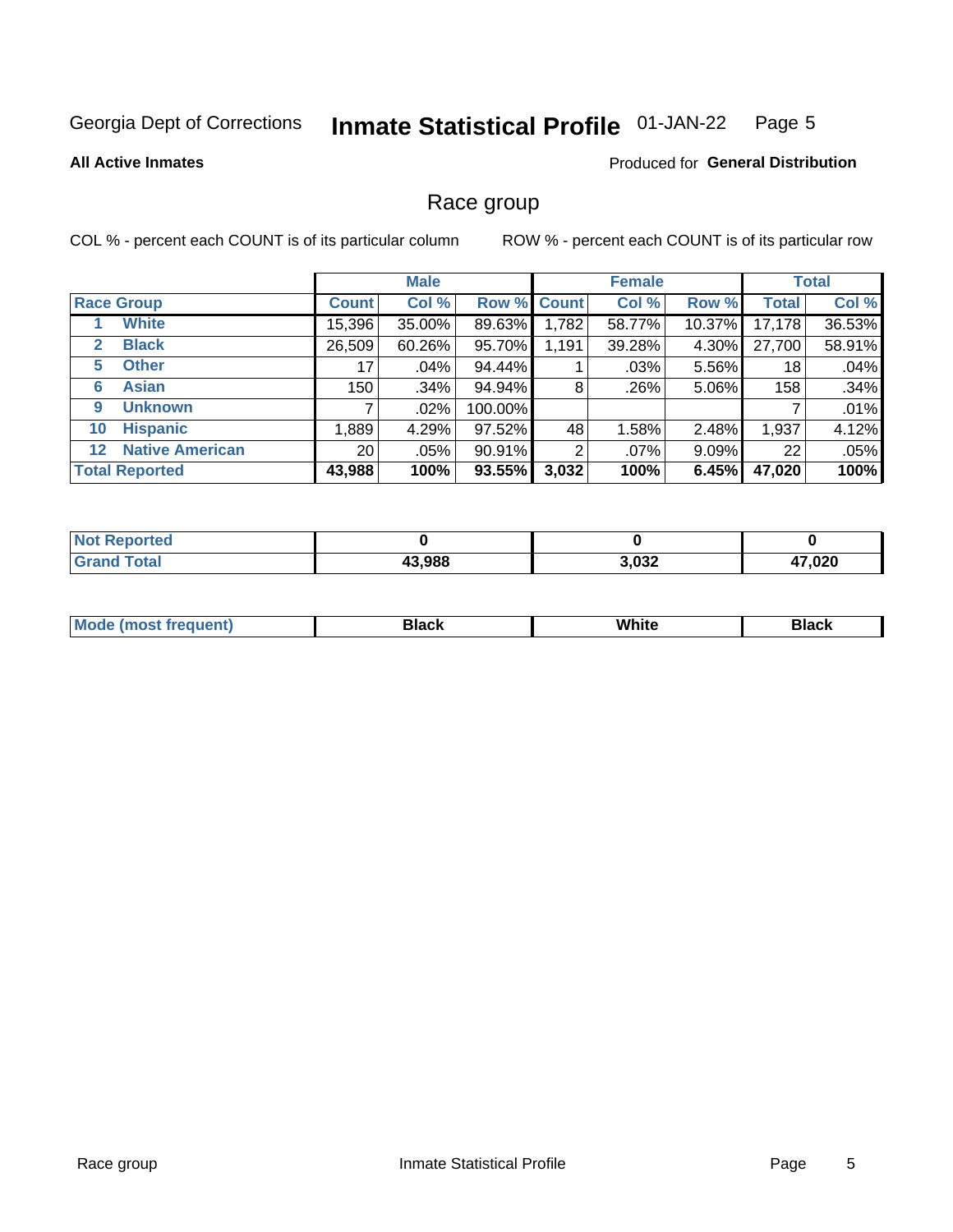#### Inmate Statistical Profile 01-JAN-22 Page 6

**All Active Inmates** 

### Produced for General Distribution

### Marital status, self-reported at entry to prison

COL % - percent each COUNT is of its particular column

|                            | <b>Male</b>  |          |        |              | <b>Female</b> | <b>Total</b> |              |        |
|----------------------------|--------------|----------|--------|--------------|---------------|--------------|--------------|--------|
| <b>Marital Status</b>      | <b>Count</b> | Col %    | Row %  | <b>Count</b> | Col %         | Row %        | <b>Total</b> | Col %  |
| <b>Unknown</b><br>$\bf{0}$ | 1,987        | 4.52%    | 95.12% | 102          | 3.36%         | 4.88%        | 2,089        | 4.44%  |
| <b>Divorced</b><br>D       | 4,013        | 9.12%    | 90.02% | 445          | 14.68%        | 9.98%        | 4,458        | 9.48%  |
| <b>Married</b><br>М        | 5,615        | 12.76%   | 90.99% | 556          | 18.34%        | 9.01%        | 6,171        | 13.12% |
| <b>Separated</b><br>S.     | 1,344        | $3.06\%$ | 91.87% | 119          | 3.92%         | 8.13%        | 1,463        | 3.11%  |
| <b>Unmarried</b><br>U      | 30,532       | 69.41%   | 94.79% | 1,678        | 55.34%        | 5.21%        | 32,210       | 68.50% |
| <b>Widow</b><br>W          | 497          | 1.13%    | 79.01% | 132          | 4.35%         | 20.99%       | 629          | 1.34%  |
| <b>Total Reported</b>      | 43,988       | 100%     | 93.55% | 3,032        | 100%          | 6.45%        | 47,020       | 100%   |

| orted<br>NOT |                     |              |        |
|--------------|---------------------|--------------|--------|
| $\sim$       | $\sim$ 000<br>, 906 | י ממ<br>,ujz | 17,020 |

| <b>Mode (most frequent)</b><br>Unmarried<br>Unmarried<br>Jnmarried |
|--------------------------------------------------------------------|
|--------------------------------------------------------------------|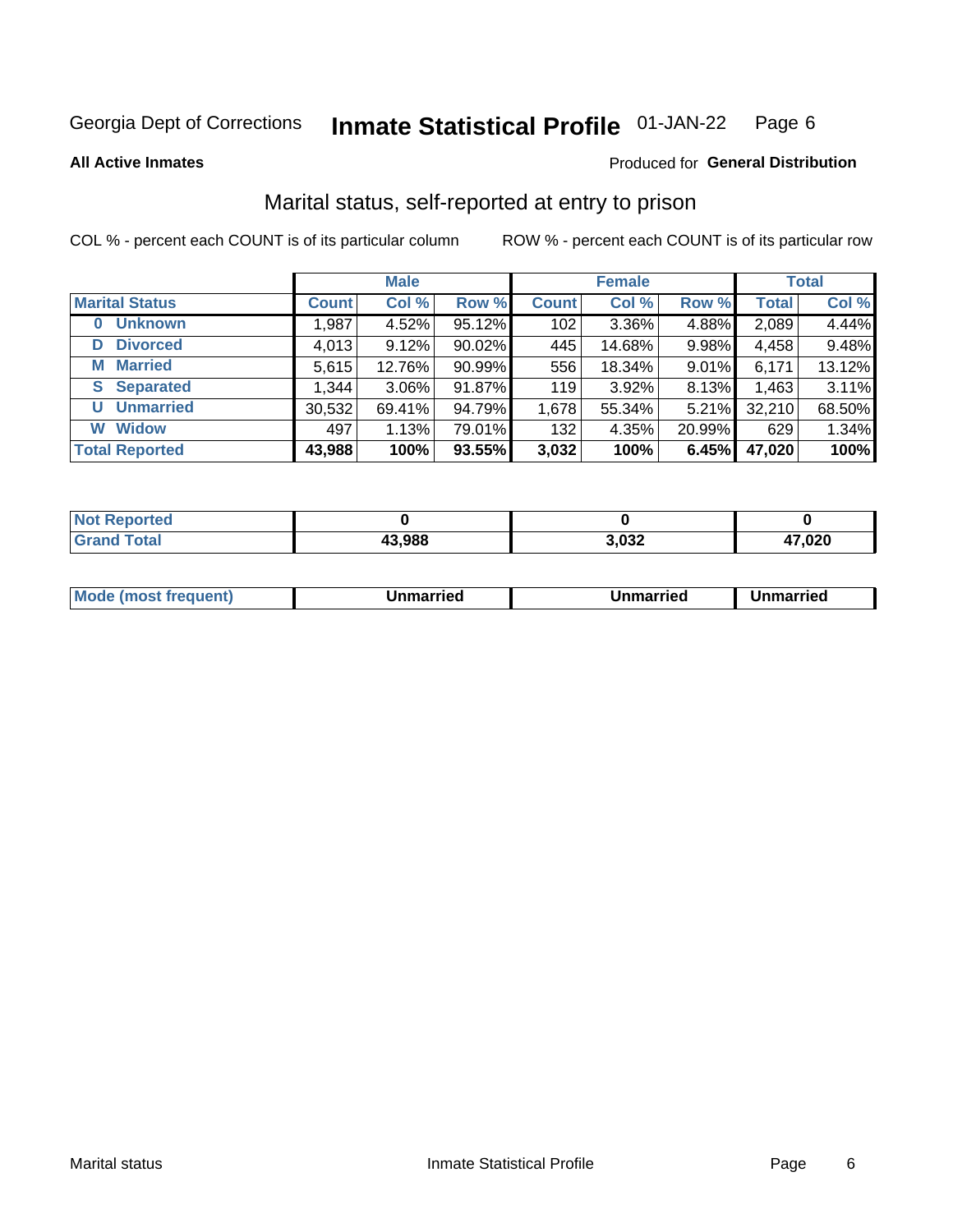#### **Inmate Statistical Profile 01-JAN-22** Page 7

### **All Active Inmates**

### Produced for General Distribution

### Number of Inmates with Dependents, Self-Reported at Entry to Prison

COL % - percent each COUNT is of its particular column

|                             |              | <b>Male</b> |         |              | <b>Female</b> |       |              | <b>Total</b> |
|-----------------------------|--------------|-------------|---------|--------------|---------------|-------|--------------|--------------|
| <b>Number of dependents</b> | <b>Count</b> | Col %       | Row %   | <b>Count</b> | Col %         | Row % | <b>Total</b> | Col %        |
| l 0                         | 13,249       | 36.29%      | 91.42%  | 1,244        | 46.19%        | 8.58% | 14,493       | 36.97%       |
|                             | 8,463        | 23.18%      | 94.59%  | 484          | 17.97%        | 5.41% | 8,947        | 22.83%       |
| $\overline{2}$              | 6,467        | 17.72%      | 93.89%  | 421          | 15.63%        | 6.11% | 6,888        | 17.57%       |
| $\overline{3}$              | 3,885        | 10.64%      | 93.03%  | 291          | 10.81%        | 6.97% | 4,176        | 10.65%       |
| 4                           | 2,123        | 5.82%       | 93.61%  | 145          | 5.38%         | 6.39% | 2,268        | 5.79%        |
| 5                           | 1,057        | 2.90%       | 94.46%  | 62           | 2.30%         | 5.54% | 1,119        | 2.85%        |
| 6                           | 569          | 1.56%       | 96.28%  | 22           | 0.82%         | 3.72% | 591          | 1.51%        |
| 7                           | 266          | 0.73%       | 96.03%  | 11           | 0.41%         | 3.97% | 277          | 0.71%        |
| 8                           | 177          | 0.48%       | 95.16%  | 9            | 0.33%         | 4.84% | 186          | 0.47%        |
| 9                           | 82           | 0.22%       | 98.80%  |              | 0.04%         | 1.20% | 83           | 0.21%        |
| 10                          | 67           | 0.18%       | 95.71%  | 3            | 0.11%         | 4.29% | 70           | 0.18%        |
| Over 10                     | 99           | 0.27%       | 100.00% |              |               |       | 99           | 0.25%        |
| <b>Total Reported</b>       | 36,504       | 100%        | 93.13%  | 2,693        | 100%          | 6.87% | 39,197       | 100%         |

| 7,484 | 339        | 7,823  |
|-------|------------|--------|
| 3.988 | nnn<br>ບວ∠ | 17,020 |

| Mean (average)          | 1.54 | דר | 1.52 |
|-------------------------|------|----|------|
| <b>Median (middle)</b>  |      |    |      |
| Mode<br>(most frequent) |      |    |      |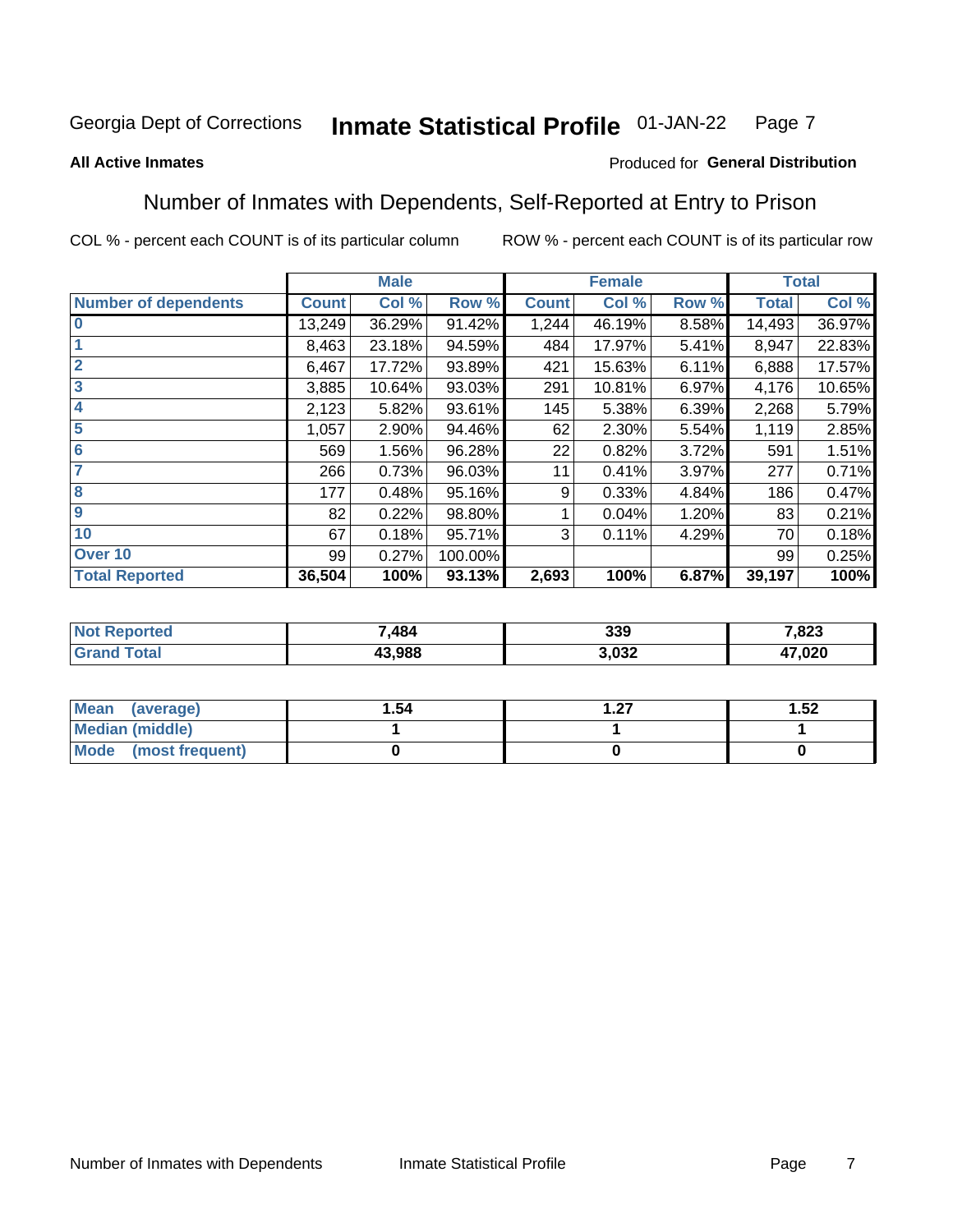#### **Inmate Statistical Profile 01-JAN-22** Page 8

### **All Active Inmates**

### Produced for General Distribution

### Religious affiliation, self-reported at entry to prison

COL % - percent each COUNT is of its particular column

|                 |                              |                         | <b>Male</b> |         |                 | <b>Female</b> |                  |                | <b>Total</b> |
|-----------------|------------------------------|-------------------------|-------------|---------|-----------------|---------------|------------------|----------------|--------------|
|                 | <b>Religious Affiliation</b> | <b>Count</b>            | Col %       | Row %   | <b>Count</b>    | Col %         | Row <sup>%</sup> | <b>Total</b>   | Col %        |
| 1               | <b>Islam</b>                 | 1,899                   | 8.12%       | 95.05%  | $\overline{99}$ | 3.79%         | 4.95%            | 1,998          | 7.68%        |
| $\overline{2}$  | <b>Catholic</b>              | 1,080                   | 4.62%       | 90.38%  | 115             | 4.40%         | 9.62%            | 1,195          | 4.60%        |
| 3               | <b>Baptist</b>               | 10,004                  | 42.77%      | 91.13%  | 974             | 37.28%        | 8.87%            | 10,978         | 42.22%       |
| 4               | <b>Methodist</b>             | 291                     | 1.24%       | 92.38%  | 24              | .92%          | 7.62%            | 315            | 1.21%        |
| 5               | <b>Episcopal</b>             | 33                      | .14%        | 91.67%  | 3               | .11%          | 8.33%            | 36             | .14%         |
| $\overline{6}$  | <b>Presbyterian</b>          | 55                      | .24%        | 93.22%  | $\overline{4}$  | .15%          | 6.78%            | 59             | .23%         |
| 7               | <b>Church Of God</b>         | 299                     | 1.28%       | 91.72%  | $\overline{27}$ | 1.03%         | 8.28%            | 326            | 1.25%        |
| 8               | <b>Holiness</b>              | 391                     | 1.67%       | 88.46%  | 51              | 1.95%         | 11.54%           | 442            | 1.70%        |
| $\overline{9}$  | <b>Jewish</b>                | 83                      | .35%        | 78.30%  | 23              | .88%          | 21.70%           | 106            | .41%         |
| 10              | <b>Anglican</b>              | 20                      | .09%        | 90.91%  | $\mathbf 2$     | .08%          | 9.09%            | 22             | .08%         |
| 11              | <b>Greek Orthodox</b>        | $\overline{\mathbf{4}}$ | .02%        | 66.67%  | $\overline{2}$  | .08%          | 33.33%           | $\overline{6}$ | .02%         |
| 12              | <b>Hindu</b>                 | 14                      | .06%        | 93.33%  | $\mathbf{1}$    | .04%          | 6.67%            | 15             | .06%         |
| 13              | <b>Buddhist</b>              | 52                      | .22%        | 91.23%  | 5               | .19%          | 8.77%            | 57             | .22%         |
| $\overline{14}$ | <b>Taoist</b>                | $\overline{4}$          | .02%        | 100.00% |                 |               |                  | 4              | .02%         |
| 15              | <b>Shintoist</b>             | $\mathbf{1}$            | .01%        | 100.00% |                 |               |                  | 1              | .01%         |
| 16              | <b>Seventh Day Adventist</b> | $\overline{71}$         | .30%        | 78.02%  | 20              | .77%          | 21.98%           | 91             | .35%         |
| 17              | <b>Jehovah Witness</b>       | 243                     | 1.04%       | 89.67%  | 28              | $1.07\%$      | 10.33%           | 271            | 1.04%        |
| 18              | <b>Latter Day Saints</b>     | 27                      | .12%        | 87.10%  | 4               | .15%          | 12.90%           | 31             | .12%         |
| 19              | Quaker                       | $\overline{2}$          | .01%        | 100.00% |                 |               |                  | $\overline{2}$ | .01%         |
| 20              | <b>Other Prot</b>            | 1,157                   | 4.95%       | 98.47%  | 18              | .69%          | 1.53%            | 1,175          | 4.52%        |
| 21              | <b>Messianic Judaism</b>     | 59                      | .25%        | 29.35%  | 142             | 5.43%         | 70.65%           | 201            | .77%         |
| 22              | <b>Asatru-Odinism</b>        | 5                       | .02%        | 100.00% |                 |               |                  | 5              | .02%         |
| 23              | <b>Hebrew Israelite</b>      | $\overline{75}$         | .32%        | 92.59%  | 6               | .23%          | 7.41%            | 81             | .31%         |
| 24              | <b>Nation Of Islam</b>       | 41                      | .18%        | 85.42%  | $\overline{7}$  | .27%          | 14.58%           | 48             | .18%         |
| 25              | <b>Native American</b>       | 23                      | .10%        | 100.00% |                 |               |                  | 23             | .09%         |
| 26              | Pagan                        | 11                      | .05%        | 73.33%  | 4               | .15%          | 26.67%           | 15             | .06%         |
| 27              | <b>Pentecostal</b>           | 83                      | .35%        | 70.34%  | 35              | 1.34%         | 29.66%           | 118            | .45%         |
| 28              | <b>Rastafari</b>             | 13                      | .06%        | 61.90%  | 8               | .31%          | 38.10%           | 21             | .08%         |
| 29              | <b>Wiccan</b>                | 43                      | .18%        | 84.31%  | 8               | .31%          | 15.69%           | 51             | .20%         |
| 30              | <b>No Religion</b>           | 1,559                   | 6.67%       | 87.83%  | 216             | 8.27%         | 12.17%           | 1,775          | 6.83%        |
| 31              | Christian -                  | 4,560                   | 19.50%      | 85.30%  | 786             | 30.08%        | 14.70%           | 5,346          | 20.56%       |
|                 | <b>Unspecified</b>           |                         |             |         |                 |               |                  |                |              |
| 96              | <b>None</b>                  | 1,187                   | 5.08%       | 99.92%  | 1               | .04%          | .08%             | 1,188          | 4.57%        |
|                 | <b>Total Reported</b>        | 23,389                  | 100%        | 89.95%  | 2,613           | 100%          | 10.05%           | 26,002         | 100%         |

| 'rrer. | 20,599 | .<br>__ | 21,018       |
|--------|--------|---------|--------------|
|        | 43.988 | 3,032   | 17,020<br>4. |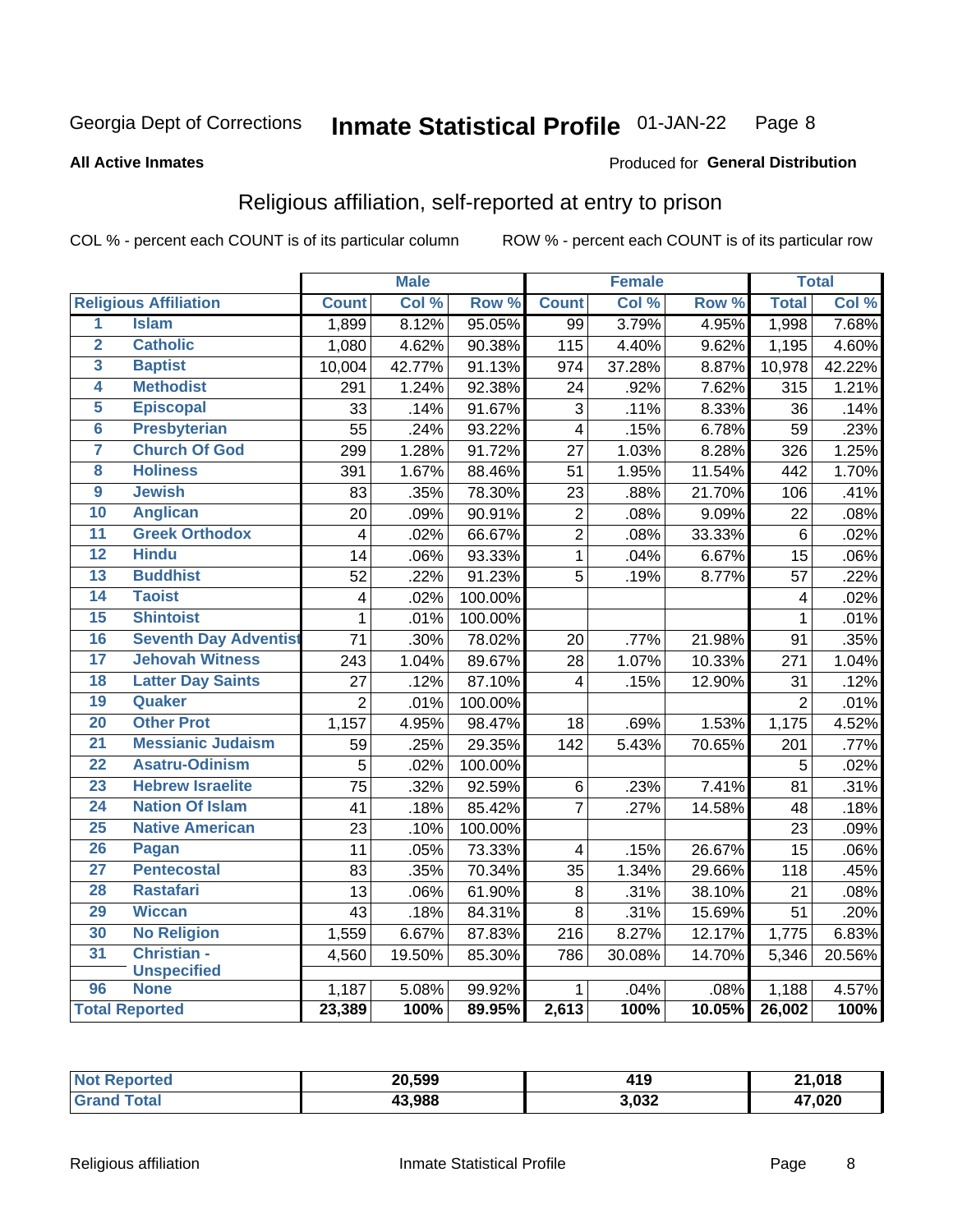#### **Inmate Statistical Profile 01-JAN-22** Georgia Dept of Corrections Page 9

**All Active Inmates** 

Produced for General Distribution

### Religious affiliation, self-reported at entry to prison

COL % - percent each COUNT is of its particular column ROW % - percent each COUNT is of its particular row

| <b>Mode (most frequent)</b> | <b>3aptist</b> | }aptist | <b>Baptist</b> |
|-----------------------------|----------------|---------|----------------|
|-----------------------------|----------------|---------|----------------|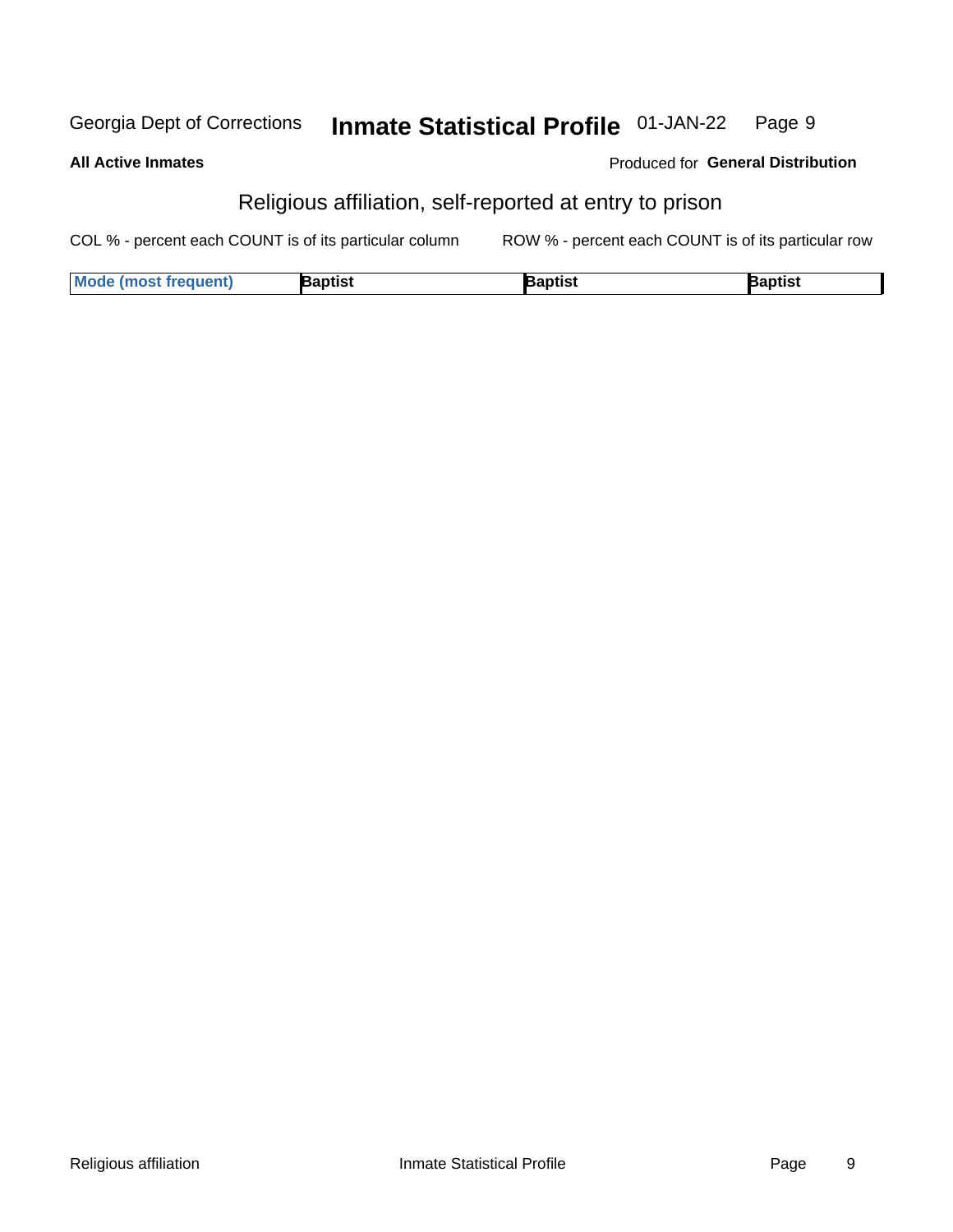#### Inmate Statistical Profile 01-JAN-22 Page 9

### **All Active Inmates**

### **Produced for General Distribution**

### Home county, self-reported at entry to prison

COL % - percent each COUNT is of its particular column

|     |                             |              | <b>Male</b> |                  |                  | <b>Female</b> |        | <b>Total</b> |        |
|-----|-----------------------------|--------------|-------------|------------------|------------------|---------------|--------|--------------|--------|
|     | <b>Home County</b>          | <b>Count</b> | Col %       | Row <sup>%</sup> | <b>Count</b>     | Col %         | Row %  | <b>Total</b> | Col %  |
| 000 | <b>Unknown</b>              | 7,497        | 17.04%      | 93.40%           | 530              | 17.48%        | 6.60%  | 8,027        | 17.07% |
| 001 | <b>Appling County</b>       | 111          | .25%        | 96.52%           | 4                | .13%          | 3.48%  | 115          | .24%   |
| 002 | <b>Atkinson County</b>      | 36           | .08%        | 97.30%           | 1                | .03%          | 2.70%  | 37           | .08%   |
| 003 | <b>Bacon County</b>         | 86           | .20%        | 93.48%           | $\,6$            | .20%          | 6.52%  | 92           | .20%   |
| 004 | <b>Baker County</b>         | 15           | .03%        | 93.75%           | $\mathbf 1$      | .03%          | 6.25%  | 16           | .03%   |
| 005 | <b>Baldwin County</b>       | 252          | .57%        | 92.31%           | 21               | .69%          | 7.69%  | 273          | .58%   |
| 006 | <b>Banks County</b>         | 78           | .18%        | 96.30%           | $\mathbf{3}$     | .10%          | 3.70%  | 81           | .17%   |
| 007 | <b>Barrow County</b>        | 271          | .62%        | 89.74%           | 31               | 1.02%         | 10.26% | 302          | .64%   |
| 008 | <b>Bartow County</b>        | 452          | 1.03%       | 89.33%           | 54               | 1.78%         | 10.67% | 506          | 1.08%  |
| 009 | <b>Ben Hill County</b>      | 160          | .36%        | 92.49%           | 13               | .43%          | 7.51%  | 173          | .37%   |
| 010 | <b>Berrien County</b>       | 81           | .18%        | 95.29%           | 4                | .13%          | 4.71%  | 85           | .18%   |
| 011 | <b>Bibb County</b>          | 980          | 2.23%       | 95.89%           | 42               | 1.39%         | 4.11%  | 1,022        | 2.17%  |
| 012 | <b>Bleckley County</b>      | 54           | .12%        | 90.00%           | $\,6$            | .20%          | 10.00% | 60           | .13%   |
| 013 | <b>Brantley County</b>      | 73           | .17%        | 83.91%           | 14               | .46%          | 16.09% | 87           | .19%   |
| 014 | <b>Brooks County</b>        | 163          | .37%        | 99.39%           | $\mathbf{1}$     | .03%          | .61%   | 164          | .35%   |
| 015 | <b>Bryan County</b>         | 61           | .14%        | 91.04%           | $\,6$            | .20%          | 8.96%  | 67           | .14%   |
| 016 | <b>Bulloch County</b>       | 286          | .65%        | 94.39%           | 17               | .56%          | 5.61%  | 303          | .64%   |
| 017 | <b>Burke County</b>         | 162          | .37%        | 98.18%           | $\mathbf{3}$     | .10%          | 1.82%  | 165          | .35%   |
| 018 | <b>Butts County</b>         | 124          | .28%        | 89.86%           | 14               | .46%          | 10.14% | 138          | .29%   |
| 019 | <b>Calhoun County</b>       | 64           | .15%        | 91.43%           | $\,6$            | .20%          | 8.57%  | 70           | .15%   |
| 020 | <b>Camden County</b>        | 106          | .24%        | 92.17%           | $\boldsymbol{9}$ | .30%          | 7.83%  | 115          | .24%   |
| 021 | <b>Candler County</b>       | 71           | .16%        | 93.42%           | 5                | .16%          | 6.58%  | 76           | .16%   |
| 022 | <b>Carroll County</b>       | 466          | 1.06%       | 93.57%           | 32               | 1.06%         | 6.43%  | 498          | 1.06%  |
| 023 | <b>Catoosa County</b>       | 193          | .44%        | 94.61%           | 11               | .36%          | 5.39%  | 204          | .43%   |
| 024 | <b>Charlton County</b>      | 30           | .07%        | 83.33%           | 6                | .20%          | 16.67% | 36           | .08%   |
| 025 | <b>Chatham County</b>       | 1,277        | 2.90%       | 96.16%           | 51               | 1.68%         | 3.84%  | 1,328        | 2.82%  |
| 026 | <b>Chattahoochee County</b> | 13           | .03%        | 92.86%           | 1                | .03%          | 7.14%  | 14           | .03%   |
| 027 | <b>Chattooga County</b>     | 150          | .34%        | 85.71%           | 25               | .82%          | 14.29% | 175          | .37%   |
| 028 | <b>Cherokee County</b>      | 327          | .74%        | 89.34%           | 39               | 1.29%         | 10.66% | 366          | .78%   |
| 029 | <b>Clarke County</b>        | 414          | .94%        | 92.62%           | 33               | 1.09%         | 7.38%  | 447          | .95%   |
| 030 | <b>Clay County</b>          | 23           | .05%        | 92.00%           | $\overline{2}$   | .07%          | 8.00%  | 25           | .05%   |
| 031 | <b>Clayton County</b>       | 1,203        | 2.73%       | 94.35%           | 72               | 2.37%         | 5.65%  | 1,275        | 2.71%  |
| 032 | <b>Clinch County</b>        | 31           | .07%        | 86.11%           | 5                | .16%          | 13.89% | 36           | .08%   |
| 033 | <b>Cobb County</b>          | 1,316        | 2.99%       | 94.00%           | 84               | 2.77%         | 6.00%  | 1,400        | 2.98%  |
| 034 | <b>Coffee County</b>        | 316          | .72%        | 95.76%           | 14               | .46%          | 4.24%  | 330          | .70%   |
| 035 | <b>Colquitt County</b>      | 210          | .48%        | 92.92%           | 16               | .53%          | 7.08%  | 226          | .48%   |
| 036 | <b>Columbia County</b>      | 253          | .58%        | 90.68%           | 26               | .86%          | 9.32%  | 279          | .59%   |
| 037 | <b>Cook County</b>          | 112          | .25%        | 93.33%           | $\bf 8$          | .26%          | 6.67%  | 120          | .26%   |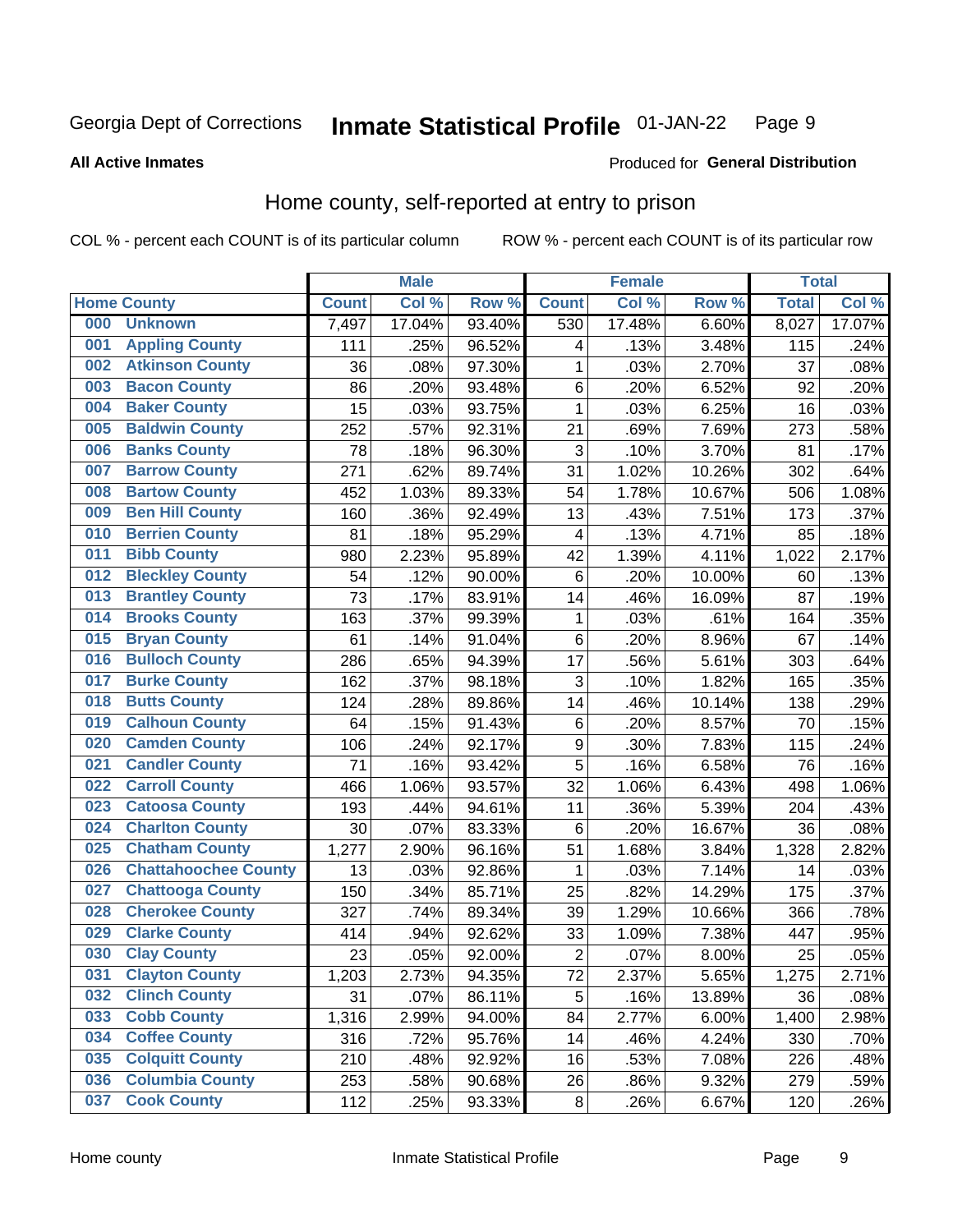#### Inmate Statistical Profile 01-JAN-22 Page 10

**All Active Inmates** 

### Produced for General Distribution

### Home county, self-reported at entry to prison

COL % - percent each COUNT is of its particular column

|     |                         |              | <b>Male</b> |         |                         | <b>Female</b> |        | <b>Total</b>   |       |
|-----|-------------------------|--------------|-------------|---------|-------------------------|---------------|--------|----------------|-------|
|     | <b>Home County</b>      | <b>Count</b> | Col %       | Row %   | <b>Count</b>            | Col %         | Row %  | <b>Total</b>   | Col%  |
| 038 | <b>Coweta County</b>    | 390          | .89%        | 95.35%  | 19                      | .63%          | 4.65%  | 409            | .87%  |
| 039 | <b>Crawford County</b>  | 35           | .08%        | 92.11%  | 3                       | .10%          | 7.89%  | 38             | .08%  |
| 040 | <b>Crisp County</b>     | 216          | .49%        | 93.91%  | 14                      | .46%          | 6.09%  | 230            | .49%  |
| 041 | <b>Dade County</b>      | 50           | .11%        | 84.75%  | 9                       | .30%          | 15.25% | 59             | .13%  |
| 042 | <b>Dawson County</b>    | 73           | .17%        | 89.02%  | 9                       | .30%          | 10.98% | 82             | .17%  |
| 043 | <b>Decatur County</b>   | 213          | .48%        | 95.52%  | 10                      | .33%          | 4.48%  | 223            | .47%  |
| 044 | <b>Dekalb County</b>    | 2,226        | 5.06%       | 95.74%  | 99                      | 3.27%         | 4.26%  | 2,325          | 4.94% |
| 045 | <b>Dodge County</b>     | 84           | .19%        | 88.42%  | 11                      | .36%          | 11.58% | 95             | .20%  |
| 046 | <b>Dooly County</b>     | 124          | .28%        | 98.41%  | $\overline{2}$          | .07%          | 1.59%  | 126            | .27%  |
| 047 | <b>Dougherty County</b> | 600          | 1.36%       | 94.94%  | 32                      | 1.06%         | 5.06%  | 632            | 1.34% |
| 048 | <b>Douglas County</b>   | 497          | 1.13%       | 94.31%  | 30                      | .99%          | 5.69%  | 527            | 1.12% |
| 049 | <b>Early County</b>     | 46           | .10%        | 93.88%  | 3                       | .10%          | 6.12%  | 49             | .10%  |
| 050 | <b>Echols County</b>    | 11           | .03%        | 100.00% |                         |               |        | 11             | .02%  |
| 051 | <b>Effingham County</b> | 173          | .39%        | 91.05%  | 17                      | .56%          | 8.95%  | 190            | .40%  |
| 052 | <b>Elbert County</b>    | 104          | .24%        | 96.30%  | $\overline{\mathbf{4}}$ | .13%          | 3.70%  | 108            | .23%  |
| 053 | <b>Emanuel County</b>   | 150          | .34%        | 95.54%  | $\overline{7}$          | .23%          | 4.46%  | 157            | .33%  |
| 054 | <b>Evans County</b>     | 61           | .14%        | 91.04%  | 6                       | .20%          | 8.96%  | 67             | .14%  |
| 055 | <b>Fannin County</b>    | 84           | .19%        | 92.31%  | 7                       | .23%          | 7.69%  | 91             | .19%  |
| 056 | <b>Fayette County</b>   | 128          | .29%        | 88.89%  | 16                      | .53%          | 11.11% | 144            | .31%  |
| 057 | <b>Floyd County</b>     | 601          | 1.37%       | 90.65%  | 62                      | 2.04%         | 9.35%  | 663            | 1.41% |
| 058 | <b>Forsyth County</b>   | 168          | .38%        | 91.80%  | 15                      | .49%          | 8.20%  | 183            | .39%  |
| 059 | <b>Franklin County</b>  | 102          | .23%        | 90.27%  | 11                      | .36%          | 9.73%  | 113            | .24%  |
| 060 | <b>Fulton County</b>    | 3,781        | 8.60%       | 95.82%  | 165                     | 5.44%         | 4.18%  | 3,946          | 8.39% |
| 061 | <b>Gilmer County</b>    | 82           | .19%        | 82.83%  | 17                      | .56%          | 17.17% | 99             | .21%  |
| 062 | <b>Glascock County</b>  | 5            | .01%        | 71.43%  | $\overline{2}$          | .07%          | 28.57% | $\overline{7}$ | .01%  |
| 063 | <b>Glynn County</b>     | 325          | .74%        | 94.48%  | 19                      | .63%          | 5.52%  | 344            | .73%  |
| 064 | <b>Gordon County</b>    | 260          | .59%        | 89.97%  | 29                      | .96%          | 10.03% | 289            | .61%  |
| 065 | <b>Grady County</b>     | 106          | .24%        | 93.81%  | 7                       | .23%          | 6.19%  | 113            | .24%  |
| 066 | <b>Greene County</b>    | 72           | .16%        | 94.74%  | $\overline{\mathbf{4}}$ | .13%          | 5.26%  | 76             | .16%  |
| 067 | <b>Gwinnett County</b>  | 1,471        | 3.34%       | 93.52%  | 102                     | 3.36%         | 6.48%  | 1,573          | 3.35% |
| 068 | <b>Habersham County</b> | 82           | .19%        | 79.61%  | 21                      | .69%          | 20.39% | 103            | .22%  |
| 069 | <b>Hall County</b>      | 513          | 1.17%       | 92.77%  | 40                      | 1.32%         | 7.23%  | 553            | 1.18% |
| 070 | <b>Hancock County</b>   | 44           | .10%        | 91.67%  | 4                       | .13%          | 8.33%  | 48             | .10%  |
| 071 | <b>Haralson County</b>  | 105          | .24%        | 92.11%  | $\boldsymbol{9}$        | .30%          | 7.89%  | 114            | .24%  |
| 072 | <b>Harris County</b>    | 88           | .20%        | 94.62%  | 5                       | .16%          | 5.38%  | 93             | .20%  |
| 073 | <b>Hart County</b>      | 125          | .28%        | 91.24%  | 12                      | .40%          | 8.76%  | 137            | .29%  |
| 074 | <b>Heard County</b>     | 47           | .11%        | 97.92%  | 1                       | .03%          | 2.08%  | 48             | .10%  |
| 075 | <b>Henry County</b>     | 556          | 1.26%       | 93.60%  | 38                      | 1.25%         | 6.40%  | 594            | 1.26% |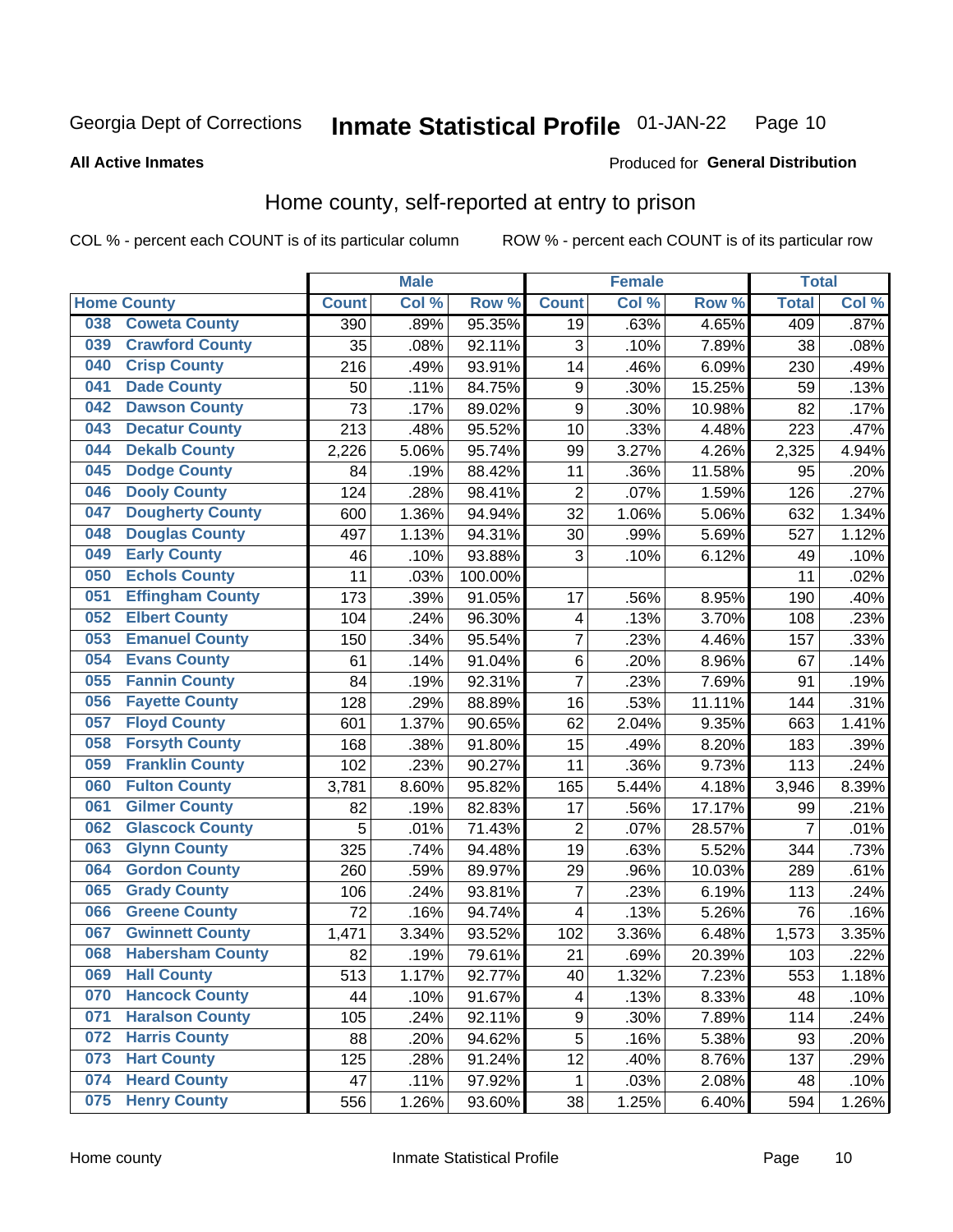#### Inmate Statistical Profile 01-JAN-22 Page 11

### **All Active Inmates**

### Produced for General Distribution

### Home county, self-reported at entry to prison

COL % - percent each COUNT is of its particular column

|                  |                          |              | <b>Male</b> |        |                  | <b>Female</b> |                  | <b>Total</b> |       |
|------------------|--------------------------|--------------|-------------|--------|------------------|---------------|------------------|--------------|-------|
|                  | <b>Home County</b>       | <b>Count</b> | Col %       | Row %  | <b>Count</b>     | Col %         | Row <sup>%</sup> | <b>Total</b> | Col % |
| 076              | <b>Houston County</b>    | 534          | 1.21%       | 92.07% | 46               | 1.52%         | 7.93%            | 580          | 1.23% |
| 077              | <b>Irwin County</b>      | 55           | .13%        | 91.67% | 5                | .16%          | 8.33%            | 60           | .13%  |
| 078              | <b>Jackson County</b>    | 205          | .47%        | 88.74% | 26               | .86%          | 11.26%           | 231          | .49%  |
| 079              | <b>Jasper County</b>     | 68           | .15%        | 94.44% | 4                | .13%          | 5.56%            | 72           | .15%  |
| 080              | <b>Jeff Davis County</b> | 61           | .14%        | 91.04% | 6                | .20%          | 8.96%            | 67           | .14%  |
| 081              | <b>Jefferson County</b>  | 153          | .35%        | 91.62% | 14               | .46%          | 8.38%            | 167          | .36%  |
| 082              | <b>Jenkins County</b>    | 71           | .16%        | 94.67% | 4                | .13%          | 5.33%            | 75           | .16%  |
| 083              | <b>Johnson County</b>    | 34           | .08%        | 94.44% | $\overline{2}$   | .07%          | 5.56%            | 36           | .08%  |
| 084              | <b>Jones County</b>      | 80           | .18%        | 89.89% | $\boldsymbol{9}$ | .30%          | 10.11%           | 89           | .19%  |
| 085              | <b>Lamar County</b>      | 66           | .15%        | 90.41% | $\overline{7}$   | .23%          | 9.59%            | 73           | .16%  |
| 086              | <b>Lanier County</b>     | 78           | .18%        | 95.12% | 4                | .13%          | 4.88%            | 82           | .17%  |
| 087              | <b>Laurens County</b>    | 239          | .54%        | 93.36% | 17               | .56%          | 6.64%            | 256          | .54%  |
| 088              | <b>Lee County</b>        | 91           | .21%        | 92.86% | 7                | .23%          | 7.14%            | 98           | .21%  |
| 089              | <b>Liberty County</b>    | 168          | .38%        | 93.85% | 11               | .36%          | 6.15%            | 179          | .38%  |
| 090              | <b>Lincoln County</b>    | 35           | .08%        | 85.37% | $\,6$            | .20%          | 14.63%           | 41           | .09%  |
| 091              | <b>Long County</b>       | 37           | .08%        | 88.10% | 5                | .16%          | 11.90%           | 42           | .09%  |
| 092              | <b>Lowndes County</b>    | 368          | .84%        | 95.34% | 18               | .59%          | 4.66%            | 386          | .82%  |
| 093              | <b>Lumpkin County</b>    | 68           | .15%        | 87.18% | 10               | .33%          | 12.82%           | 78           | .17%  |
| 094              | <b>Macon County</b>      | 53           | .12%        | 84.13% | 10               | .33%          | 15.87%           | 63           | .13%  |
| 095              | <b>Madison County</b>    | 157          | .36%        | 95.15% | 8                | .26%          | 4.85%            | 165          | .35%  |
| 096              | <b>Marion County</b>     | 48           | .11%        | 90.57% | 5                | .16%          | 9.43%            | 53           | .11%  |
| 097              | <b>Mcduffie County</b>   | 123          | .28%        | 91.79% | 11               | .36%          | 8.21%            | 134          | .28%  |
| 098              | <b>Mcintosh County</b>   | 53           | .12%        | 94.64% | 3                | .10%          | 5.36%            | 56           | .12%  |
| 099              | <b>Meriwether County</b> | 158          | .36%        | 93.49% | 11               | .36%          | 6.51%            | 169          | .36%  |
| 100              | <b>Miller County</b>     | 21           | .05%        | 91.30% | $\overline{2}$   | .07%          | 8.70%            | 23           | .05%  |
| 101              | <b>Mitchell County</b>   | 140          | .32%        | 93.33% | 10               | .33%          | 6.67%            | 150          | .32%  |
| 102              | <b>Monroe County</b>     | 106          | .24%        | 94.64% | $\,6$            | .20%          | 5.36%            | 112          | .24%  |
| 103              | <b>Montgomery County</b> | 73           | .17%        | 90.12% | 8                | .26%          | 9.88%            | 81           | .17%  |
| 104              | <b>Morgan County</b>     | 93           | .21%        | 91.18% | 9                | .30%          | 8.82%            | 102          | .22%  |
| 105              | <b>Murray County</b>     | 195          | .44%        | 88.64% | 25               | .82%          | 11.36%           | 220          | .47%  |
| 106              | <b>Muscogee County</b>   | 793          | 1.80%       | 95.66% | 36               | 1.19%         | 4.34%            | 829          | 1.76% |
| 107              | <b>Newton County</b>     | 500          | 1.14%       | 93.46% | 35               | 1.15%         | 6.54%            | 535          | 1.14% |
| 108              | <b>Oconee County</b>     | 42           | .10%        | 84.00% | 8                | .26%          | 16.00%           | 50           | .11%  |
| 109              | <b>Oglethorpe County</b> | 58           | .13%        | 95.08% | 3                | .10%          | 4.92%            | 61           | .13%  |
| 110              | <b>Paulding County</b>   | 276          | .63%        | 88.75% | 35               | 1.15%         | 11.25%           | 311          | .66%  |
| 111              | <b>Peach County</b>      | 83           | .19%        | 94.32% | 5                | .16%          | 5.68%            | 88           | .19%  |
| $\overline{112}$ | <b>Pickens County</b>    | 103          | .23%        | 89.57% | 12               | .40%          | 10.43%           | 115          | .24%  |
| 113              | <b>Pierce County</b>     | 78           | .18%        | 90.70% | $\bf 8$          | .26%          | 9.30%            | 86           | .18%  |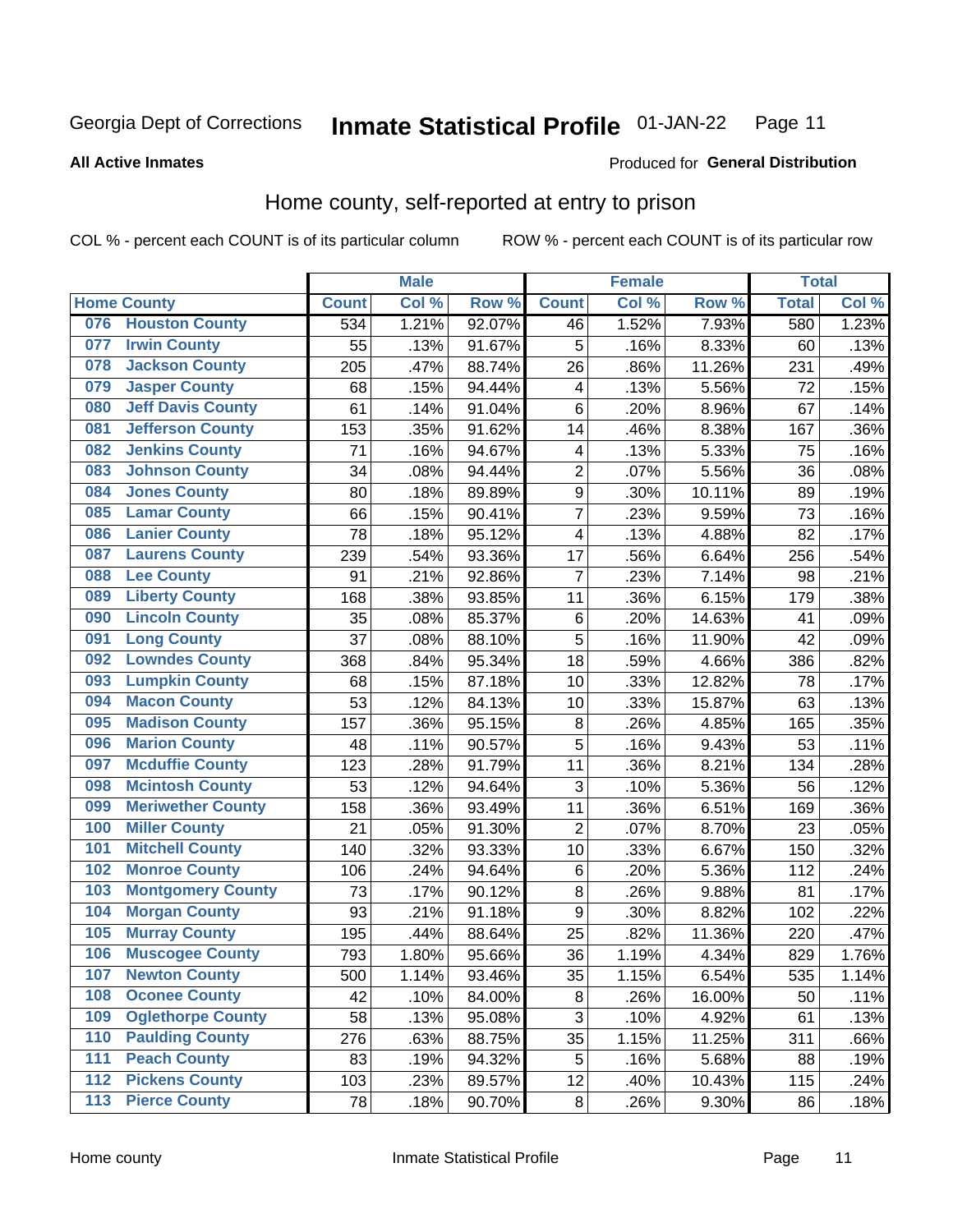#### Inmate Statistical Profile 01-JAN-22 Page 12

**All Active Inmates** 

### Produced for General Distribution

### Home county, self-reported at entry to prison

COL % - percent each COUNT is of its particular column

|                  |                          |                     | <b>Male</b> |         |                         | <b>Female</b> |        | <b>Total</b>    |       |
|------------------|--------------------------|---------------------|-------------|---------|-------------------------|---------------|--------|-----------------|-------|
|                  | <b>Home County</b>       | <b>Count</b>        | Col %       | Row %   | <b>Count</b>            | Col %         | Row %  | <b>Total</b>    | Col % |
| 114              | <b>Pike County</b>       | 34                  | .08%        | 91.89%  | 3                       | .10%          | 8.11%  | $\overline{37}$ | .08%  |
| $\overline{115}$ | <b>Polk County</b>       | 209                 | .48%        | 88.56%  | 27                      | .89%          | 11.44% | 236             | .50%  |
| 116              | <b>Pulaski County</b>    | 43                  | .10%        | 82.69%  | $\boldsymbol{9}$        | .30%          | 17.31% | 52              | .11%  |
| 117              | <b>Putnam County</b>     | 121                 | .28%        | 92.37%  | 10                      | .33%          | 7.63%  | 131             | .28%  |
| 118              | <b>Quitman County</b>    | 7                   | .02%        | 100.00% |                         |               |        | $\overline{7}$  | .01%  |
| 119              | <b>Rabun County</b>      | 36                  | .08%        | 81.82%  | 8                       | .26%          | 18.18% | 44              | .09%  |
| 120              | <b>Randolph County</b>   | 44                  | .10%        | 86.27%  | $\overline{7}$          | .23%          | 13.73% | 51              | .11%  |
| 121              | <b>Richmond County</b>   | $\overline{1}$ ,333 | 3.03%       | 95.35%  | 65                      | 2.14%         | 4.65%  | 1,398           | 2.97% |
| 122              | <b>Rockdale County</b>   | 289                 | .66%        | 93.53%  | 20                      | .66%          | 6.47%  | 309             | .66%  |
| 123              | <b>Schley County</b>     | 13                  | .03%        | 100.00% |                         |               |        | 13              | .03%  |
| 124              | <b>Screven County</b>    | 92                  | .21%        | 96.84%  | $\sqrt{3}$              | .10%          | 3.16%  | 95              | .20%  |
| 125              | <b>Seminole County</b>   | 61                  | .14%        | 87.14%  | $\boldsymbol{9}$        | .30%          | 12.86% | 70              | .15%  |
| 126              | <b>Spalding County</b>   | 333                 | .76%        | 95.42%  | 16                      | .53%          | 4.58%  | 349             | .74%  |
| 127              | <b>Stephens County</b>   | 100                 | .23%        | 90.91%  | 10                      | .33%          | 9.09%  | 110             | .23%  |
| 128              | <b>Stewart County</b>    | 24                  | .05%        | 100.00% |                         |               |        | 24              | .05%  |
| 129              | <b>Sumter County</b>     | 173                 | .39%        | 96.11%  | $\overline{7}$          | .23%          | 3.89%  | 180             | .38%  |
| 130              | <b>Talbot County</b>     | 32                  | .07%        | 100.00% |                         |               |        | 32              | .07%  |
| 131              | <b>Taliaferro County</b> | 6                   | .01%        | 100.00% |                         |               |        | 6               | .01%  |
| 132              | <b>Tattnall County</b>   | 188                 | .43%        | 94.95%  | 10                      | .33%          | 5.05%  | 198             | .42%  |
| 133              | <b>Taylor County</b>     | 39                  | .09%        | 92.86%  | 3                       | .10%          | 7.14%  | 42              | .09%  |
| 134              | <b>Telfair County</b>    | 72                  | .16%        | 94.74%  | $\overline{\mathbf{4}}$ | .13%          | 5.26%  | 76              | .16%  |
| 135              | <b>Terrell County</b>    | 69                  | .16%        | 100.00% |                         |               |        | 69              | .15%  |
| 136              | <b>Thomas County</b>     | 173                 | .39%        | 97.74%  | $\overline{\mathbf{4}}$ | .13%          | 2.26%  | 177             | .38%  |
| 137              | <b>Tift County</b>       | 240                 | .55%        | 97.56%  | $\,6$                   | .20%          | 2.44%  | 246             | .52%  |
| 138              | <b>Toombs County</b>     | 228                 | .52%        | 93.06%  | 17                      | .56%          | 6.94%  | 245             | .52%  |
| 139              | <b>Towns County</b>      | 19                  | .04%        | 76.00%  | $\,6$                   | .20%          | 24.00% | 25              | .05%  |
| 140              | <b>Treutlen County</b>   | 53                  | .12%        | 94.64%  | 3                       | .10%          | 5.36%  | 56              | .12%  |
| 141              | <b>Troup County</b>      | 432                 | .98%        | 93.91%  | 28                      | .92%          | 6.09%  | 460             | .98%  |
| $\overline{142}$ | <b>Turner County</b>     | 61                  | .14%        | 93.85%  | 4                       | .13%          | 6.15%  | 65              | .14%  |
| 143              | <b>Twiggs County</b>     | 32                  | .07%        | 91.43%  | $\overline{3}$          | .10%          | 8.57%  | 35              | .07%  |
| 144              | <b>Union County</b>      | 82                  | .19%        | 88.17%  | 11                      | .36%          | 11.83% | 93              | .20%  |
| 145              | <b>Upson County</b>      | 127                 | .29%        | 96.95%  | $\overline{\mathbf{4}}$ | .13%          | 3.05%  | 131             | .28%  |
| 146              | <b>Walker County</b>     | 322                 | .73%        | 90.96%  | 32                      | 1.06%         | 9.04%  | 354             | .75%  |
| 147              | <b>Walton County</b>     | 418                 | .95%        | 91.87%  | 37                      | 1.22%         | 8.13%  | 455             | .97%  |
| 148              | <b>Ware County</b>       | 203                 | .46%        | 94.42%  | 12                      | .40%          | 5.58%  | 215             | .46%  |
| 149              | <b>Warren County</b>     | 29                  | .07%        | 96.67%  | 1                       | .03%          | 3.33%  | 30              | .06%  |
| 150              | <b>Washington County</b> | 156                 | .35%        | 91.23%  | 15                      | .49%          | 8.77%  | 171             | .36%  |
| 151              | <b>Wayne County</b>      | 180                 | .41%        | 88.67%  | 23                      | .76%          | 11.33% | 203             | .43%  |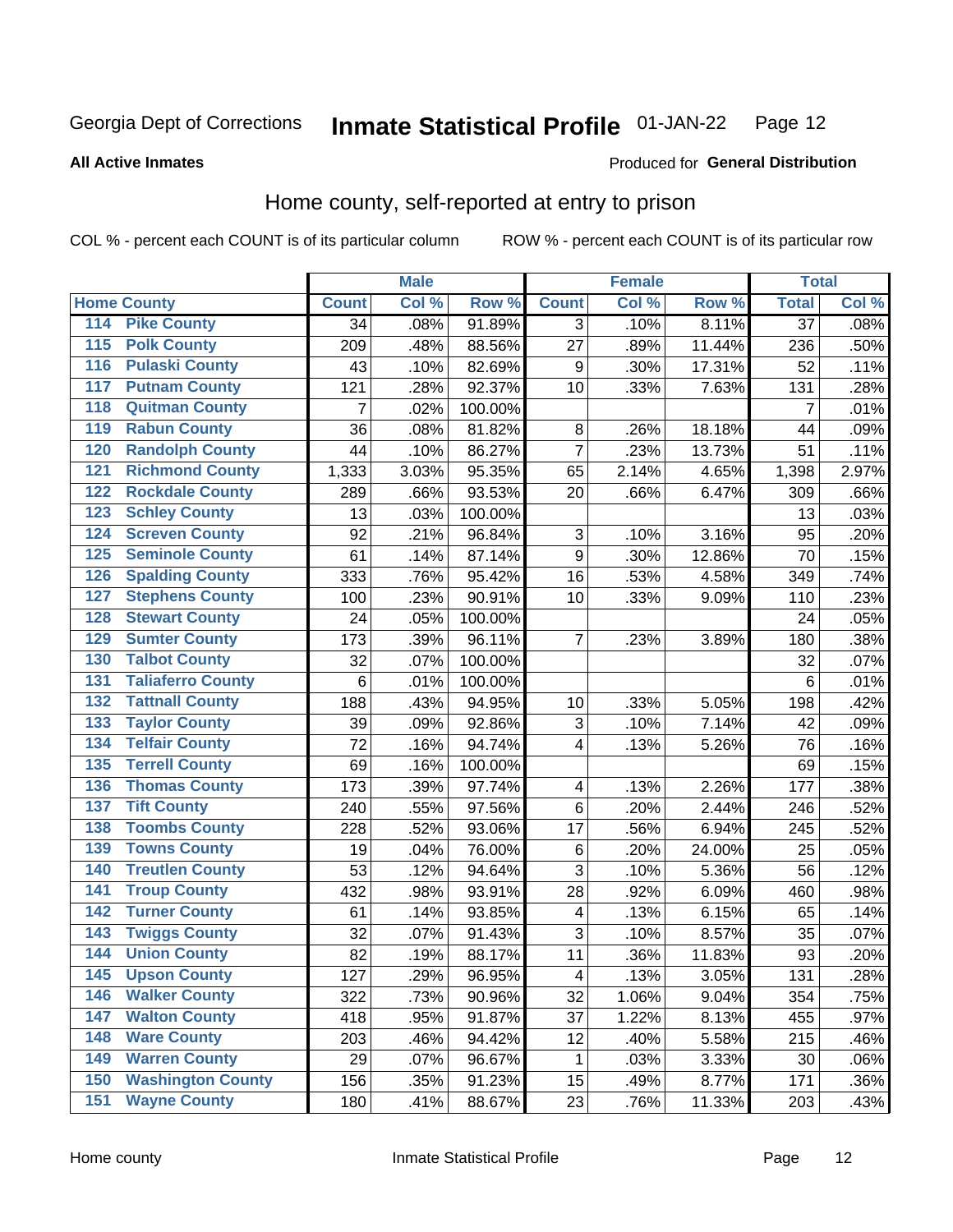#### Inmate Statistical Profile 01-JAN-22 Page 13

### **All Active Inmates**

### Produced for General Distribution

### Home county, self-reported at entry to prison

COL % - percent each COUNT is of its particular column

|     |                             |              | <b>Male</b> |        |              | <b>Female</b> |        | <b>Total</b> |       |
|-----|-----------------------------|--------------|-------------|--------|--------------|---------------|--------|--------------|-------|
|     | <b>Home County</b>          | <b>Count</b> | Col %       | Row %  | <b>Count</b> | Col %         | Row %  | <b>Total</b> | Col % |
| 152 | <b>Webster County</b>       | 4            | .01%        | 80.00% |              | .03%          | 20.00% | 5            | .01%  |
| 153 | <b>Wheeler County</b>       | 87           | .20%        | 97.75% | 2            | $.07\%$       | 2.25%  | 89           | .19%  |
| 154 | <b>White County</b>         | 69           | .16%        | 94.52% | 4            | .13%          | 5.48%  | 73           | .16%  |
| 155 | <b>Whitfield County</b>     | 511          | 1.16%       | 89.96% | 57           | 1.88%         | 10.04% | 568          | 1.21% |
| 156 | <b>Wilcox County</b>        | 60           | .14%        | 95.24% | 3            | .10%          | 4.76%  | 63           | .13%  |
| 157 | <b>Wilkes County</b>        | 62           | .14%        | 91.18% | 6            | .20%          | 8.82%  | 68           | .14%  |
| 158 | <b>Wilkinson County</b>     | 30           | .07%        | 90.91% | 3            | .10%          | 9.09%  | 33           | .07%  |
| 159 | <b>Worth County</b>         | 98           | .22%        | 91.59% | 9            | .30%          | 8.41%  | 107          | .23%  |
| 999 | <b>Other Custody/Out Of</b> | 115          | .26%        | 98.29% | 2            | .07%          | 1.71%  | 117          | .25%  |
|     | <b>State</b>                |              |             |        |              |               |        |              |       |
|     | <b>Total Rported</b>        | 43,988       | 100%        | 93.55% | 3,032        | 100%          | 6.45%  | 47,020       | 100%  |

| <b>Not</b><br>Reported |        |       |        |
|------------------------|--------|-------|--------|
| <b>Total</b>           | 43,988 | 3,032 | 47,020 |

|  | Mode (most frequent) | <b>Fulton County</b> | <b>Fulton County</b> | <b>Fulton County</b> |
|--|----------------------|----------------------|----------------------|----------------------|
|--|----------------------|----------------------|----------------------|----------------------|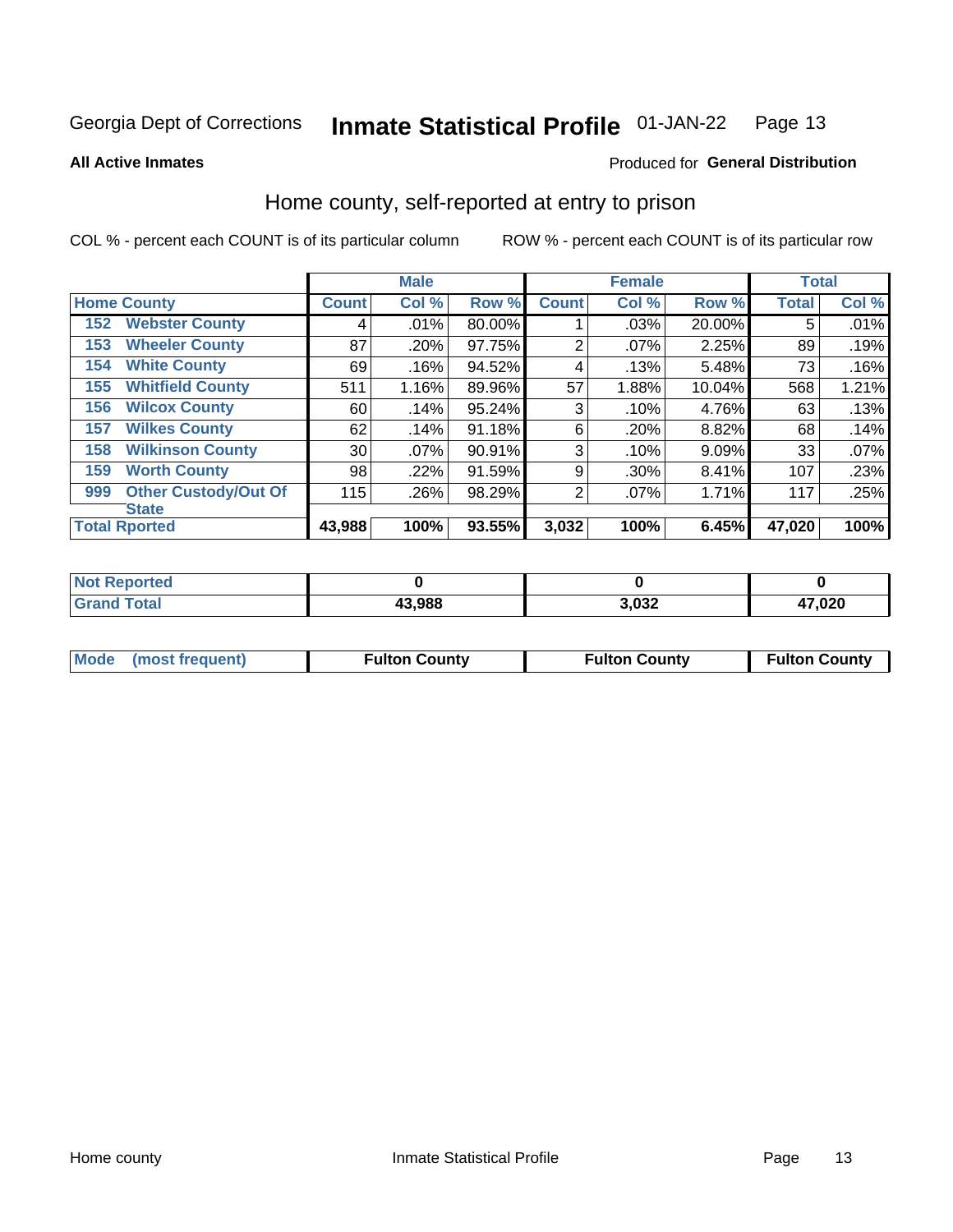#### Inmate Statistical Profile 01-JAN-22 Page 14

### **All Active Inmates**

### Produced for General Distribution

### Employment status before prison, self-reported at entry to prison

COL % - percent each COUNT is of its particular column

|                           | <b>Male</b> |          |        |              | <b>Female</b> |          | <b>Total</b> |        |
|---------------------------|-------------|----------|--------|--------------|---------------|----------|--------------|--------|
| <b>Employment Status</b>  | Count l     | Col %    | Row %  | <b>Count</b> | Col %         | Row %    | Total        | Col %  |
| <b>Full Time</b><br>01    | 11,248      | 44.95%   | 95.73% | 502          | 34.50%        | $4.27\%$ | 11,750       | 44.38% |
| <b>Part Time</b><br>02    | 1,747       | 6.98%    | 93.87% | 114          | 7.84%         | 6.13%    | 1,861        | 7.03%  |
| Unempl $<$ 6M<br>03       | 1,637       | 6.54%    | 98.26% | 29           | 1.99%         | 1.74%    | 1,666        | 6.29%  |
| Unempl > 6M<br>04         | 5,946       | 23.76%   | 92.36% | 492          | 33.81%        | 7.64%    | 6,438        | 24.32% |
| <b>Never Worked</b><br>05 | 2,769       | 11.07%   | 95.91% | 118          | 8.11%         | 4.09%    | 2,887        | 10.90% |
| <b>Student</b><br>06      | 672         | 2.69%    | 96.00% | 28           | 1.92%         | 4.00%    | 700          | 2.64%  |
| <b>Incapable</b><br>07    | 1,003       | $4.01\%$ | 85.36% | 172          | 11.82%        | 14.64%   | 1,175        | 4.44%  |
| <b>Total Reported</b>     | 25,022      | 100%     | 94.5%  | 1,455        | 100%          | 5.5%     | 26,477       | 100%   |

| orteo.<br><b>NOT</b> | 18.966 | ----<br>ו כ. | 20,543 |
|----------------------|--------|--------------|--------|
| 5551<br>Gra          | 43.988 | 3,032        | 47,020 |

| Mc | ----<br>me<br>ш | nc<br>. |
|----|-----------------|---------|
|    |                 |         |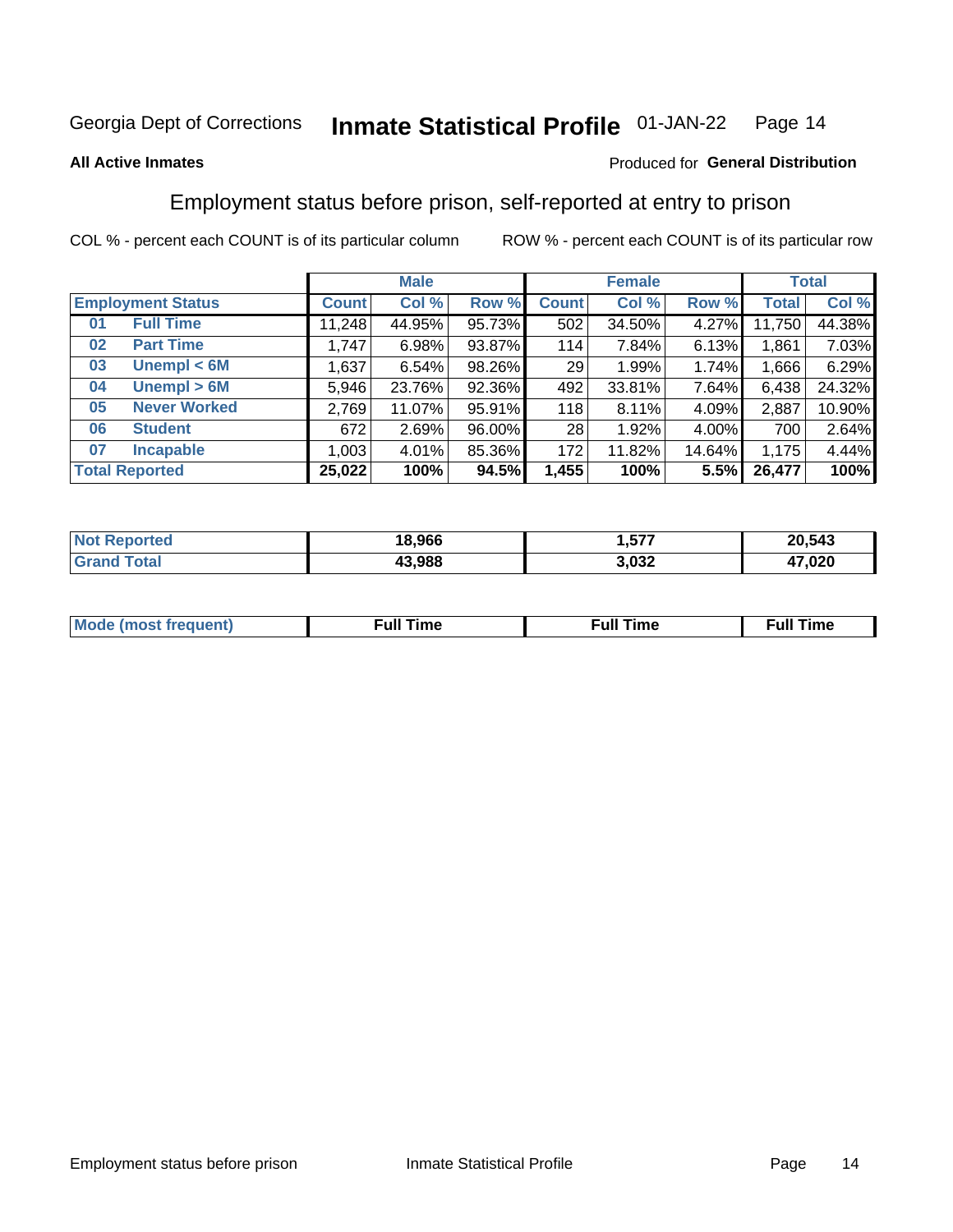### **All Active Inmates**

Produced for General Distribution

### Age at admission

COL % - percent each COUNT is of its particular column

|                         |              | <b>Male</b> |         |                | <b>Female</b> |       |              | <b>Total</b> |
|-------------------------|--------------|-------------|---------|----------------|---------------|-------|--------------|--------------|
| <b>Age At Admission</b> | <b>Count</b> | Col %       | Row %   | <b>Count</b>   | Col %         | Row % | <b>Total</b> | Col %        |
| 13                      | $\mathbf 1$  | 0.01%       | 100.00% |                |               |       | 1            | 0.01%        |
| $\overline{14}$         | 5            | 0.01%       | 100.00% |                |               |       | 5            | 0.01%        |
| 15                      | 28           | 0.06%       | 100.00% |                |               |       | 28           | 0.06%        |
| 16                      | 106          | 0.24%       | 98.15%  | $\overline{2}$ | 0.07%         | 1.85% | 108          | 0.23%        |
| $\overline{17}$         | 510          | 1.16%       | 95.68%  | 23             | 0.76%         | 4.32% | 533          | 1.13%        |
| 18                      | 1,071        | 2.43%       | 97.10%  | 32             | 1.06%         | 2.90% | 1,103        | 2.35%        |
| 19                      | 1,518        | 3.45%       | 96.75%  | 51             | 1.68%         | 3.25% | 1,569        | 3.34%        |
| $\overline{20}$         | 1,691        | 3.84%       | 95.86%  | 73             | 2.41%         | 4.14% | 1,764        | 3.75%        |
| $\overline{21}$         | 1,759        | 4.00%       | 95.70%  | 79             | 2.61%         | 4.30% | 1,838        | 3.91%        |
| $\overline{22}$         | 1,757        | 3.99%       | 95.49%  | 83             | 2.74%         | 4.51% | 1,840        | 3.91%        |
| 23                      | 1,725        | 3.92%       | 94.99%  | 91             | 3.00%         | 5.01% | 1,816        | 3.86%        |
| $\overline{24}$         | 1,596        | 3.63%       | 93.12%  | 118            | 3.89%         | 6.88% | 1,714        | 3.65%        |
| $\overline{25}$         | 1,579        | 3.59%       | 93.88%  | 103            | 3.40%         | 6.12% | 1,682        | 3.58%        |
| $\overline{26}$         | 1,618        | 3.68%       | 93.85%  | 106            | 3.50%         | 6.15% | 1,724        | 3.67%        |
| $\overline{27}$         | 1,608        | 3.66%       | 94.09%  | 101            | 3.33%         | 5.91% | 1,709        | 3.63%        |
| 28                      | 1,540        | 3.50%       | 94.19%  | 95             | 3.13%         | 5.81% | 1,635        | 3.48%        |
| 29                      | 1,547        | 3.52%       | 94.44%  | 91             | 3.00%         | 5.56% | 1,638        | 3.48%        |
| 30                      | 1,503        | 3.42%       | 92.15%  | 128            | 4.22%         | 7.85% | 1,631        | 3.47%        |
| 31                      | 1,398        | 3.18%       | 92.22%  | 118            | 3.89%         | 7.78% | 1,516        | 3.22%        |
| $\overline{32}$         | 1,327        | 3.02%       | 91.58%  | 122            | 4.02%         | 8.42% | 1,449        | 3.08%        |
| 33                      | 1,332        | 3.03%       | 91.17%  | 129            | 4.25%         | 8.83% | 1,461        | 3.11%        |
| 34                      | 1,295        | 2.94%       | 91.97%  | 113            | 3.73%         | 8.03% | 1,408        | 2.99%        |
| 35                      | 1,252        | 2.85%       | 93.29%  | 90             | 2.97%         | 6.71% | 1,342        | 2.85%        |
| 36                      | 1,192        | 2.71%       | 92.69%  | 94             | 3.10%         | 7.31% | 1,286        | 2.74%        |
| $\overline{37}$         | 1,136        | 2.58%       | 92.96%  | 86             | 2.84%         | 7.04% | 1,222        | 2.60%        |
| 38                      | 1,065        | 2.42%       | 91.89%  | 94             | 3.10%         | 8.11% | 1,159        | 2.46%        |
| 39                      | 1,026        | 2.33%       | 92.27%  | 86             | 2.84%         | 7.73% | 1,112        | 2.37%        |
| 40                      | 1,008        | 2.29%       | 91.22%  | 97             | 3.20%         | 8.78% | 1,105        | 2.35%        |
| 41                      | 987          | 2.24%       | 91.90%  | 87             | 2.87%         | 8.10% | 1,074        | 2.28%        |
| 42                      | 821          | 1.87%       | 92.77%  | 64             | 2.11%         | 7.23% | 885          | 1.88%        |
| 43                      | 778          | 1.77%       | 93.29%  | 56             | 1.85%         | 6.71% | 834          | 1.77%        |
| 44                      | 684          | 1.56%       | 91.08%  | 67             | 2.21%         | 8.92% | 751          | 1.60%        |
| 45                      | 670          | 1.52%       | 92.41%  | 55             | 1.81%         | 7.59% | 725          | 1.54%        |
| 46                      | 613          | 1.39%       | 92.60%  | 49             | 1.62%         | 7.40% | 662          | 1.41%        |
| 47                      | 584          | 1.33%       | 91.25%  | 56             | 1.85%         | 8.75% | 640          | 1.36%        |
| 48                      | 596          | 1.35%       | 92.83%  | 46             | 1.52%         | 7.17% | 642          | 1.37%        |
| 49                      | 522          | 1.19%       | 92.06%  | 45             | 1.48%         | 7.94% | 567          | 1.21%        |
| 50                      | 469          | 1.07%       | 92.69%  | 37             | 1.22%         | 7.31% | 506          | 1.08%        |
| 51                      | 436          | 0.99%       | 92.18%  | 37             | 1.22%         | 7.82% | 473          | 1.01%        |
| 52                      | 420          | 0.95%       | 92.31%  | 35             | 1.15%         | 7.69% | 455          | 0.97%        |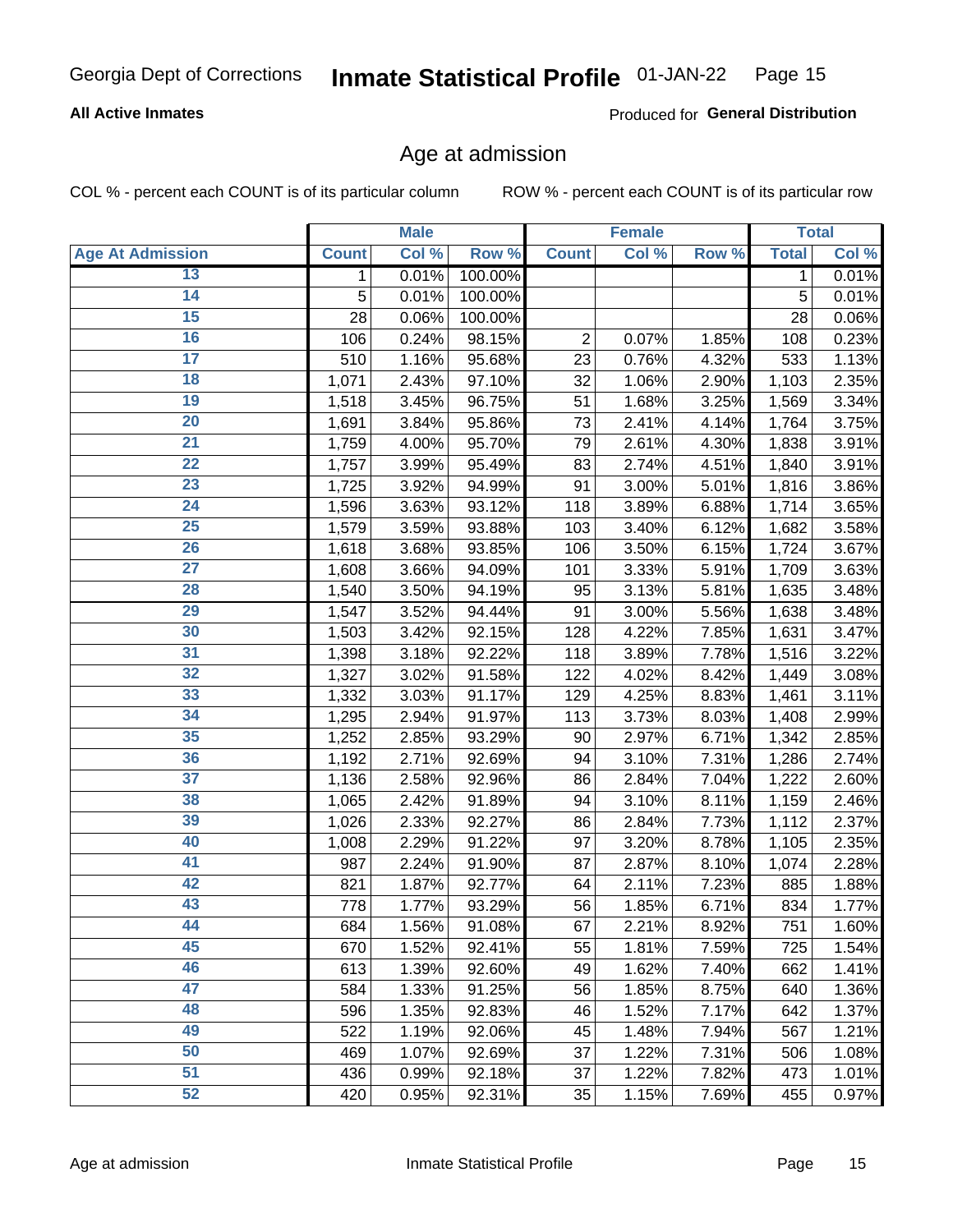### **All Active Inmates**

Produced for General Distribution

### Age at admission

COL % - percent each COUNT is of its particular column

|                         |                         | <b>Male</b> |                  |                         | <b>Female</b> |                  |                 | <b>Total</b> |
|-------------------------|-------------------------|-------------|------------------|-------------------------|---------------|------------------|-----------------|--------------|
| <b>Age At Admission</b> | <b>Count</b>            | Col %       | Row <sup>%</sup> | <b>Count</b>            | Col %         | Row <sup>%</sup> | <b>Total</b>    | Col %        |
| 53                      | 410                     | 0.93%       | 92.97%           | 31                      | 1.02%         | 7.03%            | 441             | 0.94%        |
| 54                      | 333                     | 0.76%       | 93.54%           | 23                      | 0.76%         | 6.46%            | 356             | 0.76%        |
| 55                      | 322                     | 0.73%       | 94.15%           | 20                      | 0.66%         | 5.85%            | 342             | 0.73%        |
| 56                      | 277                     | 0.63%       | 92.95%           | 21                      | 0.69%         | 7.05%            | 298             | 0.63%        |
| $\overline{57}$         | 280                     | 0.64%       | 94.92%           | 15                      | 0.49%         | 5.08%            | 295             | 0.63%        |
| 58                      | 265                     | 0.60%       | 94.64%           | 15                      | 0.49%         | 5.36%            | 280             | 0.60%        |
| 59                      | 218                     | 0.50%       | 92.37%           | 18                      | 0.59%         | 7.63%            | 236             | 0.50%        |
| 60                      | 191                     | 0.43%       | 95.02%           | 10                      | 0.33%         | 4.98%            | 201             | 0.43%        |
| 61                      | 157                     | 0.36%       | 92.90%           | 12                      | 0.40%         | 7.10%            | 169             | 0.36%        |
| 62                      | 157                     | 0.36%       | 95.15%           | $\bf 8$                 | 0.26%         | 4.85%            | 165             | 0.35%        |
| 63                      | 102                     | 0.23%       | 95.33%           | 5                       | 0.16%         | 4.67%            | 107             | 0.23%        |
| 64                      | 98                      | 0.22%       | 98.00%           | $\overline{2}$          | 0.07%         | 2.00%            | 100             | 0.21%        |
| 65                      | 83                      | 0.19%       | 100.00%          |                         |               |                  | 83              | 0.18%        |
| 66                      | 52                      | 0.12%       | 92.86%           | $\overline{\mathbf{4}}$ | 0.13%         | 7.14%            | 56              | 0.12%        |
| 67                      | 40                      | 0.09%       | 93.02%           | 3                       | 0.10%         | 6.98%            | 43              | 0.09%        |
| 68                      | 44                      | 0.10%       | 95.65%           | $\overline{2}$          | 0.07%         | 4.35%            | 46              | 0.10%        |
| 69                      | 44                      | 0.10%       | 100.00%          |                         |               |                  | 44              | 0.09%        |
| 70                      | 28                      | 0.06%       | 100.00%          |                         |               |                  | 28              | 0.06%        |
| $\overline{71}$         | 20                      | 0.05%       | 90.91%           | $\overline{2}$          | 0.07%         | 9.09%            | 22              | 0.05%        |
| $\overline{72}$         | 18                      | 0.04%       | 94.74%           | 1                       | 0.03%         | 5.26%            | 19              | 0.04%        |
| 73                      | 16                      | 0.04%       | 100.00%          |                         |               |                  | 16              | 0.03%        |
| 74                      | 11                      | 0.03%       | 91.67%           | 1                       | 0.03%         | 8.33%            | $\overline{12}$ | 0.03%        |
| 75                      | 11                      | 0.03%       | 100.00%          |                         |               |                  | 11              | 0.02%        |
| 76                      | $\overline{7}$          | 0.02%       | 100.00%          |                         |               |                  | $\overline{7}$  | 0.01%        |
| $\overline{77}$         | $\overline{3}$          | 0.01%       | 100.00%          |                         |               |                  | $\overline{3}$  | 0.01%        |
| 78                      | $\,6$                   | 0.01%       | 100.00%          |                         |               |                  | $\overline{6}$  | 0.01%        |
| 79                      | $\overline{2}$          | 0.01%       | 100.00%          |                         |               |                  | $\overline{2}$  | 0.01%        |
| 80                      | $\overline{\mathbf{4}}$ | 0.01%       | 100.00%          |                         |               |                  | 4               | 0.01%        |
| 81                      | 6                       | 0.01%       | 100.00%          |                         |               |                  | 6               | 0.01%        |
| 82                      | 4                       | 0.01%       | 100.00%          |                         |               |                  | 4               | 0.01%        |
| 83                      | 3                       | 0.01%       | 100.00%          |                         |               |                  | 3               | 0.01%        |
| 86                      | $\mathbf 1$             | 0.01%       | 100.00%          |                         |               |                  | 1               | 0.01%        |
| 87                      | $\mathbf{1}$            | 0.01%       | 100.00%          |                         |               |                  | $\mathbf{1}$    | 0.01%        |
| <b>Total Reported</b>   | 43,987                  | 100%        | 93.55%           | 3,032                   | 100%          | 6.45%            | 47,019          | 100%         |

| τeα<br> |        |                |             |
|---------|--------|----------------|-------------|
|         | 43,988 | רכה כ<br>∍,∪J∠ | 47,020<br>4 |

|  | <b>Me</b> | <br>33.ZO<br>____ | $\rightarrow$<br>34<br>. | 55.54 |
|--|-----------|-------------------|--------------------------|-------|
|--|-----------|-------------------|--------------------------|-------|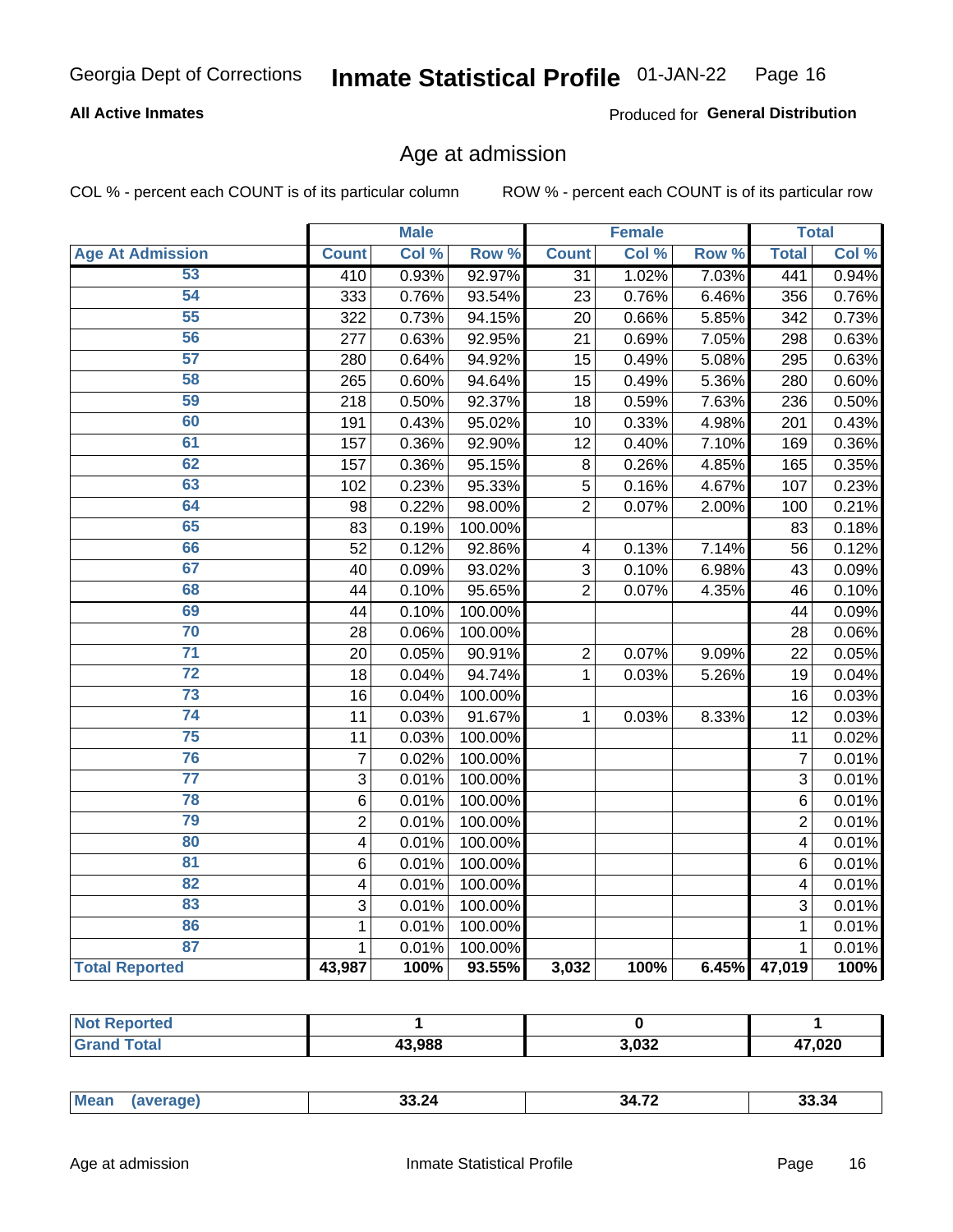**All Active Inmates** 

## Georgia Dept of Corrections

### Age at admission

COL % - percent each COUNT is of its particular column

ROW % - percent each COUNT is of its particular row

|                                  | <b>Male</b> | <b>Female</b> | <b>Total</b>         |
|----------------------------------|-------------|---------------|----------------------|
| MetiRep(aniektig)                |             | 33            | 2 <sub>1</sub><br>ູບ |
| <b>Gloaded Tomadst frequent)</b> |             | 33            | 22                   |
|                                  |             |               |                      |

Produced for General Distribution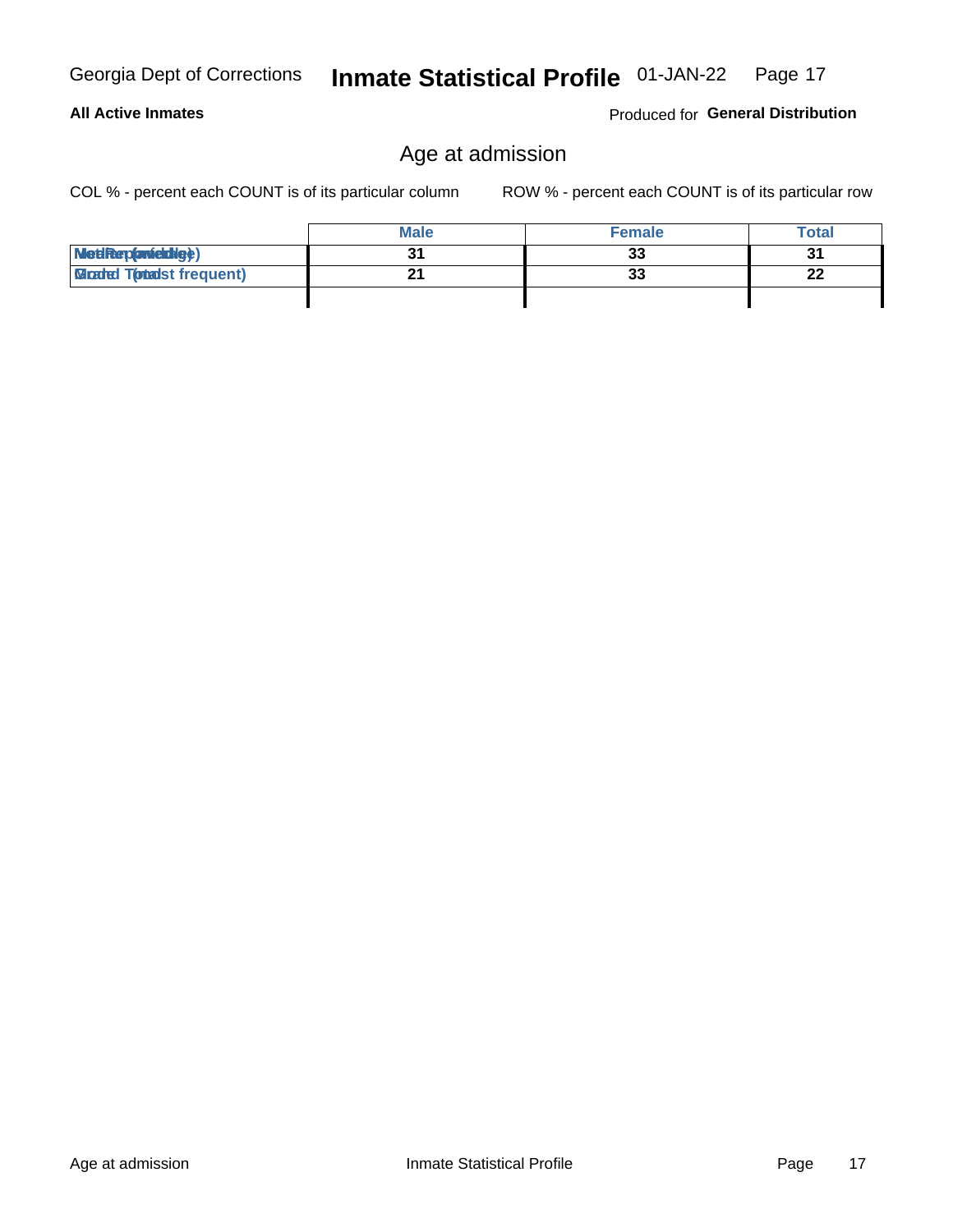### **All Active Inmates**

### Produced for General Distribution

### Height, measured at entry to prison

COL % - percent each COUNT is of its particular column

|                         |                | <b>Male</b> |         |                 | <b>Female</b> |         |                | <b>Total</b> |
|-------------------------|----------------|-------------|---------|-----------------|---------------|---------|----------------|--------------|
| <b>Height</b>           | <b>Count</b>   | Col %       | Row %   | <b>Count</b>    | Col %         | Row %   | <b>Total</b>   | Col %        |
| $\overline{\mathbf{0}}$ | 544            | 1.24%       | 96.80%  | $\overline{18}$ | 0.59%         | 3.20%   | 562            | 1.20%        |
| 4'02''                  | $\overline{2}$ | 0.01%       | 100.00% |                 |               |         | $\overline{2}$ | 0.01%        |
| 4'03''                  | 4              | 0.01%       | 100.00% |                 |               |         | 4              | 0.01%        |
| 4'04"                   | 1              | 0.01%       | 100.00% |                 |               |         | 1              | 0.01%        |
| 4'05"                   | $\overline{2}$ | 0.01%       | 100.00% |                 |               |         | 2              | 0.01%        |
| 4'06"                   | 5              | 0.01%       | 83.33%  | 1               | 0.03%         | 16.67%  | 6              | 0.01%        |
| 4'07"                   |                |             |         | 1               | 0.03%         | 100.00% | 1              | 0.01%        |
| 4'08"                   | 6              | 0.01%       | 66.67%  | 3               | 0.10%         | 33.33%  | 9              | 0.02%        |
| 4'09"                   | 4              | 0.01%       | 28.57%  | 10              | 0.33%         | 71.43%  | 14             | 0.03%        |
| 4'10''                  | 9              | 0.02%       | 42.86%  | 12              | 0.40%         | 57.14%  | 21             | 0.04%        |
| 4'11''                  | 22             | 0.05%       | 24.72%  | 67              | 2.21%         | 75.28%  | 89             | 0.19%        |
| 5'00''                  | 112            | 0.25%       | 51.38%  | 106             | 3.50%         | 48.62%  | 218            | 0.46%        |
| 5'01"                   | 109            | 0.25%       | 39.49%  | 167             | 5.51%         | 60.51%  | 276            | 0.59%        |
| 5'02"                   | 242            | 0.55%       | 43.45%  | 315             | 10.39%        | 56.55%  | 557            | 1.18%        |
| 5'03''                  | 420            | 0.95%       | 51.85%  | 390             | 12.86%        | 48.15%  | 810            | 1.72%        |
| 5'04"                   | 841            | 1.91%       | 65.40%  | 445             | 14.68%        | 34.60%  | 1,286          | 2.74%        |
| 5'05"                   | 1,558          | 3.54%       | 80.68%  | 373             | 12.30%        | 19.32%  | 1,931          | 4.11%        |
| 5'06''                  | 3,116          | 7.08%       | 89.10%  | 381             | 12.57%        | 10.90%  | 3,497          | 7.44%        |
| 5'07"                   | 3,494          | 7.94%       | 92.26%  | 293             | 9.66%         | 7.74%   | 3,787          | 8.05%        |
| 5'08''                  | 4,197          | 9.54%       | 95.65%  | 191             | 6.30%         | 4.35%   | 4,388          | 9.33%        |
| 5'09''                  | 5,630          | 12.80%      | 97.47%  | 146             | 4.82%         | 2.53%   | 5,776          | 12.28%       |
| 5'10''                  | 4,710          | 10.71%      | 98.76%  | 59              | 1.95%         | 1.24%   | 4,769          | 10.14%       |
| 5'11''                  | 4,987          | 11.34%      | 99.52%  | 24              | 0.79%         | 0.48%   | 5,011          | 10.66%       |
| 5'19''                  | 1              | 0.01%       | 100.00% |                 |               |         | 1              | 0.01%        |
| 6'00''                  | 4,878          | 11.09%      | 99.63%  | 18              | 0.59%         | 0.37%   | 4,896          | 10.41%       |
| 6'01''                  | 3,526          | 8.02%       | 99.77%  | 8               | 0.26%         | 0.23%   | 3,534          | 7.52%        |
| 6'02"                   | 2,625          | 5.97%       | 99.92%  | $\overline{c}$  | 0.07%         | 0.08%   | 2,627          | 5.59%        |
| 6'03''                  | 1,499          | 3.41%       | 99.87%  | $\overline{2}$  | 0.07%         | 0.13%   | 1,501          | 3.19%        |
| 6'04"                   | 796            | 1.81%       | 100.00% |                 |               |         | 796            | 1.69%        |
| 6'05"                   | 347            | 0.79%       | 100.00% |                 |               |         | 347            | 0.74%        |
| 6'06''                  | 168            | 0.38%       | 100.00% |                 |               |         | 168            | 0.36%        |
| 6'07"                   | 50             | 0.11%       | 100.00% |                 |               |         | 50             | 0.11%        |
| 6'08"                   | 34             | 0.08%       | 100.00% |                 |               |         | 34             | 0.07%        |
| 6'09''                  | 29             | 0.07%       | 100.00% |                 |               |         | 29             | 0.06%        |
| 6'10''                  | 8              | 0.02%       | 100.00% |                 |               |         | 8              | 0.02%        |
| 6'11''                  | 8              | 0.02%       | 100.00% |                 |               |         | $\bf 8$        | 0.02%        |
| 7'00"                   | 3              | 0.01%       | 100.00% |                 |               |         | 3              | 0.01%        |
| 7'01''                  | $\mathbf{1}$   | 0.01%       | 100.00% |                 |               |         | 1              | 0.01%        |
| <b>Total Reported</b>   | 43,988         | 100%        | 93.55%  | 3,032           | 100%          | 6.45%   | 47,020         | 100%         |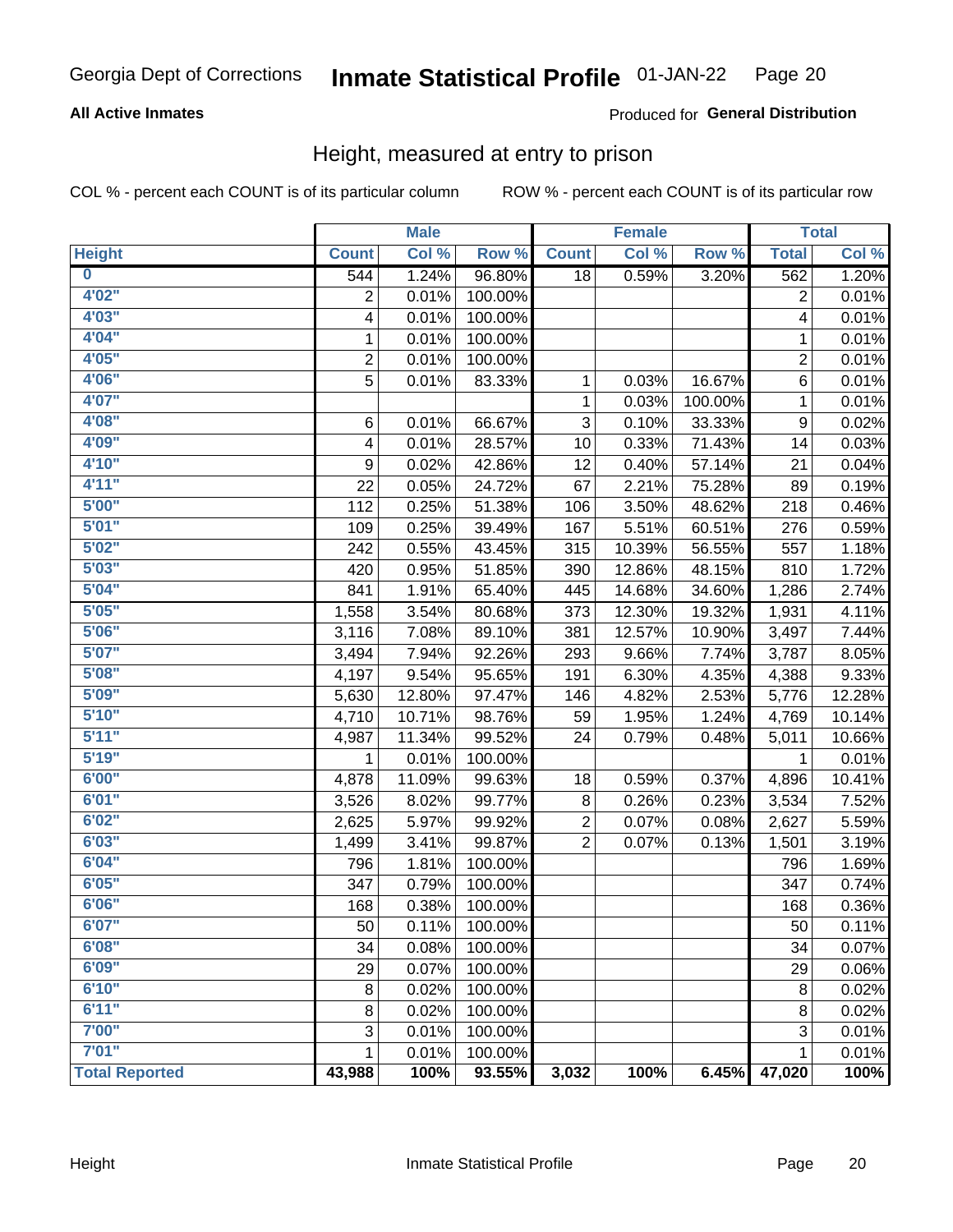### **All Active Inmates**

Produced for General Distribution

### Height, measured at entry to prison

COL % - percent each COUNT is of its particular column

|                     | <b>Male</b> | Female | <b>Total</b> |
|---------------------|-------------|--------|--------------|
| <b>Not Reported</b> |             |        |              |
| <b>Grand Total</b>  | 43,988      | 3,032  | 47,020       |

| <b>Mean</b> | erage) | 5'10" | 5'05" | <b>CIA AIL</b><br>. . |
|-------------|--------|-------|-------|-----------------------|
|             |        |       |       |                       |
| <b>Mode</b> |        | 5'09" | 5'04" | 5'09"                 |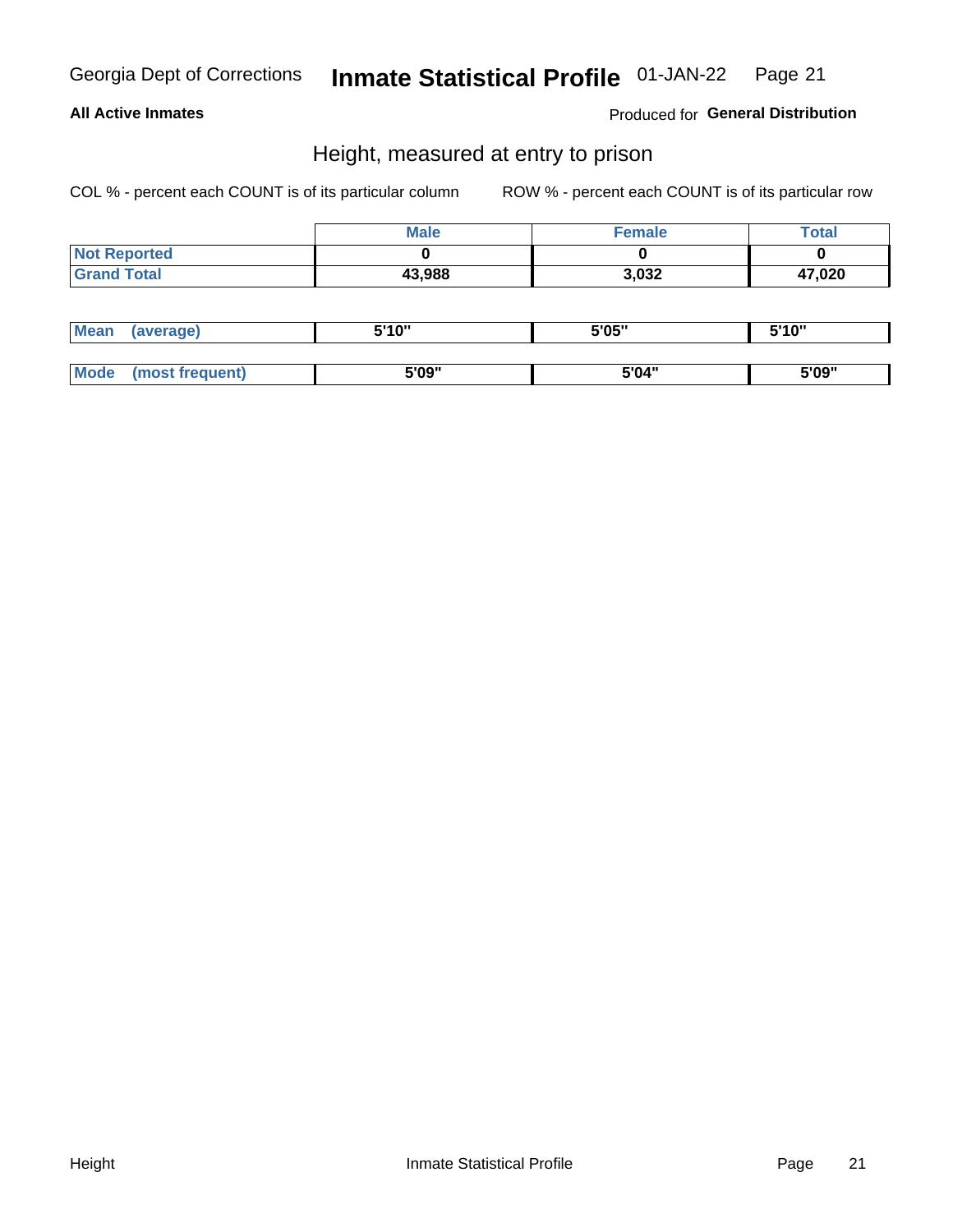**All Active Inmates** 

Produced for General Distribution

## Weight, measured at entry to prison

COL % - percent each COUNT is of its particular column

|                          |                | <b>Male</b> |         |                | <b>Female</b>    |        |                | <b>Total</b>        |
|--------------------------|----------------|-------------|---------|----------------|------------------|--------|----------------|---------------------|
| Weight                   | <b>Count</b>   | Col %       | Row %   | <b>Count</b>   | Col %            | Row %  | <b>Total</b>   | Col %               |
| <b>Under 80 pounds</b>   | 10             | 0.02%       | 100.00% |                |                  |        | 10             | 0.02%               |
| 80 - 89 pounds           | 1              | 0.01%       | 100.00% |                |                  |        | $\mathbf 1$    | 0.01%               |
| 90 - 99 pounds           | 3              | 0.01%       | 42.86%  | 4              | 0.13%            | 57.14% | $\overline{7}$ | 0.02%               |
| 100 - 109 pounds         | 31             | 0.07%       | 51.67%  | 29             | 0.96%            | 48.33% | 60             | 0.13%               |
| 110 - 119 pounds         | 115            | 0.26%       | 63.89%  | 65             | 2.16%            | 36.11% | 180            | 0.39%               |
| 120 - 129 pounds         | 475            | 1.09%       | 78.51%  | 130            | 4.32%            | 21.49% | 605            | 1.30%               |
| 130 - 139 pounds         | 1,378          | 3.17%       | 86.45%  | 216            | 7.17%            | 13.55% | 1,594          | 3.43%               |
| 140 - 149 pounds         | 2,693          | 6.20%       | 91.23%  | 259            | 8.60%            | 8.77%  | 2,952          | 6.35%               |
| 150 - 159 pounds         | 4,233          | 9.74%       | 92.81%  | 328            | 10.89%           | 7.19%  | 4,561          | 9.81%               |
| 160 - 169 pounds         | 5,472          | 12.59%      | 94.23%  | 335            | 11.12%           | 5.77%  | 5,807          | 12.50%              |
| 170 - 179 pounds         | 5,258          | 12.10%      | 94.55%  | 303            | 10.06%           | 5.45%  | 5,561          | 11.97%              |
| 180 - 189 pounds         | 5,601          | 12.89%      | 95.24%  | 280            | 9.30%            | 4.76%  | 5,881          | 12.65%              |
| 190 - 199 pounds         | 3,778          | 8.69%       | 94.90%  | 203            | 6.74%            | 5.10%  | 3,981          | 8.57%               |
| 200 - 209 pounds         | 3,632          | 8.36%       | 94.29%  | 220            | 7.30%            | 5.71%  | 3,852          | 8.29%               |
| 210 - 219 pounds         | 2,658          | 6.12%       | 95.75%  | 118            | 3.92%            | 4.25%  | 2,776          | 5.97%               |
| 220 - 229 pounds         | 2,313          | 5.32%       | 94.80%  | 127            | 4.22%            | 5.20%  | 2,440          | 5.25%               |
| 230 - 239 pounds         | 1,567          | 3.61%       | 93.89%  | 102            | 3.39%            | 6.11%  | 1,669          | 3.59%               |
| 240 - 249 pounds         | 1,211          | 2.79%       | 95.28%  | 60             | 1.99%            | 4.72%  | 1,271          | 2.73%               |
| 250 - 259 pounds         | 953            | 2.19%       | 92.43%  | 78             | 2.59%            | 7.57%  | 1,031          | 2.22%               |
| 260 - 269 pounds         | 596            | 1.37%       | 92.40%  | 49             | 1.63%            | 7.60%  | 645            | 1.39%               |
| 270 - 279 pounds         | 408            | 0.94%       | 94.23%  | 25             | 0.83%            | 5.77%  | 433            | 0.93%               |
| 280 - 289 pounds         | 339            | 0.78%       | 94.96%  | 18             | 0.60%            | 5.04%  | 357            | 0.77%               |
| 290 - 299 pounds         | 170            | 0.39%       | 94.97%  | 9              | 0.30%            | 5.03%  | 179            | 0.39%               |
| 300 - 309 pounds         | 190            | 0.44%       | 88.79%  | 24             | 0.80%            | 11.21% | 214            | 0.46%               |
| 310 - 319 pounds         | 69             | 0.16%       | 89.61%  | $\bf 8$        | 0.27%            | 10.39% | 77             | 0.17%               |
| 320 - 329 pounds         | 91             | 0.21%       | 90.10%  | 10             | 0.33%            | 9.90%  | 101            | 0.22%               |
| 330 - 339 pounds         | 42             | 0.10%       | 95.45%  | $\overline{2}$ | 0.07%            | 4.55%  | 44             | 0.09%               |
| 340 - 349 pounds         | 43             | 0.10%       | 100.00% |                |                  |        | 43             | 0.09%               |
| 350 - 359 pounds         | 49             | 0.11%       | 90.74%  | 5              | $0.17\%$         | 9.26%  | 54             | 0.12%               |
| 360 - 369 pounds         | 18             | 0.04%       | 100.00% |                |                  |        | 18             | 0.04%               |
| 370 - 379 pounds         | 15             | 0.03%       | 88.24%  | $\sqrt{2}$     | 0.07%            | 11.76% | 17             | 0.04%               |
| 380 - 389 pounds         | 13             | 0.03%       | 86.67%  | $\overline{2}$ | 0.07%            | 13.33% | 15             | 0.03%               |
| 390 - 399 pounds         | $\overline{7}$ | 0.02%       | 87.50%  | 1              | 0.03%            | 12.50% | 8              | 0.02%               |
| 400 pounds and over      | 28             | 0.06%       | 100.00% |                |                  |        | 28             | $\overline{0.06\%}$ |
| <b>Total Reported</b>    | 43,460         | 100%        | 93.52%  | 3,012          | 100%             | 6.48%  | 46,472         | 100.0%              |
|                          |                |             |         |                |                  |        |                |                     |
| <b>Not Reported</b>      |                | 528         |         |                | $\overline{20}$  |        |                | 548                 |
| <b>Grand Total</b>       |                | 43,988      |         |                | 3,032            |        |                | 47,020              |
|                          |                |             |         |                |                  |        |                |                     |
| <b>Mean</b><br>(average) |                | 188         |         |                | 179              |        |                | 187                 |
| <b>Median (middle)</b>   |                | 180         |         |                | $\overline{172}$ |        |                | 180                 |
| Mode (most frequent)     |                | 180         |         |                | 150              |        |                | 180                 |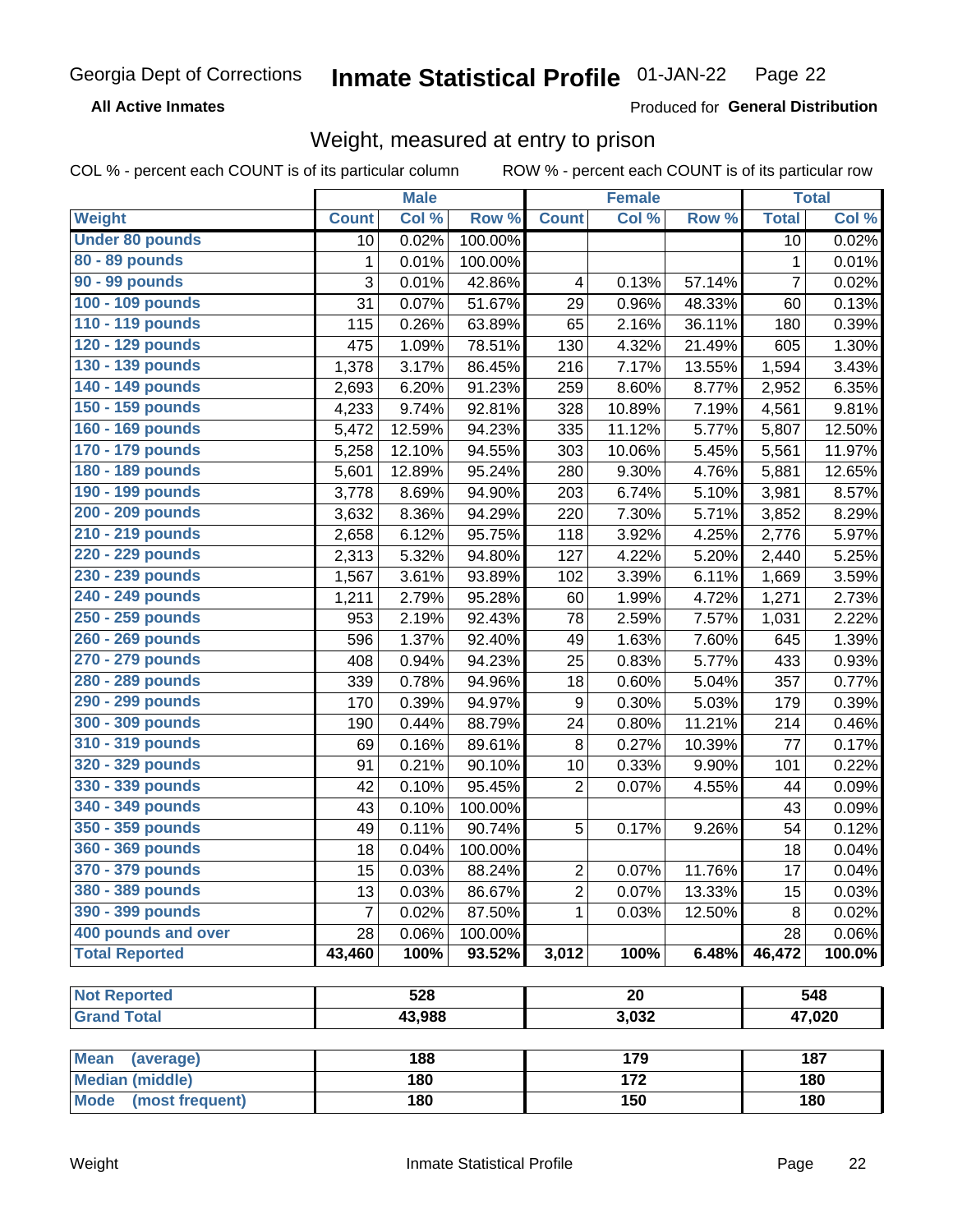#### Inmate Statistical Profile 01-JAN-22 Page 23

**All Active Inmates** 

### Produced for General Distribution

### Veterans validated by Veteran's Administration

COL % - percent each COUNT is of its particular column

|                         |                 | <b>Male</b> |                    | <b>Female</b> |        |       | <b>Total</b> |
|-------------------------|-----------------|-------------|--------------------|---------------|--------|-------|--------------|
| <b>Military service</b> | <b>Count</b>    | Col %       | <b>Row % Count</b> | Col %         | Row %  | Total | Col %        |
| <b>Others</b>           | 13 <sub>1</sub> | 40.63%      | 100.00%            |               |        | 13    | 39.39%       |
| <b>Air Force</b>        | 14              | 43.75%      | 100.00%            |               |        | 14    | 42.42%       |
| <b>Navy</b>             |                 | 6.25%       | 66.67%             | 100.00%       | 33.33% | ົ     | $9.09\%$     |
| <b>Coast Guard</b>      |                 | $9.38\%$    | 100.00%            |               |        |       | 9.09%        |
| <b>Total Reported</b>   | 32              | 100%        | 96.97%             | 100%          | 3.03%  | 33    | 100%         |

|                                 | 13.956 | 3.031 | 46.987 |
|---------------------------------|--------|-------|--------|
| $\mathcal{L}$ and $\mathcal{L}$ | 13,988 | 3,032 | 17,020 |

|  | <b>Mode (most frequent)</b> | <b>Force</b><br>¬… | <b>Navy</b> | orce <sup>.</sup><br>יור |
|--|-----------------------------|--------------------|-------------|--------------------------|
|--|-----------------------------|--------------------|-------------|--------------------------|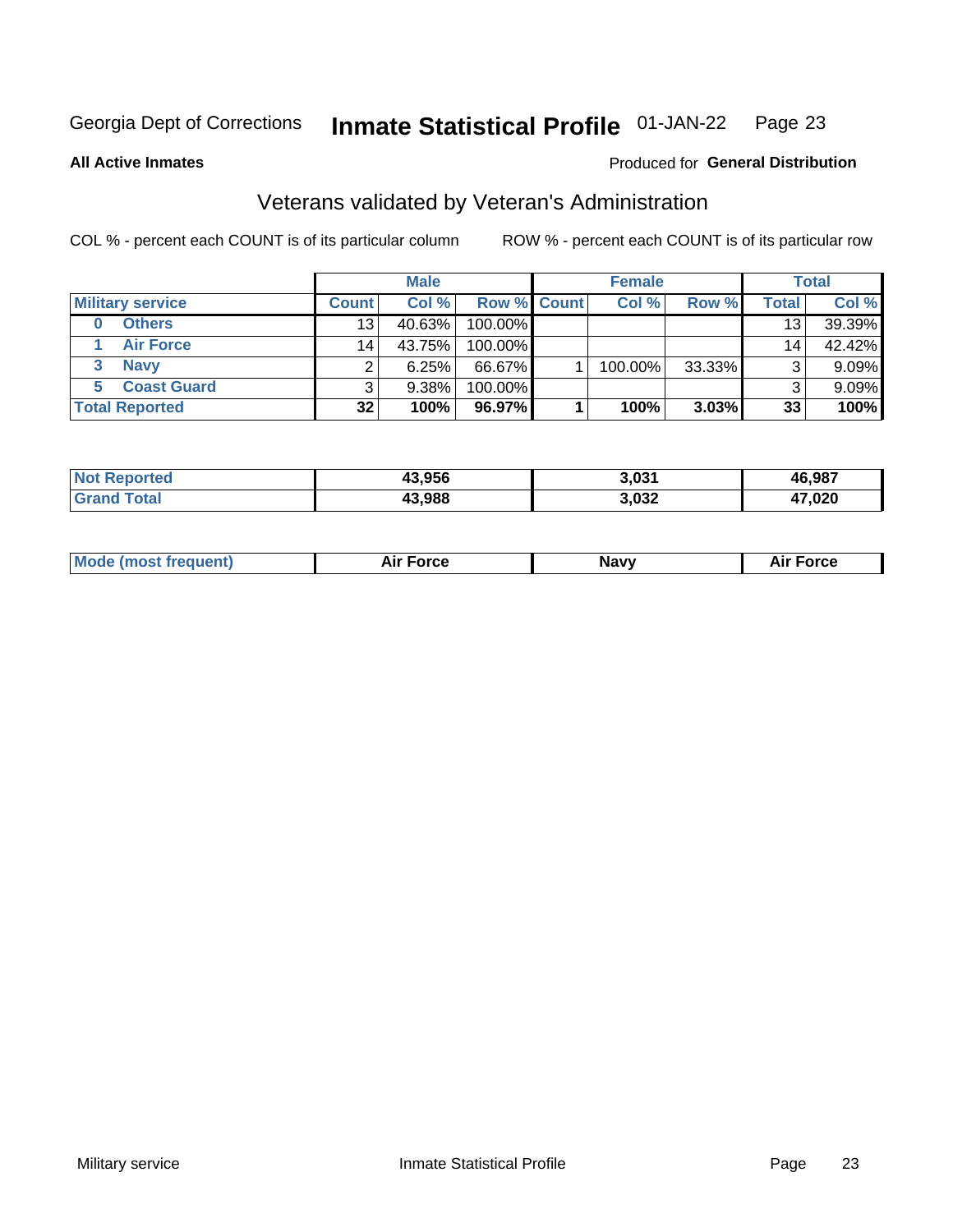#### **Inmate Statistical Profile 01-JAN-22** Page 24

**All Active Inmates** 

### Produced for General Distribution

### Type of admission to prison

COL % - percent each COUNT is of its particular column

|    |                                  |              | <b>Male</b> |                    |       | <b>Female</b> |       |              | <b>Total</b> |
|----|----------------------------------|--------------|-------------|--------------------|-------|---------------|-------|--------------|--------------|
|    | <b>Type of Admission</b>         | <b>Count</b> | Col %       | <b>Row % Count</b> |       | Col %         | Row % | <b>Total</b> | Col %        |
| 16 | <b>Population Redistribution</b> | 3            | .01%        | 100.00%            |       |               |       | 3            | .01%         |
| 27 | <b>Boot Camp Plus</b>            |              | .01%        | 100.00%            |       |               |       |              | .01%         |
| 28 | <b>Initial Assignment</b>        |              | .02%        | 100.00%            |       |               |       |              | .01%         |
| 52 | <b>New Sentence</b>              | 35,262       | 80.18%      | 93.65%             | 2,390 | 78.83%        | 6.35% | 37,652       | 80.09%       |
| 53 | <b>Probation Rev Partial</b>     | 1,879        | 4.27%       | 91.79%             | 168   | 5.54%         | 8.21% | 2,047        | 4.35%        |
| 54 | <b>Probation Rev Remainder</b>   | 2,911        | 6.62%       | 91.43%             | 273   | 9.00%         | 8.57% | 3,184        | 6.77%        |
| 55 | <b>Parole Rev New Sentence</b>   | 2,422        | 5.51%       | 94.61%             | 138   | 4.55%         | 5.39% | 2,560        | 5.45%        |
| 56 | <b>Parole Rev No New</b>         | 1,439        | 3.27%       | 95.81%             | 63    | 2.08%         | 4.19% | 1,502        | 3.19%        |
|    | <b>Sentence</b>                  |              |             |                    |       |               |       |              |              |
| 57 | <b>Released In Error</b>         | 10           | .02%        | 100.00%            |       |               |       | 10           | .02%         |
| 65 | <b>Return Appeal/Bond</b>        | 2            | .01%        | 100.00%            |       |               |       | 2            | .01%         |
| 67 | <b>Admit Fm Other Cust</b>       | 3            | .01%        | 100.00%            |       |               |       | 3            | .01%         |
| 69 | <b>New Sent/Par Rev Pnd</b>      |              | .01%        | 100.00%            |       |               |       |              | .01%         |
| 70 | <b>Life W/O Parole</b>           | 13           | .03%        | 100.00%            |       |               |       | 13           | .03%         |
| 72 | <b>Par Rev/Rsn Unknown</b>       | 23           | .05%        | 100.00%            |       |               |       | 23           | .05%         |
| 76 | <b>Par Rev/Revoc Center</b>      |              | .01%        | 100.00%            |       |               |       |              | .01%         |
| 82 | <b>Unknown</b>                   | 3            | .01%        | 100.00%            |       |               |       | 3            | .01%         |
|    | <b>Total Reported</b>            | 43,980       | 100%        | 93.55% 3,032       |       | 100%          | 6.45% | 47,012       | 100%         |

| Reported<br>' N∩ı                 |        |       |        |
|-----------------------------------|--------|-------|--------|
| $\tau$ otar<br>"Gran <sub>"</sub> | 43.988 | 3,032 | 47,020 |

| <b>Mode (most frequent)</b> | <b>New Sentence</b> | <b>New Sentence</b> | <b>New Sentence</b> |
|-----------------------------|---------------------|---------------------|---------------------|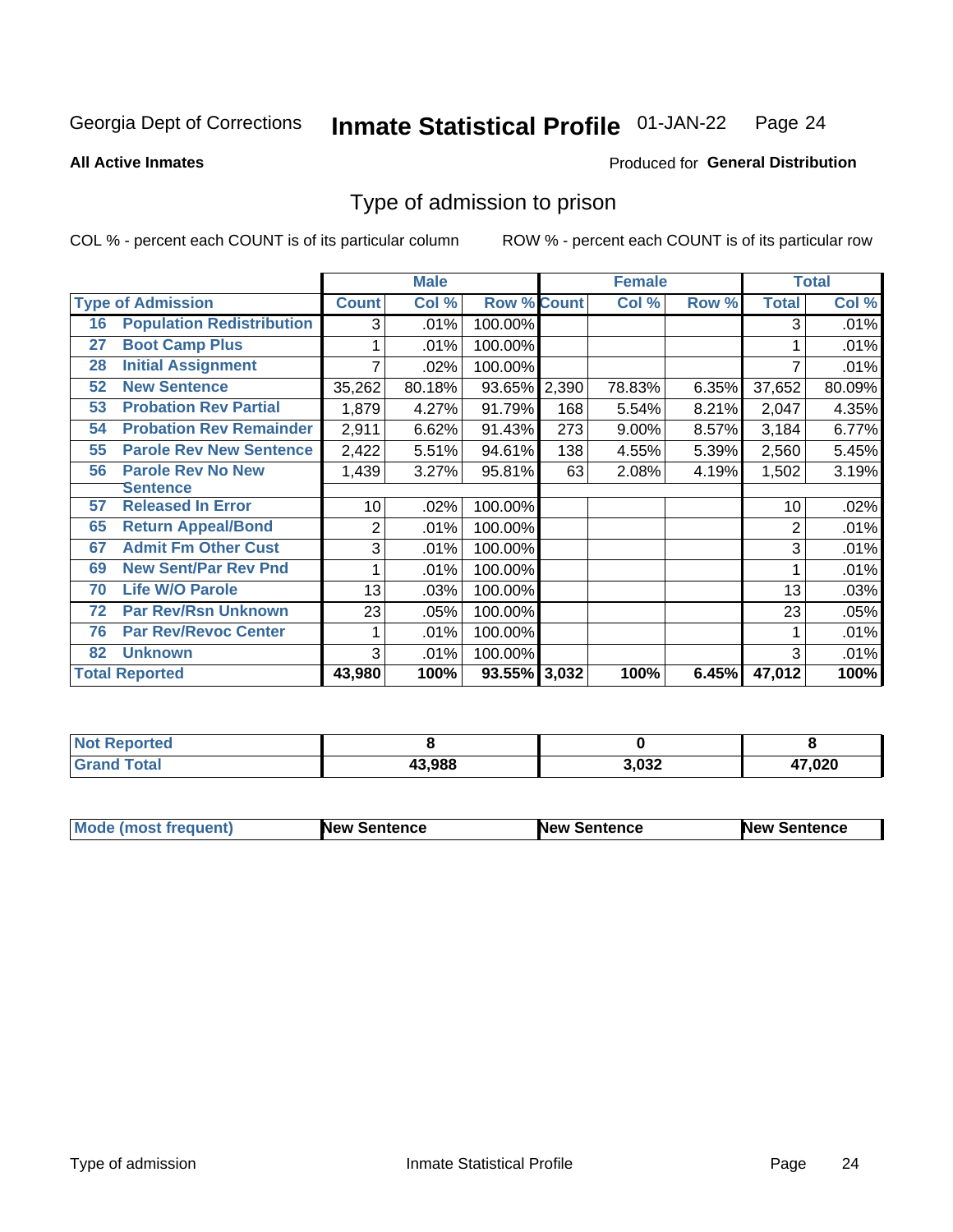#### Inmate Statistical Profile 01-JAN-22 Page 25

**All Active Inmates** 

### Produced for General Distribution

### Current / last supervision level

COL % - percent each COUNT is of its particular column

|                        |              | <b>Male</b> |                    |       | <b>Female</b> |          |        | <b>Total</b> |
|------------------------|--------------|-------------|--------------------|-------|---------------|----------|--------|--------------|
| <b>Security Status</b> | <b>Count</b> | Col %       | <b>Row % Count</b> |       | Col %         | Row %    | Total  | Col %        |
| 3 Minimum              | 5.047        | 11.48%      | $81.26\%$          | 1,164 | 38.39%        | 18.74%   | 6,211  | 13.21%       |
| 4 Medium               | 28,758       | $65.39\%$   | 94.43%             | .696  | 55.94%        | $5.57\%$ | 30,454 | 64.78%       |
| 5 Close                | 10.175       | 23.14%      | 98.34%             | 172   | 5.67%         | $1.66\%$ | 10.347 | 22.01%       |
| <b>Total Reported</b>  | 43,980       | 100%        | $93.55\%$          | 3,032 | 100%          | $6.45\%$ | 47,012 | 100%         |

| <b>Still being diagnosed</b> |        |       |        |
|------------------------------|--------|-------|--------|
| <b>Not Reported</b>          |        |       |        |
| <b>Grand Total</b>           | 43,988 | 3.032 | 47.020 |

| M | M | . . |
|---|---|-----|
|   |   |     |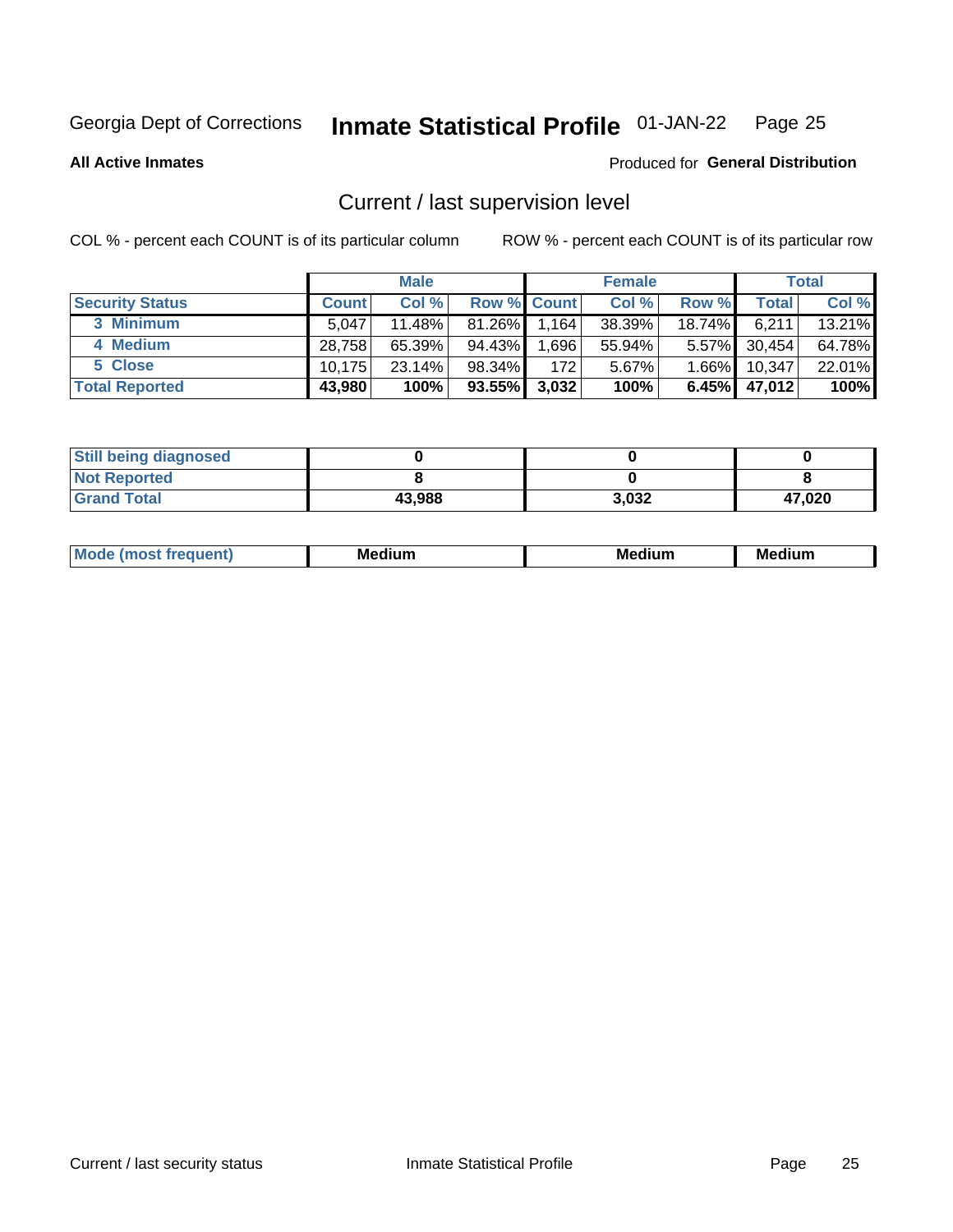#### Inmate Statistical Profile 01-JAN-22 Page 26

**All Active Inmates** 

### Produced for General Distribution

### Current / last type of institution

COL % - percent each COUNT is of its particular column

|                            |                | <b>Male</b> |             |       | <b>Female</b> |        |              | <b>Total</b> |
|----------------------------|----------------|-------------|-------------|-------|---------------|--------|--------------|--------------|
| <b>Type of Institution</b> | <b>Count</b>   | Col %       | Row % Count |       | Col %         | Row %  | <b>Total</b> | Col %        |
| <b>County Ci</b>           | 4,804          | 11.01%      | 99.98%      |       | $.03\%$       | .02%   | 4,805        | 10.30%       |
| <b>State Prison</b>        | 29,831         | 68.36%      | 91.67%      | 2,710 | 89.41%        | 8.33%  | 32,541       | 69.73%       |
| <b>Transitional Center</b> | 1,579          | 3.62%       | 83.19%      | 319   | 10.52%        | 16.81% | 1,898        | 4.07%        |
| <b>Private Prison</b>      | 7,417          | 17.00%      | 100.00%     |       |               |        | 7,417        | 15.89%       |
| <b>County Jail</b>         | 5              | $.01\%$     | 100.00%     |       |               |        |              | .01%         |
| <b>State Hospital</b>      | $\overline{2}$ | $.01\%$     | 66.67%      |       | .03%          | 33.33% | 3            | .01%         |
| <b>Total Reported</b>      | 43,638         | 100%        | $93.51\%$   | 3,031 | 100%          | 6.49%  | 46,669       | 100%         |

| <b>rted</b> |        |       |               |
|-------------|--------|-------|---------------|
|             | 43.638 | 3.031 | 6,669<br>/I I |

|  | <b>Mode (most frequent)</b> | State Prison | <b>State Prison</b> | <b>State Prison</b> |
|--|-----------------------------|--------------|---------------------|---------------------|
|--|-----------------------------|--------------|---------------------|---------------------|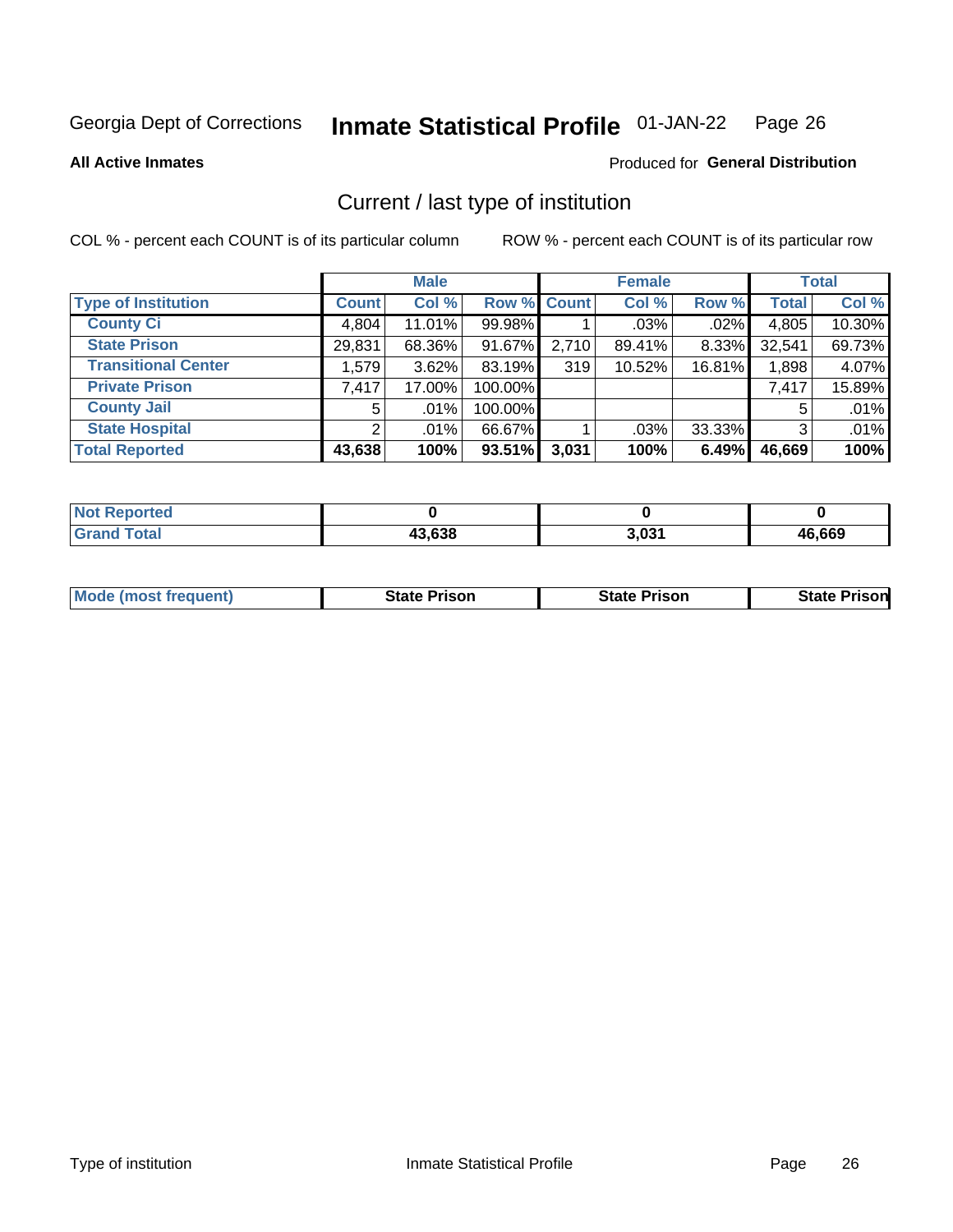#### Inmate Statistical Profile 01-JAN-22 Page 27

**All Active Inmates** 

### Produced for General Distribution

### Institution type - transitional centers

COL % - percent each COUNT is of its particular column

|                                          |              | <b>Male</b> |         |              | <b>Female</b> |         |                | <b>Total</b> |
|------------------------------------------|--------------|-------------|---------|--------------|---------------|---------|----------------|--------------|
| <b>Institution Type - Trans. Centers</b> | <b>Count</b> | Col %       | Row %   | <b>Count</b> | Col %         | Row %   | <b>Total</b>   | Col %        |
| <b>Albany Tc</b>                         |              | $.06\%$     | 100.00% |              |               |         |                | .05%         |
| <b>Arrendale Tc</b>                      |              |             |         | 134          | 42.01%        | 100.00% | 134            | 7.06%        |
| <b>Atlanta Tc</b>                        | 193          | 12.22%      | 100.00% |              |               |         | 193            | 10.17%       |
| <b>Augusta Tc</b>                        | 172          | 10.89%      | 100.00% |              |               |         | 172            | 9.06%        |
| <b>Bacon Tc</b>                          | 46           | 2.91%       | 100.00% |              |               |         | 46             | 2.42%        |
| <b>Charles D. Hudson Tc</b>              | 126          | 7.98%       | 100.00% |              |               |         | 126            | 6.64%        |
| <b>Clayton Tc</b>                        | 214          | 13.55%      | 100.00% |              |               |         | 214            | 11.28%       |
| <b>Coastal Tc</b>                        |              | .06%        | 100.00% |              |               |         |                | .05%         |
| <b>Columbus Tc</b>                       | 140          | 8.87%       | 100.00% |              |               |         | 140            | 7.38%        |
| <b>Macon Tc</b>                          | 151          | 9.56%       | 100.00% |              |               |         | 151            | 7.96%        |
| <b>Macon Womens Tc</b>                   |              |             |         | 2            | .63%          | 100.00% | $\overline{2}$ | .11%         |
| <b>Metro Tc</b>                          |              |             |         | 183          | 57.37%        | 100.00% | 183            | 9.64%        |
| <b>Phillips Tc</b>                       | 189          | 11.97%      | 100.00% |              |               |         | 189            | 9.96%        |
| <b>Savannah Mens Tc</b>                  | 1            | .06%        | 100.00% |              |               |         |                | .05%         |
| <b>Smith Tc</b>                          | 199          | 12.60%      | 100.00% |              |               |         | 199            | 10.48%       |
| <b>Valdosta Tc</b>                       | 146          | 9.25%       | 100.00% |              |               |         | 146            | 7.69%        |
| <b>Total Reported</b>                    | 1,579        | 100%        | 83.19%  | 319          | 100%          | 16.81%  | 1,898          | 100%         |

| <b>Not Reported</b>          |      |      |
|------------------------------|------|------|
| <b>Total</b><br><b>Grand</b> | .579 | .898 |

| Mode (most frequent) | <b>Clayton Tc</b> | Metro Tc | <b>Clayton Tc</b> |
|----------------------|-------------------|----------|-------------------|
|                      |                   |          |                   |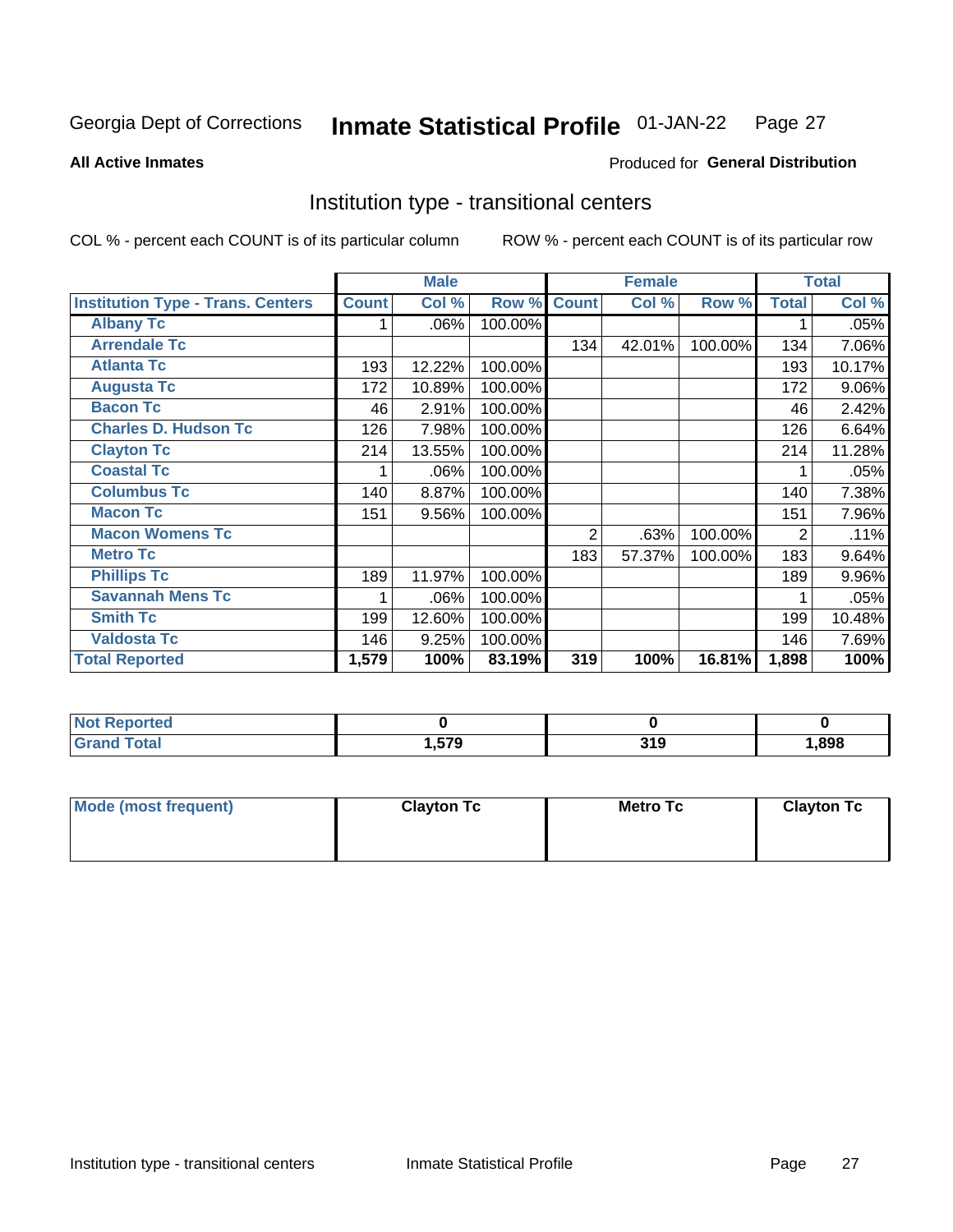#### **Inmate Statistical Profile 01-JAN-22** Page 28

Produced for General Distribution

### **All Active Inmates**

### Institution type - county prisons

COL % - percent each COUNT is of its particular column

|                                          |                | <b>Male</b> |         |              | <b>Female</b> |       |                | <b>Total</b> |
|------------------------------------------|----------------|-------------|---------|--------------|---------------|-------|----------------|--------------|
| <b>Institution Type - County Prisons</b> | <b>Count</b>   | Col %       | Row %   | <b>Count</b> | Col %         | Row % | <b>Total</b>   | Col %        |
| <b>Bulloch County Ci</b>                 | 149            | 3.10%       | 100.00% |              |               |       | 149            | 3.10%        |
| <b>Calhoun County Ci</b>                 | 1              | .02%        | 100.00% |              |               |       | 1              | .02%         |
| <b>Carroll County Ci</b>                 | 241            | 5.02%       | 100.00% |              |               |       | 241            | 5.02%        |
| <b>Chattooga County Ci</b>               | 1              | .02%        | 100.00% |              |               |       | 1              | .02%         |
| <b>Clarke County Ci</b>                  | 160            | 3.33%       | 100.00% |              |               |       | 160            | 3.33%        |
| <b>Clayton County Ci</b>                 | 258            | 5.37%       | 100.00% |              |               |       | 258            | 5.37%        |
| <b>Colquitt County Ci</b>                | 194            | 4.04%       | 100.00% |              |               |       | 194            | 4.04%        |
| <b>Coweta County Ci</b>                  | 230            | 4.79%       | 100.00% |              |               |       | 230            | 4.79%        |
| <b>Decatur County Ci</b>                 | 182            | 3.79%       | 100.00% |              |               |       | 182            | 3.79%        |
| <b>Effingham County Ci</b>               | 193            | 4.02%       | 100.00% |              |               |       | 193            | 4.02%        |
| <b>Floyd County Ci</b>                   | 342            | 7.12%       | 100.00% |              |               |       | 342            | 7.12%        |
| <b>Fulton County Ci</b>                  | 7              | .15%        | 100.00% |              |               |       | $\overline{7}$ | .15%         |
| <b>Gilmer County Ci</b>                  | 1              | .02%        | 100.00% |              |               |       | $\mathbf{1}$   | .02%         |
| <b>Grady County Ci</b>                   | $\overline{2}$ | .04%        | 100.00% |              |               |       | $\overline{2}$ | .04%         |
| <b>Gwinnett County Ci</b>                | 221            | 4.60%       | 100.00% |              |               |       | 221            | 4.60%        |
| <b>Hall County Ci</b>                    | 215            | 4.48%       | 100.00% |              |               |       | 215            | 4.47%        |
| <b>Hancock County Ci</b>                 | 1              | .02%        | 100.00% |              |               |       | 1              | .02%         |
| <b>Harris County Ci</b>                  | 157            | 3.27%       | 100.00% |              |               |       | 157            | 3.27%        |
| <b>Hart County Ci</b>                    | 4              | .08%        | 100.00% |              |               |       | 4              | .08%         |
| <b>Henry County Ci</b>                   | 1              | .02%        | 100.00% |              |               |       | 1              | .02%         |
| <b>Jackson County Ci</b>                 | 150            | 3.12%       | 100.00% |              |               |       | 150            | 3.12%        |
| Jefferson County Ci                      | 190            | 3.96%       | 100.00% |              |               |       | 190            | 3.95%        |
| <b>Meriwether County Ci</b>              | 1              | .02%        | 100.00% |              |               |       | 1              | .02%         |
| <b>Miller County Ci</b>                  | 1              | .02%        | 100.00% |              |               |       | 1              | .02%         |
| <b>Mitchell County Ci</b>                | 141            | 2.94%       | 100.00% |              |               |       | 141            | 2.93%        |
| <b>Morgan County Ci</b>                  | 1              | .02%        | 100.00% |              |               |       | 1              | .02%         |
| <b>Muscogee County Ci</b>                | 528            | 10.99%      | 100.00% |              |               |       | 528            | 10.99%       |
| <b>Richmond County Ci</b>                | 238            | 4.95%       | 100.00% |              |               |       | 238            | 4.95%        |
| <b>Screven County Ci</b>                 | 148            | 3.08%       | 100.00% |              |               |       | 148            | 3.08%        |
| <b>Spalding County Ci</b>                | 339            | 7.06%       | 100.00% |              |               |       | 339            | 7.06%        |
| <b>Stewart County Ci</b>                 | 1              | .02%        | 100.00% |              |               |       | 1              | .02%         |
| <b>Sumter County Ci</b>                  | 352            | 7.33%       | 100.00% |              |               |       | 352            | 7.33%        |
| <b>Terrell County Ci</b>                 | 141            | 2.94%       | 100.00% |              |               |       | 141            | 2.93%        |
| <b>Thomas County Ci</b>                  | 3              | .06%        | 100.00% |              |               |       | 3              | .06%         |
| <b>Tift County Ci</b>                    | $\overline{2}$ | .04%        | 100.00% |              |               |       | $\overline{2}$ | .04%         |
| <b>Upson County Ci</b>                   | 1              | .02%        | 100.00% |              |               |       | 1              | .02%         |
| <b>Walker County Ci</b>                  | 3              | .06%        | 100.00% |              |               |       | 3              | .06%         |
| <b>Walton County Ci</b>                  | $\overline{2}$ | .04%        | 100.00% |              |               |       | $\overline{2}$ | .04%         |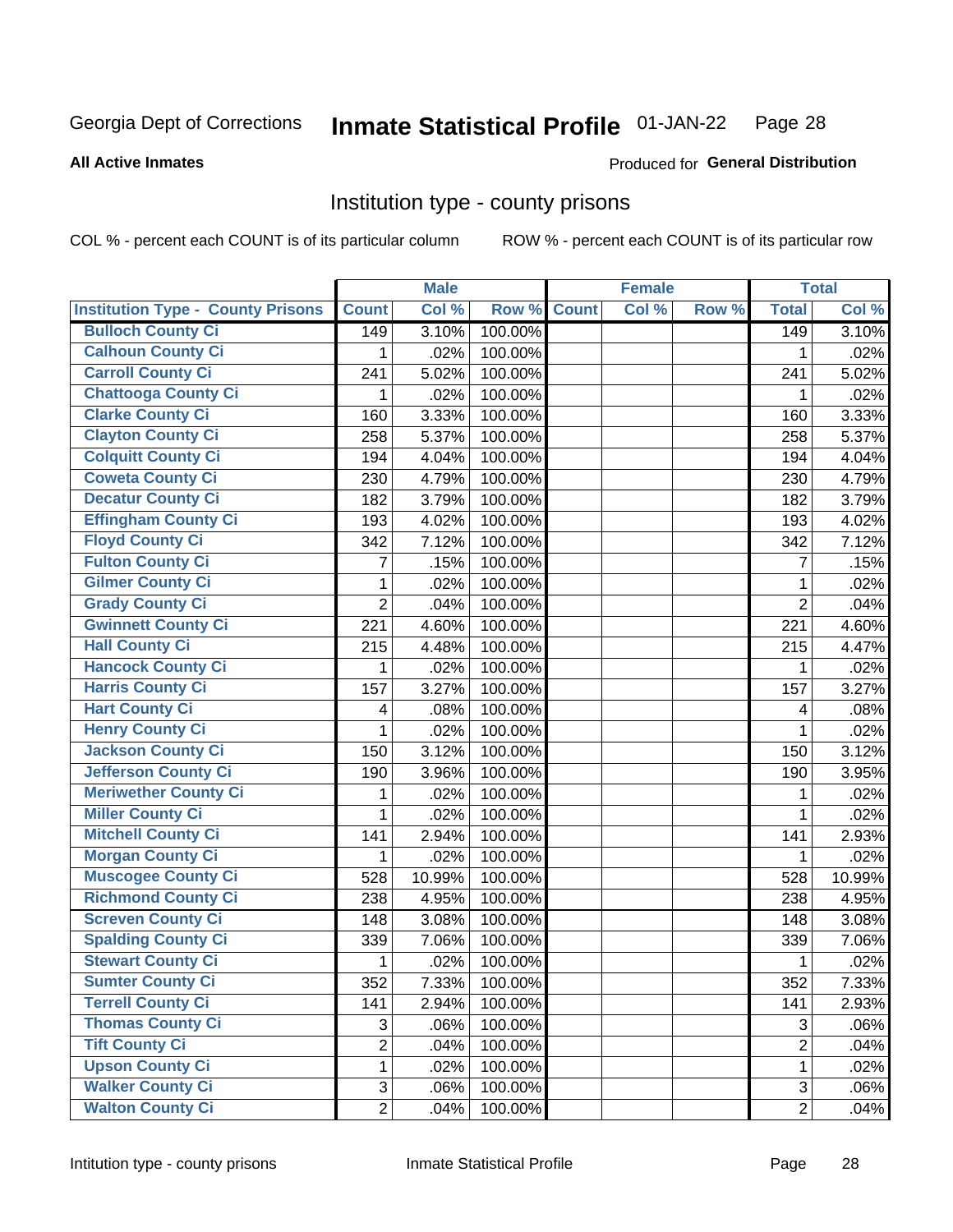#### **Inmate Statistical Profile 01-JAN-22** Page 29

**All Active Inmates** 

Produced for General Distribution

### Institution type - county prisons

COL % - percent each COUNT is of its particular column

|                                                    |       | <b>Male</b> |                    | <b>Female</b> |         |       | Total  |
|----------------------------------------------------|-------|-------------|--------------------|---------------|---------|-------|--------|
| <b>Institution Type - County Prisons   Count  </b> |       | Col%        | <b>Row % Count</b> | Col %         | Row %   | Total | Col %  |
| <b>Wilkes County Ci</b>                            |       | .04%        | 100.00%            |               |         |       | .04%   |
| <b>Womens Ci</b>                                   |       |             |                    | 1   100.00%   | 100.00% |       | .02% l |
| <b>Total Reported</b>                              | 4,804 | 100%        | 99.98%             | 100%          | .02%    | 4,805 | 100%   |

| <b>Not Reported</b> |       |       |
|---------------------|-------|-------|
| <b>Total</b>        | 1.804 | 4,805 |

| Mode (most frequent) | <b>Muscogee County Ci</b> | <b>Womens Ci</b> Muscogee County |
|----------------------|---------------------------|----------------------------------|
|----------------------|---------------------------|----------------------------------|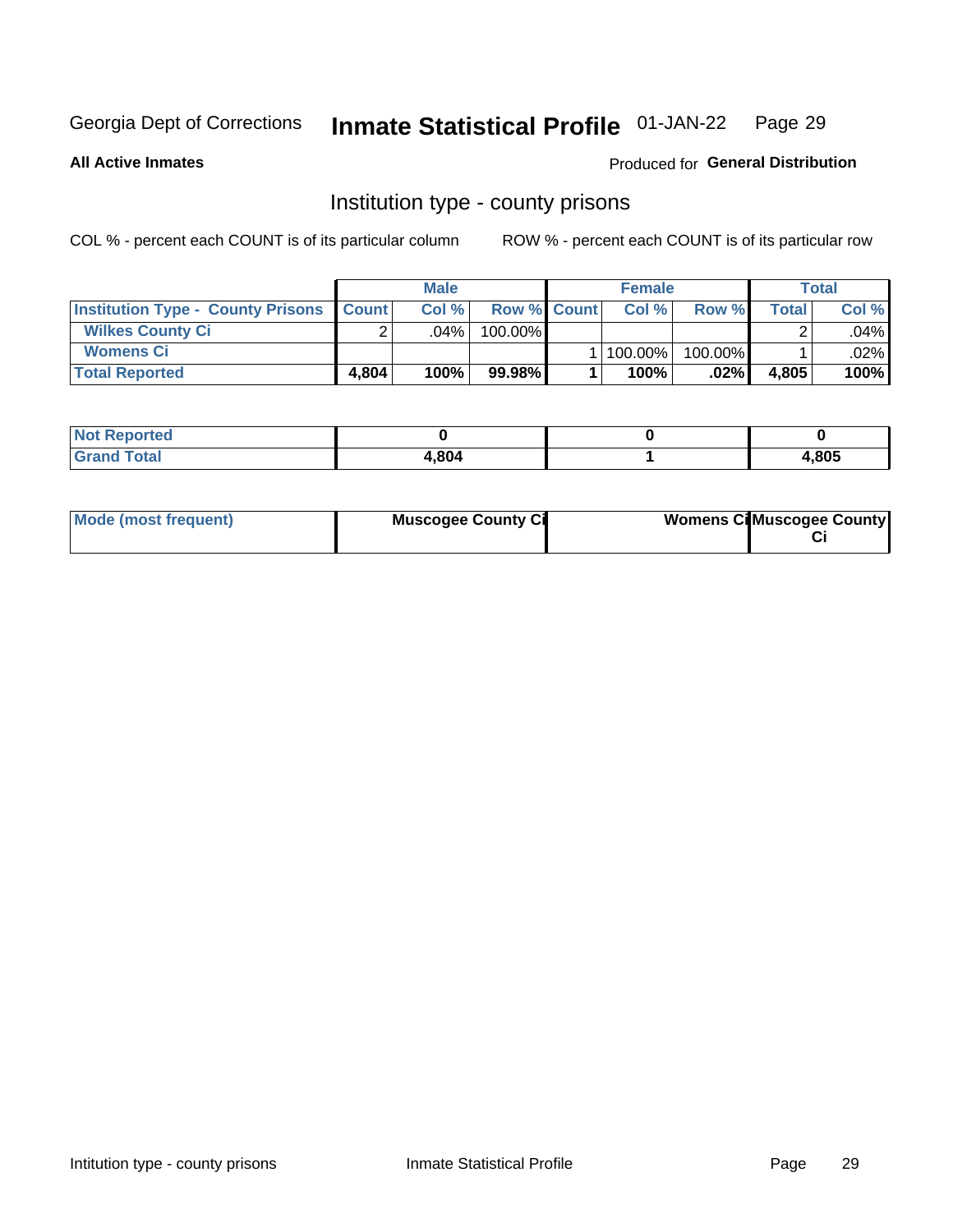#### Inmate Statistical Profile 01-JAN-22 Page 30

### **All Active Inmates**

## Produced for General Distribution

### Institution type - state prisons

COL % - percent each COUNT is of its particular column

|                                         |                | <b>Male</b> |         |              | <b>Female</b> |         | <b>Total</b> |       |
|-----------------------------------------|----------------|-------------|---------|--------------|---------------|---------|--------------|-------|
| <b>Institution Type - State Prisons</b> | <b>Count</b>   | Col %       | Row %   | <b>Count</b> | Col %         | Row %   | <b>Total</b> | Col % |
| <b>Arrendale State Prison</b>           |                |             |         | 731          | 26.97%        | 100.00% | 731          | 2.25% |
| <b>Augusta State Med. Prison</b>        | 1,106          | 3.71%       | 100.00% |              |               |         | 1,106        | 3.40% |
| <b>Autry State Prison</b>               | 840            | 2.82%       | 100.00% |              |               |         | 840          | 2.58% |
| <b>Baldwin State Prison</b>             | 922            | 3.09%       | 100.00% |              |               |         | 922          | 2.83% |
| <b>Burruss Correctional Training</b>    | 629            | 2.11%       | 100.00% |              |               |         | 629          | 1.93% |
| <b>Ctr</b>                              |                |             |         |              |               |         |              |       |
| <b>Calhoun State Prison</b>             | 1,503          | 5.04%       | 100.00% |              |               |         | 1,503        | 4.62% |
| <b>Central State Prison</b>             | 906            | 3.04%       | 100.00% |              |               |         | 906          | 2.78% |
| <b>Chatham State Prison</b>             | 7              | .02%        | 100.00% |              |               |         | 7            | .02%  |
| <b>Coastal State Prison</b>             | 1,522          | 5.10%       | 100.00% |              |               |         | 1,522        | 4.68% |
| <b>Dodge State Prison</b>               | 1,193          | 4.00%       | 100.00% |              |               |         | 1,193        | 3.67% |
| <b>Dooly State Prison</b>               | 1,552          | 5.20%       | 100.00% |              |               |         | 1,552        | 4.77% |
| <b>Emanuel Womens Facility</b>          |                |             |         | 400          | 14.76%        | 100.00% | 400          | 1.23% |
| <b>Ga Diag Class Prison</b>             | 2,657          | 8.91%       | 100.00% |              |               |         | 2,657        | 8.17% |
| <b>Ga State Prison</b>                  | 453            | 1.52%       | 100.00% |              |               |         | 453          | 1.39% |
| <b>Hancock State Prison</b>             | 925            | 3.10%       | 100.00% |              |               |         | 925          | 2.84% |
| <b>Hays State Prison</b>                | 1,039          | 3.48%       | 100.00% |              |               |         | 1,039        | 3.19% |
| <b>Helms Facility</b>                   | 9              | .03%        | 52.94%  | 8            | .30%          | 47.06%  | 17           | .05%  |
| <b>Johnson State Prison</b>             | 1,434          | 4.81%       | 100.00% |              |               |         | 1,434        | 4.41% |
| <b>Lee State Prison</b>                 | 482            | 1.62%       | 100.00% |              |               |         | 482          | 1.48% |
| <b>Long Unit</b>                        | 162            | .54%        | 100.00% |              |               |         | 162          | .50%  |
| <b>Lowndes Unit</b>                     | $\overline{7}$ | .02%        | 100.00% |              |               |         | 7            | .02%  |
| <b>Macon State Prison</b>               | 1,530          | 5.13%       | 100.00% |              |               |         | 1,530        | 4.70% |
| <b>Metro Reentry Facility</b>           | 170            | .57%        | 100.00% |              |               |         | 170          | .52%  |
| <b>Metro State Prison (W)</b>           |                |             |         | 1            | .04%          | 100.00% | 1            | .01%  |
| <b>Montgomery State Prison</b>          | 379            | 1.27%       | 100.00% |              |               |         | 379          | 1.16% |
| <b>Phillips State Prison</b>            | 800            | 2.68%       | 100.00% |              |               |         | 800          | 2.46% |
| <b>Pulaski State Prison</b>             |                |             |         | 1,176        | 43.39%        | 100.00% | 1,176        | 3.61% |
| <b>Putnam State Prison</b>              | 1              | .01%        | 100.00% |              |               |         | 1            | .01%  |
| <b>Rogers State Prison</b>              | 1,084          | 3.63%       | 100.00% |              |               |         | 1,084        | 3.33% |
| <b>Rutledge State Prison</b>            | 601            | 2.01%       | 100.00% |              |               |         | 601          | 1.85% |
| <b>Smith State Prison</b>               | 1,298          | 4.35%       | 100.00% |              |               |         | 1,298        | 3.99% |
| <b>Special Management Unit</b>          | 166            | .56%        | 100.00% |              |               |         | 166          | .51%  |
| <b>Telfair State Prison</b>             | 1,197          | 4.01%       | 100.00% |              |               |         | 1,197        | 3.68% |
| <b>Valdosta State Prison</b>            | 860            | 2.88%       | 100.00% |              |               |         | 860          | 2.64% |
| <b>Walker State Prison</b>              | 410            | 1.37%       | 100.00% |              |               |         | 410          | 1.26% |
| <b>Ware State Prison</b>                | 1,052          | 3.53%       | 100.00% |              |               |         | 1,052        | 3.23% |
| <b>Washington State Prison</b>          | 1,388          | 4.65%       | 100.00% |              |               |         | 1,388        | 4.27% |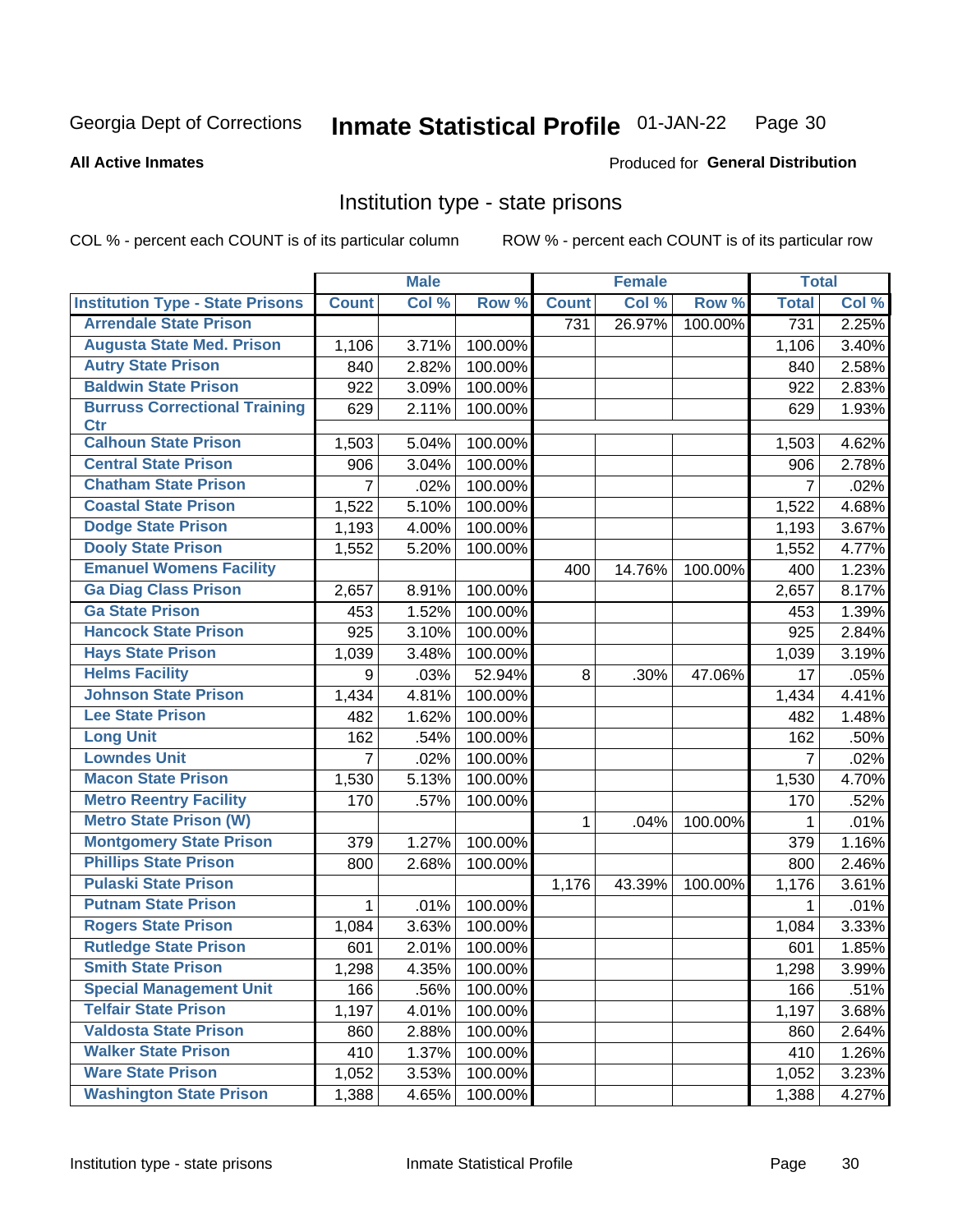#### Inmate Statistical Profile 01-JAN-22 Page 31

**All Active Inmates** 

### Produced for General Distribution

### Institution type - state prisons

COL % - percent each COUNT is of its particular column

|                                         |                    | <b>Male</b> |            |              | <b>Female</b> |          |              | Total    |
|-----------------------------------------|--------------------|-------------|------------|--------------|---------------|----------|--------------|----------|
| <b>Institution Type - State Prisons</b> | <b>Count</b>       | Col %       | Row %I     | <b>Count</b> | Col %         | Row %    | <b>Total</b> | Col %    |
| <b>Wayne State Prison</b>               |                    | $.01\%$     | $100.00\%$ |              |               |          |              | $.01\%$  |
| <b>Whitworth Women'S Facility</b>       |                    |             |            | 394          | 14.54%        | 100.00%  | 394          | $1.21\%$ |
| <b>Wilcox State Prison</b>              | $.546$ $^{\prime}$ | 5.18%       | 100.00%    |              |               |          | 1,546        | 4.75%    |
| <b>Total Reported</b>                   | 29,831             | 100%        | 91.67%     | 2.710        | 100%          | $8.33\%$ | 32,541       | 100%     |

| <b>Not Reported</b>  |                             |                             |                                       |
|----------------------|-----------------------------|-----------------------------|---------------------------------------|
| <b>Grand Total</b>   | 29,831                      | 2.710                       | 32,541                                |
| Mode (most frequent) | <b>Ga Diag Class Prison</b> | <b>Pulaski State Prison</b> | <b>Ga Diag Class</b><br><b>Prison</b> |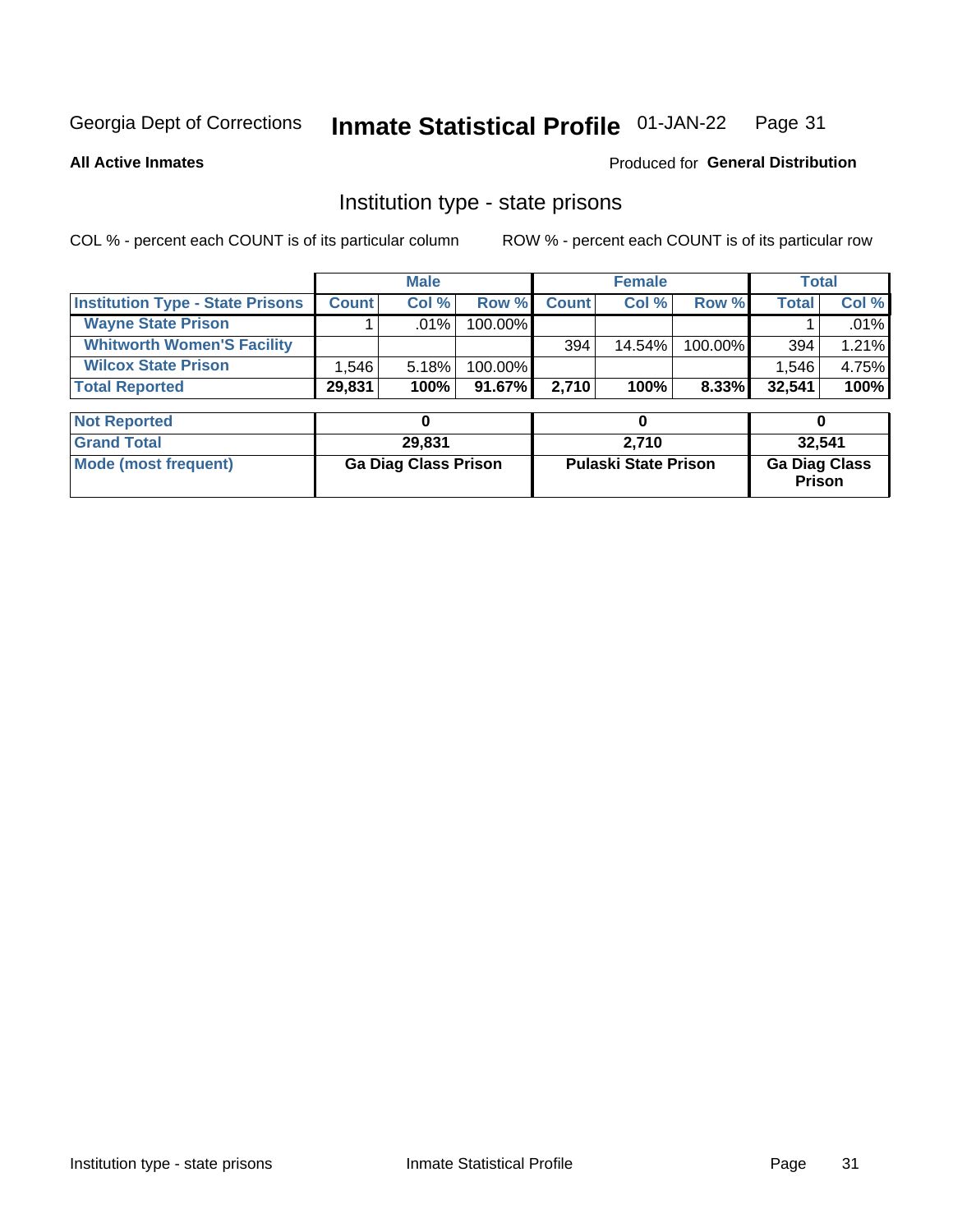#### **Inmate Statistical Profile 01-JAN-22** Page 32

**All Active Inmates** 

### Produced for General Distribution

### Institution type - private prisons

COL % - percent each COUNT is of its particular column

|                                           |                   | <b>Male</b> |                    | <b>Female</b> |       |       | <b>Total</b> |
|-------------------------------------------|-------------------|-------------|--------------------|---------------|-------|-------|--------------|
| <b>Institution Type - Private Prisons</b> | <b>Count</b>      | Col %       | <b>Row % Count</b> | Col %         | Row % | Total | Col %        |
| <b>Coffee Corr Facility</b>               | 2.384             | 32.14%      | 100.00%            |               |       | 2,384 | 32.14%       |
| <b>Jenkins Corr Facility</b>              | .160 <sup>1</sup> | 15.64%      | 100.00%            |               |       | 1,160 | 15.64%       |
| <b>Riverbend Corr Facility</b>            | .498              | $20.20\%$   | 100.00%            |               |       | 1,498 | 20.20%       |
| <b>Wheeler Corr Facility</b>              | 2,375             | $32.02\%$   | 100.00%            |               |       | 2,375 | 32.02%       |
| <b>Total Reported</b>                     | 7,417             | 100%        | $100\%$            |               | %     | 7,417 | 100%         |

| <b>Reported</b> |                  |     |
|-----------------|------------------|-----|
| <b>Total</b>    | <b>7417</b><br>, | 117 |

| <b>Mode (most frequent)</b> | <b>Coffee Corr Facility</b> | Null | <b>Coffee Corr</b><br><b>Facility</b> |
|-----------------------------|-----------------------------|------|---------------------------------------|
|-----------------------------|-----------------------------|------|---------------------------------------|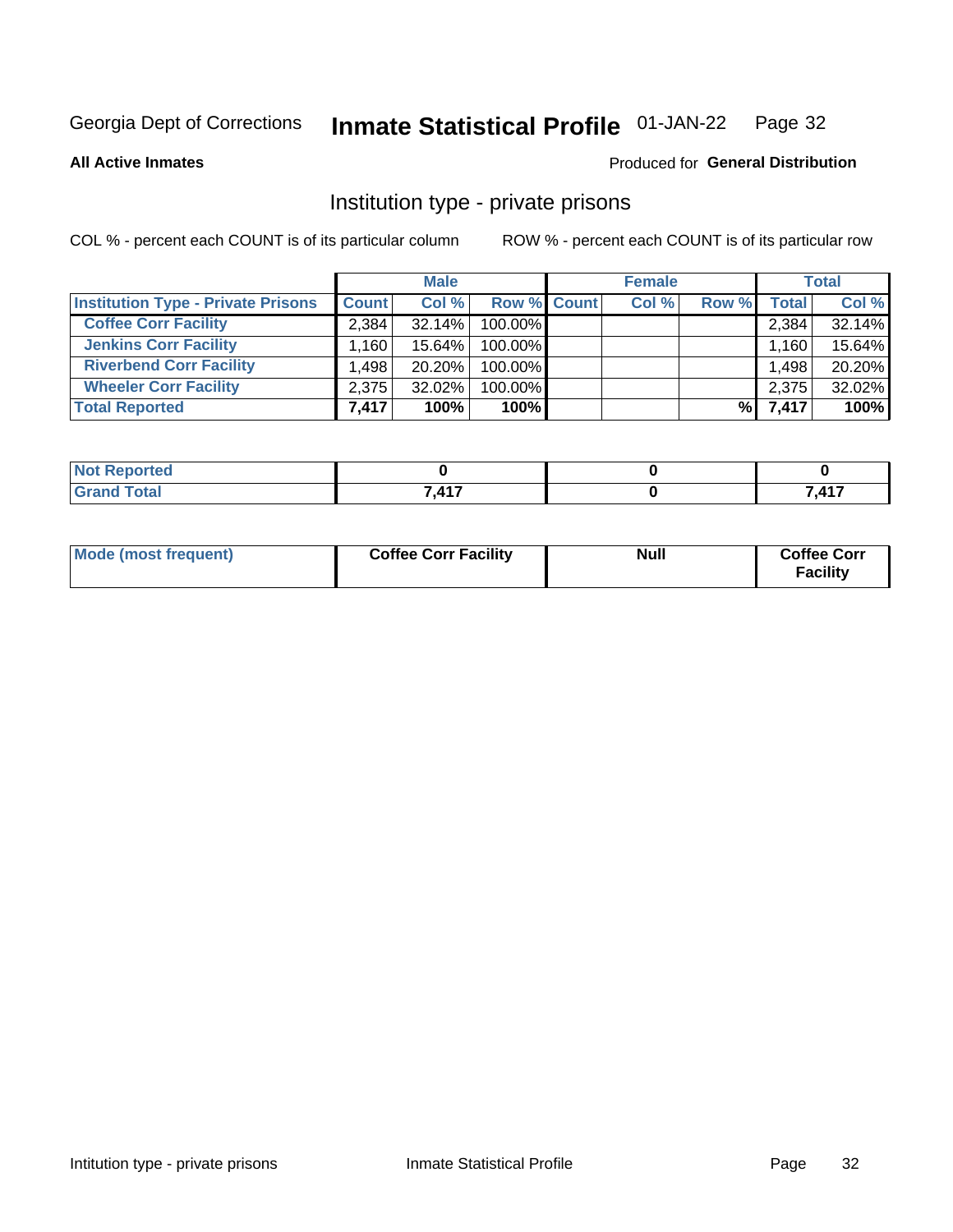#### Inmate Statistical Profile 01-JAN-22 Page 33

**All Active Inmates** 

### Produced for General Distribution

### Institution type - inmate boot camp

COL % - percent each COUNT is of its particular column

|                                      |                  | <b>Male</b> |              |              | <b>Female</b> |             | <b>Total</b> |
|--------------------------------------|------------------|-------------|--------------|--------------|---------------|-------------|--------------|
| <b>Institution Type - Boot Camps</b> | <b>I</b> Count I | Col %       | <b>Row %</b> | <b>Count</b> | Col %         | Row % Total | Col %        |
| <b>Total Rported</b>                 |                  |             |              |              |               |             |              |

| <b>Not Reported</b>            |  |  |
|--------------------------------|--|--|
| <b>Total</b><br>C <sub>r</sub> |  |  |

| Mod<br>uamo | Nul.<br>$- - - - - -$ | <b>Null</b> | <br>uu.<br>------ |
|-------------|-----------------------|-------------|-------------------|
|             |                       |             |                   |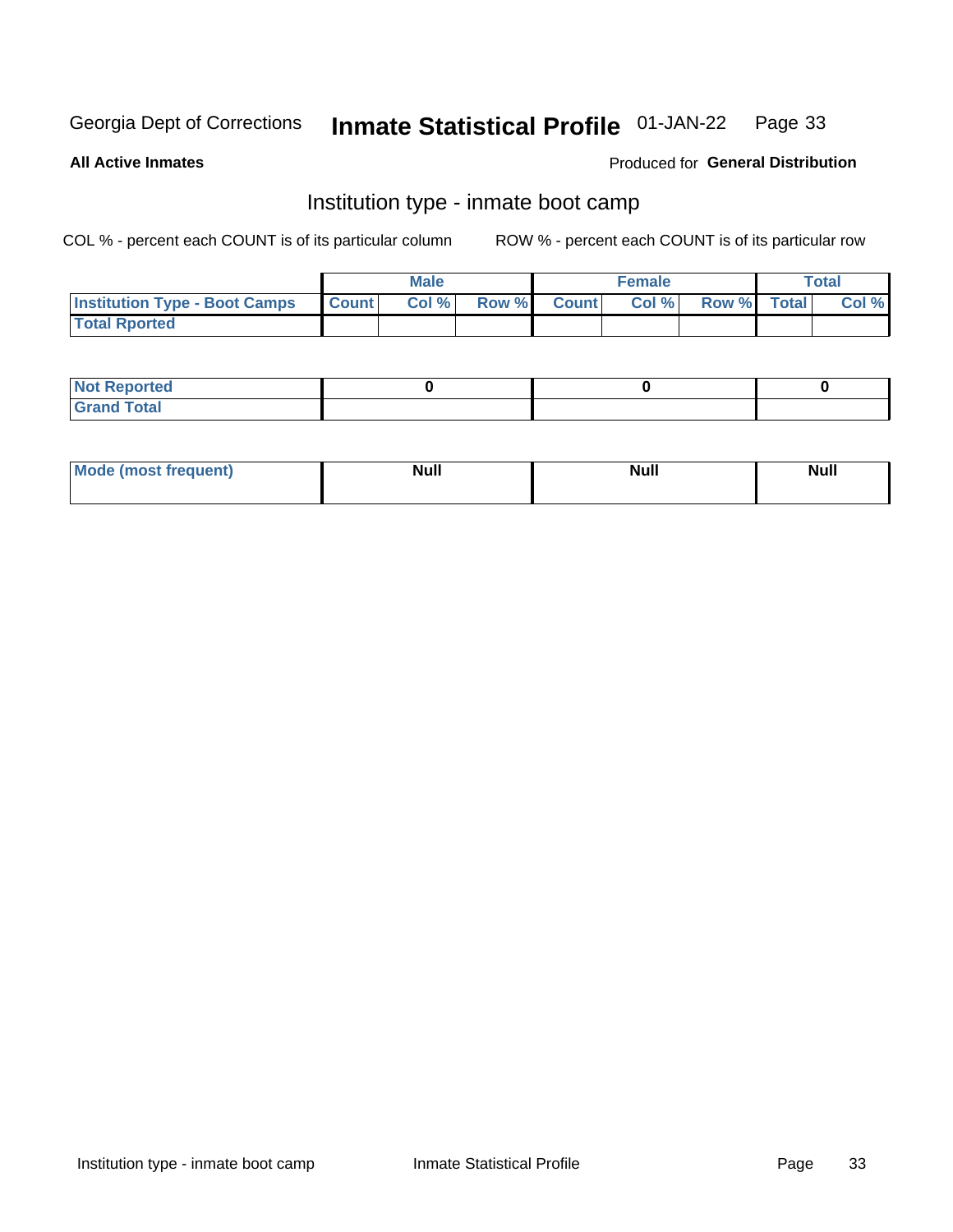#### Inmate Statistical Profile 01-JAN-22 Page 34

### **All Active Inmates**

### **Produced for General Distribution**

### Number of disciplinary reports

COL % - percent each COUNT is of its particular column

|                                       |              | <b>Male</b> |             |       | <b>Female</b> |          |        | <b>Total</b> |
|---------------------------------------|--------------|-------------|-------------|-------|---------------|----------|--------|--------------|
| <b>Number of Disciplinary Reports</b> | <b>Count</b> | Col %       | Row % Count |       | Col %         | Row %    | Total  | Col %        |
| $\bf{0}$                              | 20,661       | 46.97%      | 91.13%      | 2,010 | 66.29%        | 8.87%    | 22,671 | 48.22%       |
|                                       | 5,208        | 11.84%      | 93.40%      | 368   | 12.14%        | $6.60\%$ | 5,576  | 11.86%       |
| $\mathbf{2}$                          | 3,143        | 7.15%       | 94.95%      | 167   | 5.51%         | 5.05%    | 3,310  | 7.04%        |
| 3                                     | 2,292        | 5.21%       | 95.38%      | 111   | 3.66%         | 4.62%    | 2,403  | 5.11%        |
|                                       | 1,751        | 3.98%       | 96.37%      | 66    | 2.18%         | 3.63%    | 1,817  | 3.86%        |
| 5                                     | 1,370        | 3.11%       | 96.14%      | 55    | 1.81%         | 3.86%    | 1,425  | 3.03%        |
| <b>More Than 5</b>                    | 9,563        | 21.74%      | 97.40%      | 255   | 8.41%         | 2.60%    | 9,818  | 20.88%       |
| <b>Total Reported</b>                 | 43,988       | 100%        | 93.55%      | 3,032 | 100%          | 6.45%    | 47,020 | 100%         |

| Reported<br>Not <b>I</b> |        |       |        |
|--------------------------|--------|-------|--------|
| Total                    | 13.988 | 3,032 | 20,7,0 |

| Mean (average)       | 4.78 | 2.03 | 4.61 |
|----------------------|------|------|------|
| Median (middle)      |      |      |      |
| Mode (most frequent) |      |      |      |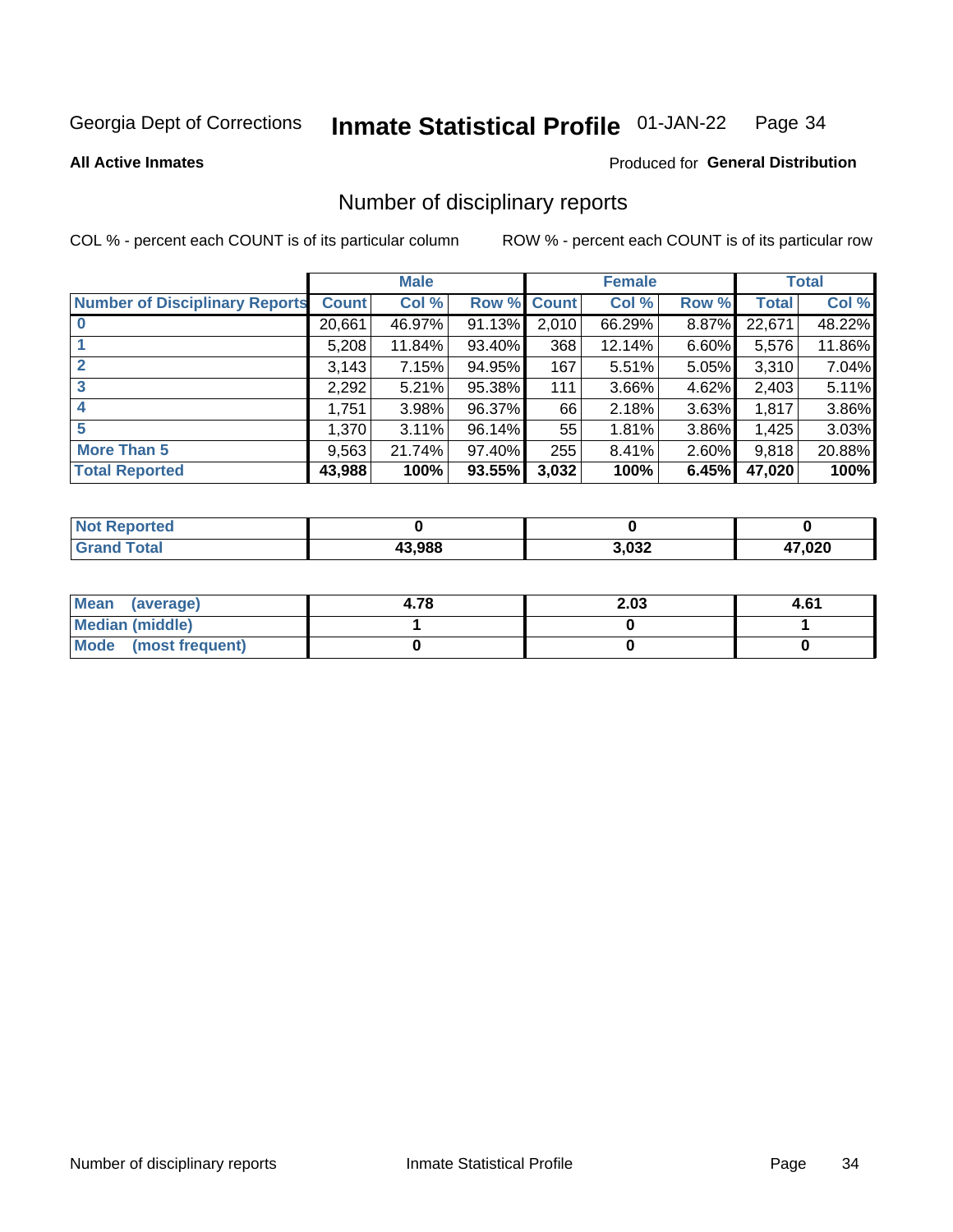#### **Inmate Statistical Profile 01-JAN-22** Page 35

### **All Active Inmates**

### Produced for General Distribution

### Number of transfers

COL % - percent each COUNT is of its particular column

|                            |              | <b>Male</b> |        |              | <b>Female</b> |          |              | <b>Total</b> |
|----------------------------|--------------|-------------|--------|--------------|---------------|----------|--------------|--------------|
| <b>Number of Transfers</b> | <b>Count</b> | Col %       | Row %  | <b>Count</b> | Col %         | Row %    | <b>Total</b> | Col %        |
|                            | 3,047        | 6.93%       | 89.25% | 367          | 12.10%        | 10.75%   | 3,414        | 7.26%        |
|                            | 13,456       | 30.59%      | 89.45% | 1,587        | 52.34%        | 10.55%   | 15,043       | 31.99%       |
| $\mathbf{2}$               | 7,577        | 17.23%      | 94.00% | 484          | 15.96%        | $6.00\%$ | 8,061        | 17.14%       |
| 3                          | 4,741        | 10.78%      | 95.18% | 240          | 7.92%         | 4.82%    | 4,981        | 10.59%       |
| 4                          | 3,045        | 6.92%       | 96.03% | 126          | 4.16%         | $3.97\%$ | 3,171        | 6.74%        |
| 5                          | 2,220        | 5.05%       | 96.69% | 76           | 2.51%         | 3.31%    | 2,296        | 4.88%        |
| <b>More Than 5</b>         | 9,902        | 22.51%      | 98.49% | 152          | 5.01%         | $1.51\%$ | 10,054       | 21.38%       |
| <b>Total Reported</b>      | 43,988       | 100%        | 93.55% | 3,032        | 100%          | 6.45%    | 47,020       | 100%         |

| orted<br><b>NOT</b> |        |       |       |
|---------------------|--------|-------|-------|
| Total               | 43.988 | 3,032 | 7,020 |

| Mean (average)       | 4.29 | 81.، | 4.13 |
|----------------------|------|------|------|
| Median (middle)      |      |      |      |
| Mode (most frequent) |      |      |      |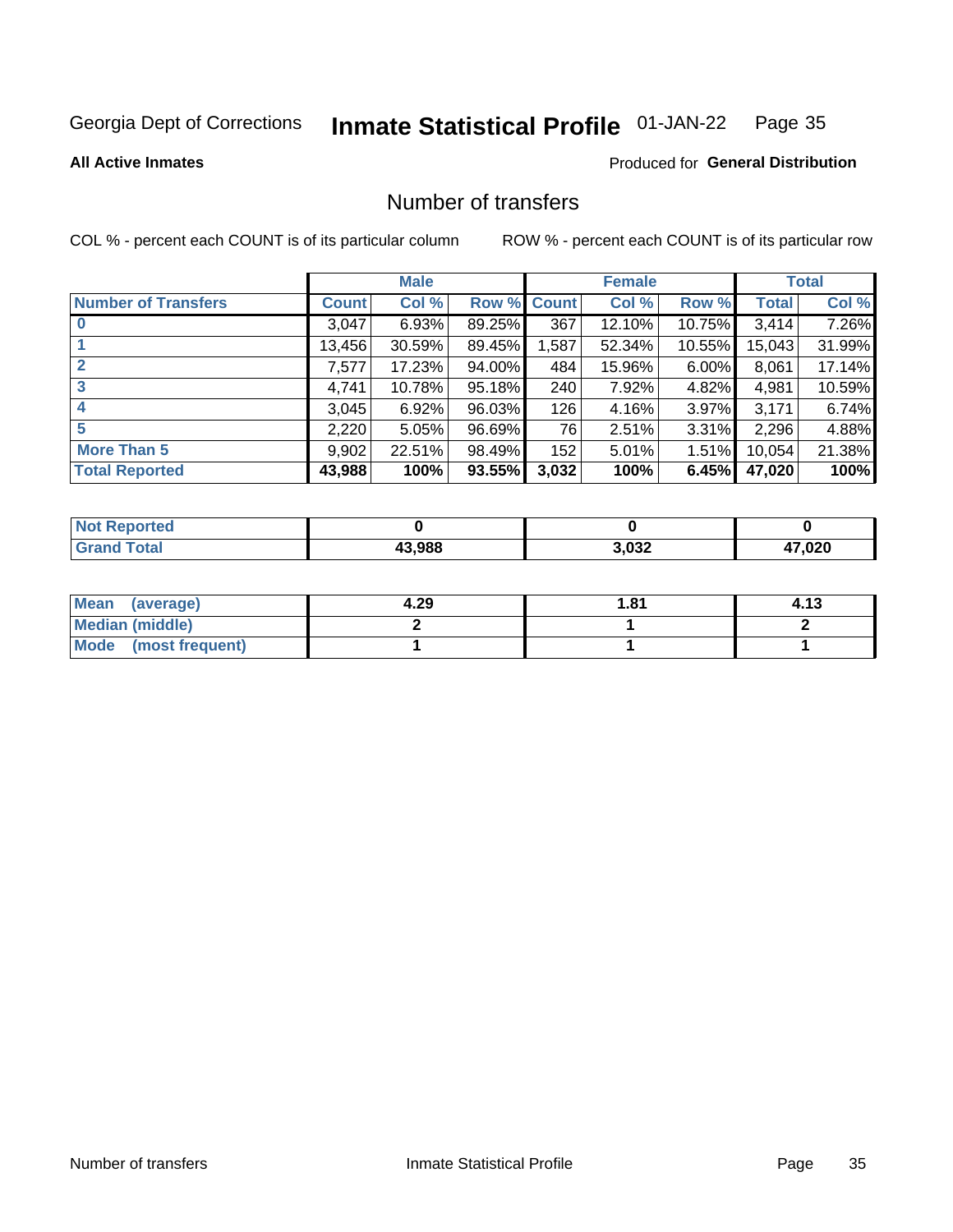#### **Inmate Statistical Profile 01-JAN-22** Page 36

**All Active Inmates** 

### Produced for General Distribution

### Number of escapes

COL % - percent each COUNT is of its particular column

|                          |              | <b>Male</b> |             |       | <b>Female</b> |          |        | <b>Total</b> |
|--------------------------|--------------|-------------|-------------|-------|---------------|----------|--------|--------------|
| <b>Number of Escapes</b> | <b>Count</b> | Col %       | Row % Count |       | Col %         | Row %    | Total  | Col %        |
|                          | 43,398       | 98.66%      | 93.50%      | 3,017 | 99.51%        | $6.50\%$ | 46,415 | 98.71%       |
|                          | 565          | 1.28%       | $97.41\%$   | 15    | 0.49%         | 2.59%    | 580    | 1.23%        |
|                          | 21           | 0.05%       | 100.00%     |       |               |          | 21     | 0.04%        |
|                          | 3            | 0.01%       | 100.00%     |       |               |          | 3      | 0.01%        |
|                          |              | 0.01%       | 100.00%     |       |               |          |        | 0.01%        |
| <b>Total Reported</b>    | 43,988       | 100%        | $93.55\%$   | 3,032 | 100%          | 6.45%    | 47,020 | 100%         |

| <b>Not Reported</b> |        |       |        |
|---------------------|--------|-------|--------|
| <b>Total</b>        | 43.988 | 3,032 | 17,020 |

| Mean (average)         |  | .0 <sup>4</sup> |
|------------------------|--|-----------------|
| <b>Median (middle)</b> |  |                 |
| Mode (most frequent)   |  |                 |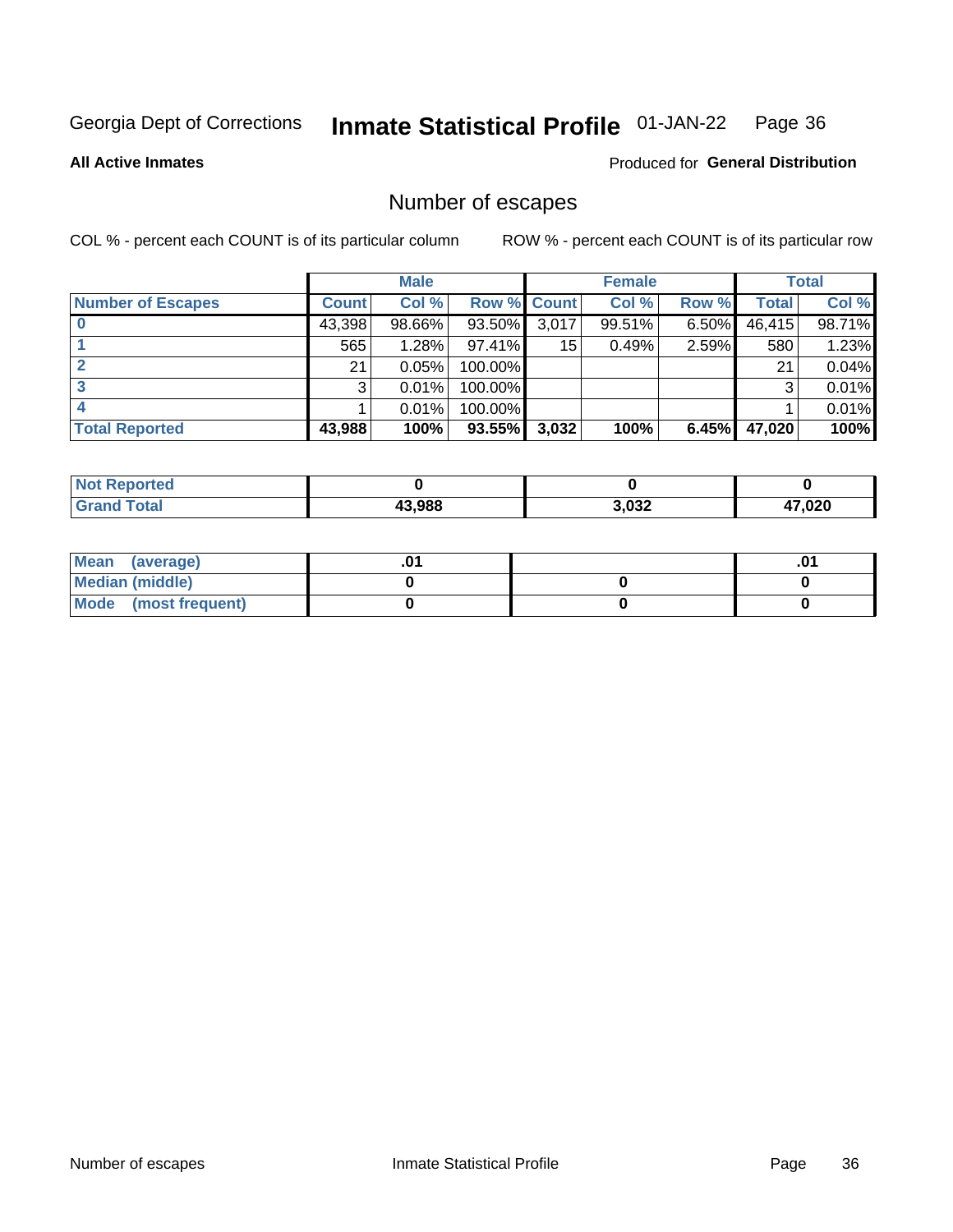#### **Inmate Statistical Profile 01-JAN-22** Page 37

**All Active Inmates** 

### Produced for General Distribution

### Split sentences - Probation to follow

COL % - percent each COUNT is of its particular column

|                            |              | <b>Male</b> |                    |                  | <b>Female</b> |          |                 | <b>Total</b> |
|----------------------------|--------------|-------------|--------------------|------------------|---------------|----------|-----------------|--------------|
| <b>Probation to follow</b> | <b>Count</b> | Col%        | <b>Row % Count</b> |                  | Col %         | Row %    | Total           | Col %        |
| <b>Yes</b>                 | 32.668       | 74.27%      | 93.48% 2.277       |                  | 75.10%        |          | $6.52\%$ 34,945 | 74.32%       |
| <b>No</b>                  | 11.320       | 25.73%      | 93.75%             | 755 <sub>1</sub> | 24.90%        | $6.25\%$ | 12.075          | 25.68%       |
| <b>Total Reported</b>      | 43,988       | 100%        | $93.55\%$ 3,032    |                  | 100%          |          | 6.45% 47,020    | 100%         |

| _______ | 000 כו | רכה כ<br>.ujz<br>_ _ | 000<br>◡▴◡ |
|---------|--------|----------------------|------------|
|         |        |                      |            |

| $Moo$<br>requent<br>′es<br>Yes<br><b>YAC</b><br>. |
|---------------------------------------------------|
|---------------------------------------------------|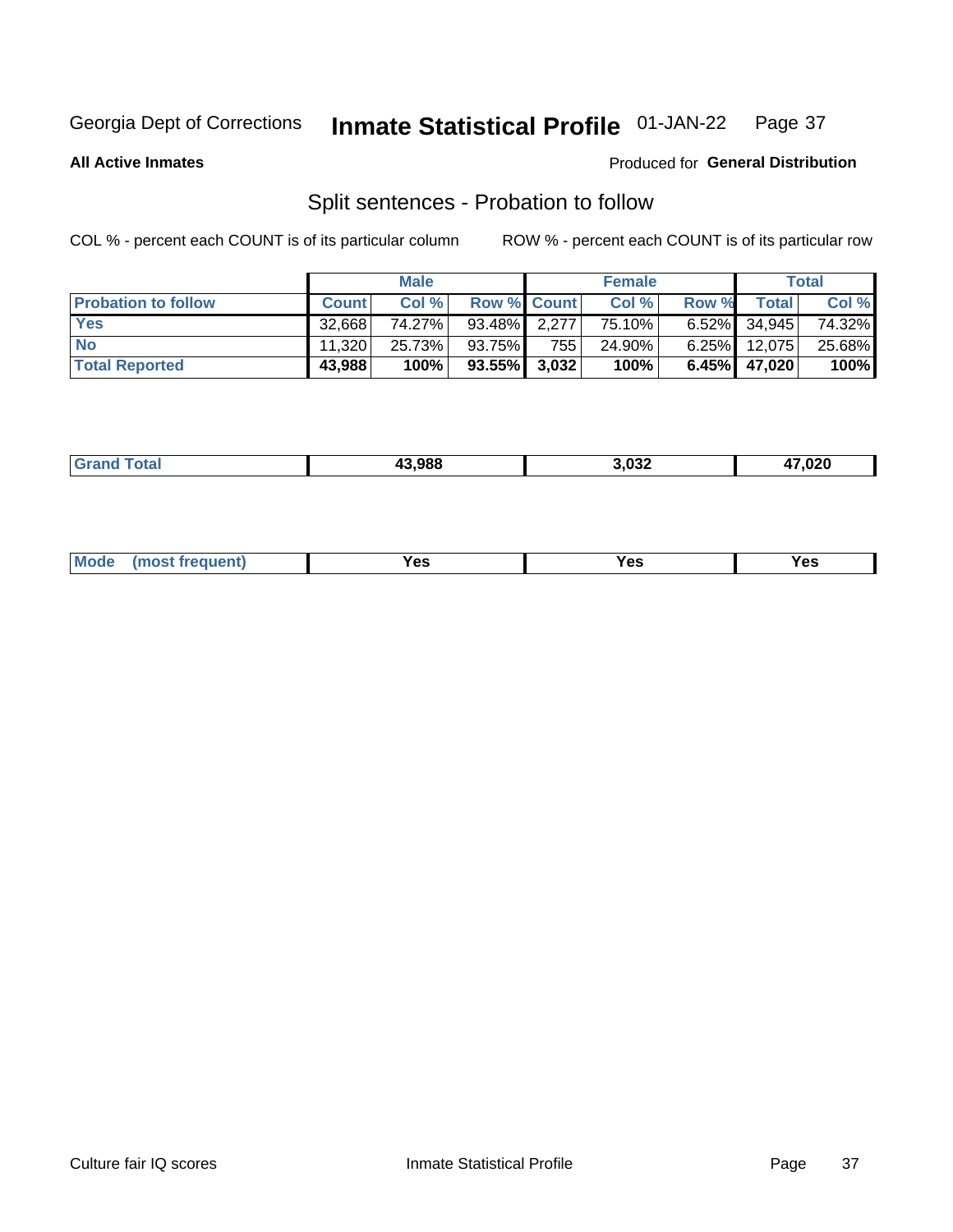#### Inmate Statistical Profile 01-JAN-22 Page 38

### **All Active Inmates**

## Produced for General Distribution

# Probable future release type of still active inmates

COL % - percent each COUNT is of its particular column

|                                         |              | <b>Male</b> |                    |     | <b>Female</b> |          | <b>Total</b> |        |
|-----------------------------------------|--------------|-------------|--------------------|-----|---------------|----------|--------------|--------|
| <b>Probable Future Release Type</b>     | <b>Count</b> | Col%        | <b>Row % Count</b> |     | Col %         | Row %    | <b>Total</b> | Col %  |
| <b>Paroled with probation to follow</b> | 17,851       | 41.45%      | 92.54% 1.438       |     | 48.34%        | 7.46%    | 19,289       | 41.90% |
| Paroled w/o probation to follow         | 5,064        | 11.76%      | 91.82%             | 451 | 15.16%        | 8.18%    | 5,515        | 11.98% |
| <b>Maxout with probation to follow</b>  | 12.821       | 29.77%      | 94.38%             | 764 | 25.68%        | 5.62%    | 13,585       | 29.51% |
| <b>Maxout w/o probation to follow</b>   | 1.722        | 4.00%       | 94.30%             | 104 | 3.50%         | 5.70%    | 1,826        | 3.97%  |
| Life, LWOP or death sentence            | 5,604        | 13.01%      | 96.26%             | 218 | 7.33%         | $3.74\%$ | 5,822        | 12.65% |
| <b>Total Reported</b>                   | 43,062       | 100%        | $93.54\%$   2,975  |     | 100%          | 6.46%    | 46,037       | 100%   |

| 7560        |        |       |        |
|-------------|--------|-------|--------|
| $f = 4 \pi$ | 43,062 | 2,975 | 46,037 |

| Mode (most frequent) | <b>PAR with PROB follow</b> | <b>PAR with PROB follow</b> | <b>PAR with PROB</b><br>follow |
|----------------------|-----------------------------|-----------------------------|--------------------------------|
|                      |                             |                             |                                |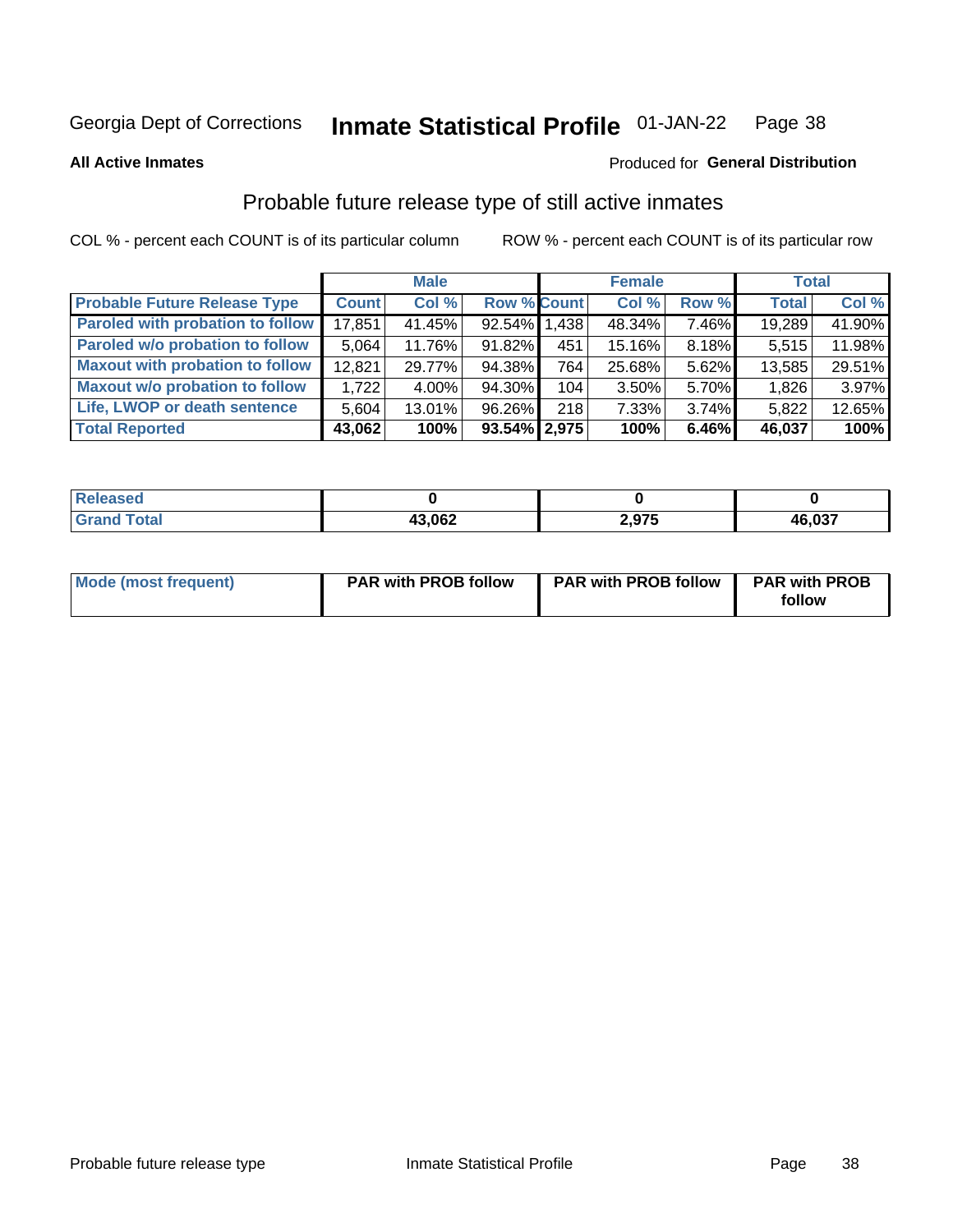## **All Active Inmates**

## **Produced for General Distribution**

# Time served in current (or last) institution

COL % - percent each COUNT is of its particular column

|                            | <b>Male</b>  |        |        | <b>Female</b> |        |       | <b>Total</b> |        |
|----------------------------|--------------|--------|--------|---------------|--------|-------|--------------|--------|
| <b>Time In Institution</b> | <b>Count</b> | Col %  | Row %  | <b>Count</b>  | Col %  | Row % | <b>Total</b> | Col %  |
| 0 to 3 months              | 10,165       | 23.11% | 90.76% | 1,035         | 34.14% | 9.24% | 11,200       | 23.82% |
| 3.01 to 6 months           | 5,552        | 12.62% | 92.64% | 441           | 14.54% | 7.36% | 5,993        | 12.75% |
| 6.01 to 9 months           | 3,601        | 8.19%  | 95.44% | 172           | 5.67%  | 4.56% | 3,773        | 8.02%  |
| 9.01 to 12 months          | 2,227        | 5.06%  | 95.33% | 109           | 3.59%  | 4.67% | 2,336        | 4.97%  |
| 12.01 to 18 months         | 2,409        | 5.48%  | 93.77% | 160           | 5.28%  | 6.23% | 2,569        | 5.46%  |
| <b>18.01 to 24 months</b>  | 2,872        | 6.53%  | 94.85% | 156           | 5.15%  | 5.15% | 3,028        | 6.44%  |
| $2.01$ to 3 years          | 6,167        | 14.02% | 95.75% | 274           | 9.04%  | 4.25% | 6,441        | 13.70% |
| $3.01$ to 4 years          | 3,545        | 8.06%  | 94.76% | 196           | 6.46%  | 5.24% | 3,741        | 7.96%  |
| 4.01 to 5 years            | 2,153        | 4.89%  | 94.76% | 119           | 3.92%  | 5.24% | 2,272        | 4.83%  |
| 5.01 to 6 years            | 1,374        | 3.12%  | 95.28% | 68            | 2.24%  | 4.72% | 1,442        | 3.07%  |
| 6.01 to 7 years            | 1,169        | 2.66%  | 95.27% | 58            | 1.91%  | 4.73% | 1,227        | 2.61%  |
| 7.01 to 8 years            | 755          | 1.72%  | 94.49% | 44            | 1.45%  | 5.51% | 799          | 1.70%  |
| $8.01$ to 9 years          | 425          | 0.97%  | 90.62% | 44            | 1.45%  | 9.38% | 469          | 1.00%  |
| 9.01 to 10 years           | 314          | 0.71%  | 92.08% | 27            | 0.89%  | 7.92% | 341          | 0.73%  |
| Over 10 years              | 1,260        | 2.86%  | 90.71% | 129           | 4.25%  | 9.29% | 1,389        | 2.95%  |
| <b>Total Reported</b>      | 43,988       | 100%   | 93.55% | 3,032         | 100%   | 6.45% | 47,020       | 100.0% |

| <b>Not</b><br>Renorted |        |      |       |
|------------------------|--------|------|-------|
| Total                  | 43.988 | ,032 | 7,020 |

| <b>Mean</b><br>(average) | 34 months | 25 months | 33 months |
|--------------------------|-----------|-----------|-----------|
| Median (middle)          | 13 months | 7 months  | 13 months |
| Mode (most frequent)     | 0 months  | months    | 1 months  |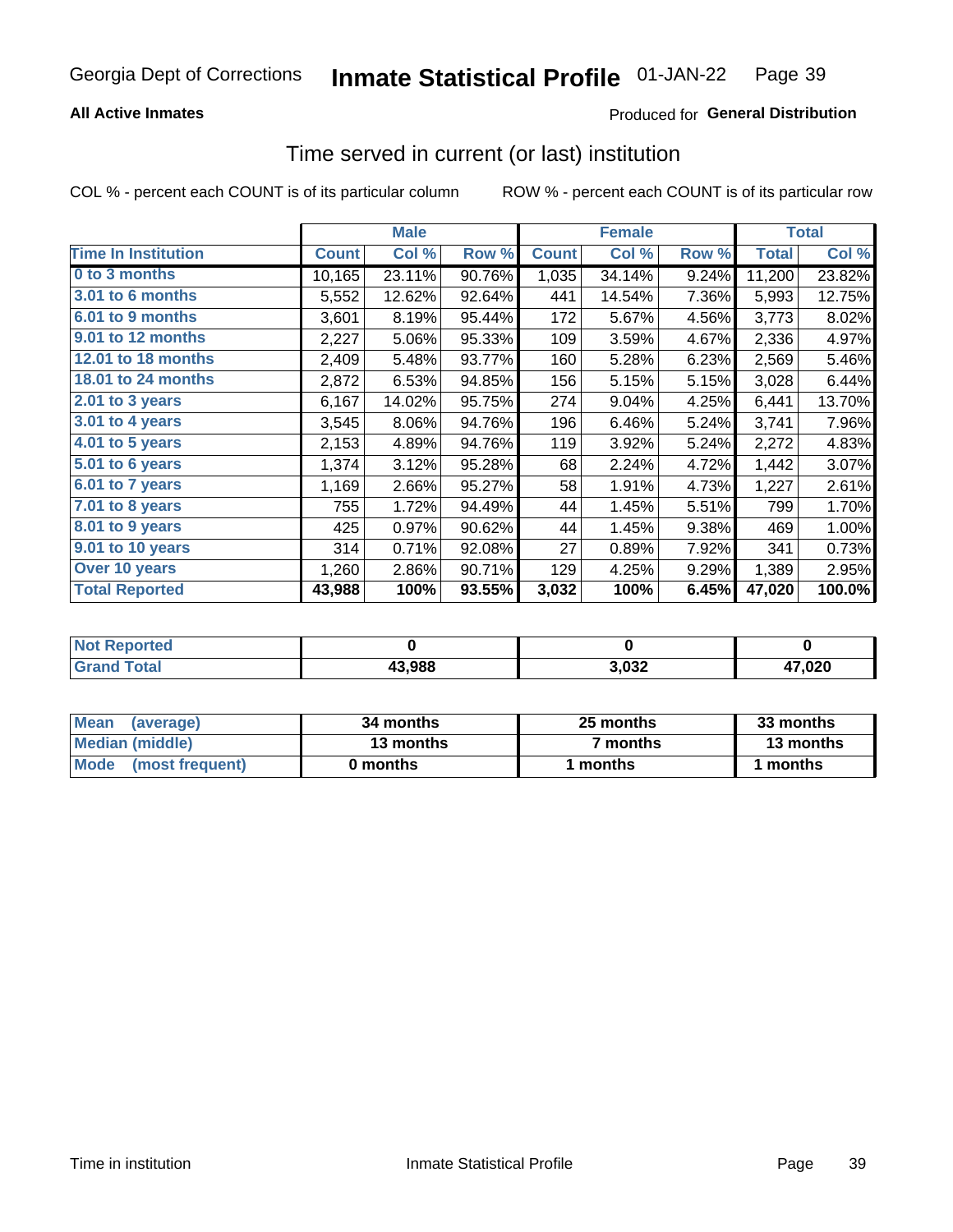### **All Active Inmates**

### Produced for General Distribution

# Highest grade level attained

COL % - percent each COUNT is of its particular column

|                              |                 | <b>Male</b> |         |              | <b>Female</b> |        |                 | <b>Total</b> |
|------------------------------|-----------------|-------------|---------|--------------|---------------|--------|-----------------|--------------|
| <b>Grade Level</b>           | <b>Count</b>    | Col %       | Row %   | <b>Count</b> | Col %         | Row %  | <b>Total</b>    | Col %        |
| No school at all             | $\overline{11}$ | 0.04%       | 100.00% |              |               |        | $\overline{11}$ | 0.04%        |
| <b>Grade 1</b>               | 13              | 0.04%       | 100.00% |              |               |        | 13              | 0.04%        |
| <b>Grade 2</b>               | 24              | 0.08%       | 100.00% |              |               |        | 24              | 0.08%        |
| Grade 3                      | 44              | 0.15%       | 97.78%  | $\mathbf{1}$ | 0.06%         | 2.22%  | 45              | 0.14%        |
| Grade 4                      | 58              | 0.20%       | 95.08%  | 3            | 0.19%         | 4.92%  | 61              | 0.20%        |
| Grade 5                      | 74              | 0.25%       | 94.87%  | 4            | 0.25%         | 5.13%  | 78              | 0.25%        |
| Grade 6                      | 258             | 0.87%       | 96.99%  | 8            | 0.50%         | 3.01%  | 266             | 0.86%        |
| <b>Grade 7</b>               | 527             | 1.79%       | 95.47%  | 25           | 1.57%         | 4.53%  | 552             | 1.77%        |
| Grade 8                      | 1,934           | 6.55%       | 95.18%  | 98           | 6.14%         | 4.82%  | 2,032           | 6.53%        |
| Grade 9                      | 3,620           | 12.27%      | 96.48%  | 132          | 8.27%         | 3.52%  | 3,752           | 12.06%       |
| Grade 10                     | 4,892           | 16.58%      | 96.62%  | 171          | 10.71%        | 3.38%  | 5,063           | 16.28%       |
| Grade 11                     | 4,735           | 16.04%      | 95.83%  | 206          | 12.91%        | 4.17%  | 4,941           | 15.88%       |
| <b>Grade 12 or GED</b>       | 10,610          | 35.95%      | 94.25%  | 647          | 40.54%        | 5.75%  | 11,257          | 36.19%       |
| <b>Some tech school</b>      | 199             | 0.67%       | 83.61%  | 39           | 2.44%         | 16.39% | 238             | 0.77%        |
| <b>Completed tech school</b> | 210             | 0.71%       | 85.71%  | 35           | 2.19%         | 14.29% | 245             | 0.79%        |
| College, 1 year              | 839             | 2.84%       | 92.81%  | 65           | 4.07%         | 7.19%  | 904             | 2.91%        |
| College, 2 year              | 882             | 2.99%       | 90.37%  | 94           | 5.89%         | 9.63%  | 976             | 3.14%        |
| College, 3 year              | 224             | 0.76%       | 86.82%  | 34           | 2.13%         | 13.18% | 258             | 0.83%        |
| <b>Bachelor's degree</b>     | 277             | 0.94%       | 91.72%  | 25           | 1.57%         | 8.28%  | 302             | 0.97%        |
| <b>Master's degree</b>       | 58              | 0.20%       | 90.63%  | $\,6$        | 0.38%         | 9.38%  | 64              | 0.21%        |
| Ph.D. degree                 | 5               | 0.02%       | 83.33%  | 1            | 0.06%         | 16.67% | 6               | 0.02%        |
| Law degree                   | 11              | 0.04%       | 91.67%  | 1            | 0.06%         | 8.33%  | 12              | 0.04%        |
| <b>Some medical school</b>   | 1               | 0.01%       | 50.00%  | 1            | 0.06%         | 50.00% | 2               | 0.01%        |
| <b>Medical degree</b>        | 6               | 0.02%       | 100.00% |              |               |        | $\,6$           | 0.02%        |
|                              | 1               | 0.01%       | 100.00% |              |               |        | 1               | 0.01%        |
| <b>Total Reported</b>        | 29,513          | 100%        | 94.87%  | 1,596        | 100%          | 5.13%  | 31,109          | 100.0%       |

| $\rightarrow$<br>I Л | ,436           | E NAZ<br>.           |
|----------------------|----------------|----------------------|
| 13.988               | 3.032<br>∡כט,י | ,020<br>$\mathbf{r}$ |

| <b>Mean</b><br>(average)       | 10.86           | 11.41           | 10.89           |
|--------------------------------|-----------------|-----------------|-----------------|
| Median (middle)                | Grade 11        | Grade 12 or GED | Grade 11        |
| <b>Mode</b><br>(most frequent) | Grade 12 or GED | Grade 12 or GED | Grade 12 or GED |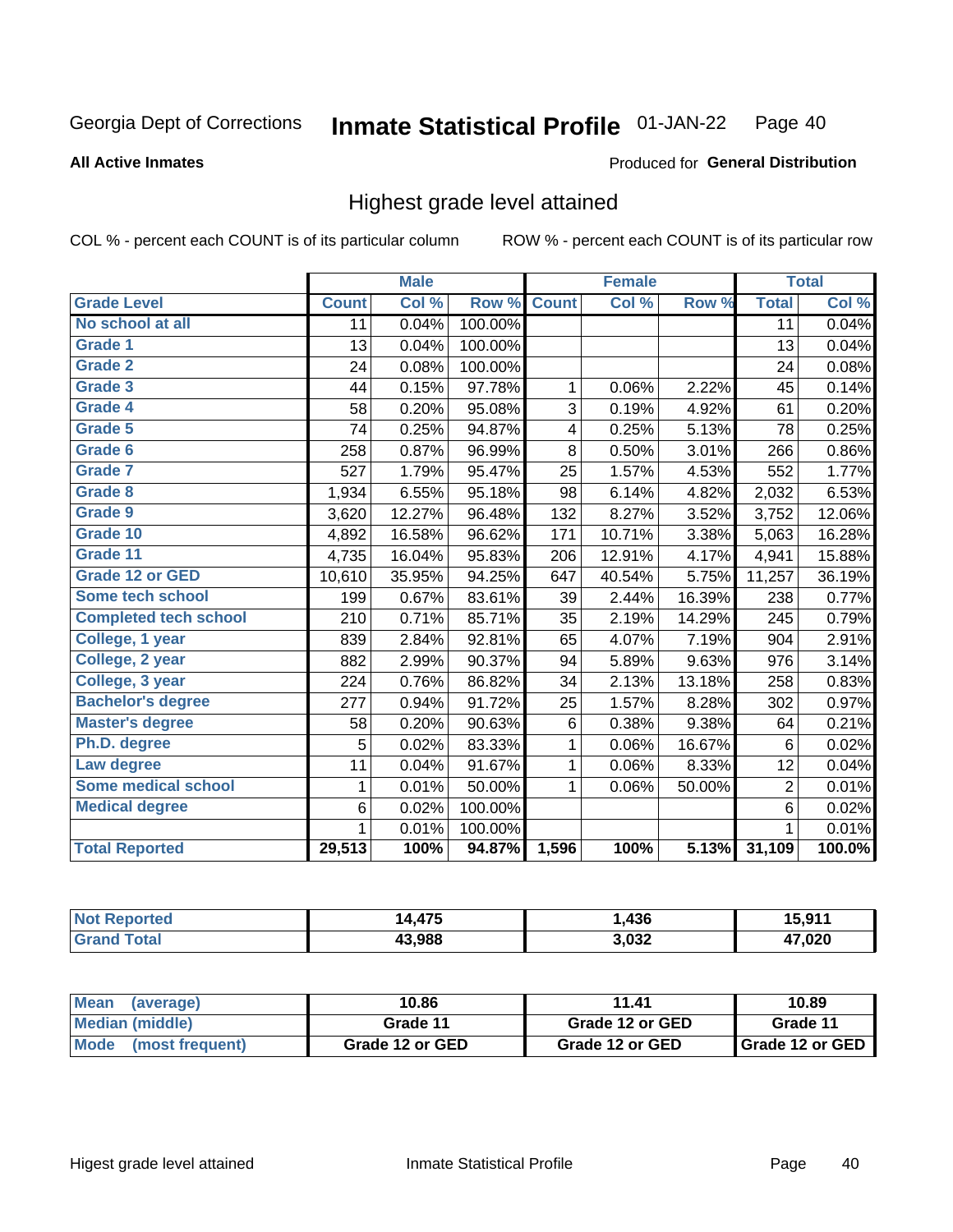#### **Inmate Statistical Profile 01-JAN-22** Page 41

**All Active Inmates** 

**Produced for General Distribution** 

# Culture fair IQ scores

COL % - percent each COUNT is of its particular column

|                       |              | <b>Male</b> |             |       | <b>Female</b> |          |              | <b>Total</b> |
|-----------------------|--------------|-------------|-------------|-------|---------------|----------|--------------|--------------|
| <b>IQ Scores</b>      | <b>Count</b> | Col %       | Row % Count |       | Col %         | Row %    | <b>Total</b> | Col %        |
| $60 - 69$             | 907          | 2.38%       | 93.70%      | 61    | 2.33%         | $6.30\%$ | 968          | 2.38%        |
| $70 - 79$             | 2,596        | 6.82%       | 93.41%      | 183   | 7.00%         | 6.59%    | 2,779        | 6.83%        |
| $80 - 89$             | 5,543        | 14.57%      | 89.32%      | 663   | 25.36%        | 10.68%   | 6,206        | 15.26%       |
| $90 - 99$             | 10,453       | 27.47%      | 91.48%      | 974   | 37.26%        | 8.52%    | 11,427       | 28.10%       |
| $100 - 109$           | 10,520       | 27.64%      | 96.06%      | 432   | 16.53%        | 3.94%    | 10,952       | 26.93%       |
| $110 - 119$           | 6,606        | 17.36%      | 97.52%      | 168   | 6.43%         | 2.48%    | 6,774        | 16.66%       |
| $120 - 129$           | 1,374        | 3.61%       | 93.98%      | 88    | 3.37%         | 6.02%    | 1,462        | 3.59%        |
| $130 - 139$           | 54           | 0.14%       | 65.06%      | 29    | 1.11%         | 34.94%   | 83           | 0.20%        |
| 140 & Up              |              | 0.01%       | 5.88%       | 16    | 0.61%         | 94.12%   | 17           | 0.04%        |
| <b>Total Reported</b> | 38,054       | 100%        | 93.57%      | 2,614 | 100%          | 6.43%    | 40,668       | 100%         |

| <b>Not Reported</b>         | 5,298  | 285   | 5,583  |
|-----------------------------|--------|-------|--------|
| <b>Not Valid (under 60)</b> | 636    | 133   | 769    |
| <b>Grand Total</b>          | 43,988 | 3,032 | 47,020 |

| <b>Mean</b><br>(average) | 98  | 95 | 98 |
|--------------------------|-----|----|----|
| Median (middle)          | 99  | 94 | 99 |
| Mode<br>(most frequent)  | 103 | 92 | 99 |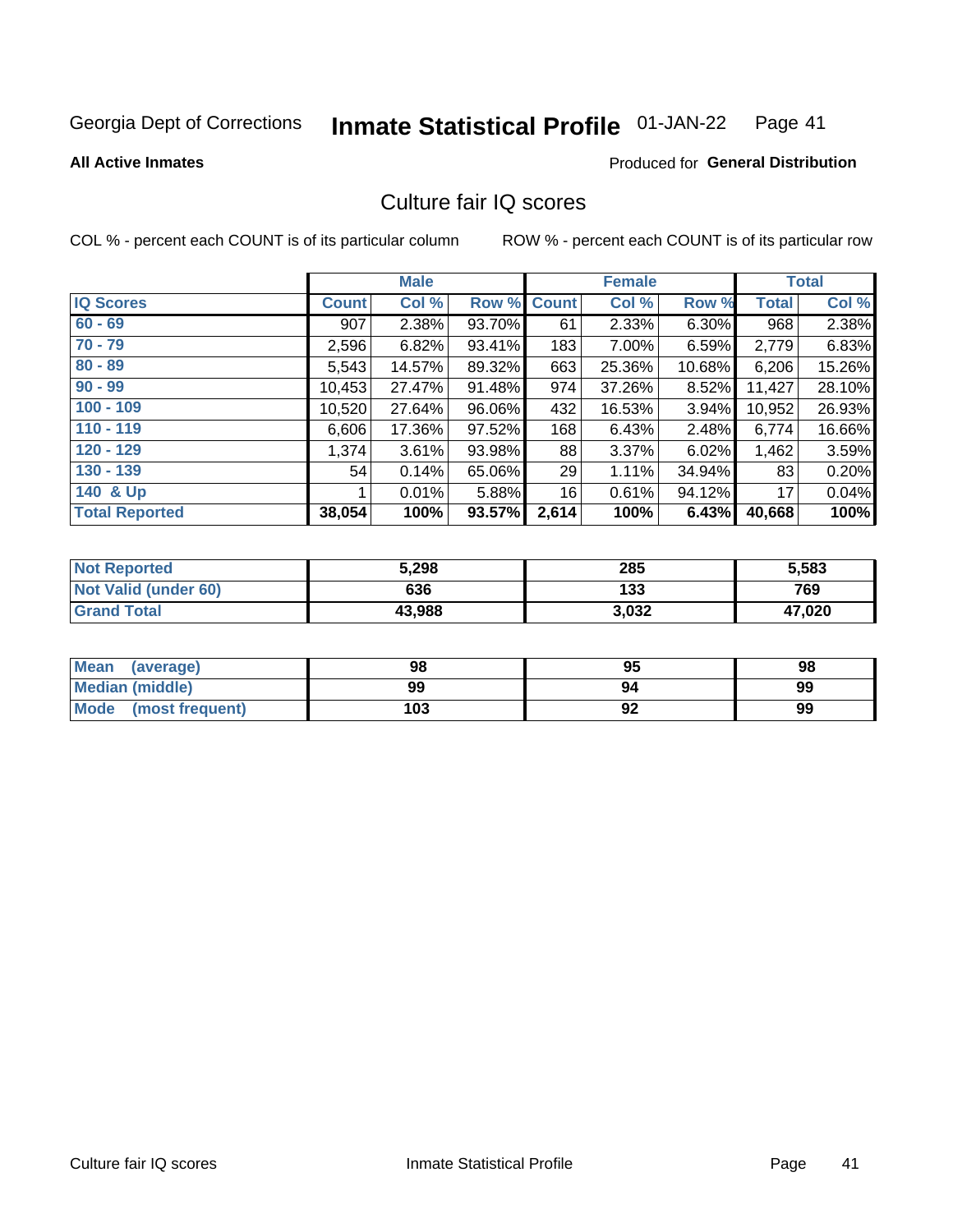#### Inmate Statistical Profile 01-JAN-22 Page 42

**All Active Inmates** 

## Produced for General Distribution

# Wide Range Achievement Test (WRAT) reading score

COL % - percent each COUNT is of its particular column

|                           |              | <b>Male</b> |        |              | <b>Female</b> |        |              | <b>Total</b> |
|---------------------------|--------------|-------------|--------|--------------|---------------|--------|--------------|--------------|
| <b>WRAT Reading Score</b> | <b>Count</b> | Col %       | Row %  | <b>Count</b> | Col %         | Row %  | <b>Total</b> | Col %        |
| $0.1$ to $0.9$            | 739          | 1.83%       | 99.06% | 7            | 0.25%         | 0.94%  | 746          | 1.73%        |
| 1.0 to 1.9                | 754          | 1.87%       | 99.08% | 7            | 0.25%         | 0.92%  | 761          | 1.77%        |
| 2.0 to 2.9                | 1,386        | 3.43%       | 97.95% | 29           | 1.06%         | 2.05%  | 1,415        | 3.28%        |
| 3.0 to 3.9                | 2,466        | 6.11%       | 96.18% | 98           | 3.57%         | 3.82%  | 2,564        | 5.95%        |
| 4.0 to 4.9                | 2,841        | 7.04%       | 94.23% | 174          | 6.34%         | 5.77%  | 3,015        | 6.99%        |
| 5.0 to 5.9                | 3,356        | 8.31%       | 95.40% | 162          | 5.90%         | 4.60%  | 3,518        | 8.16%        |
| 6.0 to 6.9                | 3,499        | 8.67%       | 94.70% | 196          | 7.14%         | 5.30%  | 3,695        | 8.57%        |
| 7.0 to 7.9                | 1,974        | 4.89%       | 95.64% | 90           | 3.28%         | 4.36%  | 2,064        | 4.79%        |
| 8.0 to 8.9                | 3,451        | 8.55%       | 95.20% | 174          | 6.34%         | 4.80%  | 3,625        | 8.41%        |
| 9.0 to 9.9                | 1,705        | 4.22%       | 94.09% | 107          | 3.90%         | 5.91%  | 1,812        | 4.20%        |
| 10.0 to 10.9              | 2,567        | 6.36%       | 92.87% | 197          | 7.17%         | 7.13%  | 2,764        | 6.41%        |
| 11.0 to 11.9              | 2,648        | 6.56%       | 89.49% | 311          | 11.33%        | 10.51% | 2,959        | 6.86%        |
| 12.0 to 12.9              | 12,524       | 31.03%      | 91.68% | 1,136        | 41.37%        | 8.32%  | 13,660       | 31.69%       |
| 13                        | 452          | 1.12%       | 88.63% | 58           | 2.11%         | 11.37% | 510          | 1.18%        |
| <b>Total Reported</b>     | 40,362       | 100%        | 93.63% | 2,746        | 100.0%        | 6.37%  | 43,108       | 100%         |

| orted | 3,626  | 286   | 3.912                  |
|-------|--------|-------|------------------------|
| otal  | 43.988 | 3,032 | 17,020<br>$\mathbf{a}$ |

| <b>Mean</b><br>(average) | 8.68 | 10.00 | 8.76 |
|--------------------------|------|-------|------|
| Median (middle)          | 8.9  | 11.6  | 9.2  |
| Mode (most frequent)     | 12.9 | 12.9  | 12.9 |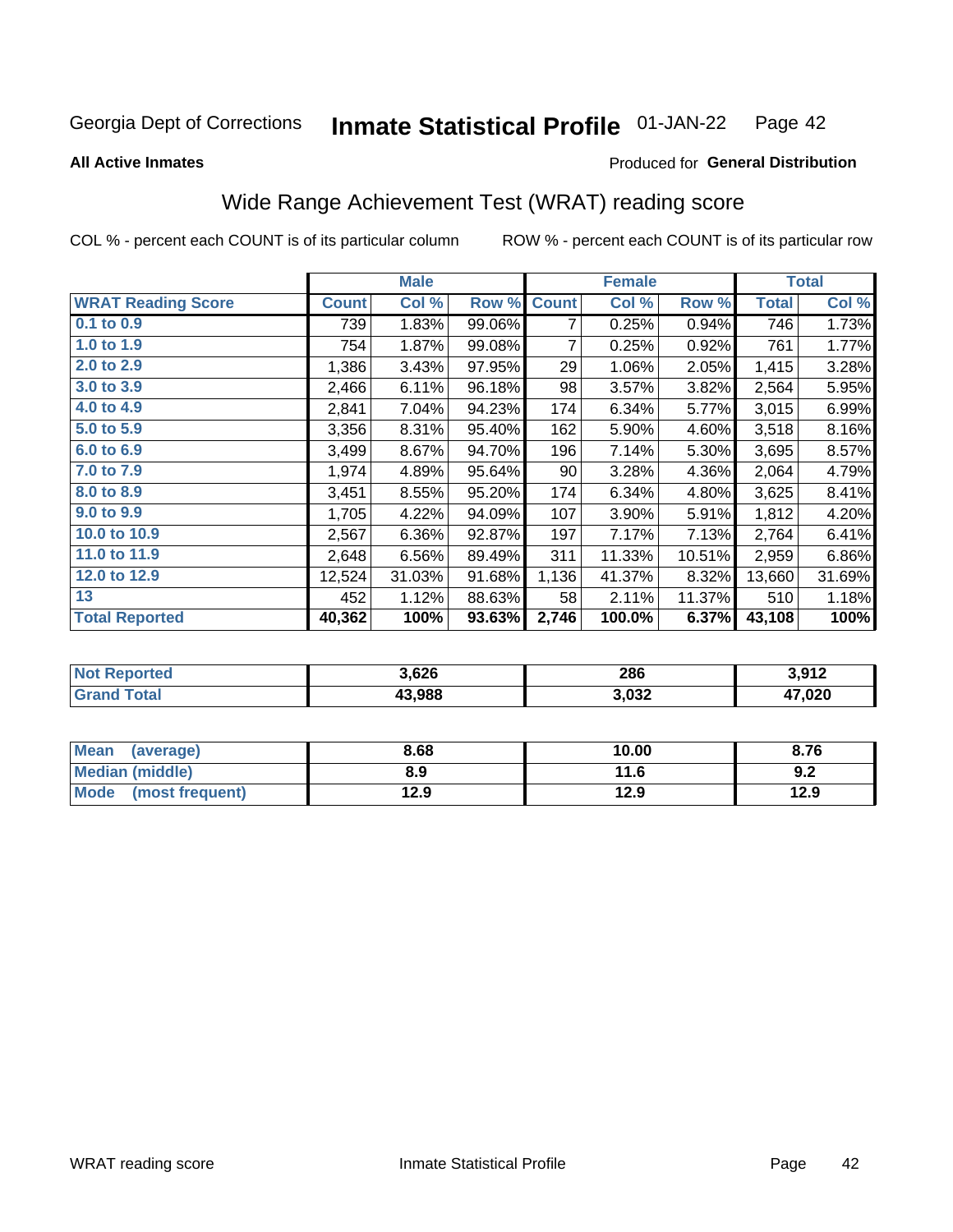#### **Inmate Statistical Profile 01-JAN-22** Page 43

**All Active Inmates** 

### Produced for General Distribution

# Wide Range Achievement Test (WRAT) math score

COL % - percent each COUNT is of its particular column

|                              |              | <b>Male</b> |        |                 | <b>Female</b> |        |              | <b>Total</b> |
|------------------------------|--------------|-------------|--------|-----------------|---------------|--------|--------------|--------------|
| <b>WRAT Mathematic Score</b> | <b>Count</b> | Col %       | Row %  | <b>Count</b>    | Col %         | Row %  | <b>Total</b> | Col %        |
| $0.1$ to $0.9$               | 213          | 0.53%       | 99.53% | 1               | 0.04%         | 0.47%  | 214          | 0.50%        |
| 1.0 to 1.9                   | 436          | 1.08%       | 97.10% | 13              | 0.47%         | 2.90%  | 449          | 1.04%        |
| 2.0 to 2.9                   | 1,117        | 2.77%       | 96.38% | 42              | 1.53%         | 3.62%  | 1,159        | 2.69%        |
| 3.0 to 3.9                   | 2,999        | 7.43%       | 97.59% | 74              | 2.69%         | 2.41%  | 3,073        | 7.13%        |
| 4.0 to 4.9                   | 5,357        | 13.27%      | 93.95% | 345             | 12.56%        | 6.05%  | 5,702        | 13.22%       |
| 5.0 to 5.9                   | 6,816        | 16.88%      | 93.41% | 481             | 17.51%        | 6.59%  | 7,297        | 16.92%       |
| 6.0 to 6.9                   | 7,226        | 17.90%      | 92.49% | 587             | 21.37%        | 7.51%  | 7,813        | 18.12%       |
| 7.0 to 7.9                   | 3,195        | 7.91%       | 94.16% | 198             | 7.21%         | 5.84%  | 3,393        | 7.87%        |
| 8.0 to 8.9                   | 3,450        | 8.55%       | 91.08% | 338             | 12.30%        | 8.92%  | 3,788        | 8.78%        |
| 9.0 to 9.9                   | 2,303        | 5.70%       | 93.66% | 156             | 5.68%         | 6.34%  | 2,459        | 5.70%        |
| 10.0 to 10.9                 | 1,106        | 2.74%       | 98.93% | 12 <sub>2</sub> | 0.44%         | 1.07%  | 1,118        | 2.59%        |
| 11.0 to 11.9                 | 878          | 2.17%       | 88.96% | 109             | 3.97%         | 11.04% | 987          | 2.29%        |
| 12.0 to 12.9                 | 5,225        | 12.94%      | 93.30% | 375             | 13.65%        | 6.70%  | 5,600        | 12.99%       |
| 13                           | 53           | 0.13%       | 76.81% | 16              | 0.58%         | 23.19% | 69           | 0.16%        |
| <b>Total Reported</b>        | 40,374       | 100%        | 93.63% | 2,747           | 100%          | 6.37%  | 43,121       | 100%         |

| Reported<br><b>NOT</b> | 3.614  | 285   | 3,899        |
|------------------------|--------|-------|--------------|
| <b>otal</b>            | 43.988 | 3,032 | 17,020<br>47 |

| <b>Mean</b><br>(average) | 7.03 | 7.46 | 7.06 |
|--------------------------|------|------|------|
| Median (middle)          | כ.ס  | 6.9  | ხ.მ  |
| Mode<br>(most frequent)  | 12.9 | 12.9 | 12.9 |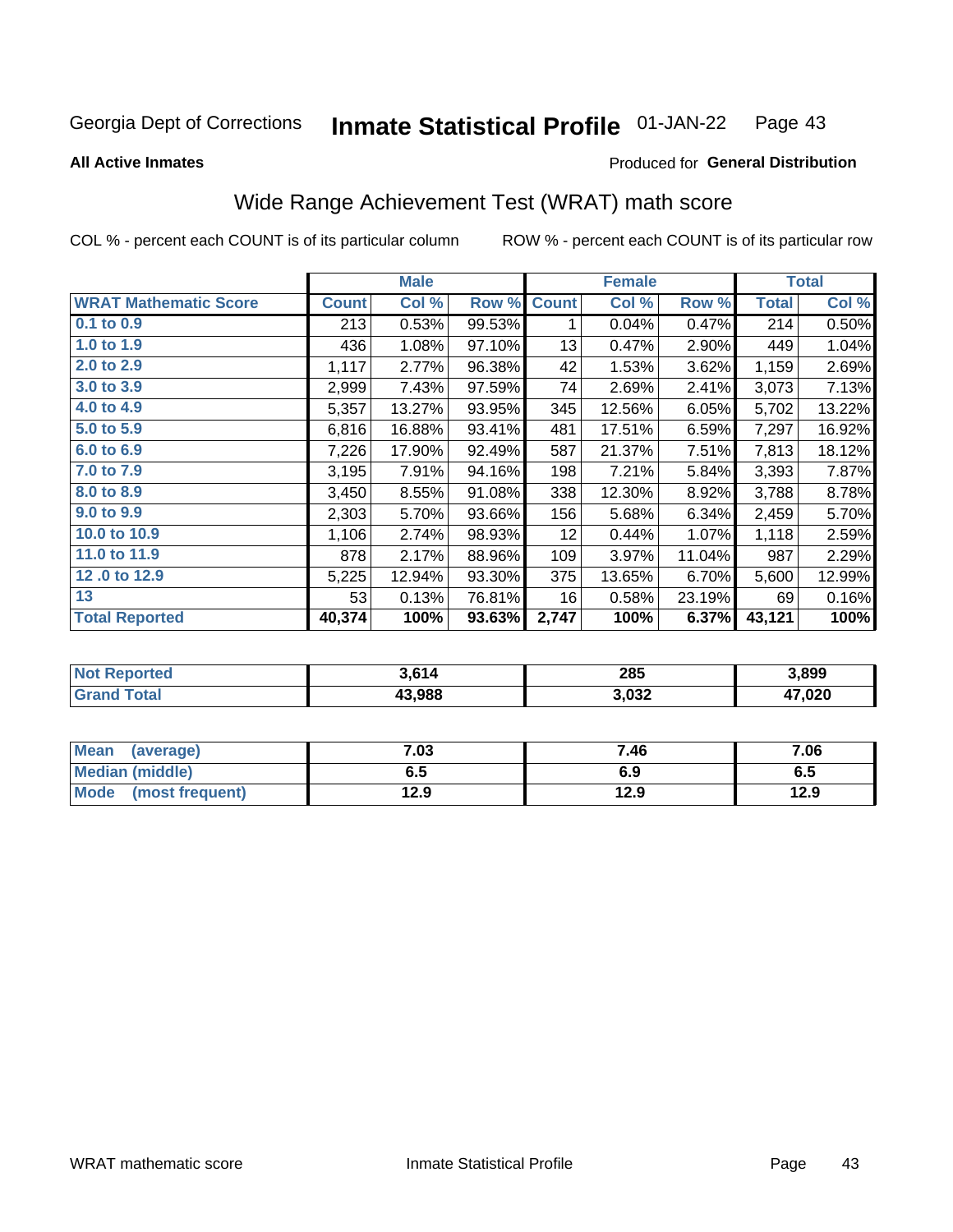#### **Inmate Statistical Profile 01-JAN-22** Page 44

### **All Active Inmates**

## Produced for General Distribution

# Wide Range Achievement Test (WRAT) spelling score

COL % - percent each COUNT is of its particular column

|                            |              | <b>Male</b> |        |              | <b>Female</b> |        |              | <b>Total</b> |
|----------------------------|--------------|-------------|--------|--------------|---------------|--------|--------------|--------------|
| <b>WRAT Spelling Score</b> | <b>Count</b> | Col %       | Row %  | <b>Count</b> | Col %         | Row %  | <b>Total</b> | Col %        |
| 0.1 to 0.9                 | 785          | 1.94%       | 98.87% | 9            | 0.33%         | 1.13%  | 794          | 1.84%        |
| 1.0 to 1.9                 | 1,160        | 2.87%       | 98.98% | 12           | 0.44%         | 1.02%  | 1,172        | 2.72%        |
| 2.0 to 2.9                 | 2,271        | 5.62%       | 98.57% | 33           | 1.20%         | 1.43%  | 2,304        | 5.34%        |
| 3.0 to 3.9                 | 3,327        | 8.24%       | 98.14% | 63           | 2.29%         | 1.86%  | 3,390        | 7.86%        |
| 4.0 to 4.9                 | 2,918        | 7.23%       | 97.01% | 90           | 3.28%         | 2.99%  | 3,008        | 6.97%        |
| 5.0 to 5.9                 | 3,231        | 8.00%       | 94.81% | 177          | 6.44%         | 5.19%  | 3,408        | 7.90%        |
| 6.0 to 6.9                 | 3,765        | 9.32%       | 95.03% | 197          | 7.17%         | 4.97%  | 3,962        | 9.19%        |
| 7.0 to 7.9                 | 3,553        | 8.80%       | 94.65% | 201          | 7.32%         | 5.35%  | 3,754        | 8.70%        |
| 8.0 to 8.9                 | 3,597        | 8.91%       | 94.81% | 197          | 7.17%         | 5.19%  | 3,794        | 8.80%        |
| 9.0 to 9.9                 | 2,068        | 5.12%       | 94.26% | 126          | 4.59%         | 5.74%  | 2,194        | 5.09%        |
| 10.0 to 10.9               | 1,975        | 4.89%       | 93.65% | 134          | 4.88%         | 6.35%  | 2,109        | 4.89%        |
| 11.0 to 11.9               | 2,483        | 6.15%       | 89.96% | 277          | 10.08%        | 10.04% | 2,760        | 6.40%        |
| 12.0 to 12.9               | 9,039        | 22.38%      | 88.29% | 1,199        | 43.65%        | 11.71% | 10,238       | 23.74%       |
| 13                         | 210          | 0.52%       | 86.78% | 32           | 1.16%         | 13.22% | 242          | 0.56%        |
| <b>Total Reported</b>      | 40,382       | 100%        | 93.63% | 2,747        | 100%          | 6.37%  | 43,129       | 100%         |

| prtea<br>NO       | 3,606  | 285   | 3,891        |
|-------------------|--------|-------|--------------|
| $T \sim$ follows: | 43.988 | 3,032 | 17,020<br>Д, |

| <b>Mean</b><br>(average) | 7.83 | 10.07 | 7.98 |
|--------------------------|------|-------|------|
| Median (middle)          | .    | 11.6  | .    |
| Mode<br>(most frequent)  | 12.9 | 12.9  | 12.9 |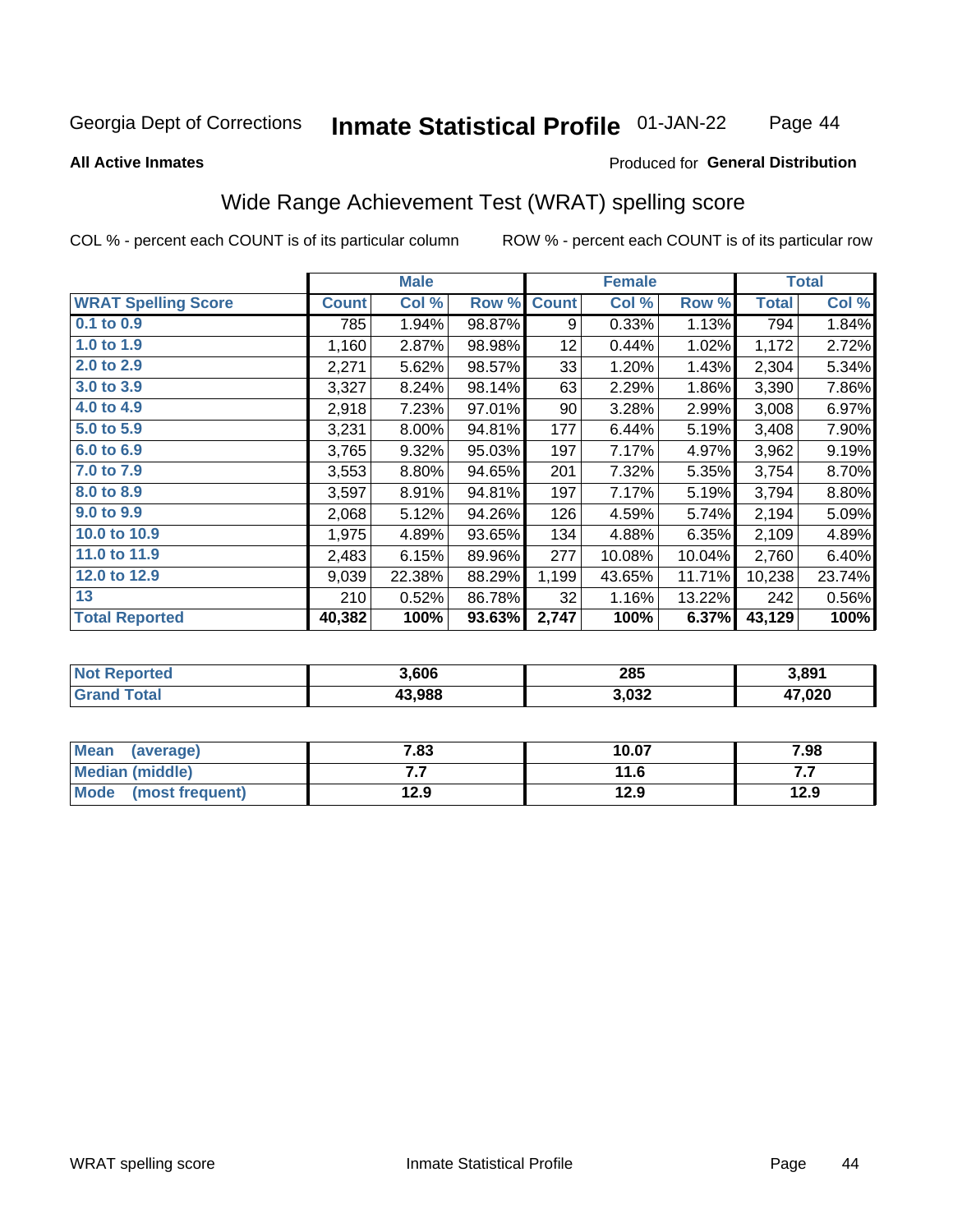#### **Inmate Statistical Profile 01-JAN-22** Page 45

**All Active Inmates** 

## Produced for General Distribution

# Current / last mental health treatment level

COL % - percent each COUNT is of its particular column

|                                    |              | <b>Male</b> |         |              | <b>Female</b> |        |        | <b>Total</b> |
|------------------------------------|--------------|-------------|---------|--------------|---------------|--------|--------|--------------|
| <b>Mental Health Treatment Lev</b> | <b>Count</b> | Col %       | Row %   | <b>Count</b> | Col %         | Row %  | Total  | Col %        |
| 1 No problem at current time       | 7,444        | 45.78%      | 92.68%  | 588          | 23.35%        | 7.32%  | 8,032  | 42.77%       |
| 2 Receiving outpatient             | 7,150        | 43.97%      | 79.17%  | 1,881        | 74.70%        | 20.83% | 9,031  | 48.09%       |
| <b>Treatment</b>                   |              |             |         |              |               |        |        |              |
| 3 Inpatient, moderate              | 1,309        | 8.05%       | 97.03%  | 40           | 1.59%         | 2.97%  | 1,349  | 7.18%        |
| <b>Treatment</b>                   |              |             |         |              |               |        |        |              |
| 4 Inpatient, intensive             | 321          | 1.97%       | 97.27%  | 9            | 0.36%         | 2.73%  | 330    | 1.76%        |
| <b>Treatment</b>                   |              |             |         |              |               |        |        |              |
| 5 Undergoing crisis                | 37           | 0.23%       | 100.00% |              |               |        | 37     | 0.20%        |
| <b>stabilization</b>               |              |             |         |              |               |        |        |              |
| <b>6 Hospital for criminally</b>   |              | 0.01%       | 100.00% |              |               |        |        | 0.01%        |
| Tnsane                             |              |             |         |              |               |        |        |              |
| <b>Total Evaluated</b>             | 16,262       | 100%        | 86.59%  | 2,518        | 100%          | 13.41% | 18,780 | 100.0%       |

| Never had MH evaluation | 27,726 | 514   | 28,240 |
|-------------------------|--------|-------|--------|
| $\tau$ otal             | 43,988 | 3.032 | 17,020 |

| Median (middle)                | <b>Receiving outpatient</b><br>treatment | <b>Receiving outpatient</b><br>treatment | <b>Receiving</b><br>outpatient<br>treatment |  |
|--------------------------------|------------------------------------------|------------------------------------------|---------------------------------------------|--|
| <b>Mode</b><br>(most frequent) | No problem at current time               | <b>Receiving outpatient</b><br>treatment | Receiving<br>outpatient<br>treatment        |  |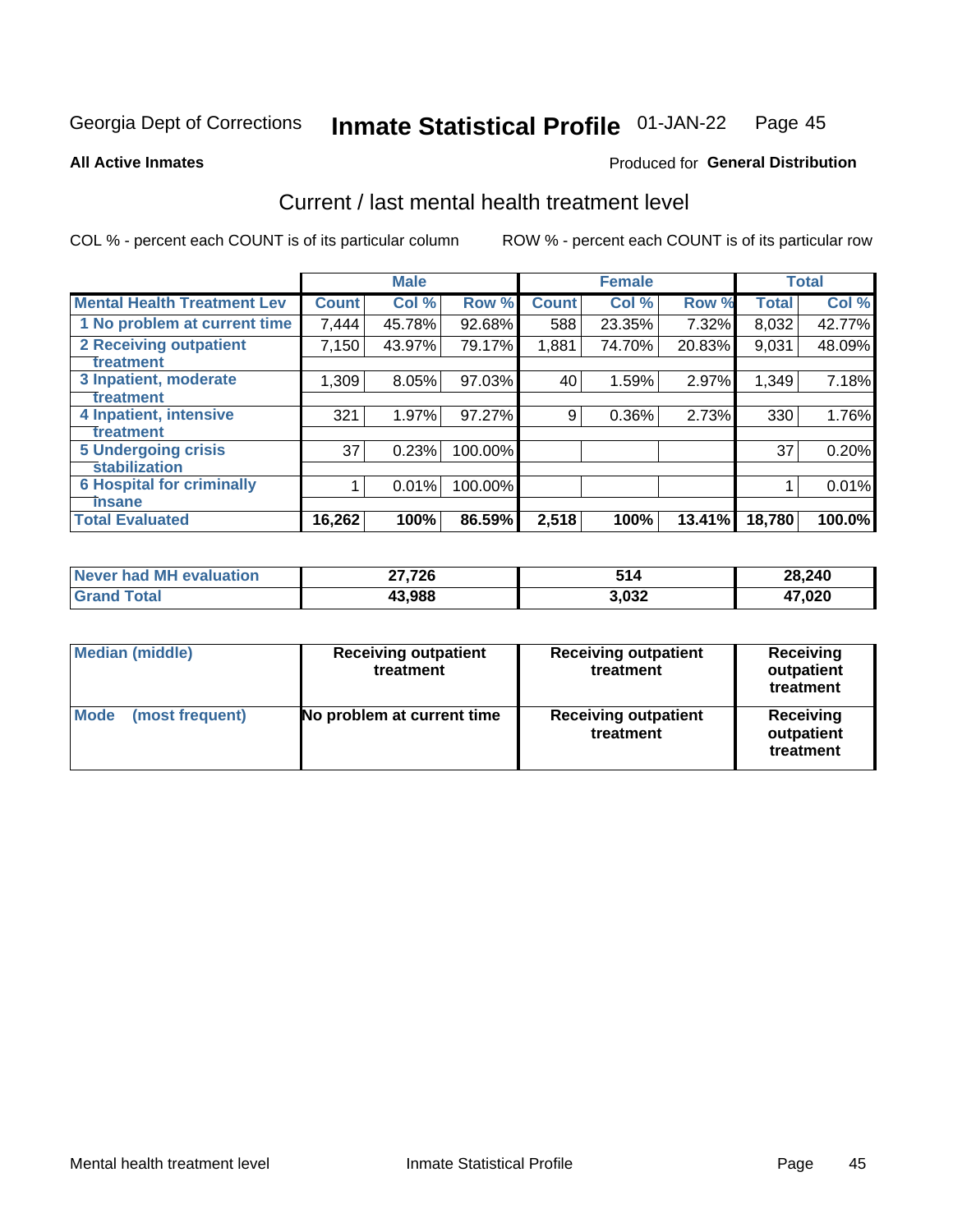## **All Active Inmates**

## Produced for General Distribution

# PULHESDWIT medical scale - 'P' overall condition ('P'hysical)

COL % - percent each COUNT is of its particular column

|                                  |              | <b>Male</b> |        |              | <b>Female</b> |         |              | <b>Total</b> |
|----------------------------------|--------------|-------------|--------|--------------|---------------|---------|--------------|--------------|
| <b>P' Overall Condition</b>      | <b>Count</b> | Col %       | Row %  | <b>Count</b> | Col %         | Row %   | <b>Total</b> | Col %        |
| 1 No medical illness             | 29,425       | 72.72%      | 93.67% | .989         | 68.00%        | 6.33%   | 31,414       | 72.41%       |
| 2 Well-controlled chronic        | 10,187       | 25.18%      | 92.17% | 865          | 29.57%        | 7.83%   | 11,052       | 25.47%       |
| <b>lillness</b>                  |              |             |        |              |               |         |              |              |
| 3 Poorly-controlled chronic      | 779          | 1.93%       | 93.41% | 55           | 1.88%         | 6.59%   | 834          | 1.92%        |
| <b>illness</b>                   |              |             |        |              |               |         |              |              |
| 4 Significant problems requiring | 65           | 0.16%       | 94.20% | 4            | 0.14%         | 5.80%   | 69           | 0.16%        |
| special housing                  |              |             |        |              |               |         |              |              |
| 5 Terminal illness, < 6 months   | 5            | 0.01%       | 83.33% |              | 0.03%         | 16.67%  | 6            | 0.01%        |
| to live                          |              |             |        |              |               |         |              |              |
| 6 Inmate is pregnant             |              |             |        | 11           | 0.38%         | 100.00% | 11           | 0.03%        |
| <b>Total Reported</b>            | 40,461       | 100%        | 93.26% | 2,925        | 100%          | 6.74%   | 43,386       | 100%         |

| тео | ? ドクフ<br>J,JZ. | 107  | 8.634         |
|-----|----------------|------|---------------|
|     | 000 כו<br>чос  | ,032 | 1700c<br>,vzu |

| Mode<br>(most frequent) |  | <sup>1</sup> No medical illness | 1 No medical illness | 1 No medical<br>illness |
|-------------------------|--|---------------------------------|----------------------|-------------------------|
|-------------------------|--|---------------------------------|----------------------|-------------------------|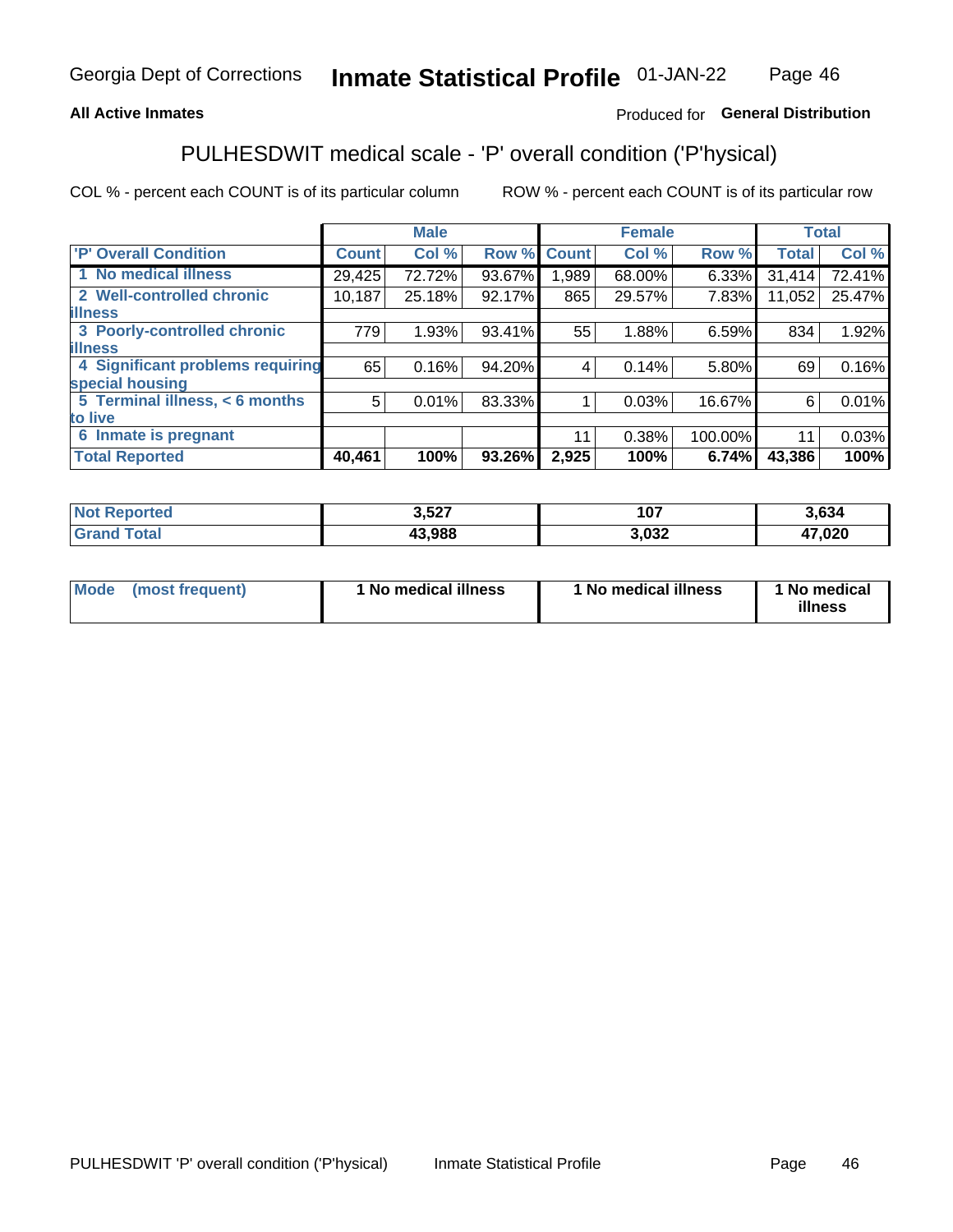## **All Active Inmates**

## Produced for General Distribution

# PULHESDWIT medical scale - 'U' upper body

COL % - percent each COUNT is of its particular column

|                              |              | <b>Male</b> |         |              | <b>Female</b> |        |              | <b>Total</b> |
|------------------------------|--------------|-------------|---------|--------------|---------------|--------|--------------|--------------|
| <b>U' Upper Body</b>         | <b>Count</b> | Col %       | Row %   | <b>Count</b> | Col %         | Row %  | <b>Total</b> | Col %        |
| 1 Upper bones, joints,       | 38,293       | 95.28%      | 93.23%  | 2,781        | 95.14%        | 6.77%  | 41,074       | 95.27%       |
| muscles all OK               |              |             |         |              |               |        |              |              |
| 2 One or both arms minimally | 1,694        | 4.22%       | 93.28%  | 122          | 4.17%         | 6.72%  | 1,816        | 4.21%        |
| limited                      |              |             |         |              |               |        |              |              |
| 3 One or both arms           | 175          | 0.44%       | 91.15%  | 17           | 0.58%         | 8.85%  | 192          | 0.45%        |
| <b>moderately limited</b>    |              |             |         |              |               |        |              |              |
| 4 One arm disabled,          | 26           | 0.06%       | 89.66%  | 3            | 0.10%         | 10.34% | 29           | 0.07%        |
| paralyzed, or amputated      |              |             |         |              |               |        |              |              |
| 5 Both arms disabled,        |              | 0.01%       | 100.00% |              |               |        |              | 0.01%        |
| paralyzed, or amputated      |              |             |         |              |               |        |              |              |
| <b>Total Reported</b>        | 40,189       | 100%        | 93.22%  | 2,923        | 100%          | 6.78%  | 43,112       | 100.0%       |

| <b>Not Reported</b>          | 3,799  | 109   | 3,908  |
|------------------------------|--------|-------|--------|
| <b>Total</b><br><b>Grand</b> | 43,988 | 3,032 | 47,020 |

|  | Mode (most frequent) | 1 Upper bones, joints,<br>muscles all OK | 1 Upper bones, joints,<br>muscles all OK | 1 Upper bones,<br>ljoints, muscles all<br>ΟK |
|--|----------------------|------------------------------------------|------------------------------------------|----------------------------------------------|
|--|----------------------|------------------------------------------|------------------------------------------|----------------------------------------------|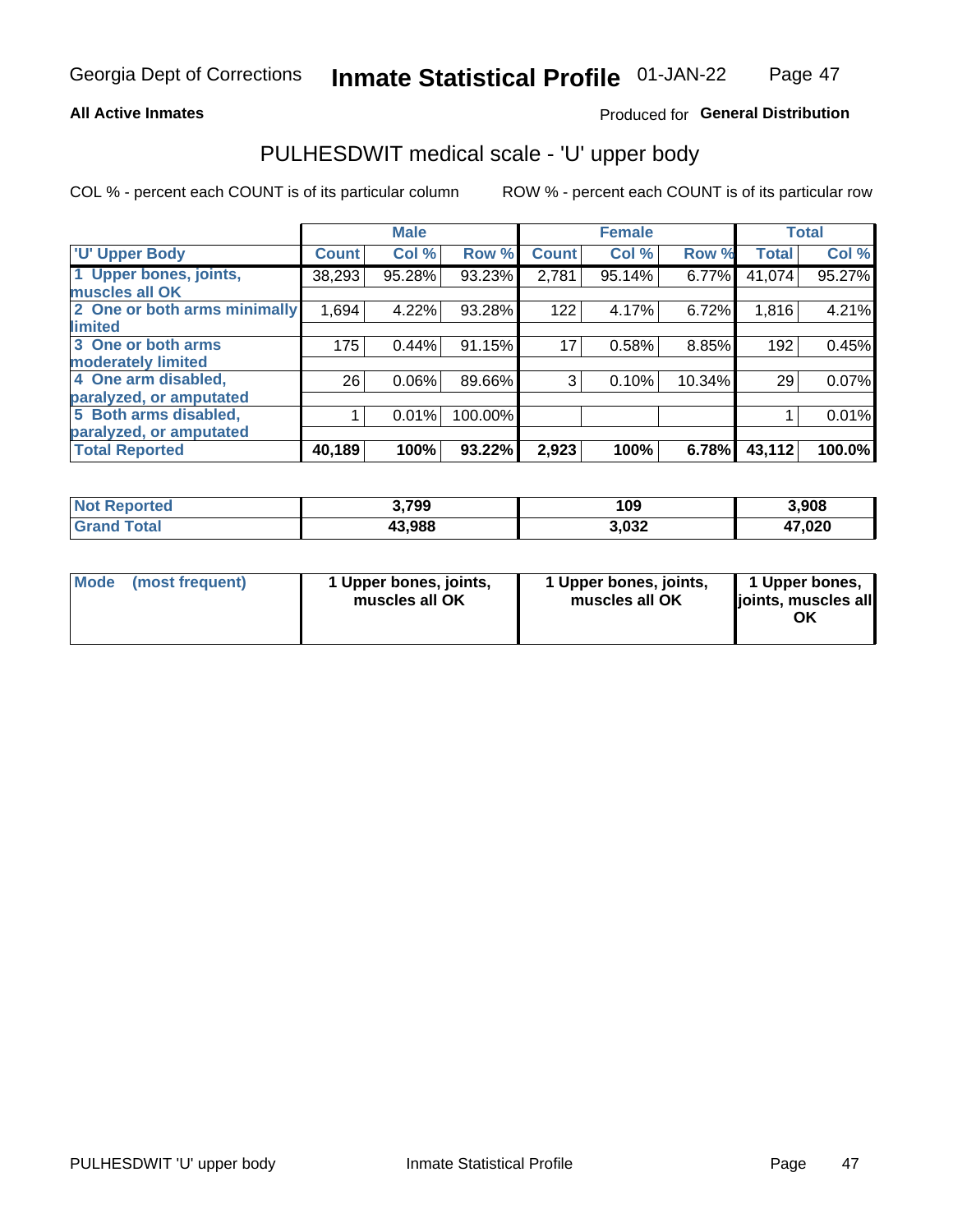## **All Active Inmates**

## Produced for General Distribution

# PULHESDWIT medical scale - 'L' lower body

COL % - percent each COUNT is of its particular column

|                                |              | <b>Male</b> |         |              | <b>Female</b> |       |              | <b>Total</b> |
|--------------------------------|--------------|-------------|---------|--------------|---------------|-------|--------------|--------------|
| 'L' Lower Body                 | <b>Count</b> | Col %       | Row %   | <b>Count</b> | Col %         | Row % | <b>Total</b> | Col %        |
| 1 Lower bones, joints,         | 36,381       | 90.53%      | 93.20%  | 2,656        | 90.90%        | 6.80% | 39,037       | 90.55%       |
| muscles all OK                 |              |             |         |              |               |       |              |              |
| 2 One or both legs minimally   | 3,169        | 7.89%       | 93.32%  | 227          | 7.77%         | 6.68% | 3,396        | 7.88%        |
| limited                        |              |             |         |              |               |       |              |              |
| 3 One or both legs             | 522          | 1.30%       | 93.88%  | 34           | 1.16%         | 6.12% | 556          | 1.29%        |
| moderately limited             |              |             |         |              |               |       |              |              |
| 4 One leg disabled, paralyzed, | 101          | 0.25%       | 95.28%  | 5            | 0.17%         | 4.72% | 106          | 0.25%        |
| or amputated                   |              |             |         |              |               |       |              |              |
| 5 Both legs disabled,          | 15           | 0.04%       | 100.00% |              |               |       | 15           | 0.03%        |
| paralyzed, or amputated        |              |             |         |              |               |       |              |              |
| <b>Total Reported</b>          | 40,188       | 100%        | 93.22%  | 2,922        | 100%          | 6.78% | 43,110       | 100%         |

| <b>Not Reported</b> | 3,800  | 10    | 3,910  |
|---------------------|--------|-------|--------|
| <b>Grand Total</b>  | 43,988 | 3,032 | 47,020 |

| Mode (most frequent) | I Lower bones, joints,<br>muscles all OK | 1 Lower bones, joints,<br>muscles all OK | 1 Lower bones,<br>joints, muscles all<br>ΟK |
|----------------------|------------------------------------------|------------------------------------------|---------------------------------------------|
|----------------------|------------------------------------------|------------------------------------------|---------------------------------------------|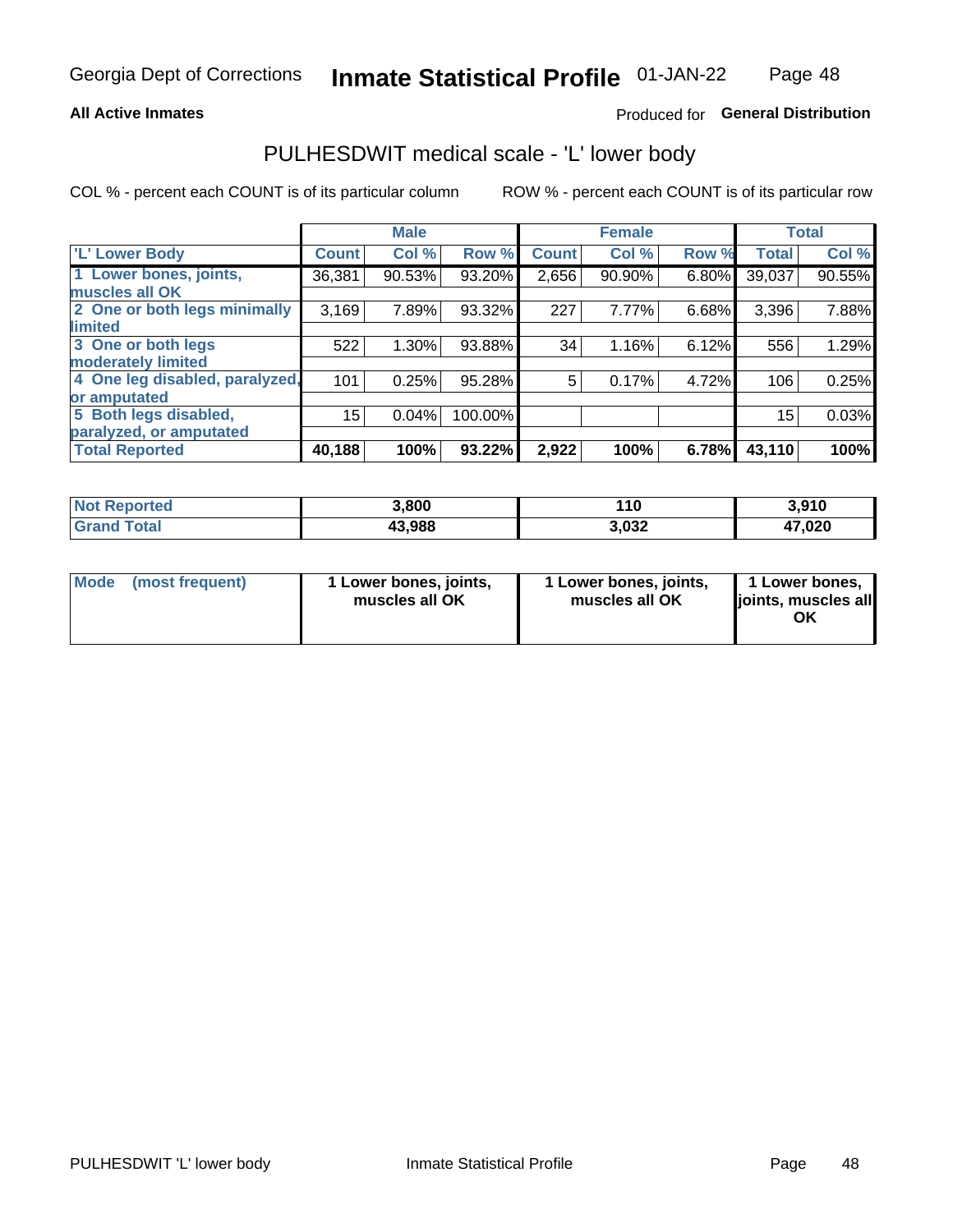## **All Active Inmates**

## Produced for General Distribution

# PULHESDWIT medical scale - 'H' hearing

COL % - percent each COUNT is of its particular column

|                                |              | <b>Male</b> |        |             | <b>Female</b> |        | <b>Total</b> |        |
|--------------------------------|--------------|-------------|--------|-------------|---------------|--------|--------------|--------|
| <b>'H' Hearing</b>             | <b>Count</b> | Col %       |        | Row % Count | Col %         | Row %  | <b>Total</b> | Col %  |
| 1 Normal hearing both ears     | 39,546       | 98.48%      | 93.23% | 2,873       | 98.36%        | 6.77%  | 42,419       | 98.47% |
| 2 Some loss in one ear with    | 467          | 1.16%       | 92.48% | 38          | 1.30%         | 7.52%  | 505          | 1.17%  |
| other OK, or mild loss in both |              |             |        |             |               |        |              |        |
| 3 Total loss in one ear with   | 98           | 0.24%       | 95.15% | 5           | 0.17%         | 4.85%  | 103          | 0.24%  |
| mild loss in other             |              |             |        |             |               |        |              |        |
| 4 Severe loss in both ears     | 29           | 0.07%       | 90.63% | 3           | 0.10%         | 9.38%  | 32           | 0.07%  |
| 5 Total loss in both ears,     | 17           | 0.04%       | 89.47% | 2           | 0.07%         | 10.53% | 19           | 0.04%  |
| requiring special housing      |              |             |        |             |               |        |              |        |
| <b>Total Reported</b>          | 40,157       | 100%        | 93.22% | 2,921       | 100%          | 6.78%  | 43,078       | 100%   |

| reo | 2004   | - 44. | 3942   |
|-----|--------|-------|--------|
|     | 43.988 | 3,032 | 47,020 |

| Mode (most frequent) | 1 Normal hearing both ears 11 Normal hearing both ears 1 Normal hearing | both ears |
|----------------------|-------------------------------------------------------------------------|-----------|
|                      |                                                                         |           |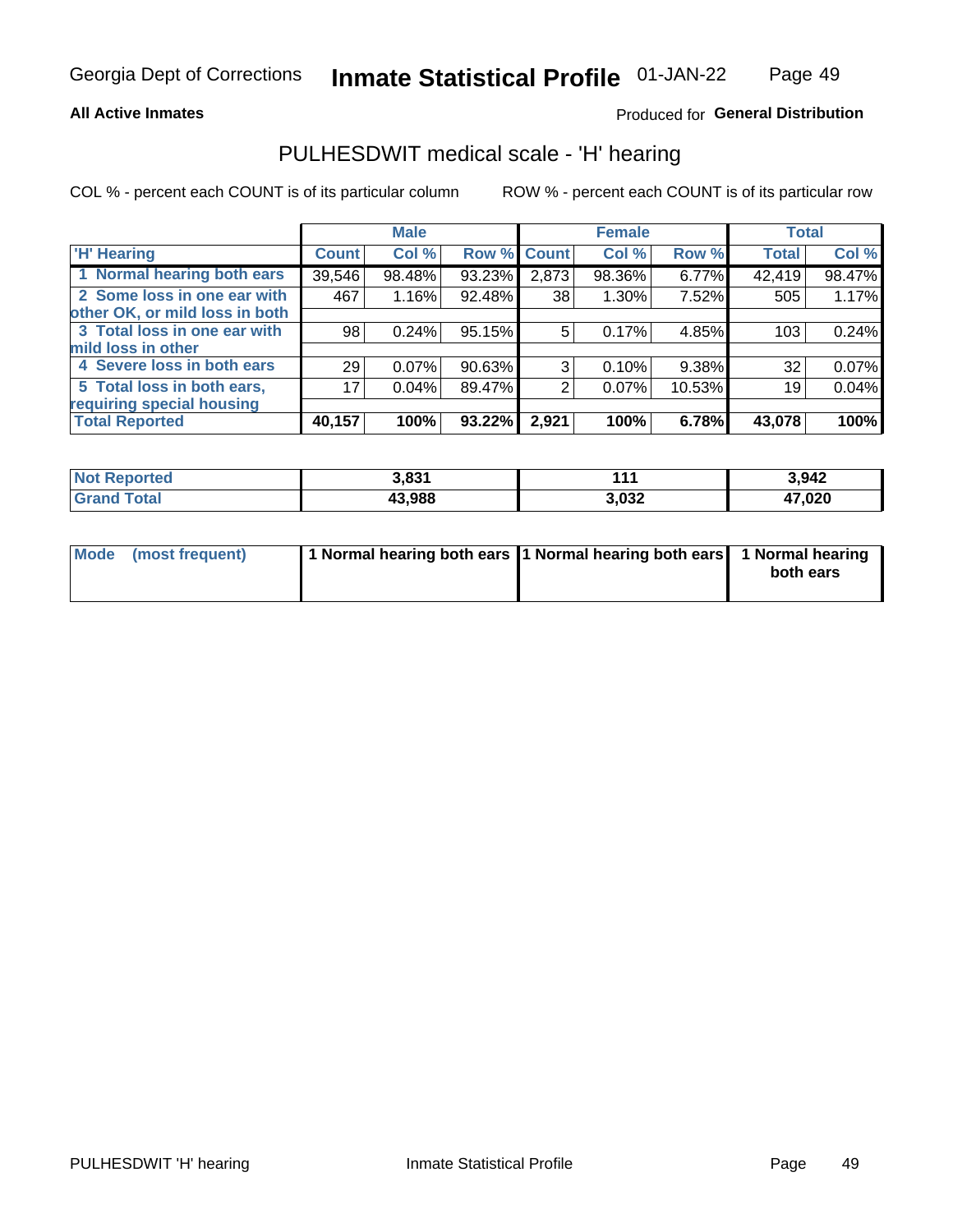## **All Active Inmates**

## Produced for General Distribution

# PULHESDWIT medical scale - 'E' vision

COL % - percent each COUNT is of its particular column

|                                 |              | <b>Male</b> |        |              | <b>Female</b> |        |              | <b>Total</b> |
|---------------------------------|--------------|-------------|--------|--------------|---------------|--------|--------------|--------------|
| 'E' Vision                      | <b>Count</b> | Col %       | Row %  | <b>Count</b> | Col %         | Row %  | <b>Total</b> | Col %        |
| 1 Correctable to 20/40 in both  | 30,140       | 75.52%      | 95.43% | .445         | 49.64%        | 4.57%  | 31,585       | 73.76%       |
| eyes                            |              |             |        |              |               |        |              |              |
| 2 Correctable to 20/70 in one   | 8,551        | 21.43%      | 88.25% | 1,139        | 39.13%        | 11.75% | 9,690        | 22.63%       |
| eye, may be blind in other      |              |             |        |              |               |        |              |              |
| 3 Correctable to 20/200 in one  | 1,058        | 2.65%       | 80.27% | 260          | 8.93%         | 19.73% | 1,318        | 3.08%        |
| eye, may be blind in other      |              |             |        |              |               |        |              |              |
| 4 One eye not correctable to    | 142          | 0.36%       | 68.27% | 66           | 2.27%         | 31.73% | 208          | 0.49%        |
| 20/200, other may be blind      |              |             |        |              |               |        |              |              |
| 5 Blind in both eyes, requiring | 17           | 0.04%       | 94.44% |              | 0.03%         | 5.56%  | 18           | 0.04%        |
| special housing                 |              |             |        |              |               |        |              |              |
| <b>Total Reported</b>           | 39,908       | 100%        | 93.20% | 2,911        | 100%          | 6.80%  | 42,819       | 100%         |

| <b>Not Reported</b> | ,080   | A n,  | 4,201  |
|---------------------|--------|-------|--------|
| <b>Total</b>        | 43,988 | 3,032 | 17,020 |

| Mode (most frequent) | 1 Correctable to 20/40 in both<br>eves | 1 Correctable to 20/40 in   1 Correctable to  <br>both eves | 20/40 in both eyes |
|----------------------|----------------------------------------|-------------------------------------------------------------|--------------------|
|                      |                                        |                                                             |                    |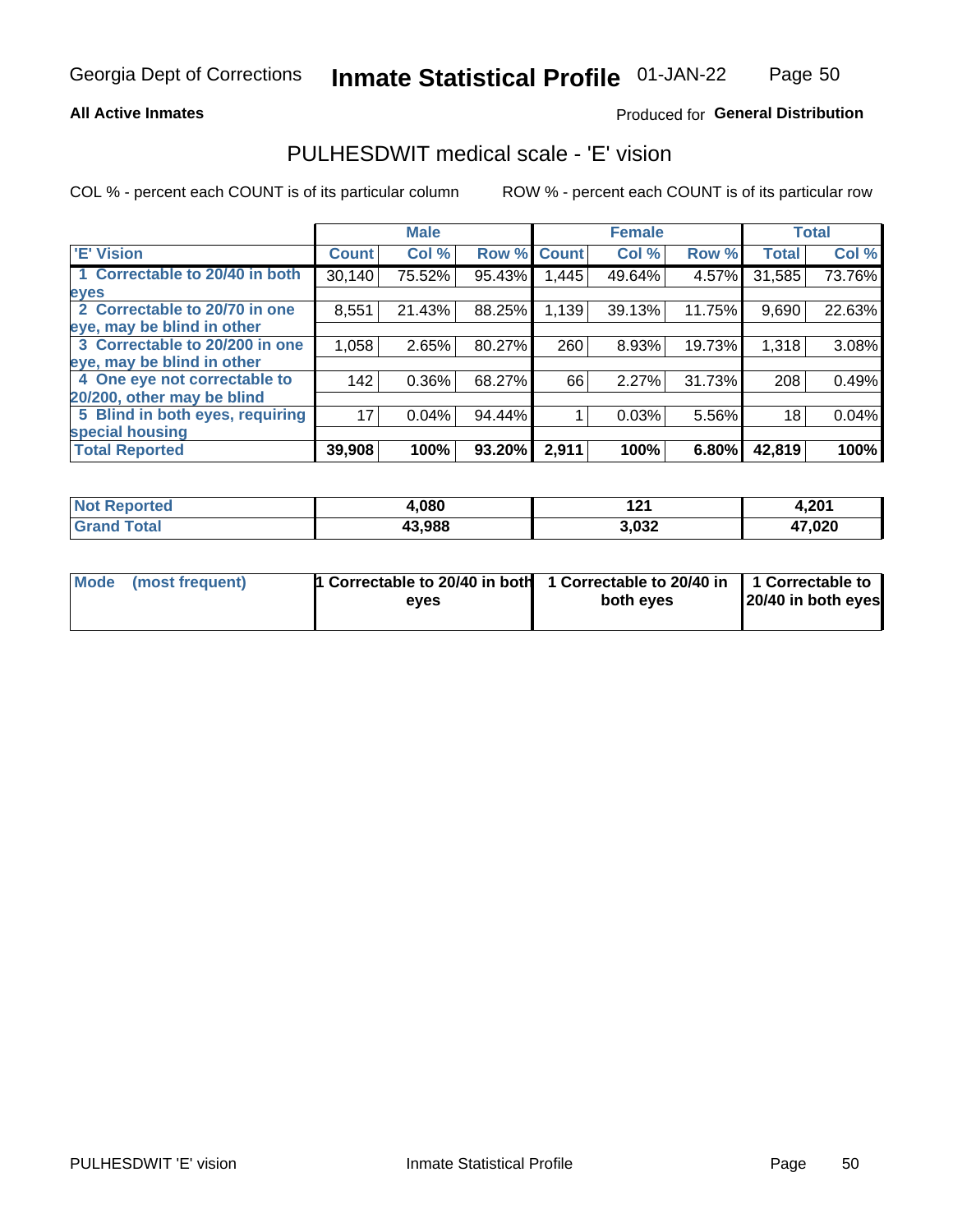## **All Active Inmates**

## Produced for General Distribution

# PULHESDWIT medical scale - 'S' pSychiatric

COL % - percent each COUNT is of its particular column

|                                        |              | <b>Male</b> |         |              | <b>Female</b> |        |              | <b>Total</b> |
|----------------------------------------|--------------|-------------|---------|--------------|---------------|--------|--------------|--------------|
| 'S' pSychiatric                        | <b>Count</b> | Col %       | Row %   | <b>Count</b> | Col %         | Row %  | <b>Total</b> | Col %        |
| 1 No impairment or disorders           | 35,221       | 89.09%      | 97.47%  | 915          | 32.82%        | 2.53%  | 36,136       | 85.39%       |
| 2 Stable, or in remission, or          | 3,634        | 9.19%       | 66.22%  | 1,854        | 66.50%        | 33.78% | 5,488        | 12.97%       |
| mild impairment or retardation         |              |             |         |              |               |        |              |              |
| 3 Requires moderate inpatient          | 540          | 1.37%       | 97.30%  | 15           | 0.54%         | 2.70%  | 555          | 1.31%        |
| treatment                              |              |             |         |              |               |        |              |              |
| 4 Requires intensive inpatient         | 129          | 0.33%       | 96.99%  | 4            | 0.14%         | 3.01%  | 133          | 0.31%        |
| treatment                              |              |             |         |              |               |        |              |              |
| <b>5 Requires Crisis Stabilization</b> |              | 0.02%       | 100.00% |              |               |        |              | 0.02%        |
| Unit (CSU) inpatient care              |              |             |         |              |               |        |              |              |
| <b>6 Severe disorders require</b>      |              | 0.01%       | 100.00% |              |               |        |              | 0.01%        |
| psychiatric hospitalization            |              |             |         |              |               |        |              |              |
| <b>Total Reported</b>                  | 39,532       | 100%        | 93.41%  | 2,788        | 100%          | 6.59%  | 42,320       | 100.0%       |

| <b>Not Reported</b>  | 456    | 244   | 4,700                  |
|----------------------|--------|-------|------------------------|
| <b>Total</b><br>Gran | 43,988 | 3,032 | 47,020<br>$\mathbf{r}$ |

| Mode | (most frequent) | 1 No impairment or disorders 2 Stable, or in remission, 1 No impairment or | or mild impairment or<br>retardation | disorders |
|------|-----------------|----------------------------------------------------------------------------|--------------------------------------|-----------|
|      |                 |                                                                            |                                      |           |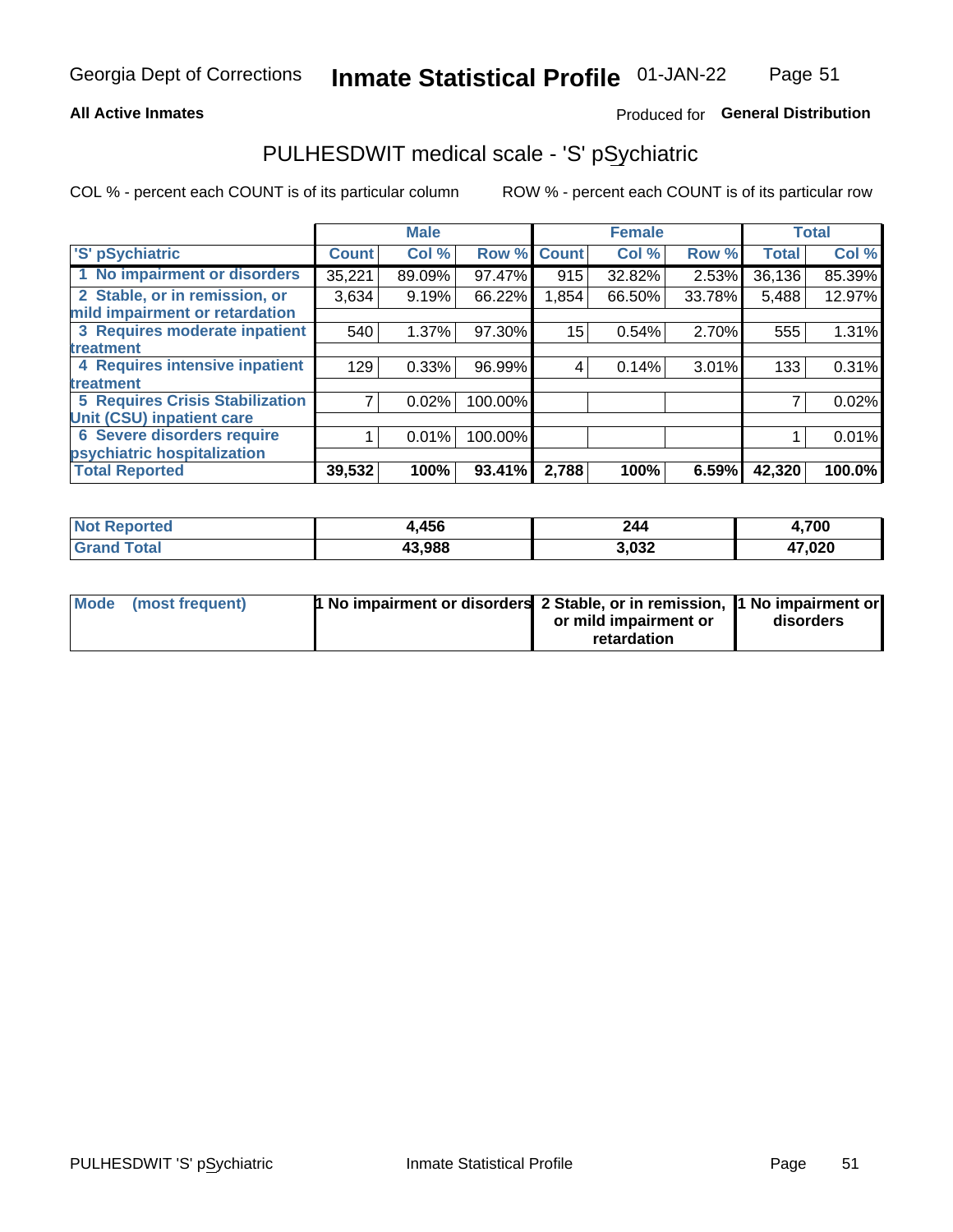## **All Active Inmates**

## Produced for General Distribution

# PULHESDWIT medical scale - 'D' dental

COL % - percent each COUNT is of its particular column

|                                 |              | <b>Male</b> |         |              | <b>Female</b> |        |              | <b>Total</b> |
|---------------------------------|--------------|-------------|---------|--------------|---------------|--------|--------------|--------------|
| 'D' Dental                      | <b>Count</b> | Col %       | Row %   | <b>Count</b> | Col %         | Row %  | <b>Total</b> | Col %        |
| 1 Minimal routine dental health | 21,779       | 57.78%      | 89.49%  | 2,557        | 90.80%        | 10.51% | 24,336       | 60.08%       |
| <b>needs</b>                    |              |             |         |              |               |        |              |              |
| 2 Moderate cavities and/or gum  | 13,961       | 37.04%      | 98.61%  | 197          | 7.00%         | 1.39%  | 14,158       | 34.95%       |
| disease                         |              |             |         |              |               |        |              |              |
| 3 Extensive gum disease         | 1,935        | 5.13%       | 96.94%  | 61           | 2.17%         | 3.06%  | 1,996        | 4.93%        |
| and/or widespread decay         |              |             |         |              |               |        |              |              |
| 4 Urgent need for dental        | 17           | 0.05%       | 94.44%  |              | 0.04%         | 5.56%  | 18           | 0.04%        |
| <b>services</b>                 |              |             |         |              |               |        |              |              |
| 5 Life-threatening disease or   |              | 0.01%       | 100.00% |              |               |        |              | 0.01%        |
| extreme pain or infection       |              |             |         |              |               |        |              |              |
| <b>Total Reported</b>           | 37,693       | 100%        | 93.05%  | 2,816        | 100%          | 6.95%  | 40,509       | 100.0%       |

| <b>Not Reported</b> | 6,295  | 21C<br>2 I V | C EAA<br><b>U.JI.</b> |
|---------------------|--------|--------------|-----------------------|
| <b>Total</b>        | 43,988 | 3,032        | 17,020                |

| 1 Minimal routine dental<br>Mode<br>(most frequent)<br>health needs | 1 Minimal routine dental 1 Minimal routine<br>health needs | dental health<br>needs |
|---------------------------------------------------------------------|------------------------------------------------------------|------------------------|
|---------------------------------------------------------------------|------------------------------------------------------------|------------------------|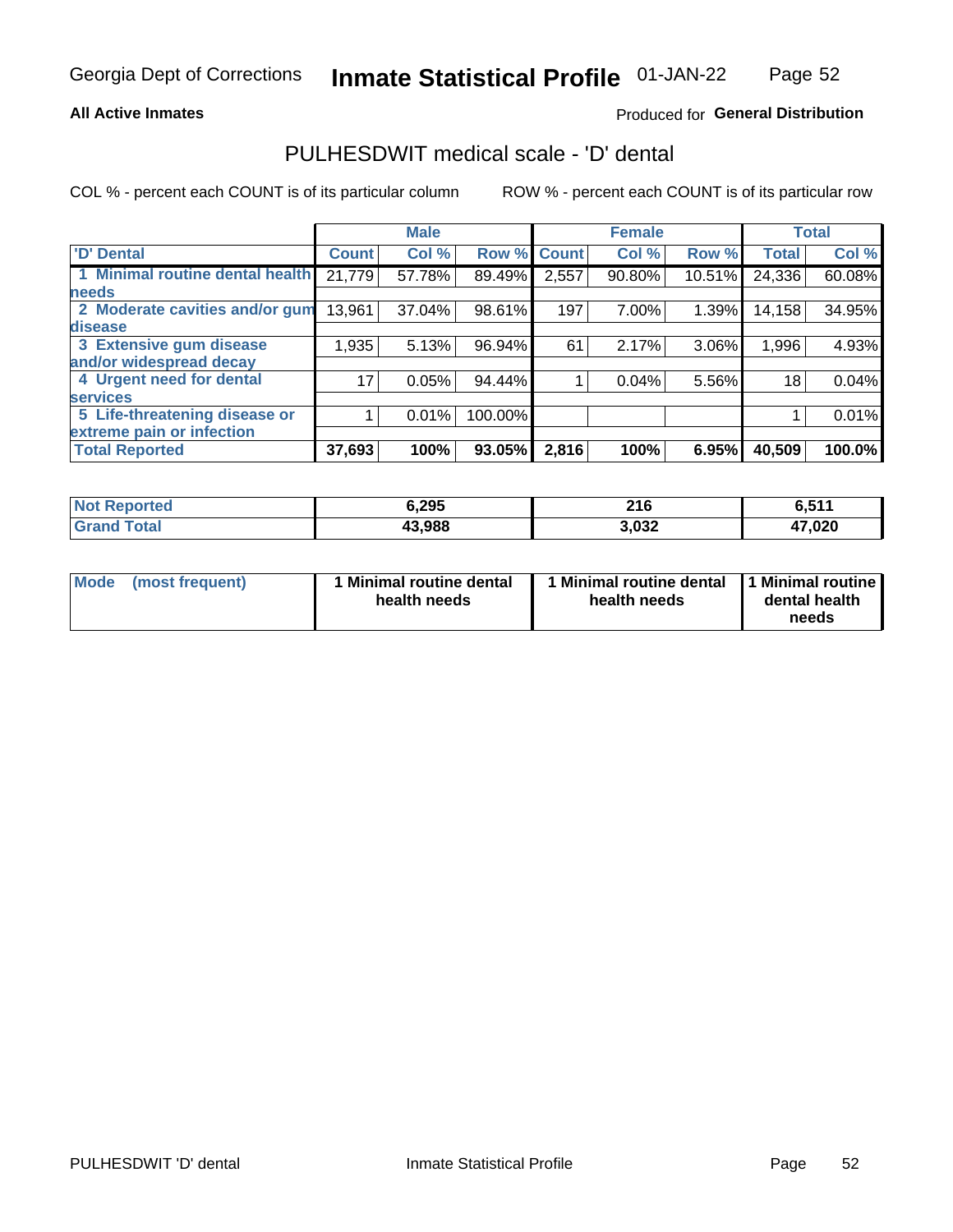## **All Active Inmates**

## Produced for General Distribution

# PULHESDWIT medical scale - 'W' work ability

COL % - percent each COUNT is of its particular column

|                                 |              | <b>Male</b> |        |             | <b>Female</b> |        |              | <b>Total</b> |
|---------------------------------|--------------|-------------|--------|-------------|---------------|--------|--------------|--------------|
| 'W' work ability                | <b>Count</b> | Col %       |        | Row % Count | Col %         | Row %  | <b>Total</b> | Col %        |
| 1 Unrestricted work or activity | 34,282       | 85.35%      | 93.11% | 2,536       | 86.73%        | 6.89%  | 36,818       | 85.45%       |
| 2 Minor restrictions on type of | 4,692        | 11.68%      | 93.47% | 328         | 11.22%        | 6.53%  | 5,020        | 11.65%       |
| <b>work</b>                     |              |             |        |             |               |        |              |              |
| 3 Moderate restrictions on type | 822          | 2.05%       | 95.69% | 37          | 1.27%         | 4.31%  | 859          | 1.99%        |
| lof work                        |              |             |        |             |               |        |              |              |
| 4 Major restrictions on type of | 269          | 0.67%       | 96.42% | 10          | 0.34%         | 3.58%  | 279          | 0.65%        |
| <b>work</b>                     |              |             |        |             |               |        |              |              |
| 5 Cannot work under any         | 100          | 0.25%       | 88.50% | 13          | 0.44%         | 11.50% | 113          | 0.26%        |
| <b>circumstances</b>            |              |             |        |             |               |        |              |              |
| <b>Total Reported</b>           | 40,165       | 100%        | 93.21% | 2,924       | 100%          | 6.79%  | 43,089       | 100%         |

| <b>Not Reported</b>          | 3,823  | 108   | 3,931  |
|------------------------------|--------|-------|--------|
| <b>Total</b><br><b>Grand</b> | 43,988 | 3,032 | 47,020 |

| Mode            | 1 Unrestricted work or | 1 Unrestricted work or | 1 Unrestricted   |
|-----------------|------------------------|------------------------|------------------|
| (most frequent) | activity               | activity               | work or activity |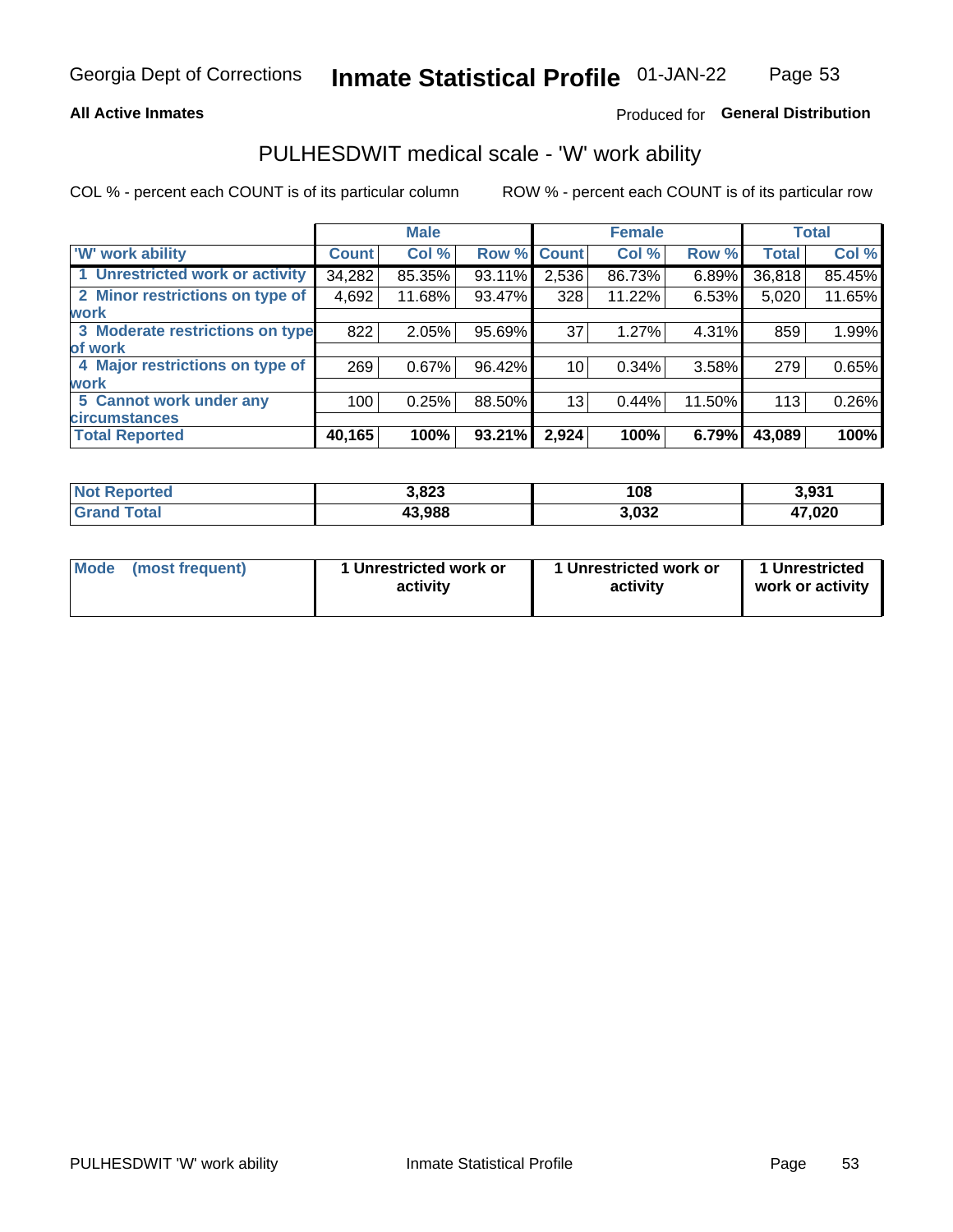## **All Active Inmates**

## Produced for General Distribution

# PULHESDWIT medical scale - 'I' impairment

COL % - percent each COUNT is of its particular column

|                                                       |              | <b>Male</b> |        |             | <b>Female</b> |       |              | <b>Total</b> |
|-------------------------------------------------------|--------------|-------------|--------|-------------|---------------|-------|--------------|--------------|
| <b>T' Impairment</b>                                  | <b>Count</b> | Col %       |        | Row % Count | Col %         | Row % | <b>Total</b> | Col %        |
| 1 No impairments or<br>disabilities                   | 39,787       | 99.05%      | 93.20% | 2,904       | 99.42%        | 6.80% | 42,691       | 99.07%       |
| 2 Wheelchair-bound but<br>otherwise OK                | 228          | 0.57%       | 96.20% | 9           | 0.31%         | 3.80% | 237          | 0.55%        |
| <b>3 Needs low-level Assisted</b><br>Living (level I) | 46           | 0.11%       | 97.87% |             | 0.03%         | 2.13% | 47           | 0.11%        |
| 4 Needs moderate Assisted<br>Living (level II)        | 22           | 0.05%       | 95.65% |             | 0.03%         | 4.35% | 23           | 0.05%        |
| <b>5 Needs maximal Assisted</b><br>Living (level III) | 86           | 0.21%       | 93.48% | 6           | 0.21%         | 6.52% | 92           | 0.21%        |
| <b>Total Reported</b>                                 | 40,169       | 100%        | 93.22% | 2,921       | 100%          | 6.78% | 43,090       | 100%         |

| $^{\dagger}$ Not.<br>Reported | 3,819  | $\overline{A}$ | 3,930        |
|-------------------------------|--------|----------------|--------------|
| <b>Total</b><br><b>Grand</b>  | 43,988 | 3,032          | 17,020<br>47 |

| Mode | (most frequent) | 1 No impairments or<br>disabilities | 1 No impairments or<br>disabilities | 1 No impairments<br>or disabilities |
|------|-----------------|-------------------------------------|-------------------------------------|-------------------------------------|
|------|-----------------|-------------------------------------|-------------------------------------|-------------------------------------|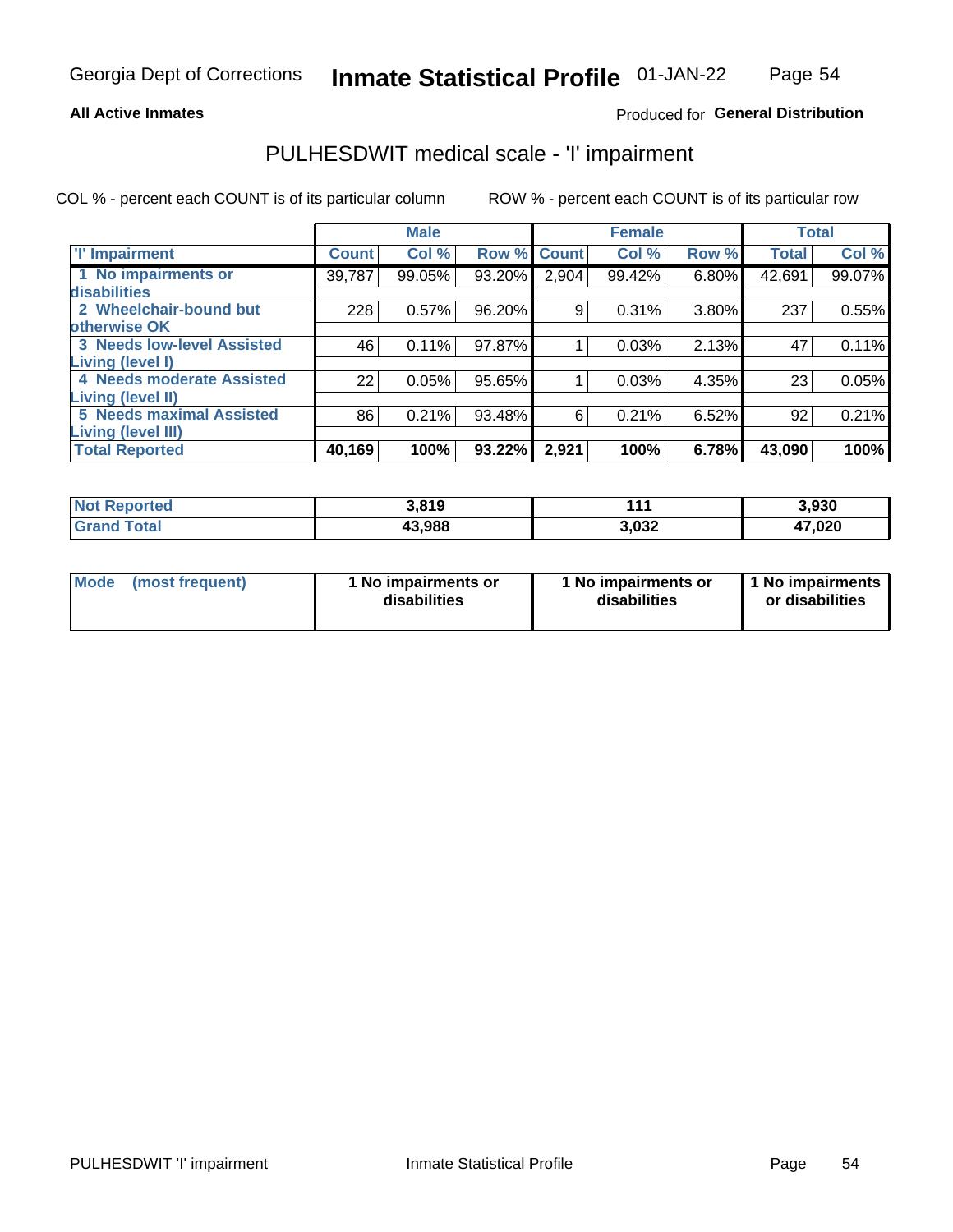## **All Active Inmates**

## Produced fo General Distribution

# PULHESDWIT medical scale - 'T' transportability

COL % - percent each COUNT is of its particular column

|                              |              | <b>Male</b> |        |              | <b>Female</b> |        |              | <b>Total</b> |
|------------------------------|--------------|-------------|--------|--------------|---------------|--------|--------------|--------------|
| <b>T' Transportability</b>   | <b>Count</b> | Col %       | Row %  | <b>Count</b> | Col %         | Row %  | <b>Total</b> | Col %        |
| 1 Can be transported in any  | 40,084       | 99.19%      | 93.25% | 2,903        | 99.59%        | 6.75%  | 42,987       | 99.21%       |
| ordinary approved vehicle    |              |             |        |              |               |        |              |              |
| 2 Wheelchair-bound, not      | 99           | 0.24%       | 99.00% |              | 0.03%         | 1.00%  | 100          | 0.23%        |
| needing special vehicle      |              |             |        |              |               |        |              |              |
| 3 Wheelchair-bound, requires | 24           | 0.06%       | 92.31% | 2            | 0.07%         | 7.69%  | 26           | $0.06\%$     |
| special vehicle              |              |             |        |              |               |        |              |              |
| 4 Needs specially-equipped   | 3            | 0.01%       | 60.00% | 2            | 0.07%         | 40.00% | 5            | 0.01%        |
| medical vehicle              |              |             |        |              |               |        |              |              |
| <b>5 Requires ambulance</b>  | 203          | 0.50%       | 96.67% | 7            | 0.24%         | 3.33%  | 210          | 0.48%        |
| transport                    |              |             |        |              |               |        |              |              |
| <b>Total Reported</b>        | 40,413       | 100%        | 93.27% | 2,915        | 100%          | 6.73%  | 43,328       | 100%         |

| <b>Not</b><br>Reported | 3,575  | <b>A 7</b> | 3,692        |
|------------------------|--------|------------|--------------|
| Total                  | 43.988 | 3,032      | 47,020<br>4, |

|  | Mode (most frequent) | 1 Can be transported in any 1 Can be transported in any<br>ordinary approved vehicle   ordinary approved vehicle   transported in any |  | 1 Can be<br>  ordinary approved  <br>vehicle |
|--|----------------------|---------------------------------------------------------------------------------------------------------------------------------------|--|----------------------------------------------|
|--|----------------------|---------------------------------------------------------------------------------------------------------------------------------------|--|----------------------------------------------|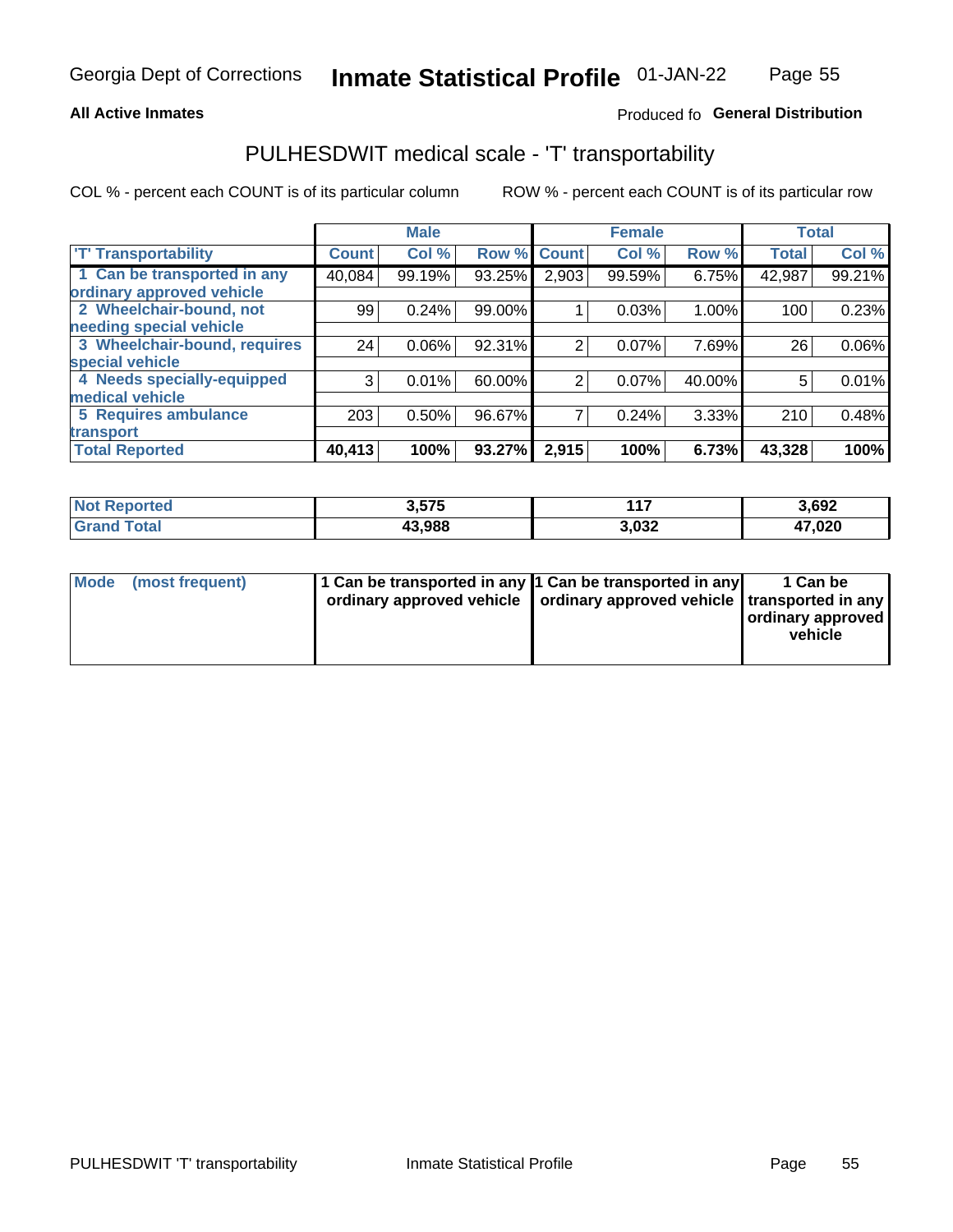#### Inmate Statistical Profile 01-JAN-22 Page 56

**All Active Inmates** 

## **Produced for General Distribution**

# Number of prior Georgia incarcerations

COL % - percent each COUNT is of its particular column

|                                       |              | <b>Male</b> |                    |       | <b>Female</b> |       |        | <b>Total</b> |
|---------------------------------------|--------------|-------------|--------------------|-------|---------------|-------|--------|--------------|
| <b>Num of Prior GA Incarcerations</b> | <b>Count</b> | Col %       | <b>Row % Count</b> |       | Col %         | Row % | Total  | Col %        |
| $\bf{0}$                              | 24,634       | 56.00%      | 91.85%             | 2,186 | 72.10%        | 8.15% | 26,820 | 57.04%       |
|                                       | 8.001        | 18.19%      | 94.74%             | 444   | 14.64%        | 5.26% | 8,445  | 17.96%       |
| $\mathbf{2}$                          | 4,657        | 10.59%      | 95.88%             | 200   | 6.60%         | 4.12% | 4,857  | 10.33%       |
| 3                                     | 2,879        | 6.54%       | 97.07%             | 87    | 2.87%         | 2.93% | 2,966  | 6.31%        |
|                                       | 1,586        | 3.61%       | 97.06%             | 48    | 1.58%         | 2.94% | 1,634  | 3.48%        |
| 5                                     | 973          | 2.21%       | 97.79%             | 22    | 0.73%         | 2.21% | 995    | 2.12%        |
| <b>More Than 5</b>                    | 1,258        | 2.86%       | 96.55%             | 45    | 1.48%         | 3.45% | 1,303  | 2.77%        |
| <b>Total Reported</b>                 | 43,988       | 100%        | 93.55%             | 3,032 | 100%          | 6.45% | 47,020 | 100.0%       |

| <b>orted</b><br>NO: |        |       |                |
|---------------------|--------|-------|----------------|
| <b>otal</b><br>Gr   | 13.988 | 3,032 | המה דו<br>,vzu |

| Mean (average)       | .05 | .56 | 1.02 |
|----------------------|-----|-----|------|
| Median (middle)      |     |     |      |
| Mode (most frequent) |     |     |      |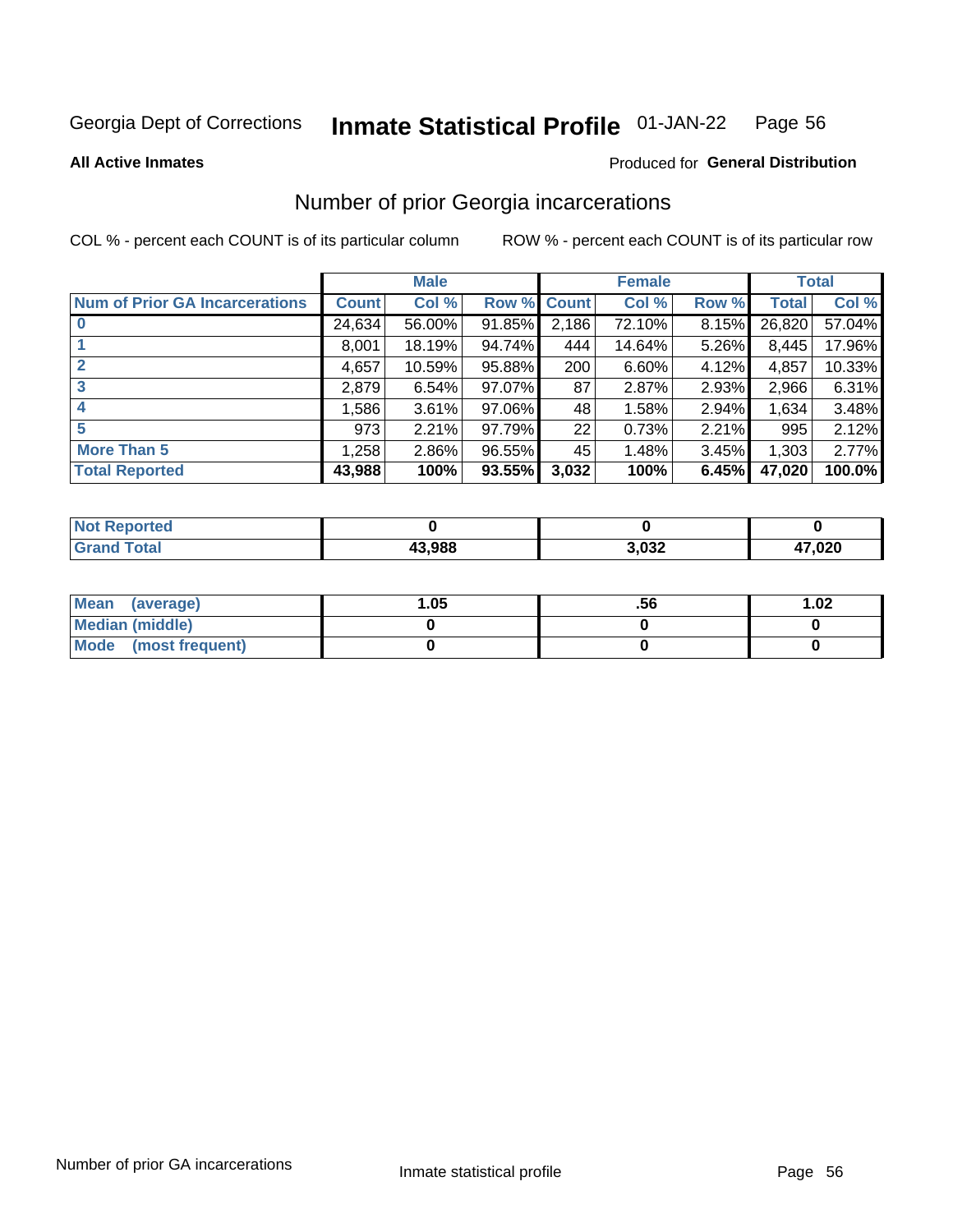#### **Inmate Statistical Profile 01-JAN-22** Page 57

**All Active Inmates** 

## Produced for General Distribution

## Prison sentence in years

COL % - percent each COUNT is of its particular column

ROW % - percent each COUNT is of its particular row

|                                 |              | <b>Male</b> |         |                 | <b>Female</b> |       |              | <b>Total</b> |
|---------------------------------|--------------|-------------|---------|-----------------|---------------|-------|--------------|--------------|
| <b>Prison Sentence In Years</b> | <b>Count</b> | Col %       | Row %   | <b>Count</b>    | Col %         | Row % | <b>Total</b> | Col %        |
| $0 - 1$                         | 481          | 1.09%       | 93.22%  | $\overline{35}$ | 1.15%         | 6.78% | 516          | 1.10%        |
| $1.1 - 2$                       | 552          | 1.25%       | 91.85%  | 49              | 1.62%         | 8.15% | 601          | 1.28%        |
| $2.1 - 3$                       | 866          | 1.97%       | 90.21%  | 94              | 3.10%         | 9.79% | 960          | 2.04%        |
| $3.1 - 4$                       | 796          | 1.81%       | 92.99%  | 60              | 1.98%         | 7.01% | 856          | 1.82%        |
| $4.1 - 5$                       | 1,362        | 3.10%       | 90.62%  | 141             | 4.65%         | 9.38% | 1,503        | 3.20%        |
| $5.1 - 6$                       | 827          | 1.88%       | 90.88%  | 83              | 2.74%         | 9.12% | 910          | 1.94%        |
| $6.1 - 7$                       | 804          | 1.83%       | 92.41%  | 66              | 2.18%         | 7.59% | 870          | 1.85%        |
| $7.1 - 8$                       | 935          | 2.13%       | 91.13%  | 91              | 3.00%         | 8.87% | 1,026        | 2.18%        |
| $8.1 - 9$                       | 1,002        | 2.28%       | 94.98%  | 53              | 1.75%         | 5.02% | 1,055        | 2.24%        |
| $9.1 - 10$                      | 2,514        | 5.72%       | 91.02%  | 248             | 8.18%         | 8.98% | 2,762        | 5.87%        |
| $10.1 - 12$                     | 1,608        | 3.66%       | 91.68%  | 146             | 4.82%         | 8.32% | 1,754        | 3.73%        |
| $12.1 - 15$                     | 3,855        | 8.76%       | 92.51%  | 312             | 10.29%        | 7.49% | 4,167        | 8.86%        |
| $15.1 - 20$                     | 8,218        | 18.68%      | 93.33%  | 587             | 19.36%        | 6.67% | 8,805        | 18.73%       |
| 20.1 - Over                     | 11,298       | 25.68%      | 94.64%  | 640             | 21.11%        | 5.36% | 11,938       | 25.39%       |
| <b>Life</b>                     | 7,167        | 16.29%      | 95.13%  | 367             | 12.10%        | 4.87% | 7,534        | 16.02%       |
| <b>Life Without Parole</b>      | 1,637        | 3.72%       | 96.52%  | 59              | 1.95%         | 3.48% | 1,696        | 3.61%        |
| <b>Death</b>                    | 37           | 0.08%       | 97.37%  |                 | 0.03%         | 2.63% | 38           | 0.08%        |
| <b>Youthful Offenders</b>       | 29           | 0.07%       | 100.00% |                 |               |       | 29           | 0.06%        |
| <b>Total Reported</b>           | 43,988       | 100%        | 93.55%  | 3,032           | 100.0%        | 6.45% | 47,020       | 100%         |

| <b>Not Reported</b> |       |       |                        |
|---------------------|-------|-------|------------------------|
| $n+n$<br>. Care     | 3.988 | 3,032 | 17,020<br>$\mathbf{r}$ |

### **Determinate (numeric) sentences only**

| <b>Mean</b> | . .<br>20.TU | <b>20.31</b> | 26.10 |
|-------------|--------------|--------------|-------|
|             |              |              |       |

All sentences (including determinate), with life, life without parole, and death sentences figured at 45 years

| <b>Me</b> | 27.9F<br> | <b>MO 01</b> | 37.92<br>____ |
|-----------|-----------|--------------|---------------|
|           |           |              |               |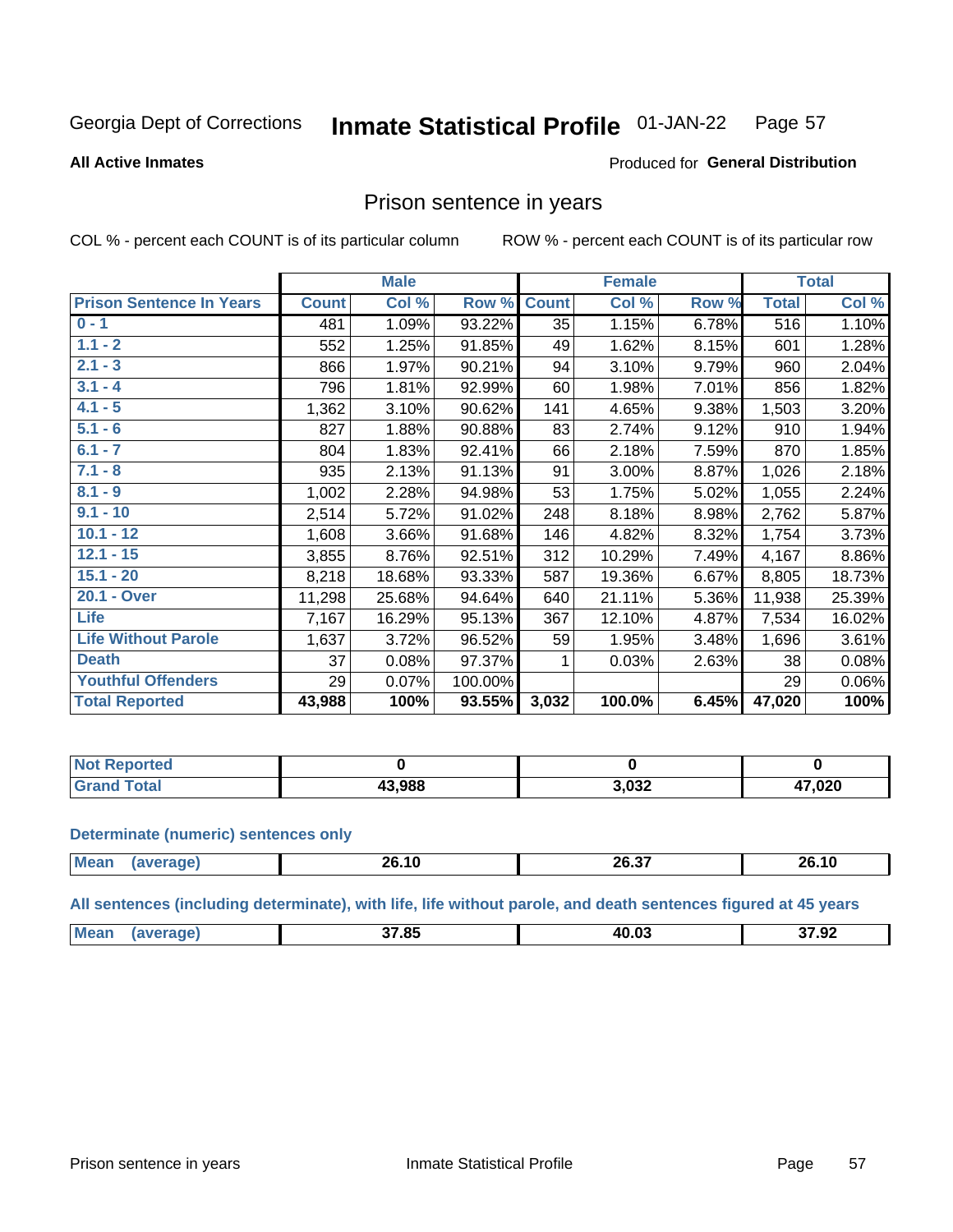#### **Inmate Statistical Profile 01-JAN-22** Page 58

## **All Active Inmates**

## Produced for General Distribution

# Primary offense, broken out into felonies vs misdemeanors

COL % - percent each COUNT is of its particular column

|                                  | <b>Male</b>  |        |           | <b>Female</b>      |         |       | Total  |        |
|----------------------------------|--------------|--------|-----------|--------------------|---------|-------|--------|--------|
| <b>Felonies and Misdemeanors</b> | <b>Count</b> | Col%   |           | <b>Row % Count</b> | Col%    | Row % | Total, | Col %  |
| <b>Felonies</b>                  | 43,744       | 99.75% | $93.54\%$ | 3.019              | 99.87%  | 6.46% | 46,763 | 99.76% |
| <b>Misdemeanors</b>              | 110          | .25%   | 96.49%    |                    | $.13\%$ | 3.51% | 114    | .24%   |
| <b>Total Reported</b>            | 43,854       | 100%   | $93.55\%$ | 3,023              | 100%    | 6.45% | 46,877 | 100%   |

| Not<br>'ted | 94 ،   |        | $\sqrt{2}$<br>4٥ |
|-------------|--------|--------|------------------|
| ⊺otar       | 13.988 | 43,863 | 47,020           |

| Mo | ___ | 11 C.S<br>. | onies<br>. |
|----|-----|-------------|------------|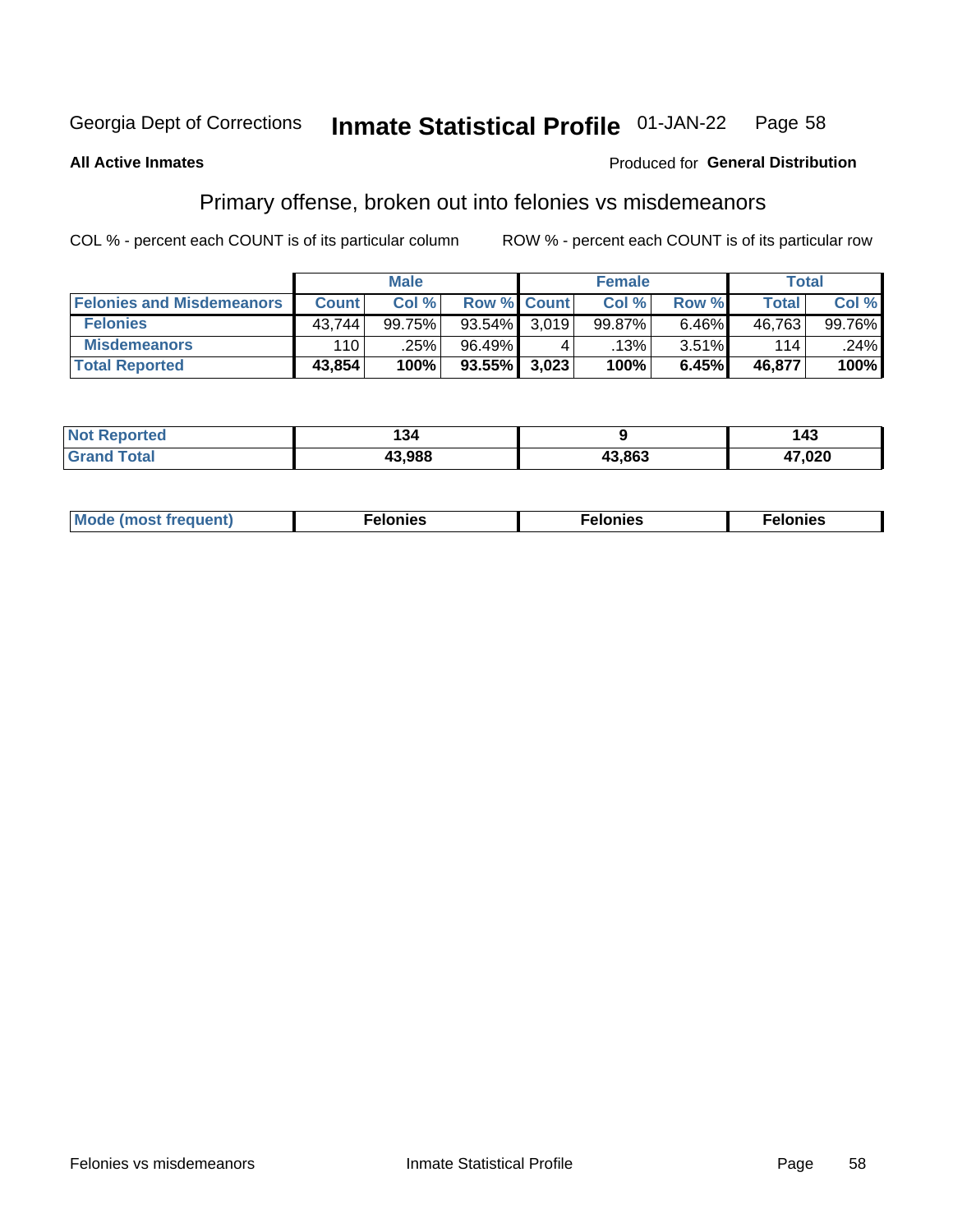#### Inmate Statistical Profile 01-JAN-22 Page 59

### **All Active Inmates**

## Produced for General Distribution

# Primary offense, broken out into six broad crime categories

COL % - percent each COUNT is of its particular column

|                                  | <b>Male</b>  |        |           | <b>Female</b>      |         |        | <b>Total</b> |        |
|----------------------------------|--------------|--------|-----------|--------------------|---------|--------|--------------|--------|
| <b>Crime Categories</b>          | <b>Count</b> | Col %  |           | <b>Row % Count</b> | Col %   | Row %  | <b>Total</b> | Col %  |
| <b>Violent</b>                   | 24,370       | 55.53% | 94.02%    | 1,551              | 51.17%  | 5.98%  | 25,921       | 55.25% |
| <b>Sex Crime</b><br>$\mathbf{2}$ | 8,045        | 18.33% | 98.45%    | 127                | 4.19%   | 1.55%  | 8,172        | 17.42% |
| 3<br><b>Property</b>             | 5,230        | 11.92% | 91.13%    | 509                | 16.79%  | 8.87%  | 5,739        | 12.23% |
| <b>Drug</b><br>4                 | 3,971        | 9.05%  | 85.75%    | 660                | 21.77%  | 14.25% | 4,631        | 9.87%  |
| <b>Habit/DUI</b><br>5            | 72           | .16%   | 85.71%    | 12                 | $.40\%$ | 14.29% | 84           | .18%   |
| <b>Other</b><br>6                | 2,199        | 5.01%  | 92.75%    | 172                | 5.67%   | 7.25%  | 2,371        | 5.05%  |
| <b>Total Reported</b>            | 43,887       | 100%   | $93.54\%$ | 3,031              | 100%    | 6.46%  | 46,918       | 100%   |

| <b>orteg</b><br>NO | n.     |                | 102    |
|--------------------|--------|----------------|--------|
| $T \sim$ follows:  | 43.988 | רכה י<br>→,UJ∠ | 47,020 |

| Mc | .<br>$\cdots$ | VIOIEM |
|----|---------------|--------|
|    |               |        |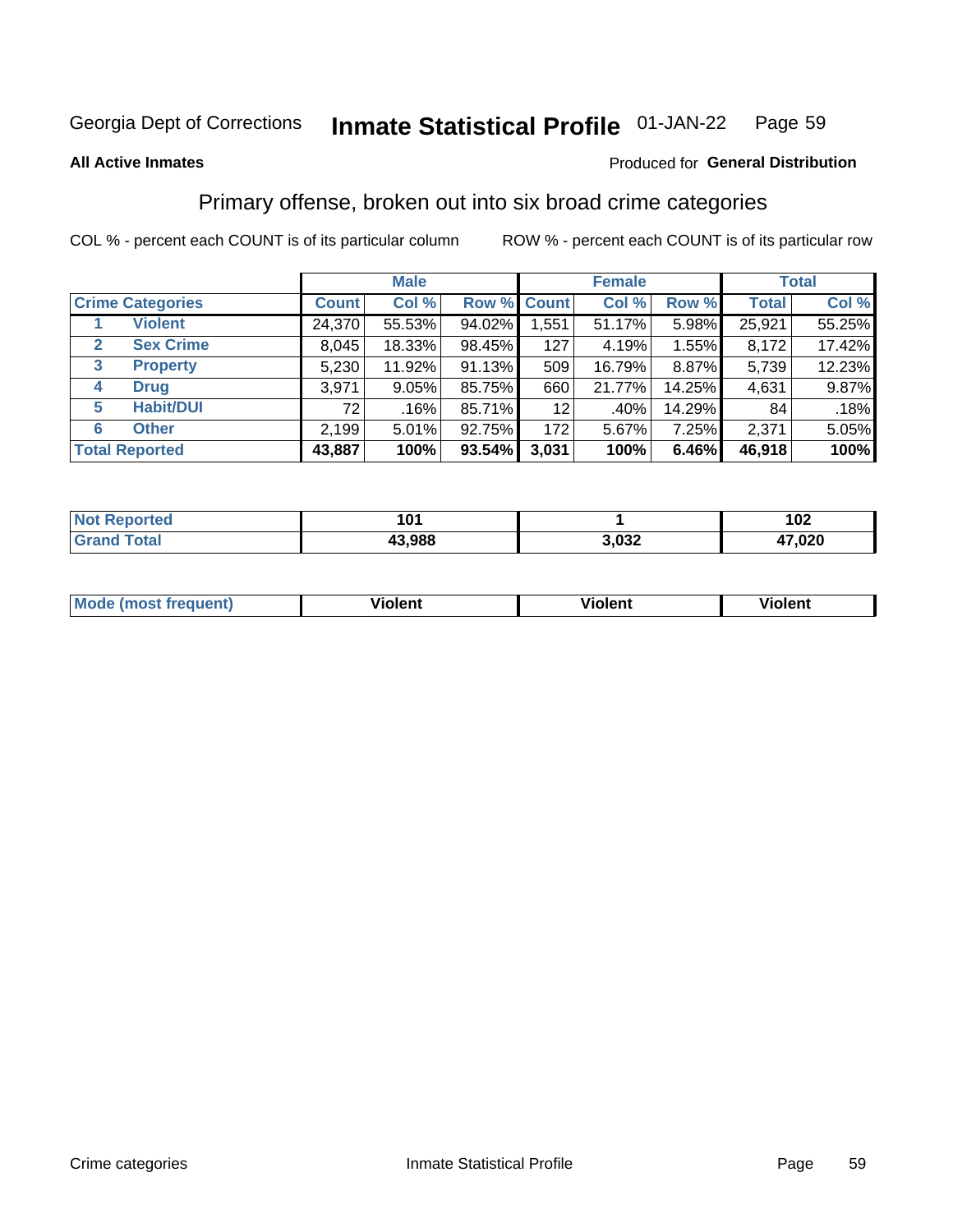#### Inmate Statistical Profile 01-JAN-22 Page 60

### **All Active Inmates**

## Produced for General Distribution

# Primary offense, detailed offense code

COL % - percent each COUNT is of its particular column

|                                            |                         | <b>Male</b> |         |                | <b>Female</b> |         |                | <b>Total</b> |
|--------------------------------------------|-------------------------|-------------|---------|----------------|---------------|---------|----------------|--------------|
| <b>Primary Offense</b>                     | <b>Count</b>            | Col %       | Row %   | <b>Count</b>   | Col %         | Row %   | <b>Total</b>   | Col %        |
| <b>Abuse Neglect Elder/Disab (2812)</b>    | 21                      | .05%        | 72.41%  | 8              | .26%          | 27.59%  | 29             | .06%         |
| Agg Aslt W Intnt To Rape (2095)            | 68                      | .15%        | 100.00% |                |               |         | 68             | .14%         |
| <b>Agg Sex Battery Atmpt (2099)</b>        | 3                       | .01%        | 100.00% |                |               |         | 3              | .01%         |
| <b>Aggrav Assault (1302)</b>               | 4,786                   | 10.91%      | 94.98%  | 253            | 8.35%         | 5.02%   | 5,039          | 10.74%       |
| <b>Aggrav Assault Peace Ofcr</b>           | 371                     | .85%        | 95.37%  | 18             | .59%          | 4.63%   | 389            | .83%         |
| (1314)                                     |                         |             |         |                |               |         |                |              |
| <b>Aggrav Battery (1305)</b>               | 1,204                   | 2.74%       | 92.90%  | 92             | 3.04%         | 7.10%   | 1,296          | 2.76%        |
| <b>Aggrav Battery Peace Ofcr</b><br>(1315) | 22                      | .05%        | 91.67%  | $\overline{2}$ | .07%          | 8.33%   | 24             | .05%         |
| <b>Aggrav Ch Molest Atmpt (2096)</b>       | 4                       | .01%        | 100.00% |                |               |         | 4              | .01%         |
| <b>Aggrav Child Molestation (2021)</b>     | 1,278                   | 2.91%       | 98.31%  | 22             | .73%          | 1.69%   | 1,300          | 2.77%        |
| <b>Aggrav Cruelty To Animals</b>           | 12                      | .03%        | 85.71%  | $\overline{2}$ | .07%          | 14.29%  | 14             | .03%         |
| (2972)                                     |                         |             |         |                |               |         |                |              |
| <b>Aggrav Sexual Battery (2009)</b>        | 240                     | .55%        | 99.17%  | $\overline{2}$ | .07%          | .83%    | 242            | .52%         |
| <b>Aggrav Sodomy (2003)</b>                | 222                     | .51%        | 98.67%  | 3              | .10%          | 1.33%   | 225            | .48%         |
| <b>Aggrav Stalking (1321)</b>              | 293                     | .67%        | 97.02%  | 9              | .30%          | 2.98%   | 302            | .64%         |
| <b>Aggravated Assault On 65+</b><br>(1304) | 3                       | .01%        | 100.00% |                |               |         | 3              | .01%         |
| <b>Alter Id (1506)</b>                     | 1                       | .01%        | 100.00% |                |               |         | 1              | .01%         |
| <b>Armed Robbery (1902)</b>                | 5,073                   | 11.56%      | 96.43%  | 188            | 6.20%         | 3.57%   | 5,261          | 11.21%       |
| Arson 1st Degree (1401)                    | 55                      | .13%        | 84.62%  | 10             | .33%          | 15.38%  | 65             | .14%         |
| <b>Arson 2nd Degree (1402)</b>             | 8                       | .02%        | 100.00% |                |               |         | 8              | .02%         |
| <b>Arson 3rd Degree (1403)</b>             | 2                       | .01%        | 66.67%  | 1              | .03%          | 33.33%  | 3              | .01%         |
| <b>Arson Misc (1400)</b>                   |                         |             |         | 1              | .03%          | 100.00% | 1              | .01%         |
| <b>Atmpt Aggrav Assault (1303)</b>         | 4                       | .01%        | 80.00%  | 1              | .03%          | 20.00%  | 5              | .01%         |
| <b>Atmpt Aggrav Sodomy (2093)</b>          | 4                       | .01%        | 100.00% |                |               |         | 4              | .01%         |
| <b>Atmpt Armed Robbery (1992)</b>          | 63                      | .14%        | 95.45%  | 3              | .10%          | 4.55%   | 66             | .14%         |
| <b>Atmpt Burglary (1690)</b>               | 10                      | .02%        | 90.91%  | 1              | .03%          | 9.09%   | 11             | .02%         |
| <b>Atmpt Child Molestation (2094)</b>      | 28                      | .06%        | 96.55%  | 1              | .03%          | 3.45%   | 29             | .06%         |
| <b>Atmpt Cruelty To Children (2802)</b>    | 1                       | .01%        | 100.00% |                |               |         | 1              | .01%         |
| <b>Atmpt Finan Ident Frd (7014)</b>        | 1                       | .01%        | 100.00% |                |               |         | $\mathbf{1}$   | .01%         |
| <b>Atmpt Forgery (1790)</b>                |                         |             |         | 1              | .03%          | 100.00% | 1              | .01%         |
| <b>Atmpt Kidnap (1390)</b>                 | $\overline{2}$          | .01%        | 66.67%  | 1              | .03%          | 33.33%  | $\overline{3}$ | .01%         |
| <b>Atmpt Murder (1190)</b>                 | 159                     | .36%        | 92.98%  | 12             | .40%          | 7.02%   | 171            | $.36\%$      |
| Atmpt Rape (2091)                          | 40                      | .09%        | 97.56%  | 1              | .03%          | 2.44%   | 41             | .09%         |
| <b>Atmpt Robbery (1991)</b>                | 12                      | .03%        | 92.31%  | 1              | .03%          | 7.69%   | 13             | .03%         |
| <b>Atmpt Sodomy (2092)</b>                 | 1                       | .01%        | 100.00% |                |               |         | $\mathbf{1}$   | .01%         |
| <b>Atmpt Theft By Taking (1812)</b>        | $\overline{\mathbf{4}}$ | .01%        | 100.00% |                |               |         | $\overline{4}$ | .01%         |
| <b>Atmpt Viol Substance Act (4090)</b>     | 7                       | .02%        | 87.50%  | 1              | .03%          | 12.50%  | 8              | .02%         |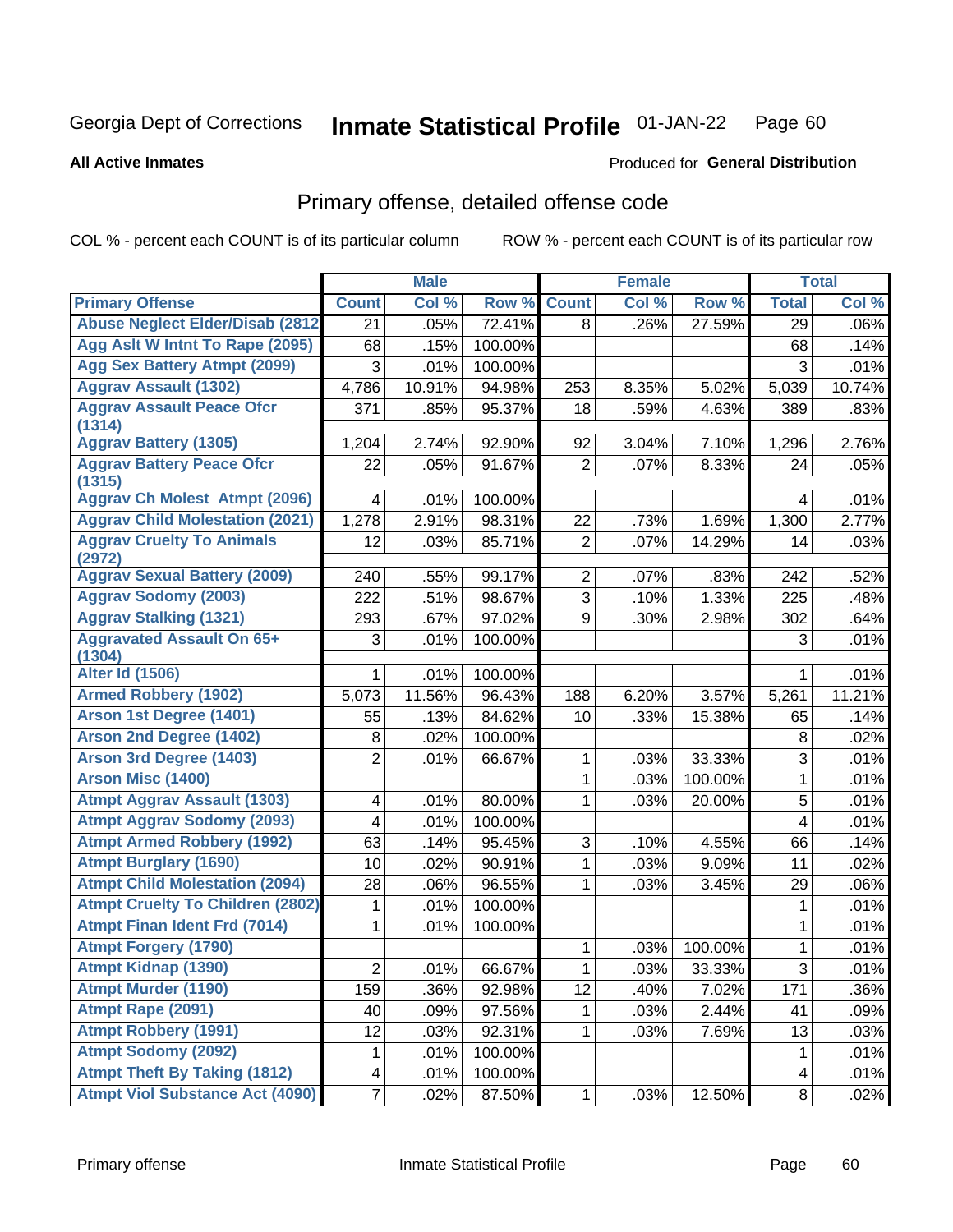#### **Inmate Statistical Profile 01-JAN-22** Page 61

**Produced for General Distribution** 

### **All Active Inmates**

# Primary offense, detailed offense code

COL % - percent each COUNT is of its particular column

|                                          | <b>Male</b>    |       | <b>Female</b> |                |       | <b>Total</b> |                |       |
|------------------------------------------|----------------|-------|---------------|----------------|-------|--------------|----------------|-------|
| <b>Primary Offense</b>                   | <b>Count</b>   | Col % | Row %         | <b>Count</b>   | Col % | Row %        | <b>Total</b>   | Col % |
| <b>Att/Consprcy Commt C/S/Of</b>         | 20             | .05%  | 95.24%        | 1              | .03%  | 4.76%        | 21             | .04%  |
| (4134)<br><b>Bad Checks (1704)</b>       |                |       |               |                |       |              |                |       |
| <b>Bail Jumping (2511)</b>               | 1              | .01%  | 100.00%       |                |       |              | 1              | .01%  |
|                                          | 1              | .01%  | 100.00%       |                |       |              | 1              | .01%  |
| <b>Bestiality (2004)</b>                 | 1              | .01%  | 100.00%       |                |       |              | 1              | .01%  |
| <b>Bigamy (2007)</b>                     | 3              | .01%  | 100.00%       |                |       |              | 3              | .01%  |
| <b>Bribery Govt Officer (2301)</b>       | 3              | .01%  | 100.00%       |                |       |              | $\overline{3}$ | .01%  |
| Burg 1st Aft 6/30/12 (1611)              | 1,612          | 3.67% | 94.21%        | 99             | 3.27% | 5.79%        | 1,711          | 3.65% |
| Burg 2nd Aft 6/30/12 (1612)              | 605            | 1.38% | 96.96%        | 19             | .63%  | 3.04%        | 624            | 1.33% |
| <b>Burg Bef 7/1/12 (1601)</b>            | 1,105          | 2.52% | 98.31%        | 19             | .63%  | 1.69%        | 1,124          | 2.40% |
| <b>Burglary Smash And Grab (7044)</b>    | 17             | .04%  | 100.00%       |                |       |              | 17             | .04%  |
| <b>Carjacking Attempted (1912)</b>       | 1              | .01%  | 100.00%       |                |       |              | 1              | .01%  |
| <b>Carry Pistl Without Licns (2903)</b>  | 1              | .01%  | 100.00%       |                |       |              | 1              | .01%  |
| <b>Child Molestation (2019)</b>          | 2,345          | 5.34% | 97.91%        | 50             | 1.65% | 2.09%        | 2,395          | 5.10% |
| <b>Chop Shop Violation (5003)</b>        | 1              | .01%  | 100.00%       |                |       |              | 1              | .01%  |
| <b>Cnspire Traffic Cntrl Sub (4130)</b>  | 3              | .01%  | 100.00%       |                |       |              | 3              | .01%  |
| <b>Computer Pornography (1760)</b>       | 118            | .27%  | 99.16%        | 1              | .03%  | .84%         | 119            | .25%  |
| <b>Computer Theft (1761)</b>             | 3              | .01%  | 75.00%        | 1              | .03%  | 25.00%       | 4              | .01%  |
| <b>Conceal Death Of Another (1125)</b>   | 12             | .03%  | 92.31%        | 1              | .03%  | 7.69%        | 13             | .03%  |
| <b>Conspiracy (9901)</b>                 | 21             | .05%  | 91.30%        | $\overline{2}$ | .07%  | 8.70%        | 23             | .05%  |
| Crim Use W/Alt Id Mark (7010)            | 3              | .01%  | 100.00%       |                |       |              | $\mathfrak{S}$ | .01%  |
| <b>Crml Atmpt Felony (7027)</b>          | 34             | .08%  | 91.89%        | 3              | .10%  | 8.11%        | 37             | .08%  |
| Crmnl Atmpt (9905)                       | 1              | .01%  | 100.00%       |                |       |              | 1              | .01%  |
| <b>Crmnl Damage 1st Degree (1501)</b>    | 19             | .04%  | 95.00%        | 1              | .03%  | 5.00%        | 20             | .04%  |
| <b>Crmnl Damage 2nd Degree</b><br>(1502) | 67             | .15%  | 87.01%        | 10             | .33%  | 12.99%       | 77             | .16%  |
| <b>Crmnl Interfere Govt Prop (2613)</b>  | 23             | .05%  | 95.83%        | 1              | .03%  | 4.17%        | 24             | .05%  |
| <b>Crmnl Solicitation (9910)</b>         | 3              | .01%  | 100.00%       |                |       |              | 3              | .01%  |
| <b>Cruelty To Children (2801)</b>        | 237            | .54%  | 77.45%        | 69             | 2.28% | 22.55%       | 306            | .65%  |
| <b>Cruelty To Elder Person (2811)</b>    | 8              | .02%  | 57.14%        | 6              | .20%  | 42.86%       | 14             | .03%  |
| <b>Damage Destroy Secr Prop</b>          | 1              | .01%  | 100.00%       |                |       |              | 1              | .01%  |
| (1504)                                   |                |       |               |                |       |              |                |       |
| <b>Distributing Obscene Mat (2101)</b>   | 1              | .01%  | 100.00%       |                |       |              | 1              | .01%  |
| Dogfighting (2718)                       | $\overline{2}$ | .01%  | 100.00%       |                |       |              | $\overline{2}$ | .01%  |
| Drv W/ Improp Veh Reg (7013)             | 4              | .01%  | 100.00%       |                |       |              | 4              | .01%  |
| <b>Drv W/Susp License (7011)</b>         | 4              | .01%  | 100.00%       |                |       |              | 4              | .01%  |
| <b>Drvng Habtl Violator (5004)</b>       | 4              | .01%  | 100.00%       |                |       |              | 4              | .01%  |
| Eavesdrop & Surveillance (3001)          | 1              | .01%  | 100.00%       |                |       |              | 1              | .01%  |
| <b>Entering Vehicle (1880)</b>           | 64             | .15%  | 95.52%        | 3              | .10%  | 4.48%        | 67             | .14%  |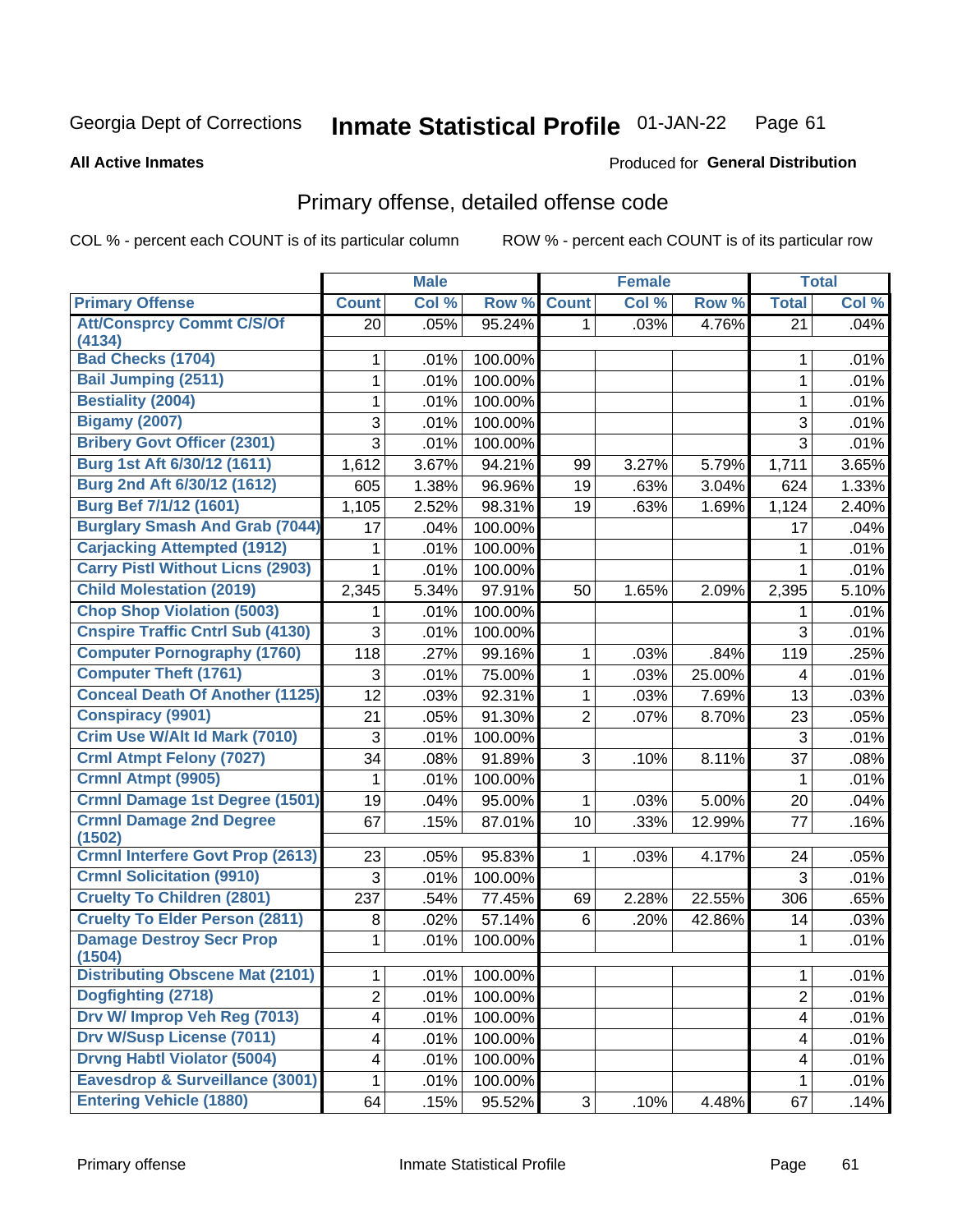#### **Inmate Statistical Profile 01-JAN-22** Page 62

**All Active Inmates** 

## **Produced for General Distribution**

# Primary offense, detailed offense code

COL % - percent each COUNT is of its particular column

|                                            |                | <b>Male</b> |         |                | <b>Female</b> |         |                | <b>Total</b> |
|--------------------------------------------|----------------|-------------|---------|----------------|---------------|---------|----------------|--------------|
| <b>Primary Offense</b>                     | <b>Count</b>   | Col %       | Row %   | <b>Count</b>   | Col %         | Row %   | <b>Total</b>   | Col %        |
| <b>Entice Child Attempted (2090)</b>       | $\overline{2}$ | .01%        | 100.00% |                |               |         | 2              | .01%         |
| <b>Enticing Child-Indec Purp (2020)</b>    | 66             | .15%        | 92.96%  | 5              | .16%          | 7.04%   | 71             | .15%         |
| <b>Escape (2501)</b>                       | 19             | .04%        | 95.00%  | 1              | .03%          | 5.00%   | 20             | .04%         |
| <b>Exhib Sex Shows To Minors</b>           | 1              | .01%        | 100.00% |                |               |         | 1              | .01%         |
| (2112)                                     |                |             |         |                |               |         |                |              |
| <b>Exploit Disabled/Elder (7022)</b>       | 16             | .04%        | 55.17%  | 13             | .43%          | 44.83%  | 29             | .06%         |
| <b>False Certificates (2311)</b>           | 1              | .01%        | 100.00% |                |               |         | 1              | .01%         |
| <b>False Imprisonment (1308)</b>           | 166            | .38%        | 96.51%  | 6              | .20%          | 3.49%   | 172            | .37%         |
| <b>False Statements Govt (2408)</b>        | 9              | .02%        | 75.00%  | $\overline{3}$ | .10%          | 25.00%  | 12             | .03%         |
| <b>False Swearing (2402)</b>               | 1              | .01%        | 50.00%  | 1              | .03%          | 50.00%  | $\overline{2}$ | .01%         |
| <b>False Swearng Writtn Stmt</b><br>(2205) |                |             |         | 1              | .03%          | 100.00% | 1              | .01%         |
| <b>Family Violence Battery (1301)</b>      | 145            | .33%        | 99.32%  | 1              | .03%          | .68%    | 146            | .31%         |
| Feticide (1121)                            | $\overline{2}$ | .01%        | 100.00% |                |               |         | 2              | .01%         |
| <b>Feticide By Vehicle (1118)</b>          | 7              | .02%        | 100.00% |                |               |         | $\overline{7}$ | .01%         |
| <b>Financial Identity Fraud (1756)</b>     | 49             | .11%        | 80.33%  | 12             | .40%          | 19.67%  | 61             | .13%         |
| <b>Fleeing/Eluding Police (2316)</b>       | 440            | 1.00%       | 94.83%  | 24             | .79%          | 5.17%   | 464            | .99%         |
| Forg 1st Aft 6/30/12 (1711)                | 80             | .18%        | 78.43%  | 22             | .73%          | 21.57%  | 102            | .22%         |
| Forg 1st Bef 7/1/12 (1701)                 | 58             | .13%        | 75.32%  | 19             | .63%          | 24.68%  | 77             | .16%         |
| Forg 2nd Aft 6/30/12 (1712)                | 34             | .08%        | 82.93%  | $\overline{7}$ | .23%          | 17.07%  | 41             | .09%         |
| Forg 3rd Aft 6/30/12 (1713)                | 32             | .07%        | 66.67%  | 16             | .53%          | 33.33%  | 48             | .10%         |
| Forg 4th Aft 6/30/12 (1714)                | 13             | .03%        | 86.67%  | $\overline{2}$ | .07%          | 13.33%  | 15             | .03%         |
| <b>Forgery Credit Card (1752)</b>          | 1              | .01%        | 100.00% |                |               |         | 1              | .01%         |
| <b>Fraudulent Access Compute</b><br>(1796) |                |             |         | 1              | .03%          | 100.00% | 1              | .01%         |
| <b>Fraudulent Credit Card (1753)</b>       | 41             | .09%        | 77.36%  | 12             | .40%          | 22.64%  | 53             | .11%         |
| <b>Gang Participation (9914)</b>           | 47             | .11%        | 97.92%  | 1              | .03%          | 2.08%   | 48             | .10%         |
| <b>Guard Line W/Weapon/Drugs</b>           | 18             | .04%        | 72.00%  | $\overline{7}$ | .23%          | 28.00%  | 25             | .05%         |
| (2963)                                     |                |             |         |                |               |         |                |              |
| <b>Habit Traf Viol/Impaired (5005)</b>     | 1              | .01%        | 33.33%  | $\overline{2}$ | .07%          | 66.67%  | 3              | .01%         |
| <b>Habit Traf Viol/Other (5006)</b>        | 4              | .01%        | 66.67%  | $\overline{2}$ | .07%          | 33.33%  | 6              | .01%         |
| <b>Hijacking Motor Vehicle (1911)</b>      | 45             | .10%        | 95.74%  | $\overline{2}$ | .07%          | 4.26%   | 47             | .10%         |
| <b>Hindering Appreh Or Pun (2503)</b>      | 3              | .01%        | 50.00%  | $\overline{3}$ | .10%          | 50.00%  | $\,6$          | .01%         |
| Hit-Run W/Injury/Fatality (5007)           | 38             | .09%        | 90.48%  | $\overline{4}$ | .13%          | 9.52%   | 42             | .09%         |
| Hom Vehicle 2nd Degree (7041)              | 1              | .01%        | 100.00% |                |               |         | 1              | .01%         |
| Home Invasion 1st Degree (7007)            | 21             | .05%        | 95.45%  | $\mathbf{1}$   | .03%          | 4.55%   | 22             | .05%         |
| <b>Home Invasion 2nd Degree</b>            | $\overline{2}$ | .01%        | 100.00% |                |               |         | $\overline{2}$ | .01%         |
| (7008)                                     |                |             |         |                |               |         |                |              |
| <b>Homicide By Vessel (1124)</b>           | 44             | .10%        | 83.02%  | 9              | .30%          | 16.98%  | 53             | .11%         |
| <b>Illegal Attm To Obt Drugs (4011)</b>    |                |             |         | $\mathbf{1}$   | .03%          | 100.00% | $\mathbf{1}$   | .01%         |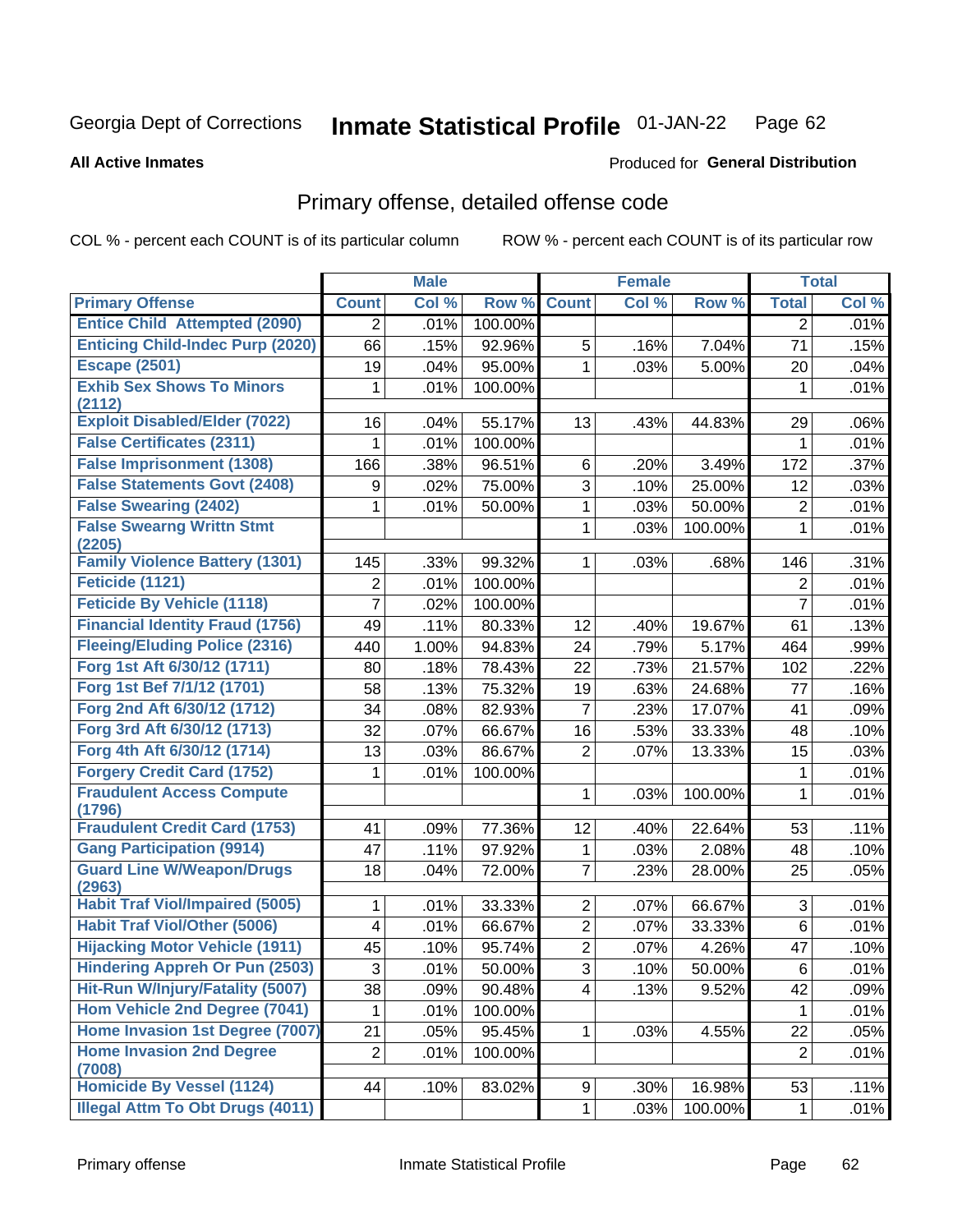#### Inmate Statistical Profile 01-JAN-22 Page 63

### **All Active Inmates**

## Produced for General Distribution

# Primary offense, detailed offense code

COL % - percent each COUNT is of its particular column

|                                           |                | <b>Male</b> |         |                | <b>Female</b> |        |                | <b>Total</b> |
|-------------------------------------------|----------------|-------------|---------|----------------|---------------|--------|----------------|--------------|
| <b>Primary Offense</b>                    | <b>Count</b>   | Col %       | Row %   | <b>Count</b>   | Col %         | Row %  | <b>Total</b>   | Col %        |
| <b>Illegal Poss/Manf Liquor (4010)</b>    | 1              | .01%        | 100.00% |                |               |        | $\mathbf 1$    | .01%         |
| <b>Impersonating Officer (2405)</b>       | 3              | .01%        | 100.00% |                |               |        | 3              | .01%         |
| <b>Impersonation (2404)</b>               | 3              | .01%        | 75.00%  | 1              | .03%          | 25.00% | 4              | .01%         |
| <b>Incest (2006)</b>                      | 234            | .53%        | 97.10%  | $\overline{7}$ | .23%          | 2.90%  | 241            | .51%         |
| <b>Incest Atmpt (2098)</b>                | 1              | .01%        | 100.00% |                |               |        | 1              | .01%         |
| <b>Inciting To Insurrection (2203)</b>    | $\overline{2}$ | .01%        | 100.00% |                |               |        | $\overline{2}$ | .01%         |
| <b>Influencing Witness (2313)</b>         | 4              | .01%        | 80.00%  | 1              | .03%          | 20.00% | 5              | .01%         |
| <b>Injury By Vehicle (1318)</b>           | 72             | .16%        | 80.00%  | 18             | .59%          | 20.00% | 90             | .19%         |
| <b>Insurance Fraud (7023)</b>             | 2              | .01%        | 100.00% |                |               |        | $\overline{2}$ | .01%         |
| <b>Insurrection (2202)</b>                | $\overline{7}$ | .02%        | 77.78%  | $\overline{2}$ | .07%          | 22.22% | 9              | .02%         |
| <b>Interfere Electronic Dvce (2614)</b>   | 2              | .01%        | 100.00% |                |               |        | $\overline{2}$ | .01%         |
| <b>Interference With Custody (1312)</b>   | 11             | .03%        | 91.67%  | 1              | .03%          | 8.33%  | 12             | .03%         |
| <b>Involuntary Manslaughter (1103)</b>    | 149            | .34%        | 87.65%  | 21             | .69%          | 12.35% | 170            | .36%         |
| Kidnapping (1311)                         | 1,356          | 3.09%       | 96.79%  | 45             | 1.48%         | 3.21%  | 1,401          | 2.99%        |
| <b>Livestock Theft (1817)</b>             | 6              | .01%        | 100.00% |                |               |        | 6              | .01%         |
| <b>Lottery Violation (2730)</b>           | $\overline{2}$ | .01%        | 100.00% |                |               |        | $\overline{2}$ | .01%         |
| <b>Machine Gun Activities (2906)</b>      | 1              | .01%        | 100.00% |                |               |        | 1              | .01%         |
| Manf Methamph 200-399 Gm                  | 4              | .01%        | 100.00% |                |               |        | 4              | .01%         |
| (4144)                                    |                |             |         |                |               |        |                |              |
| Manf Methamph 28-199 Gm                   | 8              | .02%        | 80.00%  | $\overline{2}$ | .07%          | 20.00% | 10             | .02%         |
| (4143)<br><b>Manf Methamph Unspec Amt</b> | 54             |             | 93.10%  | $\overline{4}$ | .13%          | 6.90%  | 58             | .12%         |
| (4147)                                    |                | .12%        |         |                |               |        |                |              |
| <b>Manufac Marijuana (7012)</b>           | 11             | .03%        | 100.00% |                |               |        | 11             | .02%         |
| <b>Manufact Meth Near Child (2803)</b>    | 7              | .02%        | 77.78%  | $\overline{2}$ | .07%          | 22.22% | 9              | .02%         |
| <b>Misc Assault/Battery (1300)</b>        | 9              | .02%        | 100.00% |                |               |        | 9              | .02%         |
| <b>Misc Correctionl Inst Off (6200)</b>   | 5              | .01%        | 100.00% |                |               |        | 5              | .01%         |
| <b>Misc Drugs Trafficking (4100)</b>      | 4              | .01%        | 100.00% |                |               |        | 4              | .01%         |
| <b>Misc Forgery (1700)</b>                | 3              | .01%        | 100.00% |                |               |        | 3              | .01%         |
| <b>Misc Fraud (1799)</b>                  | 5              | .01%        | 62.50%  | 3              | .10%          | 37.50% | 8              | .02%         |
| <b>Misc Homicide Offense (1100)</b>       | 5              | .01%        | 83.33%  | $\mathbf{1}$   | .03%          | 16.67% | 6              | .01%         |
| <b>Misc Mrals/Pblic H/Safty (6000)</b>    | $\overline{2}$ | .01%        | 100.00% |                |               |        | $\overline{2}$ | .01%         |
| <b>Misc Obscenity (2100)</b>              | 15             | .03%        | 100.00% |                |               |        | 15             | .03%         |
| <b>Misc Sexual Offense (2000)</b>         | 25             | .06%        | 96.15%  | $\mathbf{1}$   | .03%          | 3.85%  | 26             | .06%         |
| <b>Murder (1101)</b>                      | 6,203          | 14.13%      | 93.49%  | 432            | 14.25%        | 6.51%  | 6,635          | 14.14%       |
| <b>Murder Conspire To Commit</b>          | 15             | .03%        | 93.75%  | 1.             | .03%          | 6.25%  | 16             | .03%         |
| (1191)                                    |                |             |         |                |               |        |                |              |
| Mutiny In Penal Inst (2507)               | 14             | .03%        | 100.00% |                |               |        | 14             | .03%         |
| Necrophilia (2022)                        | 1              | .01%        | 100.00% |                |               |        | $\mathbf{1}$   | .01%         |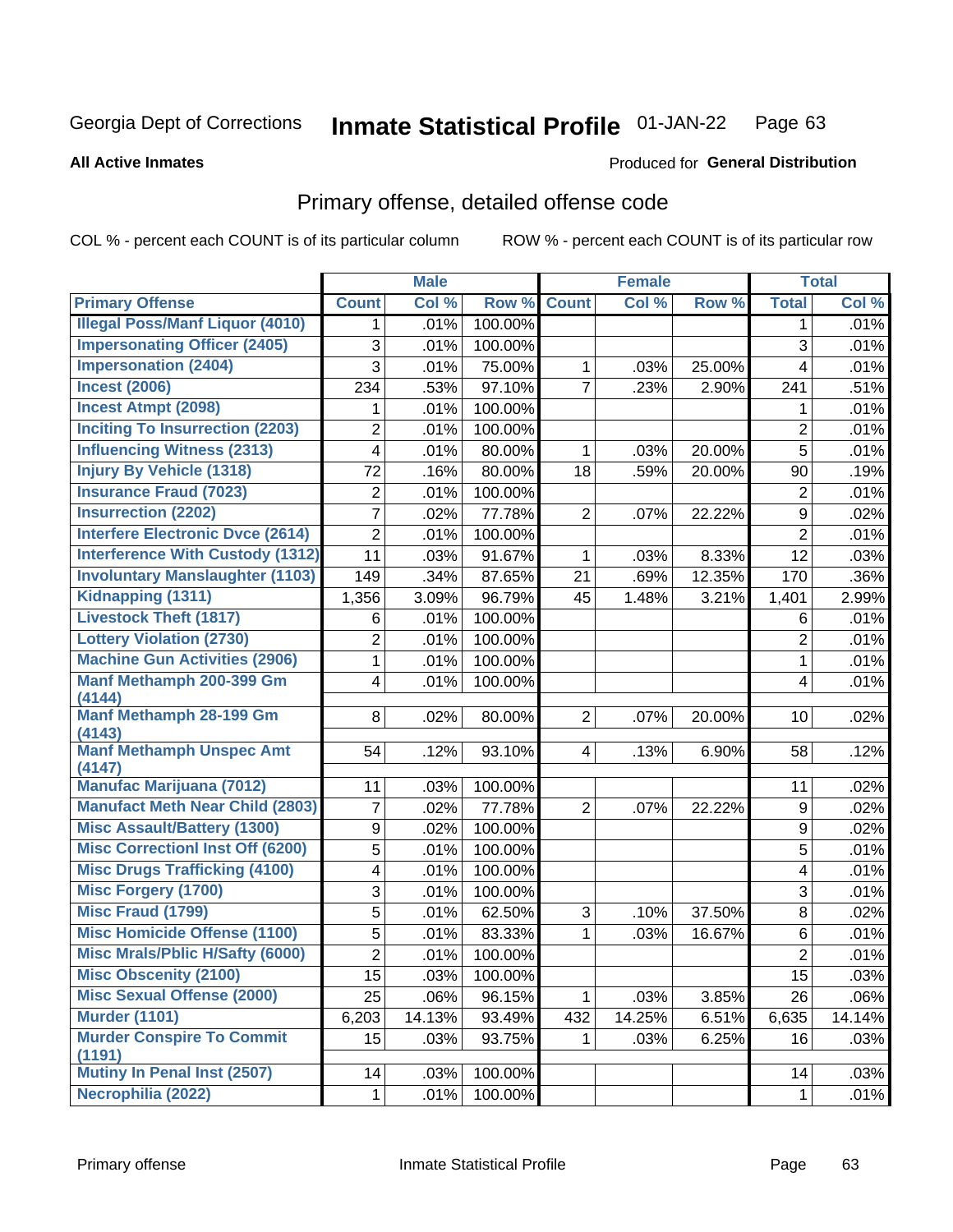#### **Inmate Statistical Profile 01-JAN-22** Page 64

### **All Active Inmates**

# **Produced for General Distribution**

# Primary offense, detailed offense code

COL % - percent each COUNT is of its particular column

|                                            |              | <b>Male</b> |         |                | <b>Female</b> |        |                | <b>Total</b> |
|--------------------------------------------|--------------|-------------|---------|----------------|---------------|--------|----------------|--------------|
| <b>Primary Offense</b>                     | <b>Count</b> | Col %       | Row %   | <b>Count</b>   | Col %         | Row %  | <b>Total</b>   | Col %        |
| <b>Obstr Of Law Enf Officer (2314)</b>     | 290          | .66%        | 88.41%  | 38             | 1.25%         | 11.59% | 328            | .70%         |
| <b>Pandering By Compulsion (2017)</b>      | 2            | .01%        | 100.00% |                |               |        | $\overline{2}$ | .01%         |
| Party To A Crime (9911)                    | 1            | .01%        | 100.00% |                |               |        | 1              | .01%         |
| <b>Peeping Tom (3002)</b>                  | 10           | .02%        | 100.00% |                |               |        | 10             | .02%         |
| Pimping A Minor Under 18 (2016)            | 8            | .02%        | 72.73%  | 3              | .10%          | 27.27% | 11             | .02%         |
| Poss Alprazolam (7003)                     | 6            | .01%        | 75.00%  | $\overline{2}$ | .07%          | 25.00% | 8              | .02%         |
| Poss By Inm Proh Items (7015)              | 14           | .03%        | 77.78%  | 4              | .13%          | 22.22% | 18             | .04%         |
| <b>Poss Contraband Articles (5171)</b>     | 1            | .01%        | 100.00% |                |               |        | $\mathbf{1}$   | .01%         |
| <b>Poss Dep Stim Cntrf Drugs</b><br>(4007) | 41           | .09%        | 77.36%  | 12             | .40%          | 22.64% | 53             | .11%         |
| <b>Poss Drug Related Matri (4016)</b>      | 13           | .03%        | 68.42%  | 6              | .20%          | 31.58% | 19             | .04%         |
| Poss Firearm 1st Offender (2913)           | 108          | .25%        | 93.10%  | 8              | .26%          | 6.90%  | 116            | .25%         |
| <b>Poss Firearm Convct Felon</b><br>(2914) | 950          | 2.16%       | 96.35%  | 36             | 1.19%         | 3.65%  | 986            | 2.10%        |
| Poss Hydrocodone (7004)                    | 14           | .03%        | 73.68%  | 5              | .16%          | 26.32% | 19             | .04%         |
| <b>Poss Knife During Crime (2911)</b>      | 4            | .01%        | 100.00% |                |               |        | 4              | .01%         |
| Poss Mda/Extsy (4033)                      | 1            | .01%        | 100.00% |                |               |        | 1              | .01%         |
| <b>Poss Methamphetamine (4031)</b>         | 407          | .93%        | 77.08%  | 121            | 3.99%         | 22.92% | 528            | 1.13%        |
| <b>Poss Narcotics Opiates (4006)</b>       | 37           | .08%        | 77.08%  | 11             | .36%          | 22.92% | 48             | .10%         |
| <b>Poss Of Certain Weapons (2912)</b>      | 18           | .04%        | 94.74%  | 1              | .03%          | 5.26%  | 19             | .04%         |
| <b>Poss Of Cocaine (4022)</b>              | 163          | .37%        | 88.11%  | 22             | .73%          | 11.89% | 185            | .39%         |
| <b>Poss Of Firearm Dur Crime</b><br>(2910) | 910          | 2.07%       | 94.59%  | 52             | 1.72%         | 5.41%  | 962            | 2.05%        |
| <b>Poss Of Lsd (4008)</b>                  | 1            | .01%        | 100.00% |                |               |        | 1              | .01%         |
| Poss Of Marijuana (4009)                   | 33           | .08%        | 84.62%  | 6              | .20%          | 15.38% | 39             | .08%         |
| Poss Schedule I Drug (7034)                | 19           | .04%        | 76.00%  | 6              | .20%          | 24.00% | 25             | .05%         |
| <b>Poss Tools Commit Crime (1602)</b>      | 10           | .02%        | 100.00% |                |               |        | 10             | .02%         |
| Poss W Int Dis Other Drug (4053)           | 82           | .19%        | 84.54%  | 15             | .49%          | 15.46% | 97             | .21%         |
| <b>Poss W Int Dist Cocaine (4050)</b>      | 177          | .40%        | 97.25%  | 5              | .16%          | 2.75%  | 182            | .39%         |
| Poss W Int Dist Marijuana (4051)           | 392          | .89%        | 93.33%  | 28             | .92%          | 6.67%  | 420            | .90%         |
| Poss W Int Dist Meth (4052)                | 481          | 1.10%       | 79.64%  | 123            | 4.06%         | 20.36% | 604            | 1.29%        |
| Poss Within 1000 Hous Pjt (7009)           | 5            | .01%        | 100.00% |                |               |        | 5              | .01%         |
| <b>Poss Wpn Drugs By Prisnr</b><br>(2965)  | 26           | .06%        | 86.67%  | 4              | .13%          | 13.33% | 30             | .06%         |
| Racketeering (3404)                        | 114          | .26%        | 75.00%  | 38             | 1.25%         | 25.00% | 152            | .32%         |
| <b>Rape (2001)</b>                         | 1,839        | 4.19%       | 99.62%  | $\overline{7}$ | .23%          | .38%   | 1,846          | 3.93%        |
| <b>Reck Cond Infected Person</b><br>(1317) | 4            | .01%        | 100.00% |                |               |        | $\overline{4}$ | .01%         |
| <b>Recv Gds Srvs Fraud Obtnd</b><br>(1755) | 1.           | .01%        | 100.00% |                |               |        | $\mathbf{1}$   | .01%         |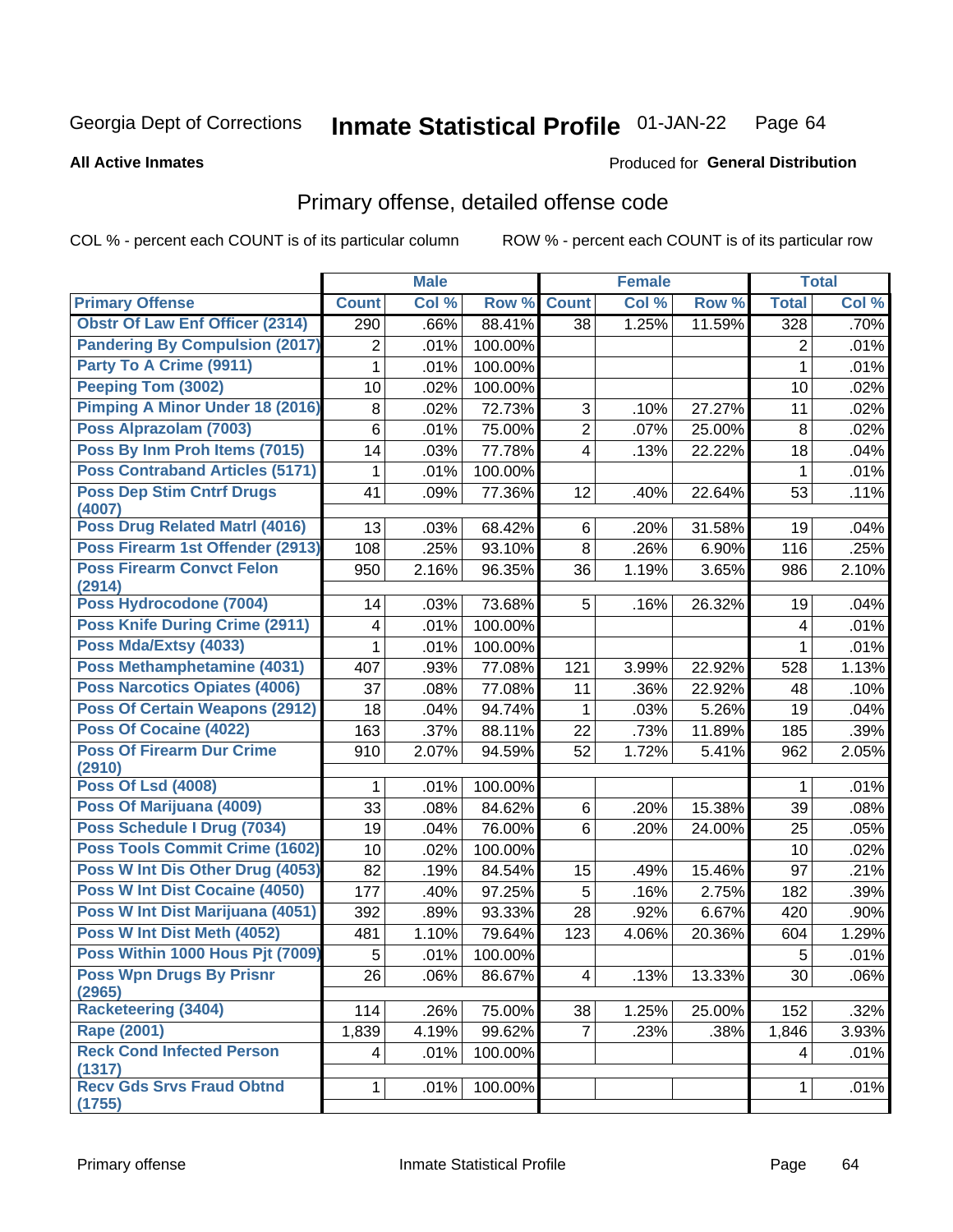#### Inmate Statistical Profile 01-JAN-22 Page 65

### **All Active Inmates**

## Produced for General Distribution

# Primary offense, detailed offense code

COL % - percent each COUNT is of its particular column

|                                            |                | <b>Male</b> |         |                  | <b>Female</b> |         |                | <b>Total</b> |
|--------------------------------------------|----------------|-------------|---------|------------------|---------------|---------|----------------|--------------|
| <b>Primary Offense</b>                     | <b>Count</b>   | Col %       | Row %   | <b>Count</b>     | Col %         | Row %   | <b>Total</b>   | Col %        |
| <b>Removal Baggage Cargo Etc</b>           | 1.             | .01%        | 100.00% |                  |               |         | 1              | $.01\%$      |
| (2761)                                     |                |             |         |                  |               |         |                |              |
| <b>Robbery (1901)</b>                      | 708            | 1.61%       | 94.91%  | 38               | 1.25%         | 5.09%   | 746            | 1.59%        |
| <b>Robbery By Force (1903)</b>             | 153            | .35%        | 96.84%  | 5                | .16%          | 3.16%   | 158            | .34%         |
| <b>Robbery By Intimidation (1904)</b>      | 219            | .50%        | 90.87%  | 22               | .73%          | 9.13%   | 241            | .51%         |
| <b>Robbery By Sudden Snatch</b><br>(1905)  | 104            | .24%        | 92.86%  | 8                | .26%          | 7.14%   | 112            | .24%         |
| S/D Cocaine (4021)                         | 210            | .48%        | 95.89%  | 9                | .30%          | 4.11%   | 219            | .47%         |
| S/D Cont Sub Public (4017)                 | 13             | .03%        | 100.00% |                  |               |         | 13             | .03%         |
| S/D Cont Sub School (4018)                 | 12             | .03%        | 92.31%  | 1                | .03%          | 7.69%   | 13             | .03%         |
| S/D Dep Stim Cntrf Drugs (4002)            | 24             | .05%        | 88.89%  | $\overline{3}$   | .10%          | 11.11%  | 27             | .06%         |
| <b>S/D Narcotics Opiates (4001)</b>        | $\overline{7}$ | .02%        | 100.00% |                  |               |         | $\overline{7}$ | .01%         |
| S/D Of Marijuana (4004)                    | 95             | .22%        | 94.06%  | 6                | .20%          | 5.94%   | 101            | .22%         |
| Sale Mda/Extsy (4034)                      | $\overline{2}$ | .01%        | 100.00% |                  |               |         | 2              | .01%         |
| Sale Methamphetamine (4032)                | 196            | .45%        | 83.05%  | 40               | 1.32%         | 16.95%  | 236            | .50%         |
| <b>Sex Exploitation Child (2843)</b>       | 257            | .59%        | 99.61%  | 1                | .03%          | .39%    | 258            | .55%         |
| <b>Sex Offender Fail Registr (2026)</b>    | 427            | .97%        | 98.16%  | 8                | .26%          | 1.84%   | 435            | .93%         |
| <b>Sex Offender Fail To Move (2028)</b>    | 3              | .01%        | 100.00% |                  |               |         | 3              | .01%         |
| Sexl/Asslt/Agn/Pers/Cstdy (2023)           | 18             | .04%        | 94.74%  | 1                | .03%          | 5.26%   | 19             | .04%         |
| <b>Sexual Battery (2011)</b>               | 123            | .28%        | 98.40%  | $\overline{2}$   | .07%          | 1.60%   | 125            | .27%         |
| <b>Simple Battery (1316)</b>               | 13             | .03%        | 81.25%  | $\overline{3}$   | .10%          | 18.75%  | 16             | .03%         |
| <b>Sodomy (2002)</b>                       | 18             | .04%        | 100.00% |                  |               |         | 18             | .04%         |
| <b>Solicit Sodomy From Minor</b><br>(2025) | $\overline{2}$ | .01%        | 100.00% |                  |               |         | $\overline{2}$ | .01%         |
| <b>Solicit/Accepting Bribe (2712)</b>      |                |             |         |                  | .03%          | 100.00% | 1              | .01%         |
| Stalking (1320)                            | 4              | .01%        | 100.00% |                  |               |         | 4              | .01%         |
| <b>Statutory Rape (2018)</b>               | 640            | 1.46%       | 98.31%  | 11               | .36%          | 1.69%   | 651            | 1.39%        |
| <b>Tampering With Evidence (2315)</b>      | 13             | .03%        | 86.67%  | $\overline{2}$   | .07%          | 13.33%  | 15             | .03%         |
| <b>Telecommunications Fraud</b><br>(1759)  | $\overline{2}$ | .01%        | 100.00% |                  |               |         | $\overline{2}$ | .01%         |
| <b>Terrorist Threats &amp; Acts (1307)</b> | 294            | .67%        | 94.84%  | 16               | .53%          | 5.16%   | 310            | .66%         |
| <b>Theft Bring Prop In State (1815)</b>    | 10             | .02%        | 83.33%  | $\boldsymbol{2}$ | .07%          | 16.67%  | 12             | .03%         |
| <b>Theft By Conversion (1808)</b>          | 12             | .03%        | 85.71%  | $\overline{2}$   | .07%          | 14.29%  | 14             | .03%         |
| <b>Theft By Deception (1803)</b>           | 20             | .05%        | 86.96%  | 3                | .10%          | 13.04%  | 23             | .05%         |
| Theft By Rec Stolen Prop (1806)            | 350            | .80%        | 92.35%  | 29               | .96%          | 7.65%   | 379            | .81%         |
| <b>Theft By Shoplifting (1821)</b>         | 243            | .55%        | 74.31%  | 84               | 2.77%         | 25.69%  | 327            | .70%         |
| <b>Theft By Taking (1802)</b>              | 467            | 1.06%       | 84.91%  | 83               | 2.74%         | 15.09%  | 550            | 1.17%        |
| <b>Theft Credit Card (1751)</b>            | 11             | .03%        | 68.75%  | 5                | .16%          | 31.25%  | 16             | .03%         |
| <b>Theft Motorveh Or Part (1813)</b>       | 15             | .03%        | 93.75%  | 1                | .03%          | 6.25%   | 16             | .03%         |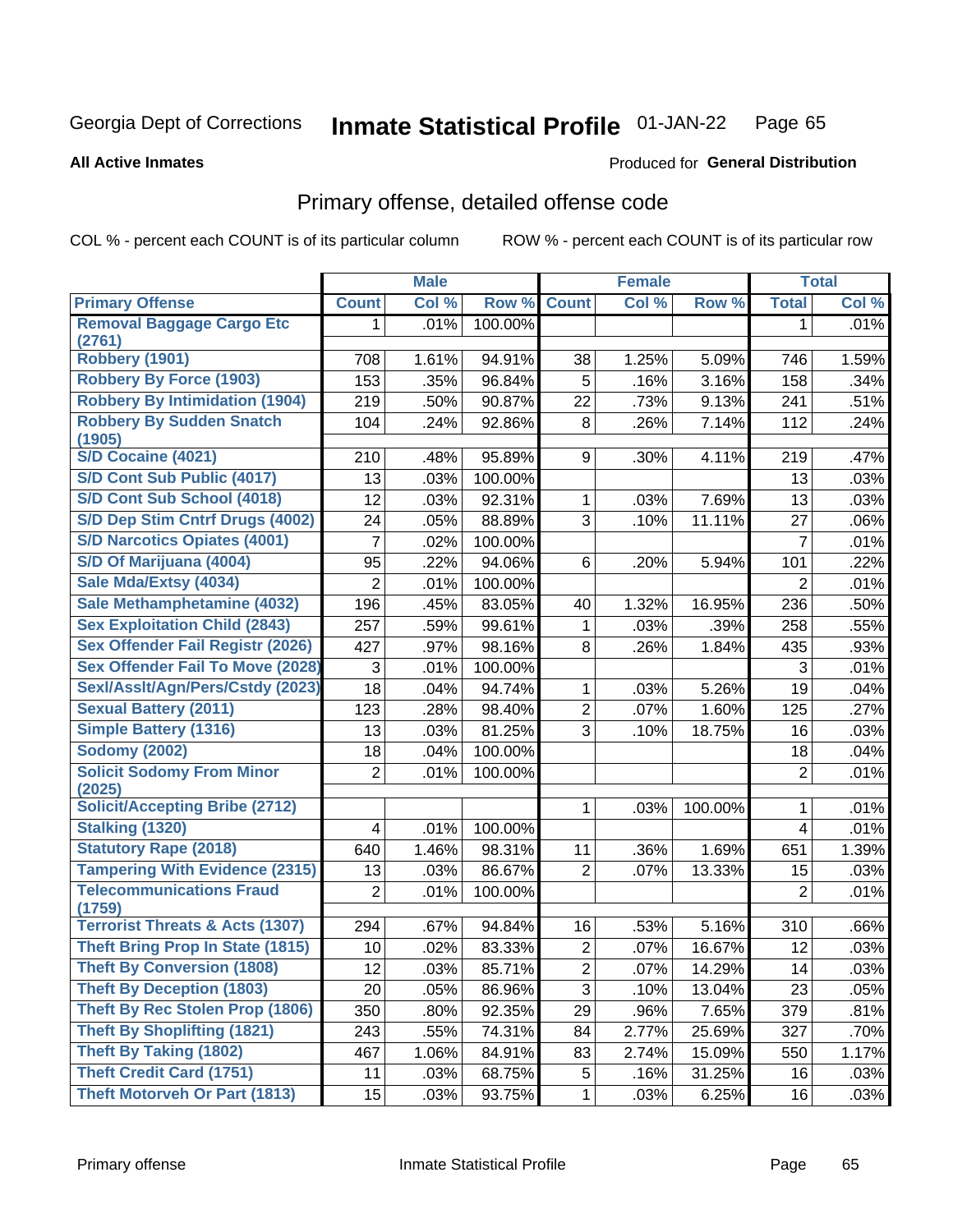#### **Inmate Statistical Profile 01-JAN-22** Page 66

### **All Active Inmates**

## **Produced for General Distribution**

# Primary offense, detailed offense code

COL % - percent each COUNT is of its particular column

|                                            |                | <b>Male</b> |         |                | <b>Female</b> |        |                | <b>Total</b> |
|--------------------------------------------|----------------|-------------|---------|----------------|---------------|--------|----------------|--------------|
| <b>Primary Offense</b>                     | <b>Count</b>   | Col %       | Row %   | <b>Count</b>   | Col %         | Row %  | <b>Total</b>   | Col %        |
| <b>Theft Of Lost Property (1805)</b>       | 5              | .01%        | 100.00% |                |               |        | 5              | .01%         |
| <b>Theft Of Services (1807)</b>            | 1              | .01%        | 100.00% |                |               |        | 1              | .01%         |
| <b>Theft Recv Prop Out State (1816)</b>    | 3              | .01%        | 100.00% |                |               |        | 3              | .01%         |
| <b>Traf Amphtmine 200-399 Gm</b>           | $\overline{7}$ | .02%        | 77.78%  | $\overline{2}$ | .07%          | 22.22% | 9              | .02%         |
| (4127)                                     |                |             |         |                |               |        |                |              |
| <b>Traf Amphtmine 28-199 Gm</b><br>(4126)  | $\overline{7}$ | .02%        | 77.78%  | $\overline{2}$ | .07%          | 22.22% | 9              | .02%         |
| Traf Amphtmine 400+ Gm (4128)              | 4              | .01%        | 100.00% |                |               |        | 4              | .01%         |
| <b>Traf Cocaine 201-400 Gm (4102)</b>      | 81             | .18%        | 92.05%  | $\overline{7}$ | .23%          | 7.95%  | 88             | .19%         |
| <b>Traf Cocaine 401+ Gm (4103)</b>         | 79             | .18%        | 96.34%  | 3              | .10%          | 3.66%  | 82             | .17%         |
| Traf Cocaine Less 200 Gm (4101)            | 126            | .29%        | 96.18%  | $\overline{5}$ | .16%          | 3.82%  | 131            | .28%         |
| <b>Traf Marijna 10-2000 Lb (4121)</b>      | 33             | .08%        | 89.19%  | $\overline{4}$ | .13%          | 10.81% | 37             | .08%         |
| Traf Mda/Extsy 200-399gm<br>(4151)         | 3              | .01%        | 100.00% |                |               |        | 3              | .01%         |
| <b>Traf Mda/Extsy 28-199gm (4150)</b>      | 13             | .03%        | 100.00% |                |               |        | 13             | .03%         |
| Traf Mda/Extsy 400+Gm (4152)               | $\overline{2}$ | .01%        | 100.00% |                |               |        | $\overline{2}$ | .01%         |
| Traf Methamph 200-399 Gm<br>(4141)         | 160            | .36%        | 86.49%  | 25             | .82%          | 13.51% | 185            | .39%         |
| <b>Traf Methamph 28-199 Gm</b><br>(4140)   | 461            | 1.05%       | 80.31%  | 113            | 3.73%         | 19.69% | 574            | 1.22%        |
| Traf Methamph 400+ Gm (4142)               | 110            | .25%        | 86.61%  | 17             | .56%          | 13.39% | 127            | .27%         |
| <b>Traf Methamph Unspec Amt</b>            | 87             | .20%        | 83.65%  | 17             | .56%          | 16.35% | 104            | .22%         |
| (4146)                                     |                |             |         |                |               |        |                |              |
| <b>Traf Methaqualone&lt; 400 Gm</b>        | 3              | .01%        | 100.00% |                |               |        | 3              | .01%         |
| (4124)                                     |                |             |         |                |               |        |                |              |
| <b>Traf Narcotic 15-28 Gm (4112)</b>       | 46             | .10%        | 92.00%  | $\overline{4}$ | .13%          | 8.00%  | 50             | .11%         |
| Traf Narcotic 29+ Gm (4113)                | 37             | .08%        | 94.87%  | $\overline{2}$ | .07%          | 5.13%  | 39             | .08%         |
| <b>Traf Narcotic Less 14 Gm (4111)</b>     | 51             | .12%        | 87.93%  | $\overline{7}$ | .23%          | 12.07% | 58             | .12%         |
| <b>Traffick Labor Servitude (1330)</b>     | 1              | .01%        | 100.00% |                |               |        | 1              | .01%         |
| <b>Traffick Sexual Servitude (1331)</b>    | 24             | .05%        | 92.31%  | $\overline{2}$ | .07%          | 7.69%  | 26             | .06%         |
| <b>Unauth Dist Contrild Sub (4135)</b>     | 1              | .01%        | 100.00% |                |               |        | 1              | .01%         |
| <b>Unknown Offense (9999)</b>              | 7              | .02%        | 87.50%  | 1              | .03%          | 12.50% | 8              | .02%         |
| Uniwfl Mfg/Del/Dist N-C S (4014)           | 5              | .01%        | 100.00% |                |               |        | 5              | .01%         |
| <b>Use Comm Facity Vio C Sub</b><br>(4133) | 6              | .01%        | 75.00%  | $\overline{c}$ | .07%          | 25.00% | 8              | .02%         |
| <b>Vandalism To Church Etc (1505)</b>      | 1.             | .01%        | 100.00% |                |               |        | 1              | .01%         |
| <b>Vehicular Homicide (1123)</b>           | 298            | .68%        | 79.68%  | 76             | 2.51%         | 20.32% | 374            | .80%         |
| <b>Viol Dngrous Drgs Act (4013)</b>        | 100            | .23%        | 84.75%  | 18             | .59%          | 15.25% | 118            | .25%         |
| <b>Viol Motor Vehicle Laws (5001)</b>      | 20             | .05%        | 83.33%  | 4              | .13%          | 16.67% | 24             | .05%         |
| <b>Violatn Othr States Law (8001)</b>      | 28             | .06%        | 84.85%  | 5              | .16%          | 15.15% | 33             | .07%         |
| <b>Vol Manslaughter Of Fetus</b>           | $\overline{2}$ | .01%        | 100.00% |                |               |        | $\overline{2}$ | .01%         |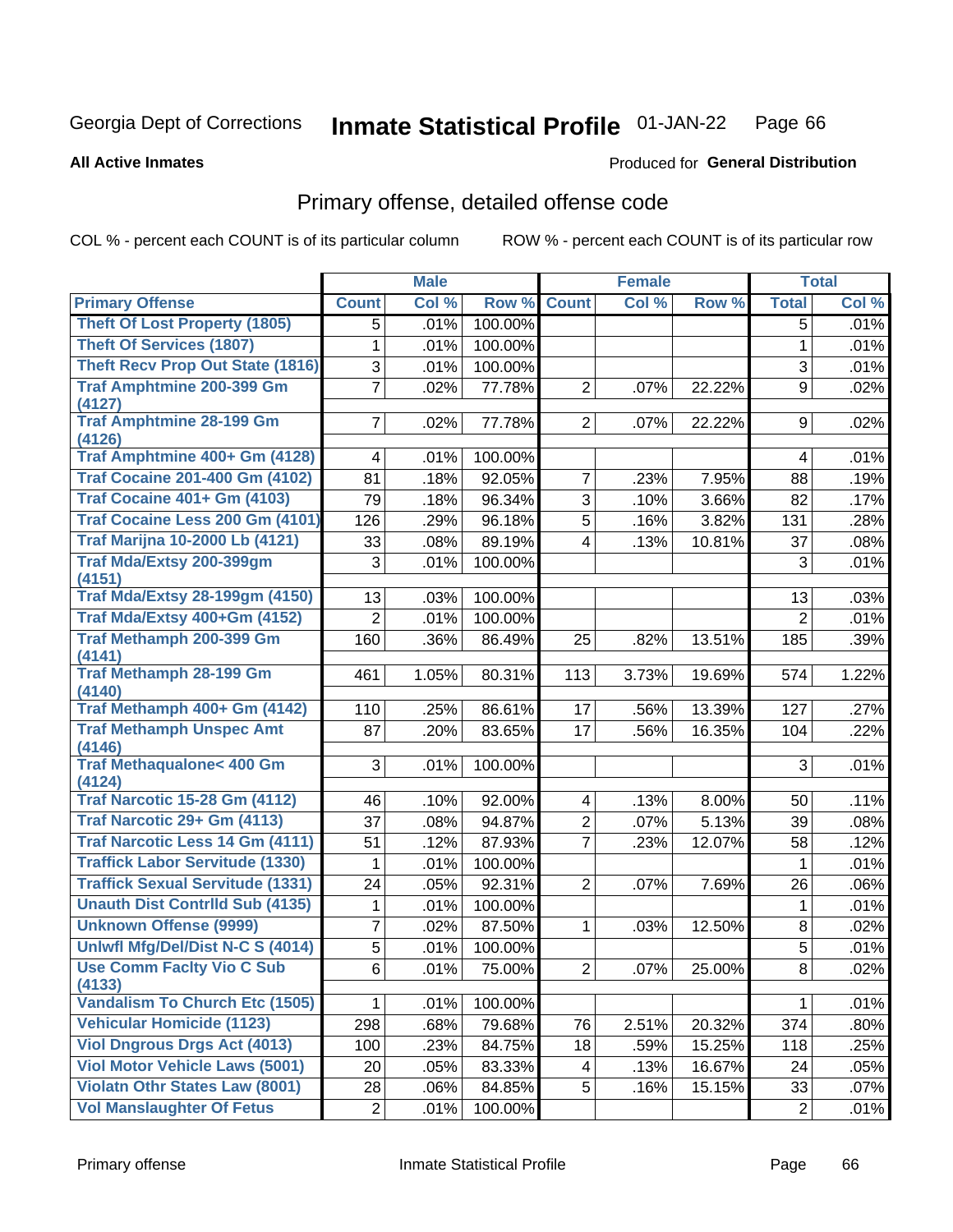#### **Inmate Statistical Profile 01-JAN-22** Page 67

### **All Active Inmates**

# **Produced for General Distribution**

# Primary offense, detailed offense code

COL % - percent each COUNT is of its particular column

|                                         |                | <b>Male</b> |         |              | <b>Female</b> |         |                | <b>Total</b> |
|-----------------------------------------|----------------|-------------|---------|--------------|---------------|---------|----------------|--------------|
| <b>Primary Offense</b>                  | <b>Count</b>   | Col %       | Row %   | <b>Count</b> | Col %         | Row %   | <b>Total</b>   | Col %        |
| (1119)                                  |                |             |         |              |               |         |                |              |
| <b>Voluntary Manslaughter (1102)</b>    | 1,092          | 2.49%       | 89.22%  | 132          | 4.35%         | 10.78%  | 1,224          | 2.61%        |
| <b>Abandonment Of Dep Child (11)</b>    | 3              | .01%        | 100.00% |              |               |         | 3              | .01%         |
| <b>Abusive Language (63)</b>            | 1              | .01%        | 100.00% |              |               |         | $\mathbf{1}$   | .01%         |
| <b>Assault &amp; Battery (21)</b>       | 4              | .01%        | 100.00% |              |               |         | 4              | .01%         |
| <b>Bad Checks (52)</b>                  | $\overline{2}$ | .01%        | 66.67%  | 1            | .03%          | 33.33%  | 3              | .01%         |
| <b>Burglary (45)</b>                    | 9              | .02%        | 100.00% |              |               |         | 9              | .02%         |
| <b>Cheating &amp; Swindling (51)</b>    | 1              | .01%        | 100.00% |              |               |         | $\mathbf{1}$   | .01%         |
| <b>Cpwl &amp; Concealed Weapon (93)</b> | $6\phantom{a}$ | .01%        | 100.00% |              |               |         | 6              | .01%         |
| <b>Crmnl Attempt (98)</b>               | 1              | .01%        | 100.00% |              |               |         | $\mathbf{1}$   | .01%         |
| <b>Cruelty To Children (37)</b>         | 1              | .01%        | 100.00% |              |               |         | $\mathbf{1}$   | .01%         |
| <b>Dui (72)</b>                         | 4              | .01%        | 100.00% |              |               |         | 4              | .01%         |
| Escape (92)                             | 3              | .01%        | 100.00% |              |               |         | 3              | .01%         |
| Forgery (55)                            | 3              | .01%        | 100.00% |              |               |         | 3              | .01%         |
| Lottery (54)                            | 1              | .01%        | 100.00% |              |               |         | $\mathbf{1}$   | .01%         |
| <b>Obstr Of Law Enf Officer (73)</b>    | $\mathbf{1}$   | .01%        | 100.00% |              |               |         | $\mathbf{1}$   | .01%         |
| <b>Other Misdemeanor (99)</b>           | 18             | .04%        | 94.74%  | 1            | .03%          | 5.26%   | 19             | .04%         |
| <b>Pointing Gun At Another (96)</b>     | 1              | .01%        | 100.00% |              |               |         | 1              | .01%         |
| <b>Poss Ntp Whiskey (64)</b>            | 3              | .01%        | 100.00% |              |               |         | 3              | .01%         |
| <b>Prostitution (81)</b>                |                |             |         | 1            | .03%          | 100.00% | $\mathbf{1}$   | .01%         |
| <b>Public Drunkenness (61)</b>          | 4              | .01%        | 100.00% |              |               |         | 4              | .01%         |
| <b>Reckless Driving (341)</b>           | 1              | .01%        | 100.00% |              |               |         | $\mathbf{1}$   | .01%         |
| <b>Shoplifting (94)</b>                 |                |             |         | 1            | .03%          | 100.00% | $\mathbf{1}$   | .01%         |
| <b>Simple Assault (24)</b>              | 1              | .01%        | 100.00% |              |               |         | $\mathbf{1}$   | .01%         |
| <b>Simple Battery (25)</b>              | $\overline{2}$ | .01%        | 100.00% |              |               |         | $\overline{2}$ | .01%         |
| <b>Terroristic Threats (78)</b>         | $\mathbf{1}$   | .01%        | 100.00% |              |               |         | $\mathbf{1}$   | .01%         |
| <b>Theft By Taking - Larceny (41)</b>   | 35             | .08%        | 100.00% |              |               |         | 35             | .07%         |
| Viol Motor Veh Law (71)                 | 3              | .01%        | 100.00% |              |               |         | 3              | .01%         |
| <b>Wife Beating (28)</b>                | $\overline{2}$ | $.01\%$     | 100.00% |              |               |         | $\overline{2}$ | .01%         |
| <b>Total Rported</b>                    | 43,887         | 101%        | 93.54%  | 3,031        | 100%          | 6.46%   | 46,918         | 101%         |

| orted | ίΛ۰<br>ו שו |       | 102    |
|-------|-------------|-------|--------|
| ™ota. | 43.988      | 3,032 | 47,020 |

| <b>Mode (most frequent)</b> | 1101 Murder | 1101 Murder | 1101 Murder |
|-----------------------------|-------------|-------------|-------------|
|                             |             |             |             |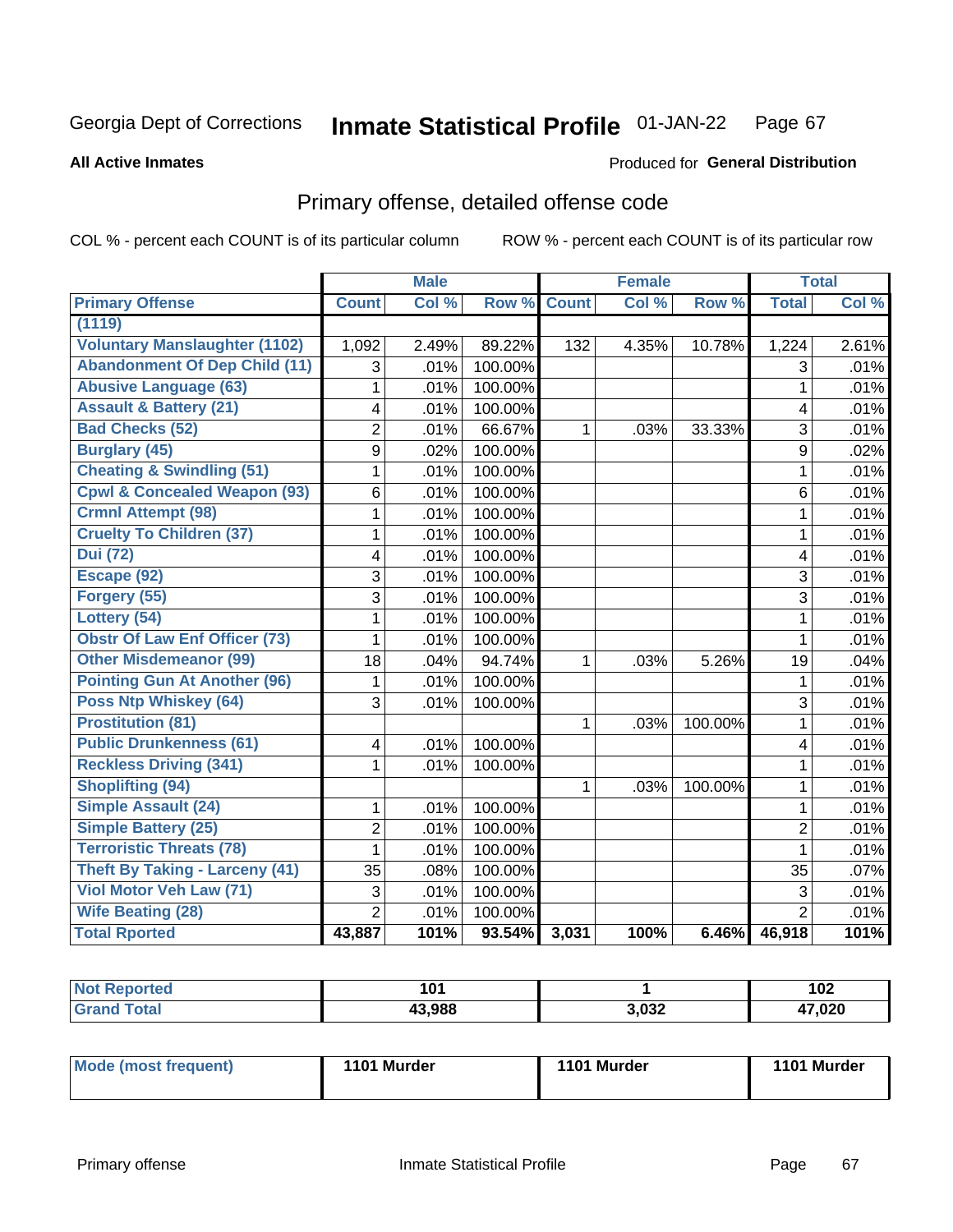#### **Inmate Statistical Profile 01-JAN-22** Page 68

### **All Active Inmates**

# Produced for General Distribution

# County of conviction of primary offense

COL % - percent each COUNT is of its particular column

|                                    |                  | <b>Male</b> |         |                         | <b>Female</b> |        |              | <b>Total</b> |
|------------------------------------|------------------|-------------|---------|-------------------------|---------------|--------|--------------|--------------|
| <b>County of Conviction</b>        | <b>Count</b>     | Col %       | Row %   | <b>Count</b>            | Col %         | Row %  | <b>Total</b> | Col %        |
| <b>Unknown</b><br>000              | $\overline{172}$ | .39%        | 92.47%  | 14                      | .46%          | 7.53%  | 186          | .40%         |
| <b>Appling County</b><br>001       | 110              | .25%        | 97.35%  | 3                       | .10%          | 2.65%  | 113          | .24%         |
| <b>Atkinson County</b><br>002      | 39               | .09%        | 97.50%  | 1                       | .03%          | 2.50%  | 40           | .09%         |
| <b>Bacon County</b><br>003         | 72               | .16%        | 91.14%  | $\overline{7}$          | .23%          | 8.86%  | 79           | .17%         |
| <b>Baker County</b><br>004         | 15               | .03%        | 78.95%  | 4                       | .13%          | 21.05% | 19           | .04%         |
| <b>Baldwin County</b><br>005       | 273              | .62%        | 92.23%  | 23                      | .76%          | 7.77%  | 296          | .63%         |
| <b>Banks County</b><br>006         | 60               | .14%        | 86.96%  | 9                       | .30%          | 13.04% | 69           | .15%         |
| <b>Barrow County</b><br>007        | 315              | .72%        | 90.52%  | 33                      | 1.09%         | 9.48%  | 348          | .74%         |
| <b>Bartow County</b><br>008        | 595              | 1.35%       | 90.84%  | 60                      | 1.98%         | 9.16%  | 655          | 1.39%        |
| <b>Ben Hill County</b><br>009      | 234              | .53%        | 93.23%  | 17                      | .56%          | 6.77%  | 251          | .53%         |
| <b>Berrien County</b><br>010       | 102              | .23%        | 95.33%  | 5                       | .16%          | 4.67%  | 107          | .23%         |
| <b>Bibb County</b><br>011          | 937              | 2.13%       | 95.22%  | 47                      | 1.55%         | 4.78%  | 984          | 2.09%        |
| <b>Bleckley County</b><br>012      | 60               | .14%        | 93.75%  | $\overline{4}$          | .13%          | 6.25%  | 64           | .14%         |
| <b>Brantley County</b><br>013      | 91               | .21%        | 90.10%  | 10                      | .33%          | 9.90%  | 101          | .21%         |
| <b>Brooks County</b><br>014        | 42               | .10%        | 97.67%  | 1                       | .03%          | 2.33%  | 43           | .09%         |
| 015<br><b>Bryan County</b>         | 42               | .10%        | 95.45%  | $\overline{2}$          | .07%          | 4.55%  | 44           | .09%         |
| <b>Bulloch County</b><br>016       | 431              | .98%        | 92.89%  | 33                      | 1.09%         | 7.11%  | 464          | .99%         |
| <b>Burke County</b><br>017         | 199              | .45%        | 97.07%  | 6                       | .20%          | 2.93%  | 205          | .44%         |
| <b>Butts County</b><br>018         | 118              | .27%        | 90.08%  | 13                      | .43%          | 9.92%  | 131          | .28%         |
| <b>Calhoun County</b><br>019       | 27               | .06%        | 90.00%  | 3                       | .10%          | 10.00% | 30           | .06%         |
| <b>Camden County</b><br>020        | 173              | .39%        | 93.01%  | 13                      | .43%          | 6.99%  | 186          | .40%         |
| <b>Candler County</b><br>021       | 101              | .23%        | 93.52%  | $\overline{7}$          | .23%          | 6.48%  | 108          | .23%         |
| <b>Carroll County</b><br>022       | 560              | 1.27%       | 94.59%  | 32                      | 1.06%         | 5.41%  | 592          | 1.26%        |
| <b>Catoosa County</b><br>023       | 345              | .78%        | 93.50%  | 24                      | .79%          | 6.50%  | 369          | .78%         |
| <b>Charlton County</b><br>024      | 54               | .12%        | 90.00%  | 6                       | .20%          | 10.00% | 60           | .13%         |
| 025<br><b>Chatham County</b>       | 1,540            | 3.50%       | 96.67%  | 53                      | 1.75%         | 3.33%  | 1,593        | 3.39%        |
| <b>Chattahoochee County</b><br>026 | 12               | .03%        | 100.00% |                         |               |        | 12           | .03%         |
| <b>Chattooga County</b><br>027     | 173              | .39%        | 91.05%  | 17                      | .56%          | 8.95%  | 190          | .40%         |
| <b>Cherokee County</b><br>028      | 476              | 1.08%       | 92.97%  | 36                      | 1.19%         | 7.03%  | 512          | 1.09%        |
| <b>Clarke County</b><br>029        | 459              | 1.04%       | 94.06%  | 29                      | .96%          | 5.94%  | 488          | 1.04%        |
| <b>Clay County</b><br>030          | 15               | .03%        | 78.95%  | $\overline{\mathbf{4}}$ | .13%          | 21.05% | 19           | .04%         |
| 031<br><b>Clayton County</b>       | 1,129            | 2.57%       | 93.77%  | 75                      | 2.47%         | 6.23%  | 1,204        | 2.56%        |
| <b>Clinch County</b><br>032        | 39               | .09%        | 92.86%  | 3                       | .10%          | 7.14%  | 42           | .09%         |
| <b>Cobb County</b><br>033          | 2,102            | 4.78%       | 93.88%  | 137                     | 4.52%         | 6.12%  | 2,239        | 4.76%        |
| <b>Coffee County</b><br>034        | 287              | .65%        | 93.18%  | 21                      | .69%          | 6.82%  | 308          | .66%         |
| <b>Colquitt County</b><br>035      | 223              | .51%        | 92.92%  | 17                      | .56%          | 7.08%  | 240          | .51%         |
| <b>Columbia County</b><br>036      | 336              | .76%        | 91.30%  | 32                      | 1.06%         | 8.70%  | 368          | .78%         |
| <b>Cook County</b><br>037          | 104              | .24%        | 91.23%  | 10                      | .33%          | 8.77%  | 114          | .24%         |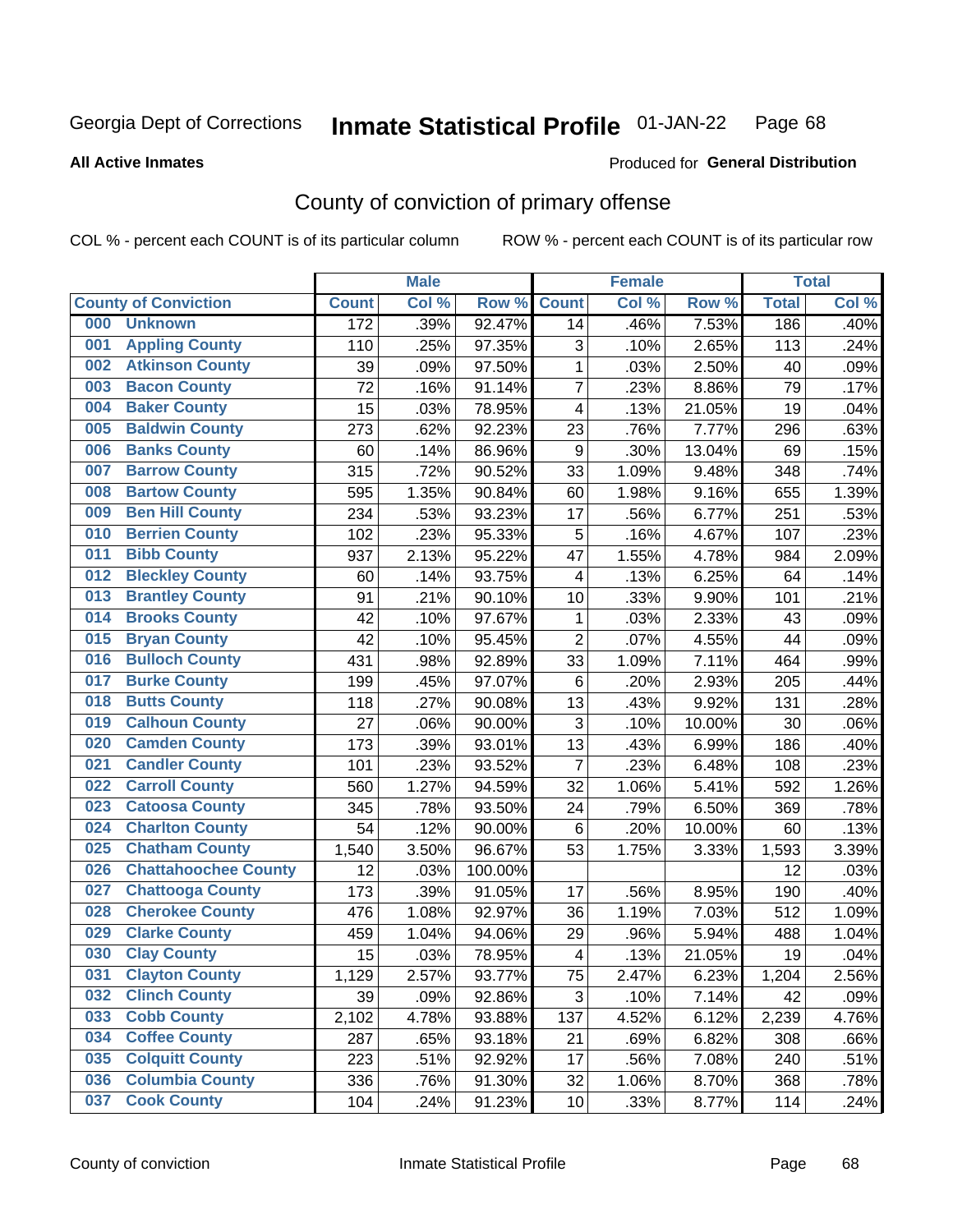#### **Inmate Statistical Profile 01-JAN-22** Page 69

### **All Active Inmates**

# Produced for General Distribution

# County of conviction of primary offense

COL % - percent each COUNT is of its particular column

|     |                             |              | <b>Male</b> |         |                         | <b>Female</b> |          |                  | <b>Total</b> |
|-----|-----------------------------|--------------|-------------|---------|-------------------------|---------------|----------|------------------|--------------|
|     | <b>County of Conviction</b> | <b>Count</b> | Col %       | Row %   | <b>Count</b>            | Col%          | Row %    | <b>Total</b>     | Col %        |
| 038 | <b>Coweta County</b>        | 523          | 1.19%       | 94.92%  | 28                      | .92%          | 5.08%    | $\overline{551}$ | 1.17%        |
| 039 | <b>Crawford County</b>      | 23           | .05%        | 95.83%  | $\mathbf 1$             | .03%          | 4.17%    | 24               | .05%         |
| 040 | <b>Crisp County</b>         | 341          | .78%        | 93.17%  | 25                      | .82%          | 6.83%    | 366              | .78%         |
| 041 | <b>Dade County</b>          | 80           | .18%        | 91.95%  | $\overline{7}$          | .23%          | 8.05%    | 87               | .19%         |
| 042 | <b>Dawson County</b>        | 98           | .22%        | 93.33%  | $\overline{7}$          | .23%          | 6.67%    | 105              | .22%         |
| 043 | <b>Decatur County</b>       | 228          | .52%        | 95.00%  | 12                      | .40%          | 5.00%    | 240              | .51%         |
| 044 | <b>Dekalb County</b>        | 2,325        | 5.29%       | 95.52%  | 109                     | 3.59%         | 4.48%    | 2,434            | 5.18%        |
| 045 | <b>Dodge County</b>         | 102          | .23%        | 87.93%  | 14                      | .46%          | 12.07%   | 116              | .25%         |
| 046 | <b>Dooly County</b>         | 125          | .28%        | 96.15%  | 5                       | .16%          | 3.85%    | 130              | .28%         |
| 047 | <b>Dougherty County</b>     | 719          | 1.63%       | 95.23%  | 36                      | 1.19%         | 4.77%    | 755              | 1.61%        |
| 048 | <b>Douglas County</b>       | 882          | 2.01%       | 92.45%  | 72                      | 2.37%         | 7.55%    | 954              | 2.03%        |
| 049 | <b>Early County</b>         | 83           | .19%        | 97.65%  | $\overline{2}$          | .07%          | 2.35%    | 85               | .18%         |
| 050 | <b>Echols County</b>        | 11           | .03%        | 100.00% |                         |               |          | 11               | .02%         |
| 051 | <b>Effingham County</b>     | 217          | .49%        | 88.93%  | 27                      | .89%          | 11.07%   | 244              | .52%         |
| 052 | <b>Elbert County</b>        | 127          | .29%        | 95.49%  | 6                       | .20%          | 4.51%    | 133              | .28%         |
| 053 | <b>Emanuel County</b>       | 155          | .35%        | 93.37%  | 11                      | .36%          | 6.63%    | 166              | .35%         |
| 054 | <b>Evans County</b>         | 73           | .17%        | 94.81%  | $\overline{\mathbf{4}}$ | .13%          | 5.19%    | 77               | .16%         |
| 055 | <b>Fannin County</b>        | 99           | .23%        | 88.39%  | 13                      | .43%          | 11.61%   | 112              | .24%         |
| 056 | <b>Fayette County</b>       | 320          | .73%        | 94.67%  | 18                      | .59%          | 5.33%    | 338              | .72%         |
| 057 | <b>Floyd County</b>         | 865          | 1.97%       | 90.29%  | 93                      | 3.07%         | 9.71%    | 958              | 2.04%        |
| 058 | <b>Forsyth County</b>       | 355          | .81%        | 91.26%  | 34                      | 1.12%         | 8.74%    | 389              | .83%         |
| 059 | <b>Franklin County</b>      | 144          | .33%        | 87.80%  | 20                      | .66%          | 12.20%   | 164              | .35%         |
| 060 | <b>Fulton County</b>        | 4,221        | 9.60%       | 96.37%  | 159                     | 5.24%         | 3.63%    | 4,380            | 9.32%        |
| 061 | <b>Gilmer County</b>        | 98           | .22%        | 92.45%  | 8                       | .26%          | 7.55%    | 106              | .23%         |
| 062 | <b>Glascock County</b>      | 8            | .02%        | 100.00% |                         |               |          | 8                | .02%         |
| 063 | <b>Glynn County</b>         | 477          | 1.08%       | 95.59%  | 22                      | .73%          | 4.41%    | 499              | 1.06%        |
| 064 | <b>Gordon County</b>        | 346          | .79%        | 90.81%  | 35                      | 1.15%         | 9.19%    | 381              | .81%         |
| 065 | <b>Grady County</b>         | 149          | .34%        | 95.51%  | $\overline{7}$          | .23%          | 4.49%    | 156              | .33%         |
| 066 | <b>Greene County</b>        | 98           | .22%        | 96.08%  | 4                       | .13%          | 3.92%    | 102              | .22%         |
| 067 | <b>Gwinnett County</b>      | 2,261        | 5.14%       | 93.82%  | 149                     | 4.91%         | 6.18%    | 2,410            | 5.13%        |
| 068 | <b>Habersham County</b>     | 103          | .23%        | 88.03%  | 14                      | .46%          | 11.97%   | 117              | .25%         |
| 069 | <b>Hall County</b>          | 624          | 1.42%       | 92.72%  | 49                      | 1.62%         | 7.28%    | 673              | 1.43%        |
| 070 | <b>Hancock County</b>       | 42           | .10%        | 95.45%  | $\overline{2}$          | .07%          | 4.55%    | 44               | .09%         |
| 071 | <b>Haralson County</b>      | 117          | .27%        | 90.70%  | 12                      | .40%          | $9.30\%$ | 129              | .27%         |
| 072 | <b>Harris County</b>        | 85           | .19%        | 93.41%  | 6                       | .20%          | 6.59%    | 91               | .19%         |
| 073 | <b>Hart County</b>          | 156          | .35%        | 91.76%  | 14                      | .46%          | 8.24%    | 170              | .36%         |
| 074 | <b>Heard County</b>         | 41           | .09%        | 95.35%  | $\overline{c}$          | .07%          | 4.65%    | 43               | .09%         |
| 075 | <b>Henry County</b>         | 575          | 1.31%       | 92.30%  | 48                      | 1.58%         | 7.70%    | 623              | 1.32%        |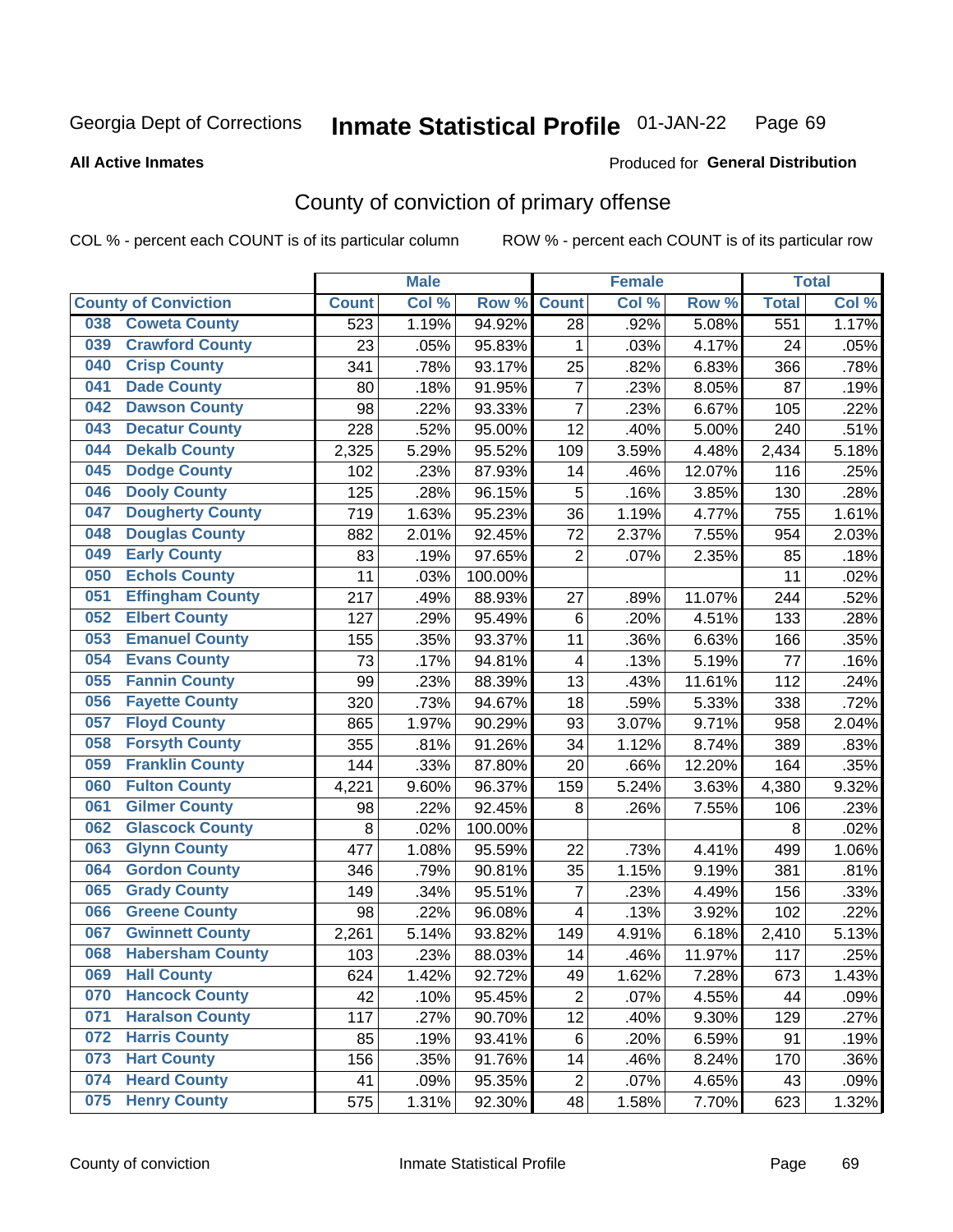#### **Inmate Statistical Profile 01-JAN-22** Page 70

### **All Active Inmates**

# Produced for General Distribution

# County of conviction of primary offense

COL % - percent each COUNT is of its particular column

|                                 |                  | <b>Male</b> |         |                         | <b>Female</b> |        |                  | <b>Total</b> |
|---------------------------------|------------------|-------------|---------|-------------------------|---------------|--------|------------------|--------------|
| <b>County of Conviction</b>     | <b>Count</b>     | Col %       | Row %   | <b>Count</b>            | Col %         | Row %  | <b>Total</b>     | Col %        |
| <b>Houston County</b><br>076    | $\overline{713}$ | 1.62%       | 92.48%  | 58                      | 1.91%         | 7.52%  | $\overline{771}$ | 1.64%        |
| <b>Irwin County</b><br>077      | 56               | .13%        | 96.55%  | $\overline{2}$          | .07%          | 3.45%  | 58               | .12%         |
| <b>Jackson County</b><br>078    | 253              | .58%        | 91.67%  | 23                      | .76%          | 8.33%  | 276              | .59%         |
| <b>Jasper County</b><br>079     | 53               | .12%        | 96.36%  | $\overline{2}$          | .07%          | 3.64%  | 55               | .12%         |
| <b>Jeff Davis County</b><br>080 | 77               | .18%        | 95.06%  | 4                       | .13%          | 4.94%  | 81               | .17%         |
| 081<br><b>Jefferson County</b>  | 136              | .31%        | 93.15%  | 10                      | .33%          | 6.85%  | 146              | .31%         |
| <b>Jenkins County</b><br>082    | 59               | .13%        | 93.65%  | $\overline{\mathbf{4}}$ | .13%          | 6.35%  | 63               | .13%         |
| <b>Johnson County</b><br>083    | 38               | .09%        | 97.44%  | $\mathbf 1$             | .03%          | 2.56%  | 39               | .08%         |
| <b>Jones County</b><br>084      | 167              | .38%        | 86.53%  | 26                      | .86%          | 13.47% | 193              | .41%         |
| <b>Lamar County</b><br>085      | 76               | .17%        | 87.36%  | 11                      | .36%          | 12.64% | 87               | .19%         |
| <b>Lanier County</b><br>086     | 48               | .11%        | 88.89%  | 6                       | .20%          | 11.11% | 54               | .11%         |
| <b>Laurens County</b><br>087    | 255              | .58%        | 92.73%  | 20                      | .66%          | 7.27%  | 275              | .58%         |
| <b>Lee County</b><br>088        | 68               | .15%        | 91.89%  | 6                       | .20%          | 8.11%  | 74               | .16%         |
| <b>Liberty County</b><br>089    | 186              | .42%        | 92.54%  | 15                      | .49%          | 7.46%  | 201              | .43%         |
| <b>Lincoln County</b><br>090    | 32               | .07%        | 88.89%  | $\overline{\mathbf{4}}$ | .13%          | 11.11% | 36               | .08%         |
| <b>Long County</b><br>091       | 69               | .16%        | 94.52%  | 4                       | .13%          | 5.48%  | 73               | .16%         |
| <b>Lowndes County</b><br>092    | 426              | .97%        | 95.52%  | 20                      | .66%          | 4.48%  | 446              | .95%         |
| <b>Lumpkin County</b><br>093    | 71               | .16%        | 92.21%  | 6                       | .20%          | 7.79%  | 77               | .16%         |
| <b>Macon County</b><br>094      | 41               | .09%        | 93.18%  | 3                       | .10%          | 6.82%  | 44               | .09%         |
| <b>Madison County</b><br>095    | 144              | .33%        | 91.72%  | 13                      | .43%          | 8.28%  | 157              | .33%         |
| <b>Marion County</b><br>096     | 27               | .06%        | 96.43%  | $\mathbf 1$             | .03%          | 3.57%  | 28               | .06%         |
| <b>Mcduffie County</b><br>097   | 160              | .36%        | 94.12%  | 10                      | .33%          | 5.88%  | 170              | .36%         |
| <b>Mcintosh County</b><br>098   | 54               | .12%        | 91.53%  | 5                       | .16%          | 8.47%  | 59               | .13%         |
| <b>Meriwether County</b><br>099 | 152              | .35%        | 92.68%  | 12                      | .40%          | 7.32%  | 164              | .35%         |
| <b>Miller County</b><br>100     | 28               | .06%        | 100.00% |                         |               |        | 28               | .06%         |
| <b>Mitchell County</b><br>101   | 141              | .32%        | 94.00%  | 9                       | .30%          | 6.00%  | 150              | .32%         |
| <b>Monroe County</b><br>102     | 153              | .35%        | 90.53%  | 16                      | .53%          | 9.47%  | 169              | .36%         |
| <b>Montgomery County</b><br>103 | 24               | .05%        | 96.00%  | 1                       | .03%          | 4.00%  | 25               | .05%         |
| <b>Morgan County</b><br>104     | 149              | .34%        | 90.85%  | 15                      | .49%          | 9.15%  | 164              | .35%         |
| <b>Murray County</b><br>105     | 222              | .50%        | 89.52%  | 26                      | .86%          | 10.48% | 248              | .53%         |
| <b>Muscogee County</b><br>106   | 984              | 2.24%       | 94.89%  | 53                      | 1.75%         | 5.11%  | 1,037            | 2.21%        |
| 107<br><b>Newton County</b>     | 656              | 1.49%       | 92.26%  | 55                      | 1.81%         | 7.74%  | 711              | 1.51%        |
| <b>Oconee County</b><br>108     | 45               | .10%        | 100.00% |                         |               |        | 45               | .10%         |
| 109<br><b>Oglethorpe County</b> | 63               | .14%        | 98.44%  | 1                       | .03%          | 1.56%  | 64               | .14%         |
| <b>Paulding County</b><br>110   | 222              | .50%        | 93.28%  | 16                      | .53%          | 6.72%  | 238              | .51%         |
| <b>Peach County</b><br>111      | 57               | .13%        | 95.00%  | 3                       | .10%          | 5.00%  | 60               | .13%         |
| <b>Pickens County</b><br>112    | 98               | .22%        | 88.29%  | 13                      | .43%          | 11.71% | 111              | .24%         |
| <b>Pierce County</b><br>113     | 108              | .25%        | 93.91%  | $\overline{7}$          | .23%          | 6.09%  | 115              | .24%         |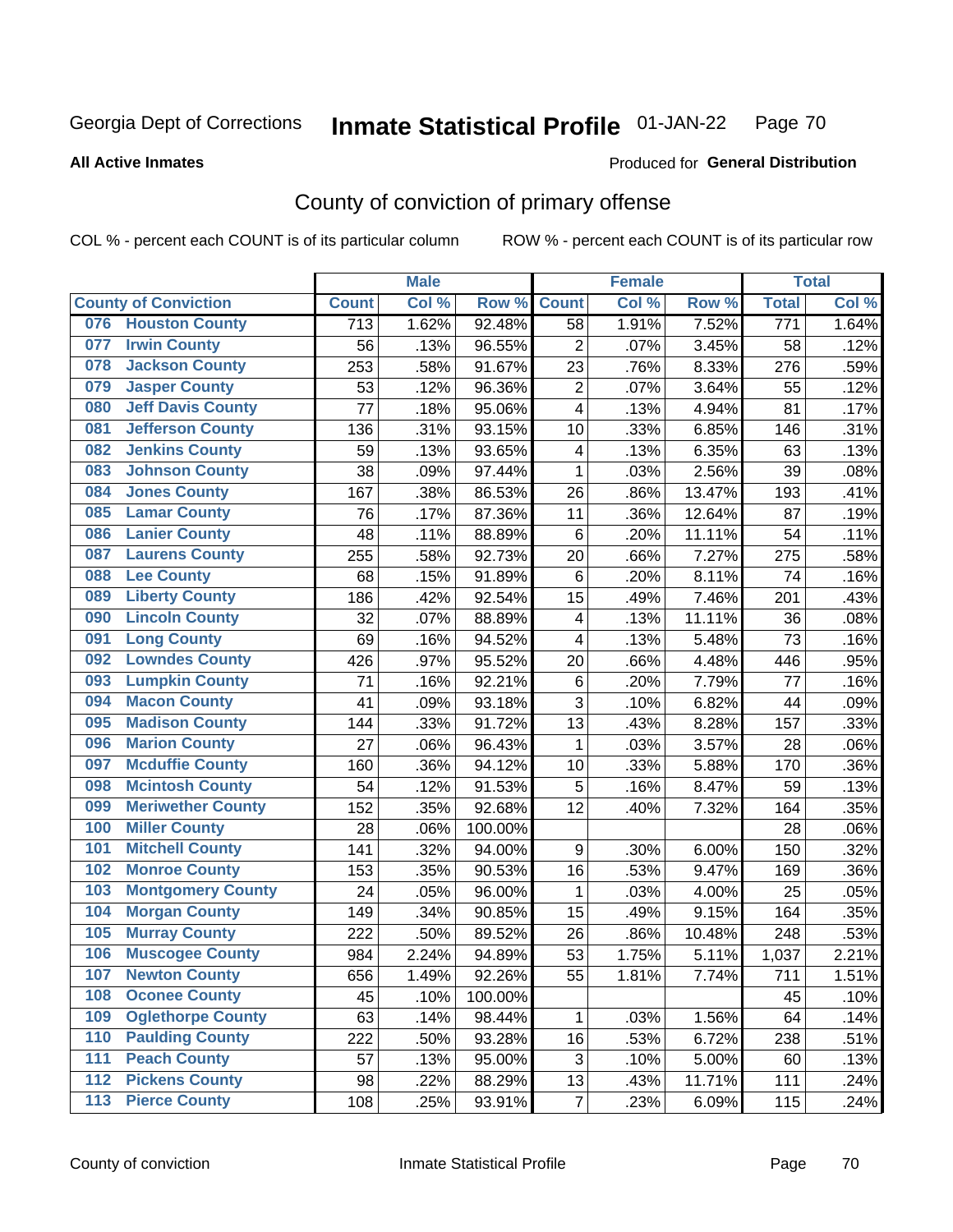#### **Inmate Statistical Profile 01-JAN-22** Page 71

**All Active Inmates** 

## Produced for General Distribution

# County of conviction of primary offense

COL % - percent each COUNT is of its particular column

|                                          |              | <b>Male</b> |         |                           | <b>Female</b> |        |                 | <b>Total</b> |
|------------------------------------------|--------------|-------------|---------|---------------------------|---------------|--------|-----------------|--------------|
| <b>County of Conviction</b>              | <b>Count</b> | Col %       | Row %   | <b>Count</b>              | Col %         | Row %  | <b>Total</b>    | Col %        |
| 114 Pike County                          | 48           | .11%        | 92.31%  | $\overline{4}$            | .13%          | 7.69%  | $\overline{52}$ | .11%         |
| <b>Polk County</b><br>$\overline{115}$   | 182          | .41%        | 90.55%  | 19                        | .63%          | 9.45%  | 201             | .43%         |
| <b>Pulaski County</b><br>116             | 29           | .07%        | 82.86%  | $\,6$                     | .20%          | 17.14% | 35              | .07%         |
| 117<br><b>Putnam County</b>              | 156          | .35%        | 93.41%  | 11                        | .36%          | 6.59%  | 167             | .36%         |
| <b>Quitman County</b><br>118             | 11           | .03%        | 100.00% |                           |               |        | 11              | .02%         |
| <b>Rabun County</b><br>119               | 63           | .14%        | 84.00%  | 12                        | .40%          | 16.00% | 75              | .16%         |
| <b>Randolph County</b><br>120            | 43           | .10%        | 97.73%  | $\mathbf{1}$              | .03%          | 2.27%  | 44              | .09%         |
| <b>Richmond County</b><br>121            | 1,566        | 3.56%       | 94.74%  | 87                        | 2.87%         | 5.26%  | 1,653           | 3.52%        |
| <b>Rockdale County</b><br>122            | 409          | .93%        | 94.02%  | 26                        | .86%          | 5.98%  | 435             | .93%         |
| <b>Schley County</b><br>123              | 19           | .04%        | 100.00% |                           |               |        | 19              | .04%         |
| <b>Screven County</b><br>124             | 101          | .23%        | 95.28%  | 5                         | .16%          | 4.72%  | 106             | .23%         |
| <b>Seminole County</b><br>125            | 61           | .14%        | 87.14%  | 9                         | .30%          | 12.86% | 70              | .15%         |
| <b>Spalding County</b><br>126            | 420          | .95%        | 92.31%  | 35                        | 1.15%         | 7.69%  | 455             | .97%         |
| <b>Stephens County</b><br>127            | 116          | .26%        | 95.87%  | 5                         | .16%          | 4.13%  | 121             | .26%         |
| <b>Stewart County</b><br>128             | 18           | .04%        | 85.71%  | 3                         | .10%          | 14.29% | 21              | .04%         |
| <b>Sumter County</b><br>129              | 191          | .43%        | 96.46%  | $\overline{7}$            | .23%          | 3.54%  | 198             | .42%         |
| <b>Talbot County</b><br>130              | 21           | .05%        | 95.45%  | 1                         | .03%          | 4.55%  | 22              | .05%         |
| <b>Taliaferro County</b><br>131          | 14           | .03%        | 100.00% |                           |               |        | 14              | .03%         |
| <b>Tattnall County</b><br>132            | 158          | .36%        | 88.27%  | 21                        | .69%          | 11.73% | 179             | .38%         |
| <b>Taylor County</b><br>133              | 44           | .10%        | 93.62%  | $\ensuremath{\mathsf{3}}$ | .10%          | 6.38%  | 47              | .10%         |
| <b>Telfair County</b><br>134             | 92           | .21%        | 92.93%  | $\overline{7}$            | .23%          | 7.07%  | 99              | .21%         |
| <b>Terrell County</b><br>135             | 72           | .16%        | 97.30%  | $\overline{2}$            | .07%          | 2.70%  | 74              | .16%         |
| <b>Thomas County</b><br>136              | 196          | .45%        | 96.55%  | $\overline{7}$            | .23%          | 3.45%  | 203             | .43%         |
| <b>Tift County</b><br>137                | 303          | .69%        | 97.12%  | 9                         | .30%          | 2.88%  | 312             | .66%         |
| <b>Toombs County</b><br>138              | 276          | .63%        | 92.00%  | 24                        | .79%          | 8.00%  | 300             | .64%         |
| <b>Towns County</b><br>139               | 49           | .11%        | 81.67%  | 11                        | .36%          | 18.33% | 60              | .13%         |
| <b>Treutlen County</b><br>140            | 65           | .15%        | 100.00% |                           |               |        | 65              | .14%         |
| <b>Troup County</b><br>141               | 536          | 1.22%       | 93.87%  | 35                        | 1.15%         | 6.13%  | 571             | 1.21%        |
| <b>Turner County</b><br>142              | 54           | .12%        | 93.10%  | $\overline{\mathbf{4}}$   | .13%          | 6.90%  | 58              | .12%         |
| <b>Twiggs County</b><br>$\overline{143}$ | 32           | .07%        | 88.89%  | $\overline{\mathbf{4}}$   | .13%          | 11.11% | 36              | .08%         |
| <b>Union County</b><br>144               | 85           | .19%        | 82.52%  | 18                        | .59%          | 17.48% | 103             | .22%         |
| 145<br><b>Upson County</b>               | 161          | .37%        | 96.41%  | 6                         | .20%          | 3.59%  | 167             | $.36\%$      |
| <b>Walker County</b><br>146              | 404          | .92%        | 91.20%  | 39                        | 1.29%         | 8.80%  | 443             | .94%         |
| <b>Walton County</b><br>147              | 616          | 1.40%       | 90.32%  | 66                        | 2.18%         | 9.68%  | 682             | 1.45%        |
| <b>Ware County</b><br>148                | 214          | .49%        | 93.04%  | 16                        | .53%          | 6.96%  | 230             | .49%         |
| <b>Warren County</b><br>149              | 26           | .06%        | 86.67%  | 4                         | .13%          | 13.33% | 30              | .06%         |
| <b>Washington County</b><br>150          | 172          | .39%        | 91.98%  | 15                        | .49%          | 8.02%  | 187             | .40%         |
| <b>Wayne County</b><br>151               | 194          | .44%        | 89.40%  | 23                        | .76%          | 10.60% | 217             | .46%         |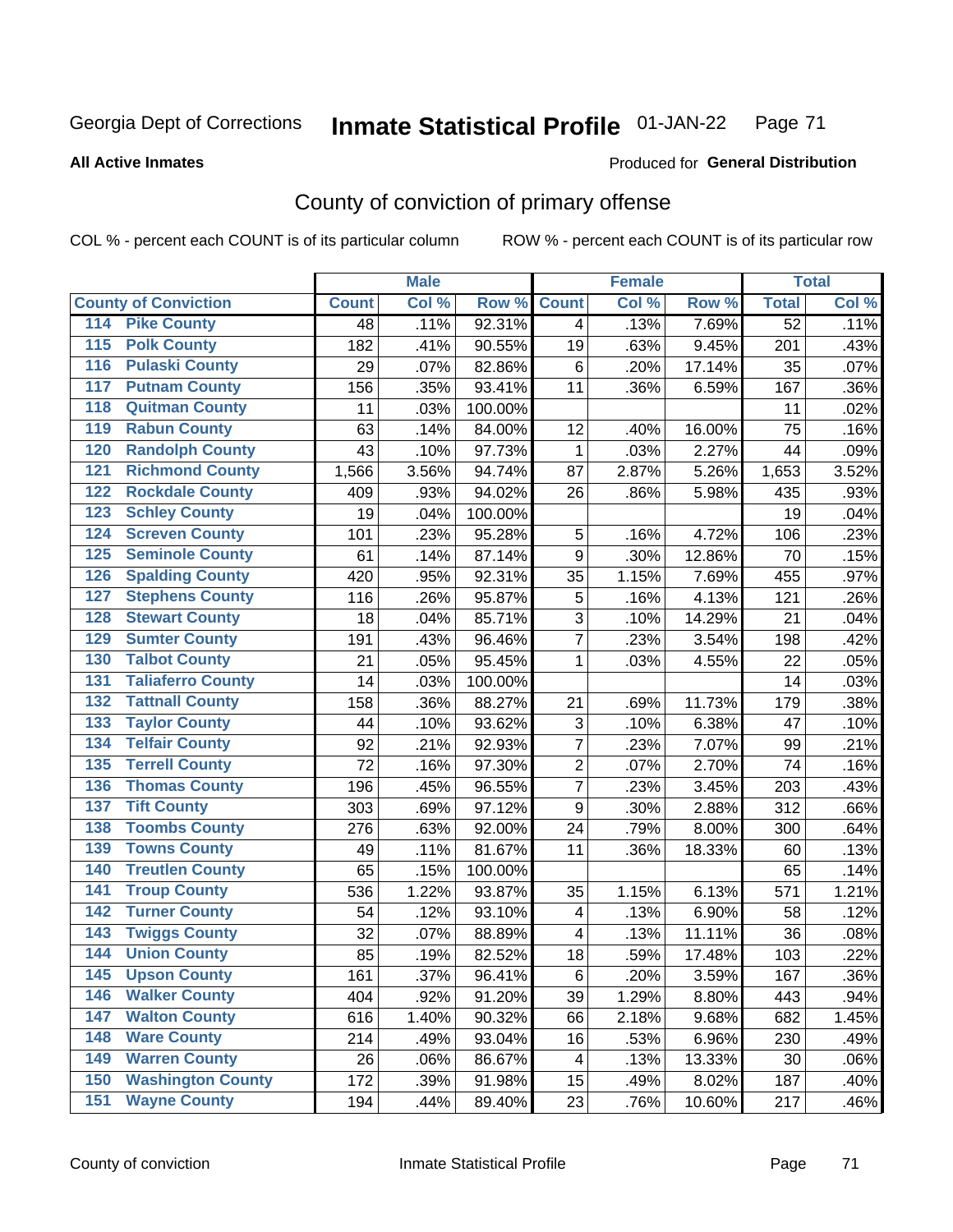#### **Inmate Statistical Profile 01-JAN-22** Page 72

**All Active Inmates** 

## Produced for General Distribution

# County of conviction of primary offense

COL % - percent each COUNT is of its particular column

|                                |              | <b>Male</b> |             |                | <b>Female</b> |          |              | <b>Total</b> |
|--------------------------------|--------------|-------------|-------------|----------------|---------------|----------|--------------|--------------|
| <b>County of Conviction</b>    | <b>Count</b> | Col %       | Row % Count |                | Col %         | Row %    | <b>Total</b> | Col %        |
| <b>Webster County</b><br>152   | 6            | .01%        | 75.00%      | 2              | $.07\%$       | 25.00%   | 8            | .02%         |
| <b>Wheeler County</b><br>153   | 14           | .03%        | 87.50%      | 2              | $.07\%$       | 12.50%   | 16           | .03%         |
| <b>White County</b><br>154     | 75           | .17%        | 94.94%      | 4              | .13%          | 5.06%    | 79           | $.17\%$      |
| <b>Whitfield County</b><br>155 | 727          | 1.65%       | 88.66%      | 93             | 3.07%         | 11.34%   | 820          | 1.74%        |
| <b>Wilcox County</b><br>156    | 52           | .12%        | 96.30%      | 2              | $.07\%$       | 3.70%    | 54           | .11%         |
| <b>Wilkes County</b><br>157    | 63           | .14%        | 96.92%      | 2              | $.07\%$       | 3.08%    | 65           | .14%         |
| <b>Wilkinson County</b><br>158 | 42           | .10%        | 95.45%      | $\overline{2}$ | $.07\%$       | 4.55%    | 44           | .09%         |
| <b>Worth County</b><br>159     | 123          | .28%        | 90.44%      | 13             | .43%          | $9.56\%$ | 136          | .29%         |
| <b>Total Rported</b>           | 43,988       | 100%        | 93.55%      | 3,032          | 100%          | 6.45%    | 47,020       | 100%         |

| <b>Not Reported</b> |        |       |        |
|---------------------|--------|-------|--------|
| ™ota⊩               | 43,988 | 3,032 | 47,020 |

| <b>Mode (most frequent)</b> | <b>Fulton County</b> | <b>Fulton County</b> | <b>Fulton County</b> |
|-----------------------------|----------------------|----------------------|----------------------|
|                             |                      |                      |                      |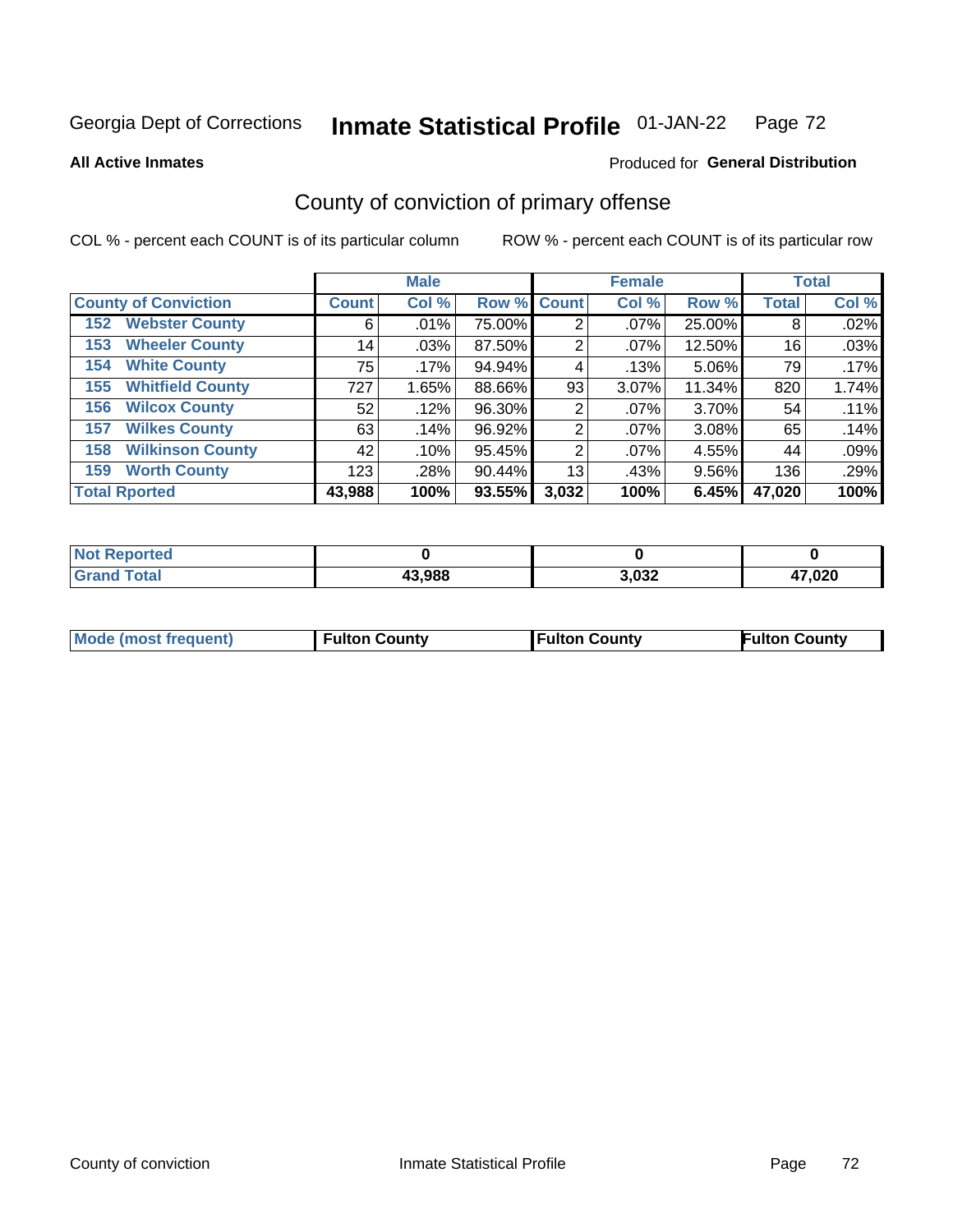# Georgia Dept of Corrections **All Active Inmates**

### **Inmate Statistical Profile 01-JAN-22** Page 73

Produced for General Distribution

# Circuit of conviction of primary offense

COL % - percent each COUNT is of its particular column ROW % - percent each COUNT is of its particular row

|                         |                                 | <b>Male</b>      |       |        | <b>Female</b> |       |        | <b>Total</b> |       |
|-------------------------|---------------------------------|------------------|-------|--------|---------------|-------|--------|--------------|-------|
|                         | <b>Circuit of Conviction</b>    | <b>Count</b>     | Col % | Row %  | <b>Count</b>  | Col % | Row %  | <b>Total</b> | Col % |
| 1                       | <b>Alapaha Circuit</b>          | $\overline{332}$ | .76%  | 93.00% | 25            | .83%  | 7.00%  | 357          | .76%  |
| $\overline{2}$          | <b>Alcovy Circuit</b>           | 1,272            | 2.90% | 91.31% | 121           | 4.01% | 8.69%  | 1,393        | 2.97% |
| $\overline{\mathbf{3}}$ | <b>Atlanta Circuit</b>          | 4,221            | 9.63% | 96.37% | 159           | 5.27% | 3.63%  | 4,380        | 9.35% |
| 4                       | <b>Atlantic Circuit</b>         | 582              | 1.33% | 91.94% | 51            | 1.69% | 8.06%  | 633          | 1.35% |
| 5                       | <b>Augusta Circuit</b>          | 2,101            | 4.80% | 94.38% | 125           | 4.14% | 5.62%  | 2,226        | 4.75% |
| $\overline{6}$          | <b>Blue Ridge Circuit</b>       | 476              | 1.09% | 92.97% | 36            | 1.19% | 7.03%  | 512          | 1.09% |
| $\overline{\mathbf{7}}$ | <b>Brunswick Circuit</b>        | 1,031            | 2.35% | 94.07% | 65            | 2.15% | 5.93%  | 1,096        | 2.34% |
| $\overline{\mathbf{8}}$ | <b>Chattahoochee Circuit</b>    | 1,173            | 2.68% | 94.83% | 64            | 2.12% | 5.17%  | 1,237        | 2.64% |
| $\overline{9}$          | <b>Cherokee Circuit</b>         | 941              | 2.15% | 90.83% | 95            | 3.15% | 9.17%  | 1,036        | 2.21% |
| 10                      | <b>Clayton Circuit</b>          | 1,129            | 2.58% | 93.77% | 75            | 2.49% | 6.23%  | 1,204        | 2.57% |
| $\overline{11}$         | <b>Cobb Circuit</b>             | 2,102            | 4.80% | 93.88% | 137           | 4.54% | 6.12%  | 2,239        | 4.78% |
| $\overline{12}$         | <b>Conasauga Circuit</b>        | 949              | 2.17% | 88.86% | 119           | 3.94% | 11.14% | 1,068        | 2.28% |
| 13                      | <b>Cordele Circuit</b>          | 752              | 1.72% | 93.88% | 49            | 1.62% | 6.12%  | 801          | 1.71% |
| $\overline{14}$         | <b>Coweta Circuit</b>           | 1,812            | 4.14% | 94.33% | 109           | 3.61% | 5.67%  | 1,921        | 4.10% |
| 15                      | <b>Dougherty Circuit</b>        | 719              | 1.64% | 95.23% | 36            | 1.19% | 4.77%  | 755          | 1.61% |
| 16                      | <b>Dublin Circuit</b>           | 390              | .89%  | 93.98% | 25            | .83%  | 6.02%  | 415          | .89%  |
| 17                      | <b>Eastern Circuit</b>          | 1,540            | 3.51% | 96.67% | 53            | 1.76% | 3.33%  | 1,593        | 3.40% |
| 18                      | <b>Flint Circuit</b>            | 575              | 1.31% | 92.30% | 48            | 1.59% | 7.70%  | 623          | 1.33% |
| 19                      | <b>Griffin Circuit</b>          | 949              | 2.17% | 93.77% | 63            | 2.09% | 6.23%  | 1,012        | 2.16% |
| $\overline{20}$         | <b>Gwinnett Circuit</b>         | 2,261            | 5.16% | 93.82% | 149           | 4.94% | 6.18%  | 2,410        | 5.15% |
| $\overline{21}$         | <b>Houston Circuit</b>          | 713              | 1.63% | 92.48% | 58            | 1.92% | 7.52%  | 771          | 1.65% |
| $\overline{22}$         | <b>Lookout Mountain Circuit</b> | 1,002            | 2.29% | 92.01% | 87            | 2.88% | 7.99%  | 1,089        | 2.33% |
| 23                      | <b>Macon Circuit</b>            | 1,017            | 2.32% | 95.22% | 51            | 1.69% | 4.78%  | 1,068        | 2.28% |
| $\overline{24}$         | <b>Middle Circuit</b>           | 840              | 1.92% | 92.61% | 67            | 2.22% | 7.39%  | 907          | 1.94% |
| 25                      | <b>Mountain Circuit</b>         | 282              | .64%  | 90.10% | 31            | 1.03% | 9.90%  | 313          | .67%  |
| 26                      | <b>Northeastern Circuit</b>     | 722              | 1.65% | 92.80% | 56            | 1.86% | 7.20%  | 778          | 1.66% |
| $\overline{27}$         | <b>Northern Circuit</b>         | 634              | 1.45% | 92.15% | 54            | 1.79% | 7.85%  | 688          | 1.47% |
| 28                      | <b>Ocmulgee Circuit</b>         | 980              | 2.24% | 92.02% | 85            | 2.82% | 7.98%  | 1,065        | 2.27% |
| 29                      | <b>Oconee Circuit</b>           | 321              | .73%  | 90.42% | 34            | 1.13% | 9.58%  | 355          | .76%  |
| 30                      | <b>Ogeechee Circuit</b>         | 808              | 1.84% | 92.13% | 69            | 2.29% | 7.87%  | 877          | 1.87% |
| $\overline{31}$         | <b>Pataula Circuit</b>          | 313              | .71%  | 94.56% | 18            | .60%  | 5.44%  | 331          | .71%  |
| 32                      | <b>Piedmont Circuit</b>         | 628              | 1.43% | 90.62% | 65            | 2.15% | 9.38%  | 693          | 1.48% |
| 33                      | <b>Rome Circuit</b>             | 865              | 1.97% | 90.29% | 93            | 3.08% | 9.71%  | 958          | 2.05% |
| 34                      | <b>South Georgia Circuit</b>    | 560              | 1.28% | 94.12% | 35            | 1.16% | 5.88%  | 595          | 1.27% |
| 35                      | <b>Southern Circuit</b>         | 898              | 2.05% | 95.23% | 45            | 1.49% | 4.77%  | 943          | 2.01% |
| 36                      | <b>Southwestern Circuit</b>     | 343              | .78%  | 94.23% | 21            | .70%  | 5.77%  | 364          | .78%  |
| 37                      | <b>Stone Mountain Circuit</b>   | 2,325            | 5.31% | 95.52% | 109           | 3.61% | 4.48%  | 2,434        | 5.20% |
| 38                      | <b>Tallapoosa Circuit</b>       | 299              | .68%  | 90.61% | 31            | 1.03% | 9.39%  | 330          | .70%  |
| 39                      | <b>Tifton Circuit</b>           | 536              | 1.22% | 95.04% | 28            | .93%  | 4.96%  | 564          | 1.20% |
| 40                      | <b>Toombs Circuit</b>           | 303              | .69%  | 93.81% | 20            | .66%  | 6.19%  | 323          | .69%  |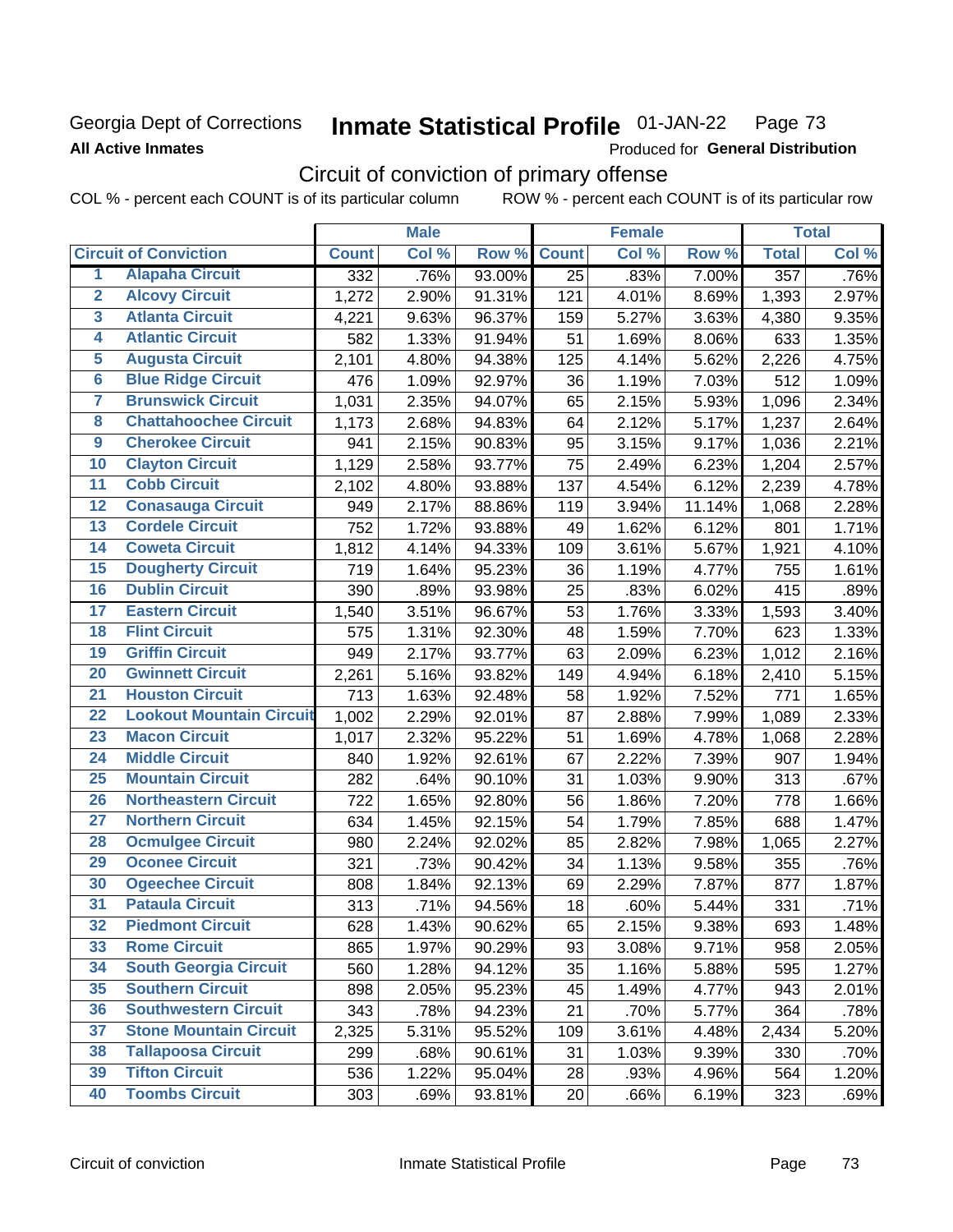### Georgia Dept of Corrections **All Active Inmates**

#### Inmate Statistical Profile 01-JAN-22 Page 74

Produced for General Distribution

## Circuit of conviction of primary offense

|                      |                                  |              | <b>Male</b> |        |              | <b>Female</b> |        |              | <b>Total</b> |
|----------------------|----------------------------------|--------------|-------------|--------|--------------|---------------|--------|--------------|--------------|
|                      | <b>Circuit of Conviction</b>     | <b>Count</b> | Col %       | Row %  | <b>Count</b> | Col %         | Row %  | <b>Total</b> | Col %        |
| 41                   | <b>Waycross Circuit</b>          | 826          | 1.89%       | 92.50% | 67           | 2.22%         | 7.50%  | 893          | 1.91%        |
| 42                   | <b>Western Circuit</b>           | 504          | 1.15%       | 94.56% | 29           | .96%          | 5.44%  | 533          | 1.14%        |
| 43                   | <b>Rockdale Circuit</b>          | 409          | .93%        | 94.02% | 26           | .86%          | 5.98%  | 435          | .93%         |
| 44                   | <b>Douglas Circuit</b>           | 882          | 2.01%       | 92.45% | 72           | 2.39%         | 7.55%  | 954          | 2.04%        |
| 45                   | <b>Appalachian Circuit</b>       | 295          | .67%        | 89.67% | 34           | 1.13%         | 10.33% | 329          | .70%         |
| 46                   | <b>Enotah Circuit</b>            | 280          | .64%        | 87.77% | 39           | 1.29%         | 12.23% | 319          | .68%         |
| 47                   | <b>Bell-Forsyth J.C.</b>         | 355          | .81%        | 91.26% | 34           | 1.13%         | 8.74%  | 389          | .83%         |
| 48                   | <b>Towaliga Judicial Circuit</b> | 347          | .79%        | 89.66% | 40           | 1.33%         | 10.34% | 387          | .83%         |
| 49                   | <b>Paulding Circuit</b>          | 222          | .51%        | 93.28% | 16           | .53%          | 6.72%  | 238          | .51%         |
| <b>Total Rported</b> |                                  | 43,816       | 100%        | 93.56% | 3,018        | 100%          | 6.44%  | 46,834       | 100%         |
|                      | <b>Not Reported</b>              |              | 172         |        |              | 14            |        |              | 186          |
| <b>Grand Total</b>   |                                  |              | 43,988      |        |              | 3,032         |        |              | 47,020       |

| $\overline{\mathsf{r}}$ oranu Tutan | 49.900  | J.VJZ   | 91.VZV  |
|-------------------------------------|---------|---------|---------|
| <b>Mode</b><br>(most frequent)      | Atlanta | Atlanta | Atlanta |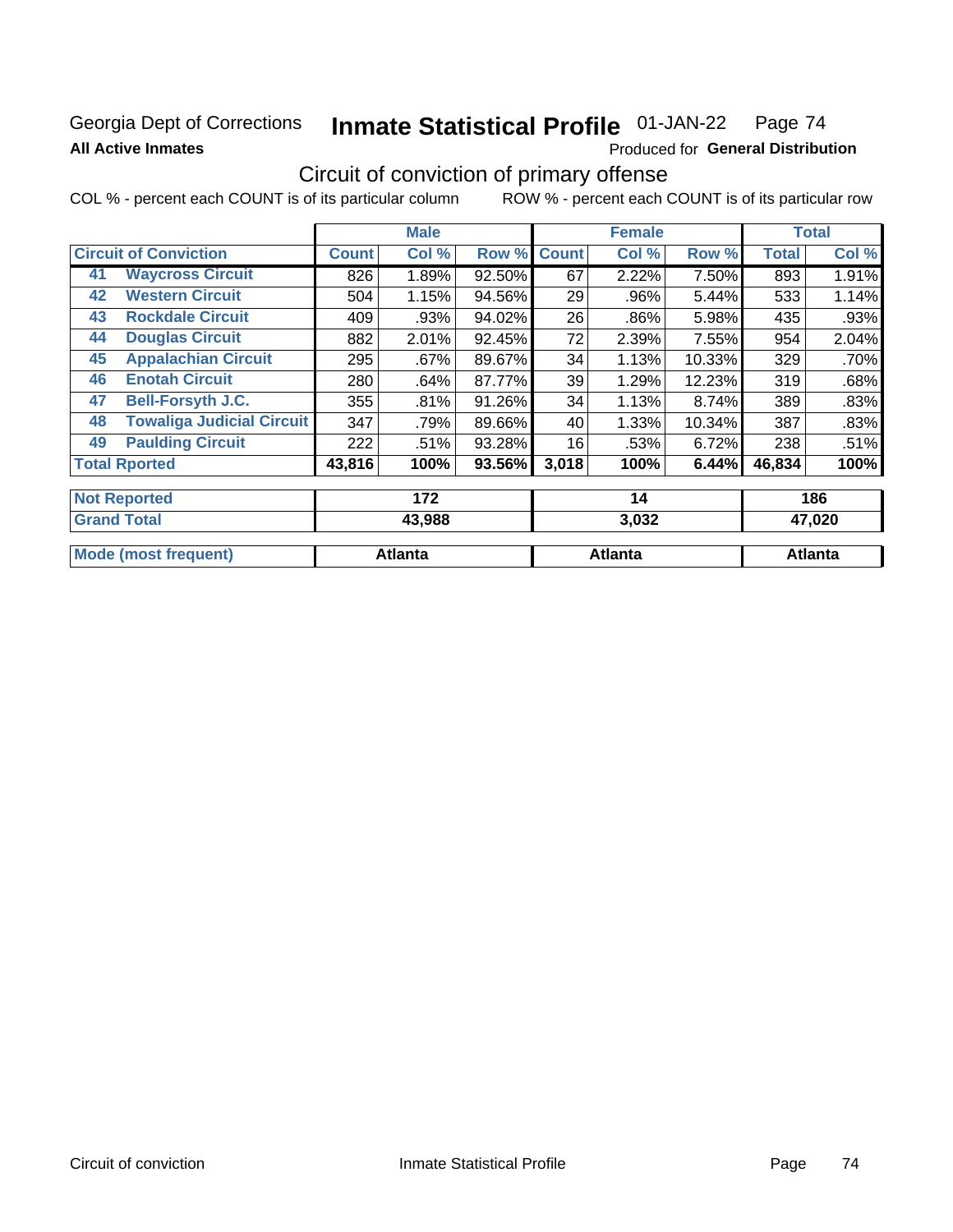### **All Active Inmates**

#### Produced for **General Distribution**

## Years served (jail + prison) in this incarceration

|                       |              | <b>Male</b> |        |                  | <b>Female</b> |       |              | <b>Total</b> |
|-----------------------|--------------|-------------|--------|------------------|---------------|-------|--------------|--------------|
| <b>Years Served</b>   | <b>Count</b> | Col %       | Row %  | <b>Count</b>     | Col %         | Row % | <b>Total</b> | Col %        |
| Less than one year    | 7,654        | 17.41%      | 91.92% | 673              | 22.20%        | 8.08% | 8,327        | 17.72%       |
| 1 to 1.99 years       | 3,637        | 8.27%       | 92.05% | 314              | 10.36%        | 7.95% | 3,951        | 8.41%        |
| 2 to 2.99 years       | 4,866        | 11.07%      | 91.23% | 468              | 15.44%        | 8.77% | 5,334        | 11.35%       |
| 3 to 3.99 years       | 3,857        | 8.77%       | 91.77% | 346              | 11.42%        | 8.23% | 4,203        | 8.94%        |
| 4 to 4.99 years       | 3,262        | 7.42%       | 93.01% | 245              | 8.08%         | 6.99% | 3,507        | 7.46%        |
| 5 to 5.99 years       | 2,588        | 5.89%       | 94.11% | 162              | 5.34%         | 5.89% | 2,750        | 5.85%        |
| 6 to 6.99 years       | 2,142        | 4.87%       | 94.11% | 134              | 4.42%         | 5.89% | 2,276        | 4.84%        |
| 7 to 7.99 years       | 1,867        | 4.25%       | 94.77% | 103              | 3.40%         | 5.23% | 1,970        | 4.19%        |
| 8 to 8.99 years       | 1,642        | 3.73%       | 94.86% | 89               | 2.94%         | 5.14% | 1,731        | 3.68%        |
| 9 to 9.99 years       | 1,409        | 3.20%       | 94.63% | 80               | 2.64%         | 5.37% | 1,489        | 3.17%        |
| 10 to 10.99 years     | 1,190        | 2.71%       | 95.58% | 55               | 1.81%         | 4.42% | 1,245        | 2.65%        |
| 11 to 11.99 years     | 961          | 2.19%       | 95.34% | 47               | 1.55%         | 4.66% | 1,008        | 2.14%        |
| 12 to 12.99 years     | 839          | 1.91%       | 95.56% | 39               | 1.29%         | 4.44% | 878          | 1.87%        |
| 13 to 13.99 years     | 753          | 1.71%       | 95.92% | 32               | 1.06%         | 4.08% | 785          | 1.67%        |
| 14 to 14.99 years     | 801          | 1.82%       | 96.04% | 33               | 1.09%         | 3.96% | 834          | 1.77%        |
| 15 to 15.99 years     | 592          | 1.35%       | 96.42% | 22               | 0.73%         | 3.58% | 614          | 1.31%        |
| 16 to 16.99 years     | 522          | 1.19%       | 94.91% | 28               | 0.92%         | 5.09% | 550          | 1.17%        |
| 17 to 17.99 years     | 437          | 0.99%       | 95.21% | 22               | 0.73%         | 4.79% | 459          | 0.98%        |
| 18 to 18.99 years     | 463          | 1.05%       | 96.46% | 17               | 0.56%         | 3.54% | 480          | 1.02%        |
| 19 to 19.99 years     | 426          | 0.97%       | 94.88% | 23               | 0.76%         | 5.12% | 449          | 0.96%        |
| 20 to 20.99 years     | 361          | 0.82%       | 97.83% | 8                | 0.26%         | 2.17% | 369          | 0.79%        |
| 21 to 21.99 years     | 329          | 0.75%       | 96.48% | 12               | 0.40%         | 3.52% | 341          | 0.73%        |
| 22 to 22.99 years     | 303          | 0.69%       | 95.28% | 15               | 0.49%         | 4.72% | 318          | 0.68%        |
| 23 to 23.99 years     | 298          | 0.68%       | 95.21% | 15               | 0.49%         | 4.79% | 313          | 0.67%        |
| 24 to 24.99 years     | 327          | 0.74%       | 97.32% | $\boldsymbol{9}$ | 0.30%         | 2.68% | 336          | 0.71%        |
| 25 to 25.99 years     | 318          | 0.72%       | 97.85% | $\overline{7}$   | 0.23%         | 2.15% | 325          | 0.69%        |
| 26 to 26.99 years     | 271          | 0.62%       | 97.83% | 6                | 0.20%         | 2.17% | 277          | 0.59%        |
| 27 to 27.99 years     | 233          | 0.53%       | 97.90% | 5                | 0.16%         | 2.10% | 238          | 0.51%        |
| 28 to 28.99 years     | 207          | 0.47%       | 97.64% | 5                | 0.16%         | 2.36% | 212          | 0.45%        |
| 29 to 29.99 years     | 148          | 0.34%       | 98.01% | 3                | 0.10%         | 1.99% | 151          | 0.32%        |
| Thirty + years        | 1,263        | 2.87%       | 98.90% | 14               | 0.46%         | 1.10% | 1,277        | 2.72%        |
| <b>Total Reported</b> | 43,966       | 100%        | 93.55% | 3,031            | 100%          | 6.45% | 46,997       | 100.0%       |

| neio<br>NO | $\sim$<br>▴▴ |               | $\sim$<br>∠J |
|------------|--------------|---------------|--------------|
|            | 43,988       | 2002<br>J,UJ⊥ | 17,020       |

| <b>Mean</b><br>(average) |                    | 5.06               | 7.71          |
|--------------------------|--------------------|--------------------|---------------|
| Median (middle)          | 4.58               | 3.17               | 4.45          |
| Mode (most frequent)     | Less than one year | Less than one year | Less than one |
|                          |                    |                    | vear          |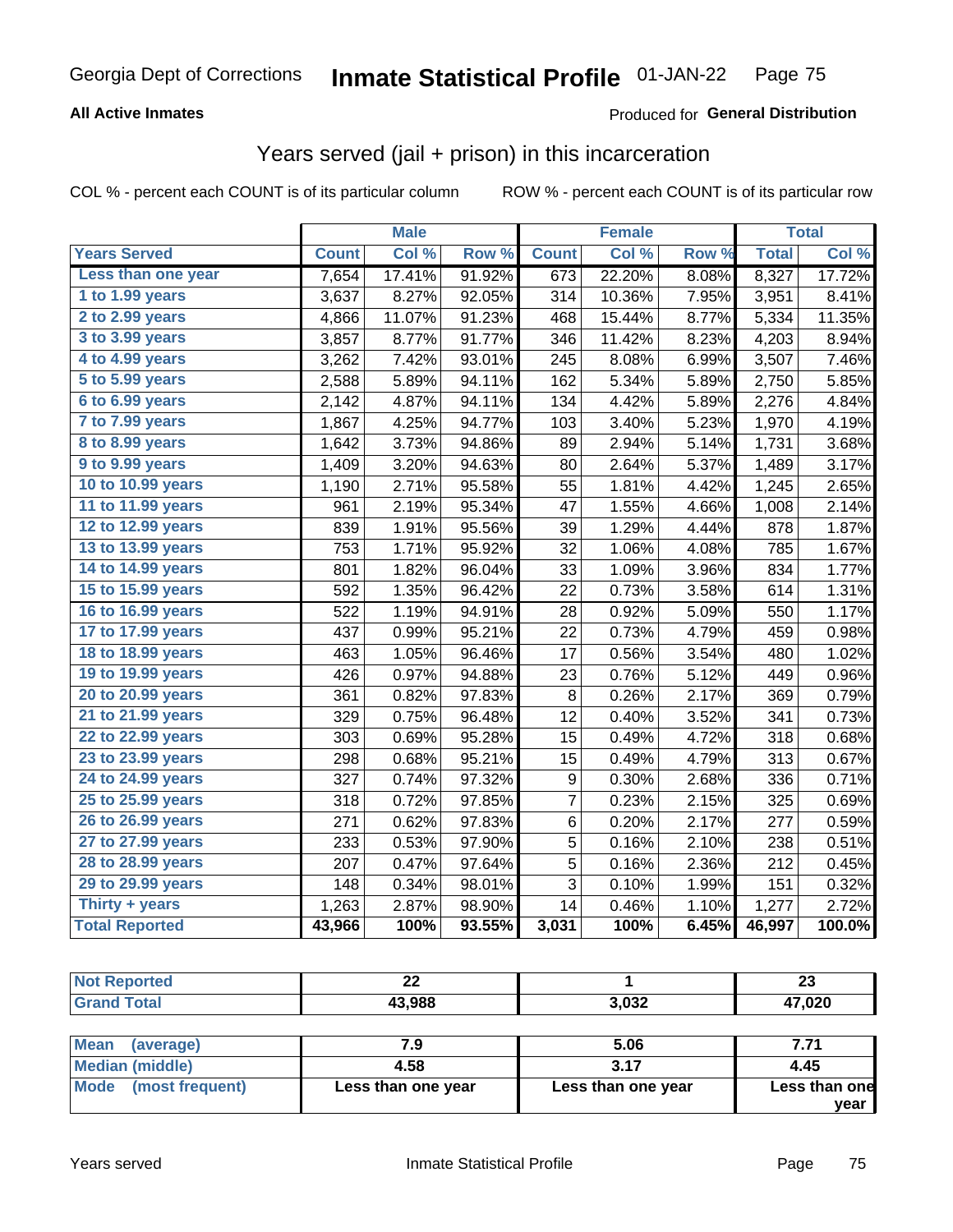#### **All Active Inmates**

Produced for **General Distribution**

### Results of most recent HIV tests

|                         | <b>Male</b>  |        | <b>Female</b> |              |           | Total    |        |        |
|-------------------------|--------------|--------|---------------|--------------|-----------|----------|--------|--------|
| <b>HIV Test Results</b> | <b>Count</b> | Col %  | Row %I        | <b>Count</b> | Col %     | Row %    | Total  | Col %  |
| <b>Positive</b>         | 498          | 1.24%  | $93.43\%$     | 35           | $1.36\%$  | $6.57\%$ | 533    | 1.24%  |
| <b>Negative</b>         | 39,802       | 98.76% | 94.01%        | 2,536        | $98.64\%$ | 5.99%    | 42,338 | 98.75% |
| Indeterminate           | ົ            | 0.01%  | 100.00%       |              |           |          |        | 0.01%  |
| <b>Total Reported</b>   | 40,303       | 100%   | 94.00%        | 2,571        | 100%      | $6.00\%$ | 42,874 | 100%   |

| <b>Not Reported</b> | 3,685  | 46    | 4,146        |
|---------------------|--------|-------|--------------|
| Total<br>Gran       | 43,988 | 3,032 | 47,020<br>л. |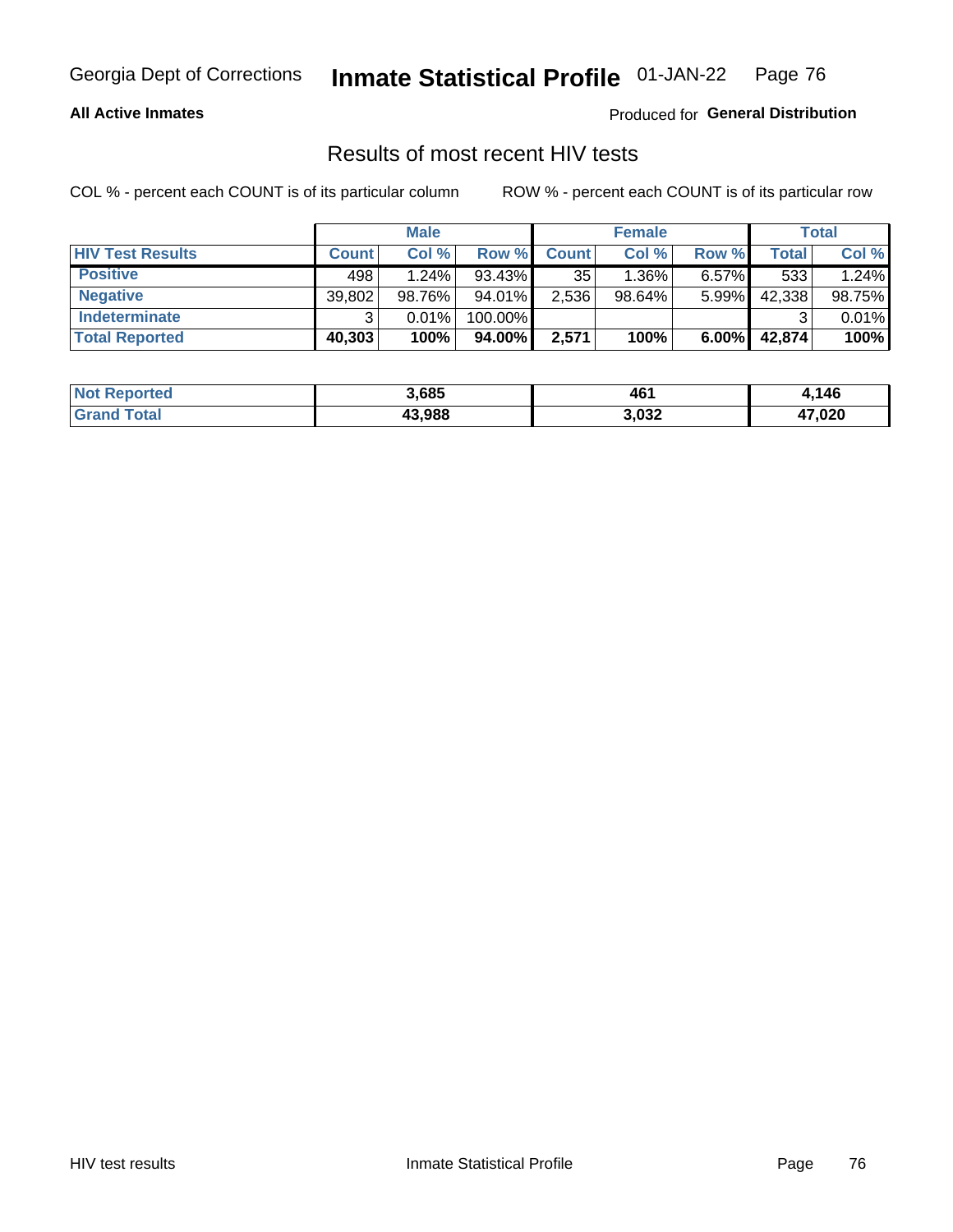#### **All Active Inmates**

#### Produced for **General Distribution**

### Results of most recent tuberculosis test

|                                  | <b>Male</b>  |           | <b>Female</b> |              |           | Total    |        |        |
|----------------------------------|--------------|-----------|---------------|--------------|-----------|----------|--------|--------|
| <b>Tuberculosis Test Results</b> | <b>Count</b> | Col%      | Row %         | <b>Count</b> | Col %     | Row %    | Total  | Col %  |
| <b>Positive on current test</b>  | 4.732        | $11.41\%$ | $97.99\%$     | 97           | 3.59%     | $2.01\%$ | 4,829  | 10.93% |
| <b>Positive on previous test</b> | ົ            | $0.01\%$  | 100.00%       |              |           |          |        | 0.01%  |
| <b>Negative</b>                  | 36.739       | 88.59%    | 93.37%        | 2.607        | $96.41\%$ | $6.63\%$ | 39,346 | 89.06% |
| <b>Total Reported</b>            | 41,473       | 100%      | $93.88\%$     | 2,704        | 100%      | $6.12\%$ | 44,177 | 100%   |

| <b>Not Reported</b>   | 2,515  | 328   | 2,843  |
|-----------------------|--------|-------|--------|
| Total<br><b>Grand</b> | 43,988 | 3,032 | 47,020 |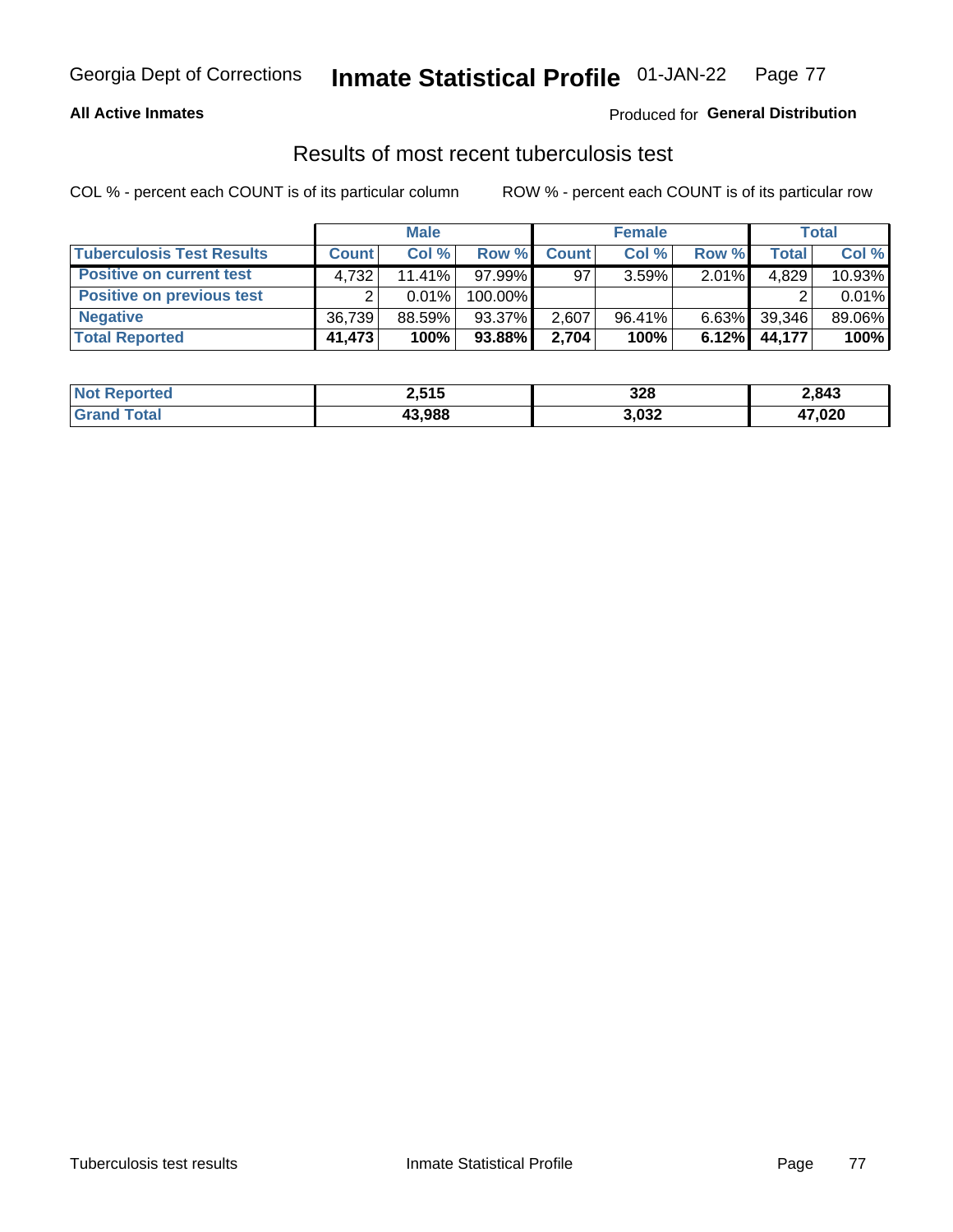#### **All Active Inmates**

Produced for **General Distribution**

### Results of most recent syphilis test

|                                 | <b>Male</b>  |           | <b>Female</b> |              |           | Total    |         |        |
|---------------------------------|--------------|-----------|---------------|--------------|-----------|----------|---------|--------|
| <b>Syphilis Test Results</b>    | <b>Count</b> | Col %     | Row %I        | <b>Count</b> | Col %     | Row %    | Total I | Col %  |
| <b>Positive on current test</b> | 124          | $1.41\%$  | 94.66%        |              | $2.30\%$  | $5.34\%$ | 131     | .44%   |
| <b>Negative</b>                 | 8.650        | $98.59\%$ | 96.67%        | 298          | $97.70\%$ | 3.33%    | 8,948   | 98.56% |
| <b>Total Reported</b>           | 8,774        | 100%      | 96.64%        | 305          | 100%      | $3.36\%$ | 9,079   | 100%   |

| <b>Not Reported</b> | 35,214 | 2,727 | 37,941       |
|---------------------|--------|-------|--------------|
| <b>Grand Total</b>  | 43.988 | 3,032 | 17,020<br>47 |